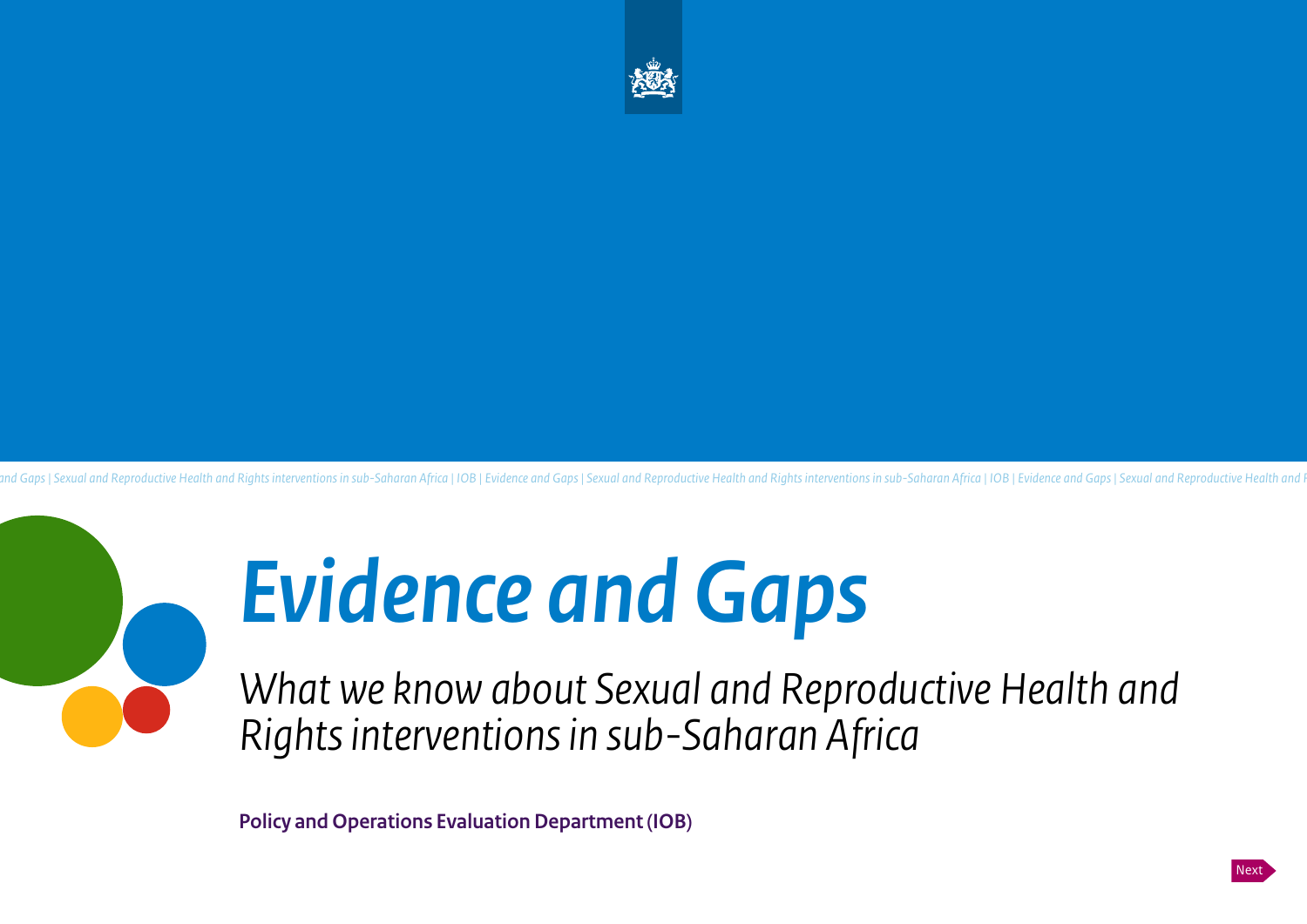<span id="page-1-1"></span>**[Contents](#page-2-0)**

**[List of abbreviations](#page-3-0)**

- **1. [Introduction and reading guide](#page-4-0)**
- **2. [How to use the Evidence and Gap Map](#page-7-0)**
- **3. [Evidence Summaries](#page-10-0)**
- **3.1 [Male involvement](#page-11-0)**
- **3.2 [Male engagement against IPV](#page-15-0)**
- **3.3 [Early marriage prevention](#page-19-0)**
- **3.4 [Financial incentives](#page-23-0)**
- **3.5 [HIV stigma reduction](#page-30-0)**
- **3.6 [Pay-for-performance](#page-33-0)**
- **3.7 [Access to safe abortion](#page-38-0)**
- **3.8 [mHealth](#page-42-0)**
- **3.9 [Advocacy for WLHIV](#page-46-0)**
- **3.10 [Advocacy for SRH](#page-49-0)**
- **3.11 [Sexuality education](#page-53-0)**
- **3.12 [Costs and cost-effectiveness](#page-58-0)**
- **3.13 [SRH in humanitarian settings](#page-62-0)**
- **3.14 [Barriers for LGBTQI+ persons](#page-67-0)**

**[Annex 1 – Protocol](#page-71-0) [Annex 2 – PRISMA diagram](#page-85-0)  [Annex 3 – References](#page-86-0)**

## <span id="page-1-0"></span>**Preface**

A key function of the Policy and Operations Evaluation Department (IOB) is to inform policy makers and practitioners about what we know about what works and why in a particular area of Dutch foreign and development policy. Evidence and Gap Maps (EGM) are an important tool for making this possible: they tell us what evidence there is and where it can be found, but also where knowledge is still lacking.

Within the framework of its evaluation of the Dutch international policy on Sexual and Reproductive Health and Rights (SRHR), IOB commissioned Howard White and Anil Thota of the Campbell Collaboration to construct a map of systematic reviews of SRHR-interventions in Sub-Saharan Africa. This resulted in a map based on 368 selected systematic reviews, published between 2015 and July 2020. Paul de Nooijer, Caspar Lobbrecht, Echica van Kelle and Bart van Rijsbergen from IOB supported this process.

While the EGM shows whether there is evidence – or not – it does not tell us *what* it says about what works, and why. Therefore, we identified fourteen topics for which all available evidence was synthesized in *evidence summaries*.

This document provides background information on the Evidence and Gap Map, how it is structured and can be used and the fourteen evidence summaries.

IOB hopes that the insight they provide contributes to increased evidence-based policymaking and implementation and addressing the remaining knowledge gaps. Both the EGM and these evidence summaries were subject to IOB's regular quality control mechanisms.

Peter van der Knaap, *Director Policy and Operations Evaluation Department (IOB)*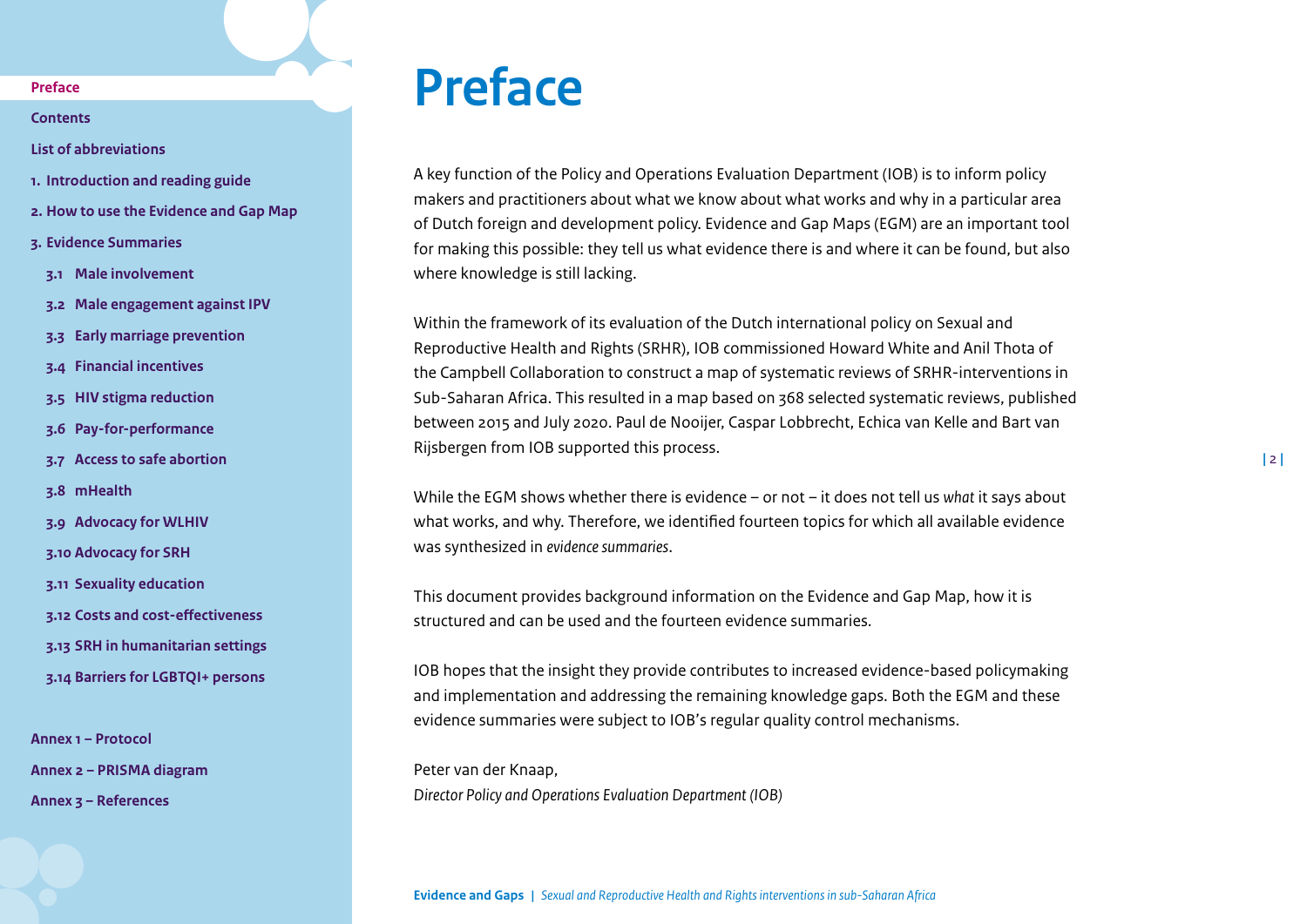### **[Contents](#page-2-0)**

**[List of abbreviations](#page-3-0)**

- **1. [Introduction and reading guide](#page-4-0)**
- **2. [How to use the Evidence and Gap Map](#page-7-0)**
- **3. [Evidence Summaries](#page-10-0)**
- **3.1 [Male involvement](#page-11-0)**
- **3.2 [Male engagement against IPV](#page-15-0)**
- **3.3 [Early marriage prevention](#page-19-0)**
- **3.4 [Financial incentives](#page-23-0)**
- **3.5 [HIV stigma reduction](#page-30-0)**
- **3.6 [Pay-for-performance](#page-33-0)**
- **3.7 [Access to safe abortion](#page-38-0)**
- **3.8 [mHealth](#page-42-0)**
- **3.9 [Advocacy for WLHIV](#page-46-0)**
- **3.10 [Advocacy for SRH](#page-49-0)**
- **3.11 [Sexuality education](#page-53-0)**
- **3.12 [Costs and cost-effectiveness](#page-58-0)**
- **3.13 [SRH in humanitarian settings](#page-62-0)**
- **3.14 [Barriers for LGBTQI+ persons](#page-67-0)**

**[Annex 1 – Protocol](#page-71-0)**

**[Annex 2 – PRISMA diagram](#page-85-0)** 

**[Annex 3 – References](#page-86-0)**

## <span id="page-2-0"></span>**Contents**

| <b>Preface</b> |                                 |                                          |                   |  |  |  |
|----------------|---------------------------------|------------------------------------------|-------------------|--|--|--|
|                |                                 | <b>List of abbreviations</b>             | 4                 |  |  |  |
|                |                                 |                                          |                   |  |  |  |
| 1.             |                                 | Introduction and reading guide<br>5<br>8 |                   |  |  |  |
|                |                                 | 2. How to use the Evidence and Gap Map   |                   |  |  |  |
|                | <b>Evidence Summaries</b><br>3. |                                          |                   |  |  |  |
|                | 3.1                             | Male involvement                         | $12 \overline{ }$ |  |  |  |
|                | 3.2                             | Male engagement against IPV              | 16                |  |  |  |
|                | 3.3                             | Early marriage prevention                | 20                |  |  |  |
|                | 3.4                             | <b>Financial incentives</b>              | 24                |  |  |  |
|                | 3.5                             | HIV stigma reduction                     | 31                |  |  |  |
|                | 3.6                             | Pay-for-performance                      | 34                |  |  |  |
|                | 3.7                             | Access to safe abortion                  | 39                |  |  |  |
|                | 3.8                             | mHealth                                  | 43                |  |  |  |
|                | 3.9                             | Advocacy for WLHIV                       | 47                |  |  |  |
|                | 3.10                            | Advocacy for SRH                         | 50                |  |  |  |
|                | 3.11                            | Sexuality education                      | 54                |  |  |  |
|                | 3.12                            | Costs and cost-effectiveness             | 59                |  |  |  |
|                | 3.13                            | SRH in humanitarian settings             | 63                |  |  |  |
|                |                                 | 3.14 Barriers for LGBTQI+ persons        | 68                |  |  |  |
|                |                                 |                                          |                   |  |  |  |
| Annexes        |                                 |                                          |                   |  |  |  |
|                |                                 | 71<br>Annex 1 - Protocol<br>72<br>86     |                   |  |  |  |
|                | Annex 2 - PRISMA diagram        |                                          |                   |  |  |  |
|                |                                 | Annex $3 -$ References                   | 87                |  |  |  |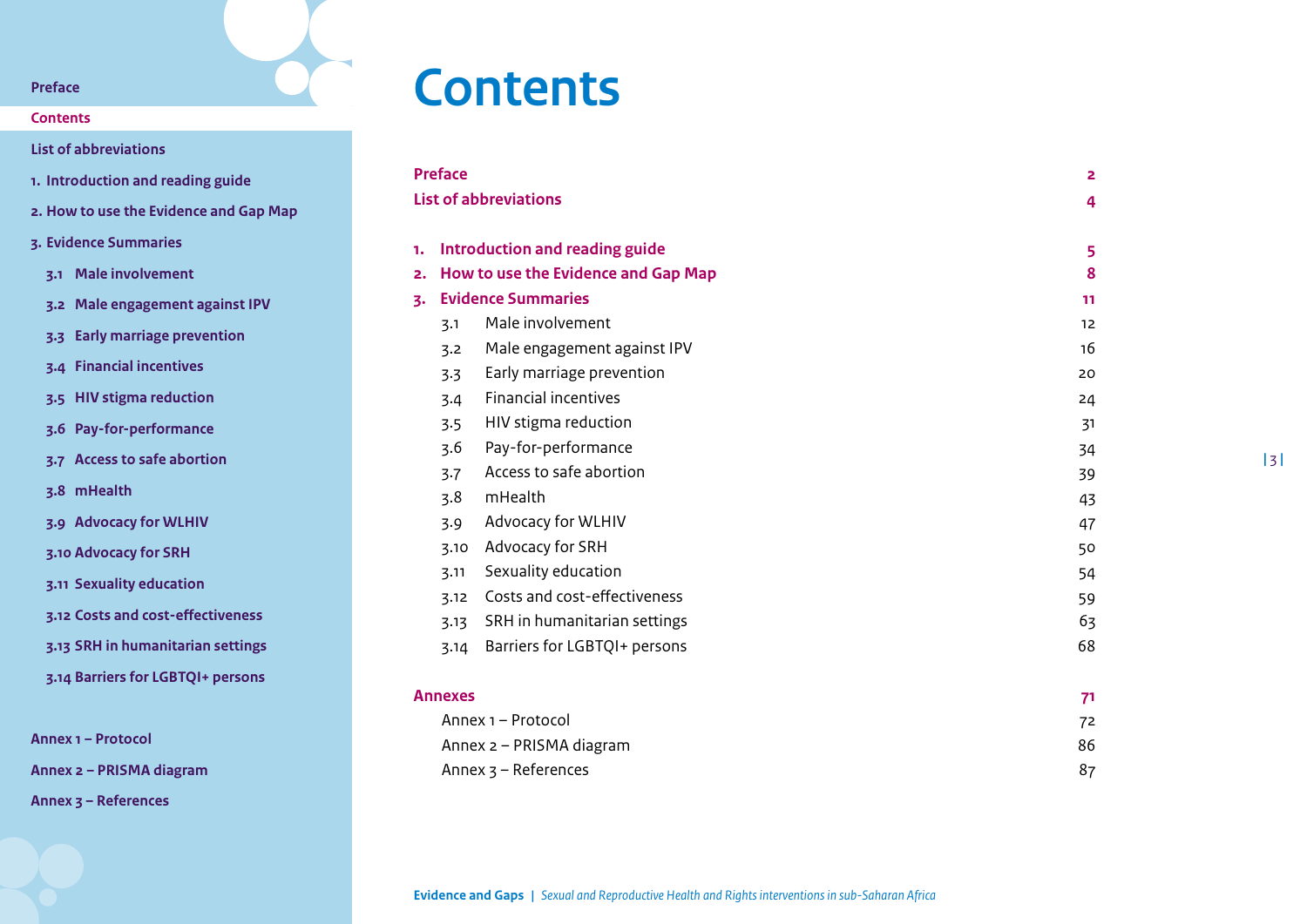## <span id="page-3-1"></span>**[Contents](#page-2-0)**

## **[List of abbreviations](#page-3-0)**

| 1. Introduction and reading guide      |                                   |  |  |  |  |
|----------------------------------------|-----------------------------------|--|--|--|--|
| 2. How to use the Evidence and Gap Map |                                   |  |  |  |  |
| 3. Evidence Summaries                  |                                   |  |  |  |  |
|                                        | 3.1 Male involvement              |  |  |  |  |
|                                        | 3.2 Male engagement against IPV   |  |  |  |  |
|                                        | 3.3 Early marriage prevention     |  |  |  |  |
|                                        | 3.4 Financial incentives          |  |  |  |  |
|                                        | 3.5 HIV stigma reduction          |  |  |  |  |
|                                        | 3.6 Pay-for-performance           |  |  |  |  |
|                                        | 3.7 Access to safe abortion       |  |  |  |  |
|                                        | z.8 mHealth                       |  |  |  |  |
|                                        | 3.9 Advocacy for WLHIV            |  |  |  |  |
|                                        | 3.10 Advocacy for SRH             |  |  |  |  |
|                                        | 3.11 Sexuality education          |  |  |  |  |
|                                        | 3.12 Costs and cost-effectiveness |  |  |  |  |
|                                        | 3.13 SRH in humanitarian settings |  |  |  |  |
|                                        | 3.14 Barriers for LGBTQI+ persons |  |  |  |  |
|                                        |                                   |  |  |  |  |

**[Annex 1 – Protocol](#page-71-0)**

**[Annex 2 – PRISMA diagram](#page-85-0)** 

**[Annex 3 – References](#page-86-0)**

## <span id="page-3-0"></span>**List of abbreviations**

| <b>ART</b>   | Antiretroviral treatment                                         |
|--------------|------------------------------------------------------------------|
| <b>EGM</b>   | <b>Evidence and Gap Map</b>                                      |
| <b>EmONC</b> | Emergency obstetric and neonatal care                            |
| <b>DART</b>  | Differentiated antiretroviral treatment                          |
| <b>FGM</b>   | Female genital mutilation                                        |
| <b>GBV</b>   | Gender based violence                                            |
| <b>HIV</b>   | Human Immunodeficiency Virus                                     |
| <b>IOB</b>   | Policy and Operations Evaluation Department                      |
| <b>IPV</b>   | Intimate partner violence                                        |
| LGBTQI+      | Lesbian, gay, bisexual, transgender, queer, intersex, and others |
| <b>LMIC</b>  | Low- and middle-income country                                   |
| mHealth      | Mobile health                                                    |
| P4P          | Pay-for-performance                                              |
| <b>PLHIV</b> | People living with HIV                                           |
| <b>RCT</b>   | Randomised controlled trial                                      |
| <b>SMW</b>   | Sexual minority women                                            |
| <b>STIS</b>  | Sexually transmitted infections                                  |
| <b>SRH</b>   | Sexual and Reproductive Health                                   |
| <b>SRHR</b>  | Sexual and Reproductive Health and Rights                        |
| <b>USD</b>   | United States dollar                                             |
| <b>VCT</b>   | Voluntary counselling and testing                                |
|              |                                                                  |

**WLHIV** Women living with HIV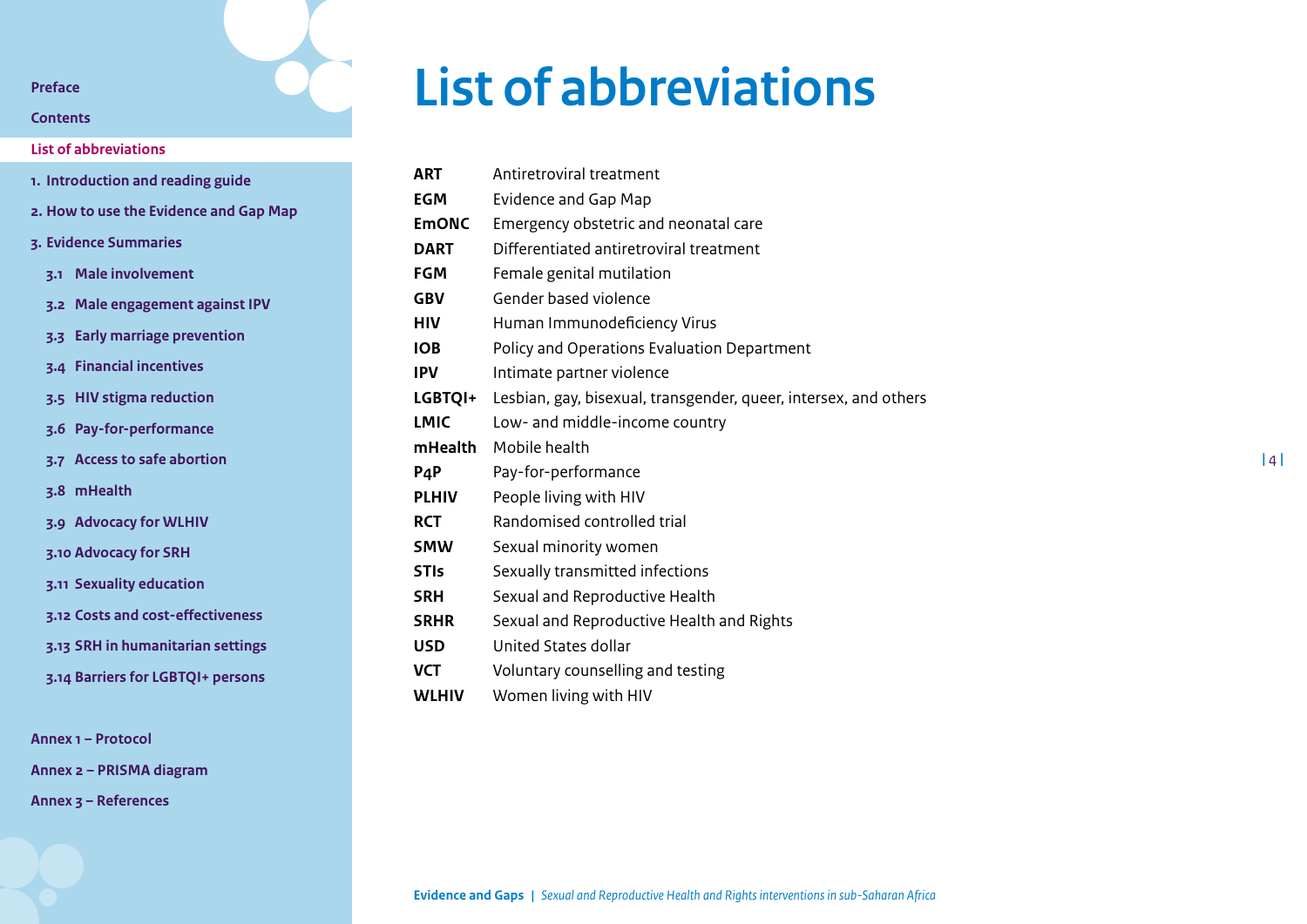<span id="page-4-1"></span>**[Contents](#page-2-0)**

## **[List of abbreviations](#page-3-0)**

- **1. [Introduction and reading guide](#page-4-0)**
- **2. [How to use the Evidence and Gap Map](#page-7-0)**
- **3. [Evidence Summaries](#page-10-0)**
- **3.1 [Male involvement](#page-11-0)**
- **3.2 [Male engagement against IPV](#page-15-0)**
- **3.3 [Early marriage prevention](#page-19-0)**
- **3.4 [Financial incentives](#page-23-0)**
- **3.5 [HIV stigma reduction](#page-30-0)**
- **3.6 [Pay-for-performance](#page-33-0)**
- **3.7 [Access to safe abortion](#page-38-0)**
- **3.8 [mHealth](#page-42-0)**
- **3.9 [Advocacy for WLHIV](#page-46-0)**
- **3.10 [Advocacy for SRH](#page-49-0)**
- **3.11 [Sexuality education](#page-53-0)**
- **3.12 [Costs and cost-effectiveness](#page-58-0)**
- **3.13 [SRH in humanitarian settings](#page-62-0)**
- **3.14 [Barriers for LGBTQI+ persons](#page-67-0)**

**[Annex 1 – Protocol](#page-71-0) [Annex 2 – PRISMA diagram](#page-85-0)  [Annex 3 – References](#page-86-0)**

## <span id="page-4-0"></span>**1. Introduction and reading guide**

For many years, Sexual and Reproductive Health and Rights (SRHR) have been a priority in Dutch development cooperation. The Netherlands has been funding multilateral organisations, international funds, as well as national and international NGOs working on a broad range of SRHR-related themes, from gender-based violence to sexuality education for young people. It is party to all relevant international conventions, it is a signatory to many resolutions and declarations on SRHR and active in international SRHR-diplomacy. The most recent policy document on trade and development cooperation [Investing in Global](https://www.government.nl/documents/policy-notes/2018/05/18/investing-in-global-prospects) [Prospects - For the World, For the Netherlands](https://www.government.nl/documents/policy-notes/2018/05/18/investing-in-global-prospects) (2018) - shows that SRHR is likely to remain a priority, also in emergencies and humanitarian crises.

Currently, IOB is conducting an [evaluation](https://english.iob-evaluatie.nl/publications/terms-of-reference/2020/03/19/evaluation-sexual-and-reproductive-health-and-right) of the Dutch policy on SRHR for the period from 2012 onwards. This evaluation aims to address the following question: *To what extent has the Netherlands contributed to the improvement of Sexual and Reproductive Health and Rights and contributed to halting the spread of HIV/AIDS in developing countries and what lessons can be learned for future policy?*

Policy relevance is one of the research areas of this evaluation and a key question to be addressed is the following: *What does the available evidence tell us about what works and what does not work in SRHR interventions in low and lower middle-income countries?* 

To be able to respond, IOB contracted the [Campbell](https://www.campbellcollaboration.org/)  [Collaboration](https://www.campbellcollaboration.org/) to address the following research questions:

- **•** What evidence is available from systematic reviews about what works and what does not work, and why, in SRHR interventions in low and lower middleincome countries, especially in sub-Saharan Africa?
- **•** What does the evidence from systematic reviews tell us about what works and what does not work for selected SRHR interventions in low and lower middle-income countries, especially in sub-Saharan Africa?

To answer these questions, the Campbell Collaboration first performed a systematic search for systematic reviews on interventions targeting SRHR. The starting point for developing the typology of interventions was the Dutch policy on SRHR – [Annex 1.8](#page-80-0) presents the specific coding framework for SRHR. The focus on sub-Saharan Africa is also based on Dutch policy.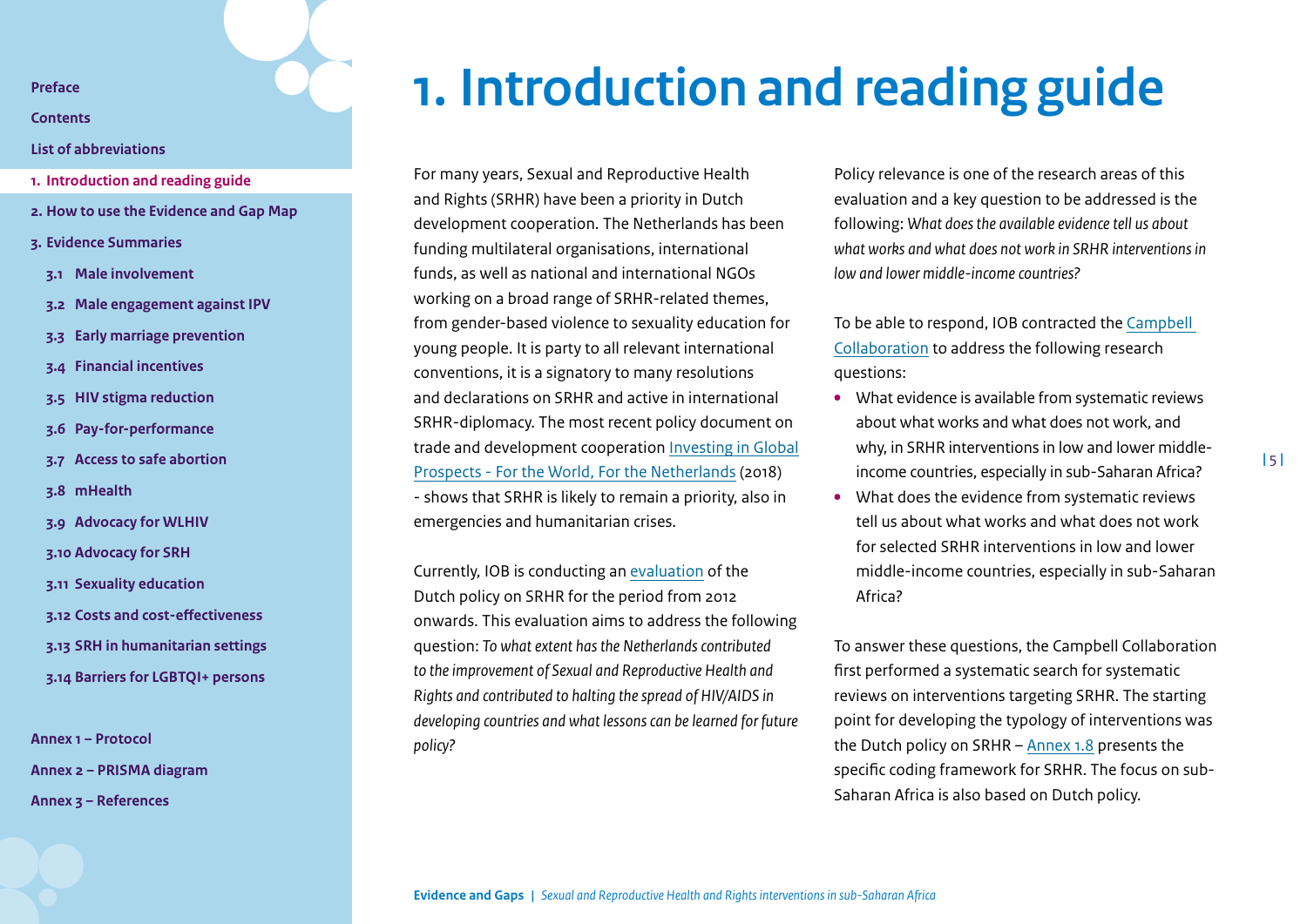**[Contents](#page-2-0)**

## **[List of abbreviations](#page-3-0)**

- **1. [Introduction and reading guide](#page-4-0)**
- **2. [How to use the Evidence and Gap Map](#page-7-0)**
- **3. [Evidence Summaries](#page-10-0)**
- **3.1 [Male involvement](#page-11-0)**
- **3.2 [Male engagement against IPV](#page-15-0)**
- **3.3 [Early marriage prevention](#page-19-0)**
- **3.4 [Financial incentives](#page-23-0)**
- **3.5 [HIV stigma reduction](#page-30-0)**
- **3.6 [Pay-for-performance](#page-33-0)**
- **3.7 [Access to safe abortion](#page-38-0)**
- **3.8 [mHealth](#page-42-0)**
- **3.9 [Advocacy for WLHIV](#page-46-0)**
- **3.10 [Advocacy for SRH](#page-49-0)**
- **3.11 [Sexuality education](#page-53-0)**
- **3.12 [Costs and cost-effectiveness](#page-58-0)**
- **3.13 [SRH in humanitarian settings](#page-62-0)**
- **3.14 [Barriers for LGBTQI+ persons](#page-67-0)**

**[Annex 1 – Protocol](#page-71-0) [Annex 2 – PRISMA diagram](#page-85-0)  [Annex 3 – References](#page-86-0)**

The protocol for the review on which this Map is based is available in [Annex 1.](#page-71-0) The search only included systematic reviews and meta analyses that were published in English in the period 2015-July 2020. Both quantitative and qualitative reviews were eligible for inclusion. In addition, these reviews had to include at least one study from a low-income or lower middleincome country in sub-Saharan Africa. The review did not include individual impact evaluations.

The PRISMA diagram of the review is presented in [Annex 2.](#page-85-0) It shows that after removing duplicates, the researchers identified 9,938 systematic reviews of which 9,732 were excluded after initial screening. Out of the remaining 611 full-text articles, 243 did not meet the inclusion criteria and 368 systematic reviews were eligible.

Then, the Campbell Collaboration produced an Evidence and Gap Map (EGM) of these 368 systematic reviews on SRHR. The Evidence and Gap Map is hosted on the Campbell Collaboration website and is available [here.](https://www.campbellcollaboration.org/SRHR%20map%20Dec2021.html)

Evidence and Gap Maps are systematic and visual presentations of the availability of rigorous evidence for a particular policy domain – in this case Sexual and Reproductive Health and Rights. The EGM consolidates what is known (and not known) about "what works" by mapping out the systematic reviews across

interventions and outcomes, providing a graphical display of areas with a lot of evidence from systematic reviews and areas with gaps in the evidence.

While an EGM shows whether evidence is available – or not – it does not shed light on what the evidence says. To answer the second research question, therefore, the researchers prepared 14 evidence summaries, i.e. short briefs of the best available evidence on specific SRHRtopics. The following topics were selected based on the availability of evidence and their relevance for Dutch SRHR policy:

- 1. Male involvement;
- 2. Male engagement against IPV;
- 3. Early marriage prevention;
- 4. Financial incentives;
- 5. HIV stigma reduction;
- 6. Pay-for-performance;
- 7. Access to safe abortion;
- 8. mHealth;
- 9. Advocacy for WLHIV;
- 10. Advocacy for SRH;
- 11. Sexuality education;
- 12. Costs and cost-effectiveness;
- 13. SRH in humanitarian settings;
- 14. Barriers for LGBTQI+ persons.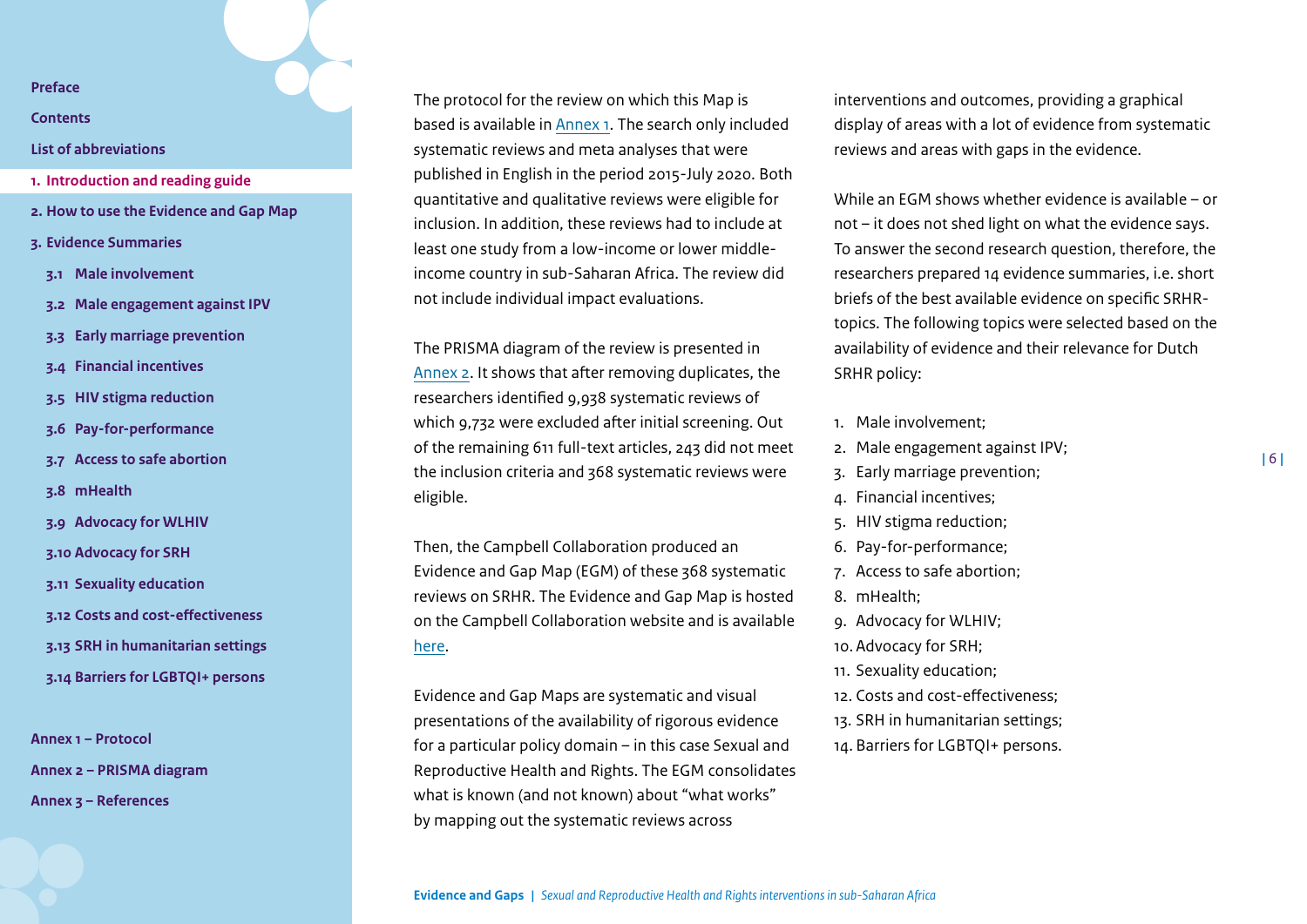**[Contents](#page-2-0)**

## **[List of abbreviations](#page-3-0)**

- **1. [Introduction and reading guide](#page-4-0)**
- **2. [How to use the Evidence and Gap Map](#page-7-0)**
- **3. [Evidence Summaries](#page-10-0)**
- **3.1 [Male involvement](#page-11-0)**
- **3.2 [Male engagement against IPV](#page-15-0)**
- **3.3 [Early marriage prevention](#page-19-0)**
- **3.4 [Financial incentives](#page-23-0)**
- **3.5 [HIV stigma reduction](#page-30-0)**
- **3.6 [Pay-for-performance](#page-33-0)**
- **3.7 [Access to safe abortion](#page-38-0)**
- **3.8 [mHealth](#page-42-0)**
- **3.9 [Advocacy for WLHIV](#page-46-0)**
- **3.10 [Advocacy for SRH](#page-49-0)**
- **3.11 [Sexuality education](#page-53-0)**
- **3.12 [Costs and cost-effectiveness](#page-58-0)**
- **3.13 [SRH in humanitarian settings](#page-62-0)**
- **3.14 [Barriers for LGBTQI+ persons](#page-67-0)**

**[Annex 1 – Protocol](#page-71-0) [Annex 2 – PRISMA diagram](#page-85-0)  [Annex 3 – References](#page-86-0)**

The remainder of this document provides:

- **•** Information on the set-up of the evidence and gap map and how to use it (chapter 2), e.g. in terms of how to apply filters and how to access the records and individual studies.
- **•** The evidence summaries mentioned above (chapter 3). Each summary presents the findings and evidence gaps, gives an overview of the interventions researched, and concludes with a systematic presentation of the evidence. You can click through the different sections to see what interests you most.
- **•** Three Annexes are provided: Annex 1 presents the Protocol for the review; Annex 2 contains the PRISMA diagram and Annex 3 gives an overview of the references used for drawing up the evidence summaries.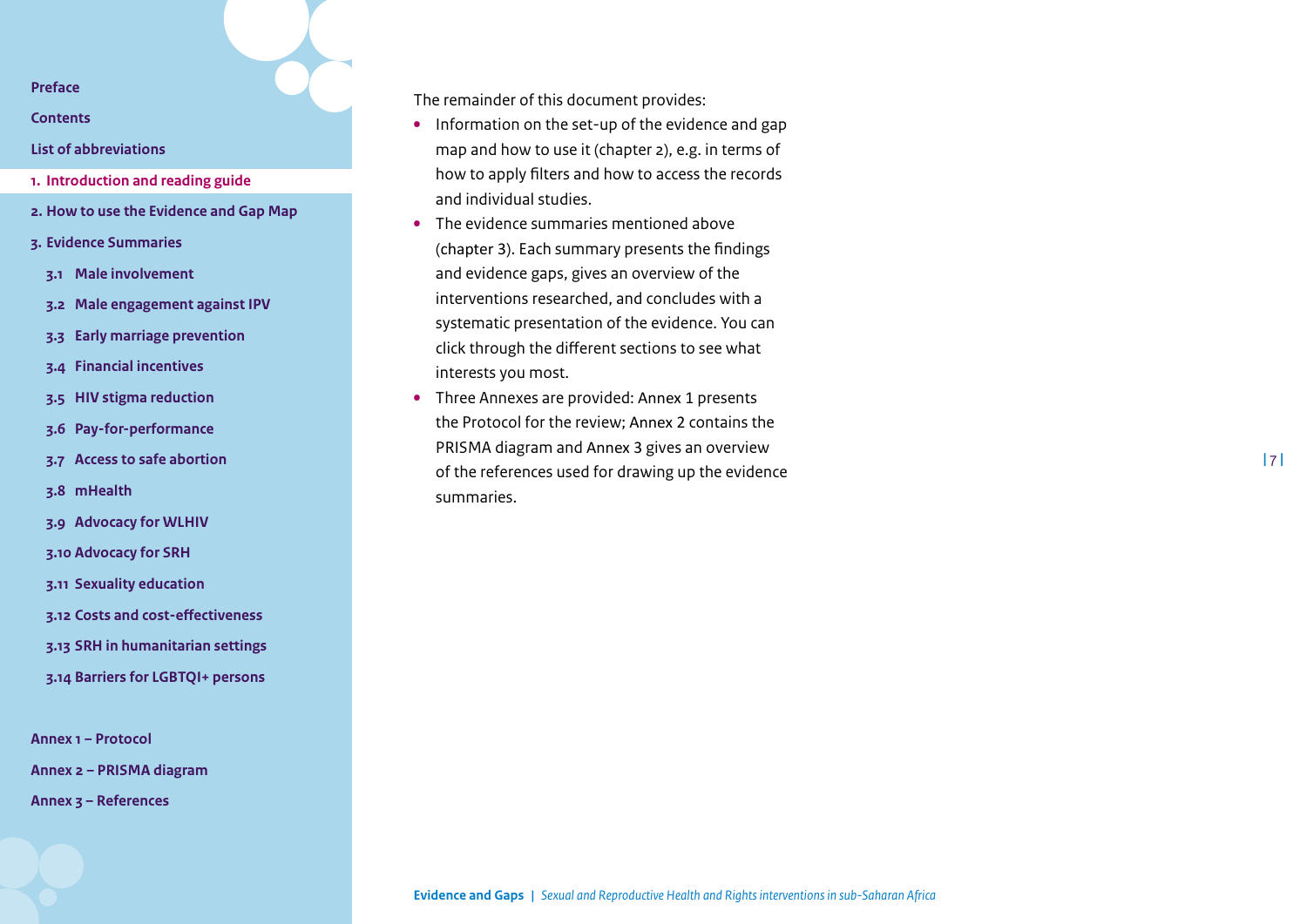<span id="page-7-1"></span>**[Contents](#page-2-0)**

**[List of abbreviations](#page-3-0)**

- **1. [Introduction and reading guide](#page-4-0)**
- **2. [How to use the Evidence and Gap Map](#page-7-0)**
- **3. [Evidence Summaries](#page-10-0)**
- **3.1 [Male involvement](#page-11-0)**
- **3.2 [Male engagement against IPV](#page-15-0)**
- **3.3 [Early marriage prevention](#page-19-0)**
- **3.4 [Financial incentives](#page-23-0)**
- **3.5 [HIV stigma reduction](#page-30-0)**
- **3.6 [Pay-for-performance](#page-33-0)**
- **3.7 [Access to safe abortion](#page-38-0)**
- **3.8 [mHealth](#page-42-0)**
- **3.9 [Advocacy for WLHIV](#page-46-0)**
- **3.10 [Advocacy for SRH](#page-49-0)**
- **3.11 [Sexuality education](#page-53-0)**
- **3.12 [Costs and cost-effectiveness](#page-58-0)**
- **3.13 [SRH in humanitarian settings](#page-62-0)**
- **3.14 [Barriers for LGBTQI+ persons](#page-67-0)**

**[Annex 1 – Protocol](#page-71-0) [Annex 2 – PRISMA diagram](#page-85-0)  [Annex 3 – References](#page-86-0)**

## <span id="page-7-0"></span>**2.How to use the Evidence and Gap Map**

This chapter explains the structure of the [SRHR](https://www.campbellcollaboration.org/SRHR%20map%20Dec2021.html)  [Evidence and Gap Map](https://www.campbellcollaboration.org/SRHR%20map%20Dec2021.html) (EGM) and how to use it.

First of all, note that the EGM might be bigger than your screen and you have to use the scroll bars to view the map in its entirety. Clicking on the 'Hide Headers' button in the settings tab will reveal a larger part of the map on your screen. You can also zoom out by adjusting your browser settings. The keyboard shortcut is: hold CTRL and press the  $+$  key to zoom in, or the  $$ key to zoom out. You can also hold CTRL and use the scroll wheel on your mouse.

On the top of the page, the EGM contains five **settings tabs**: Filters; Hide Headers; Fullscreen; About; and View Records – see picture 1.

#### **C** Filters | Fi Hide Headers | C Fullscreen About **IF** View Records

#### *Picture 1 – Settings Tabs*

The Hide Headers, Fullscreen and About tabs are selfexplanatory. The Filters and View Records tabs are explained on the next page.

In the Map, the **columns are outcomes and other indicators**, see picture 2. The **rows are SRHR intervention categories**, see picture 3.

| Outcomes and other indicators                        |                          |                              |                         |  |  |  |
|------------------------------------------------------|--------------------------|------------------------------|-------------------------|--|--|--|
| <b>Enabling Environment</b>                          |                          |                              |                         |  |  |  |
| International<br>Agreements and<br><b>Guidelines</b> | Legislative<br>Framework | Norms, Values,<br>and Stigma | Patier<br><b>Rights</b> |  |  |  |

## *Picture 2 – Outcome categories*



*Picture 3 – Intervention categories*

**Evidence and Gaps |** *Sexual and Reproductive Health and Rights interventions in sub-Saharan Africa*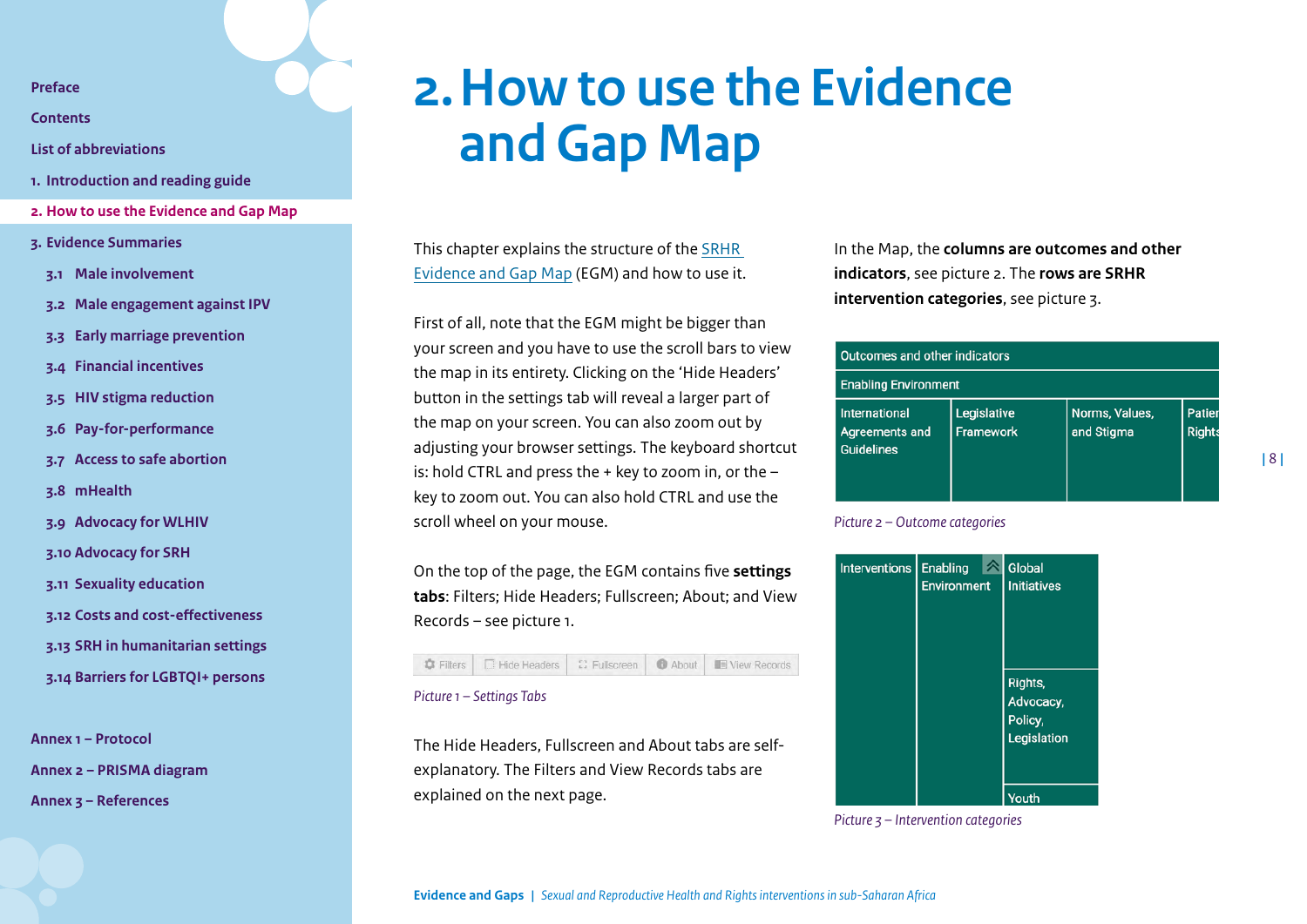**[Contents](#page-2-0)**

### **[List of abbreviations](#page-3-0)**

- **1. [Introduction and reading guide](#page-4-0)**
- **2. [How to use the Evidence and Gap Map](#page-7-0)**
- **3. [Evidence Summaries](#page-10-0)**
- **3.1 [Male involvement](#page-11-0)**
- **3.2 [Male engagement against IPV](#page-15-0)**
- **3.3 [Early marriage prevention](#page-19-0)**
- **3.4 [Financial incentives](#page-23-0)**
- **3.5 [HIV stigma reduction](#page-30-0)**
- **3.6 [Pay-for-performance](#page-33-0)**
- **3.7 [Access to safe abortion](#page-38-0)**
- **3.8 [mHealth](#page-42-0)**
- **3.9 [Advocacy for WLHIV](#page-46-0)**
- **3.10 [Advocacy for SRH](#page-49-0)**
- **3.11 [Sexuality education](#page-53-0)**
- **3.12 [Costs and cost-effectiveness](#page-58-0)**
- **3.13 [SRH in humanitarian settings](#page-62-0)**
- **3.14 [Barriers for LGBTQI+ persons](#page-67-0)**

**[Annex 1 – Protocol](#page-71-0)**

**[Annex 2 – PRISMA diagram](#page-85-0)** 

**[Annex 3 – References](#page-86-0)**

Hovering your mouse on a specific cell will show how many systematic reviews are available for that specific intervention and outcome area  $-$  see picture  $a$ . If a cell does not contain any bubbles, there is no evidence (an evidence gap) for the specific intervention and outcome from systematic reviews.



*Picture 4 – Number of systematic reviews per cell*

The cells of the table contain **bubbles** with a size proportional to the number of studies reporting on the specific outcome for that intervention.<sup>1</sup>

There are separate bubbles for different target groups:

- **•** Green bubbles indicate that the systematic reviews focus specifically on 'Women'
- **•** Orange indicates a specific focus on 'Men';
- **•** Blue indicates a specific focus on 'Youth'
- **•** Red indicates a specific focus on 'Key populations'.2

Clicking on a cell leads you to a sub-page that presents the **list of systematic reviews** corresponding to an intervention and outcomes for that cell. Click on a study in the list to get publication details, relevant summaries and URL to access the review itself. It is possible to export the references of the selection of systematic reviews by clicking on the 'Download Listed References' button. This opens an RIS file, which is a bibliographic citation file and contains information such as title, author, publication date, keywords and publisher. Programmes that can open RIS files include reference tools such as Endnote, Zotero and Wandora.

<sup>1</sup> The map has four styles: bubble, heat, mosaic and donut, which all portray the same information but in a different format. You can choose your own preferred style. The default style is bubble.

<sup>2</sup> Key populations include sex workers, injecting drug users, men who have sex with men, and disadvantaged groups.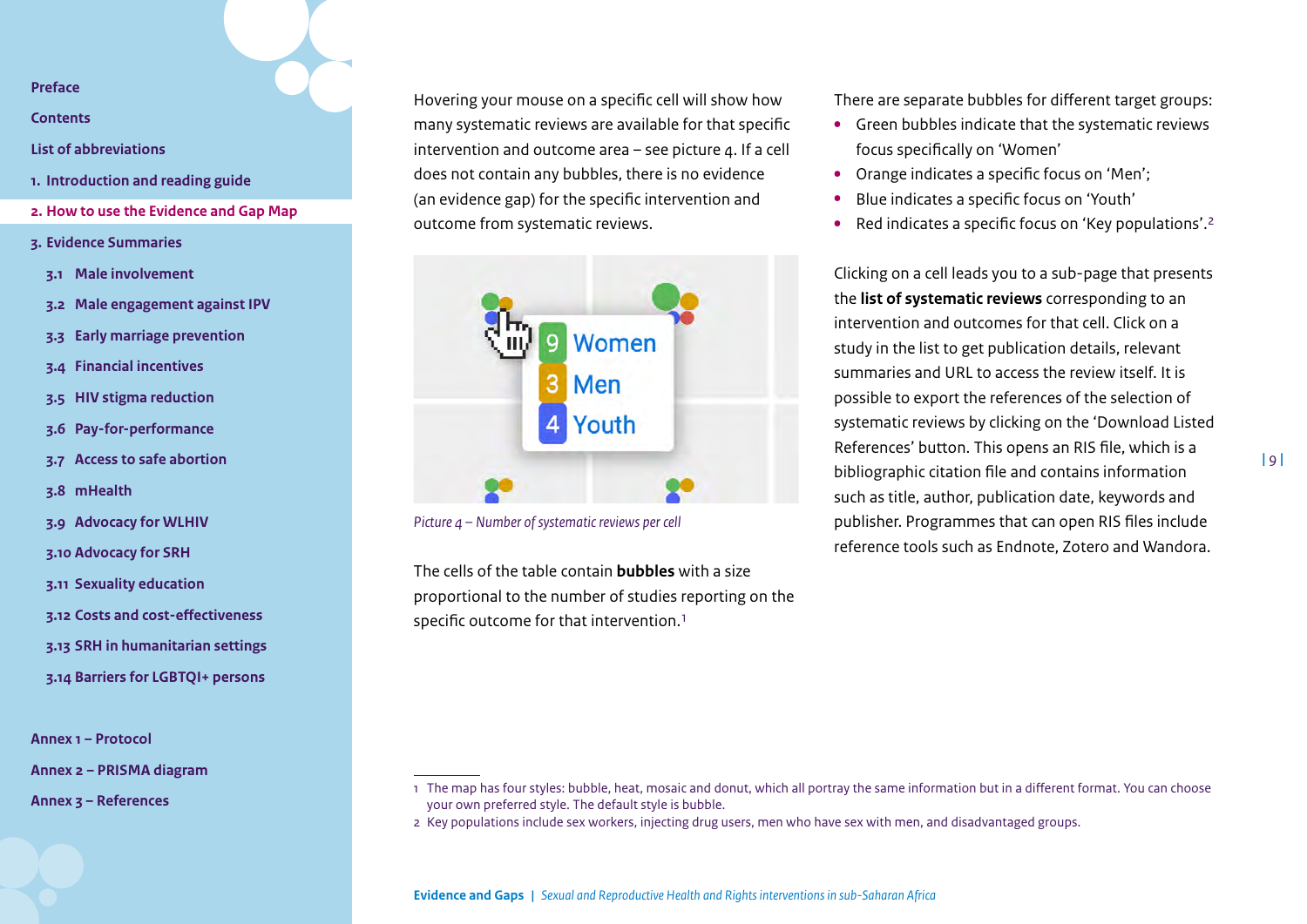**[Contents](#page-2-0)**

## **[List of abbreviations](#page-3-0)**

- **1. [Introduction and reading guide](#page-4-0)**
- **2. [How to use the Evidence and Gap Map](#page-7-0)**
- **3. [Evidence Summaries](#page-10-0)**
- **3.1 [Male involvement](#page-11-0)**
- **3.2 [Male engagement against IPV](#page-15-0)**
- **3.3 [Early marriage prevention](#page-19-0)**
- **3.4 [Financial incentives](#page-23-0)**
- **3.5 [HIV stigma reduction](#page-30-0)**
- **3.6 [Pay-for-performance](#page-33-0)**

**3.7 [Access to safe abortion](#page-38-0)**

- **3.8 [mHealth](#page-42-0)**
- **3.9 [Advocacy for WLHIV](#page-46-0)**
- **3.10 [Advocacy for SRH](#page-49-0)**
- **3.11 [Sexuality education](#page-53-0)**
- **3.12 [Costs and cost-effectiveness](#page-58-0)**
- **3.13 [SRH in humanitarian settings](#page-62-0)**
- **3.14 [Barriers for LGBTQI+ persons](#page-67-0)**

**[Annex 1 – Protocol](#page-71-0)**

**[Annex 2 – PRISMA diagram](#page-85-0)** 

**[Annex 3 – References](#page-86-0)**

The map includes a set of filters, allowing evidence to be shown just for the selected filter. To use the Filter function, click the **settings tab 'Filters'** on the top-left of the map – see picture 1. The following filters are available and can be scrolled down and checked for selection: youth; LGBTQI+; people with disabilities; humanitarian settings; key populations; men; women; poor; 100% of studies from sub-Saharan Africa; >50% to <100% of studies from sub-Saharan Africa; <10% of studies from sub-Saharan Africa (see picture 5). Once all the relevant filters are selected, click on 'Update'.

| Select filtering mode: Default v |                     |
|----------------------------------|---------------------|
| <b>Filters</b>                   |                     |
| Filters                          | <b>Clear Filter</b> |
| Youth                            |                     |
| $L$ GBTQI+                       |                     |
| People with Disabilities         |                     |
| Humanitarian Settings            |                     |
|                                  |                     |

## *Picture 5 - Filters*

It is also possible to manually access and search the 368 systematic reviews. First, clear all filters and select 'Update'. Then, click on the **settings tab 'View Records'**. This gives you access to the publication details, relevant summaries and URLs of all systematic reviews. Now, you can manually select or deselect specific interventions and/or indicators. This allows you to, for example, select all systematic reviews that focus on a specific intervention and take all outcomes into account. In addition, you can also manually add filters by clicking on 'Filter' in the sub-page and enter your filter. Again, it is possible to export the references of the selection of systematic reviews by clicking on the 'Download Listed References' button.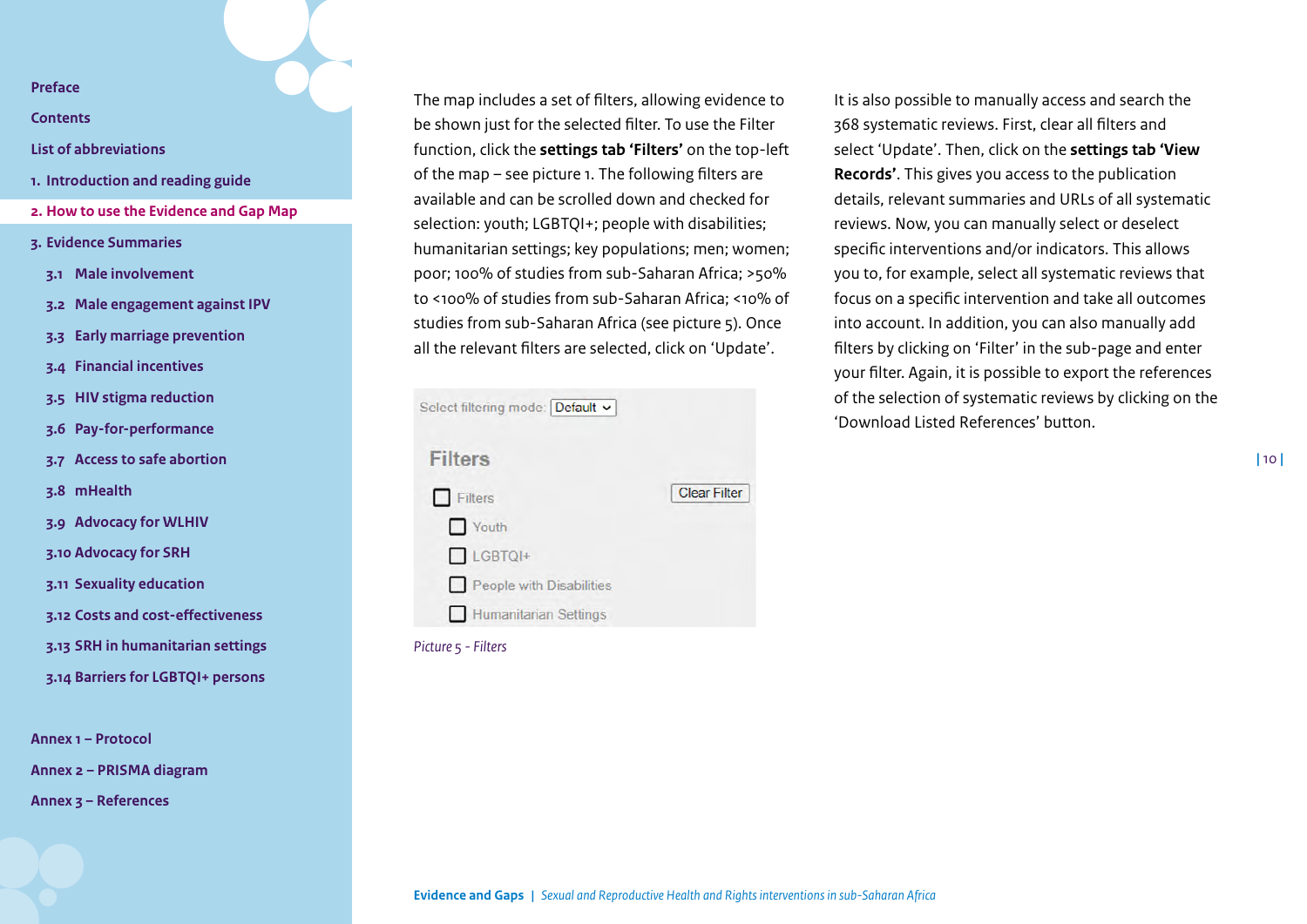## <span id="page-10-1"></span><span id="page-10-0"></span>**3. Evidence Summaries**

The evidence summaries are short briefs that synthesise the best available evidence for specific SRHR-topics. Each summary first presents the findings and evidence gaps, then gives an overview of the interventions researched, and ends with an in-depth systematic presentation of the evidence.

**|** 11 **|**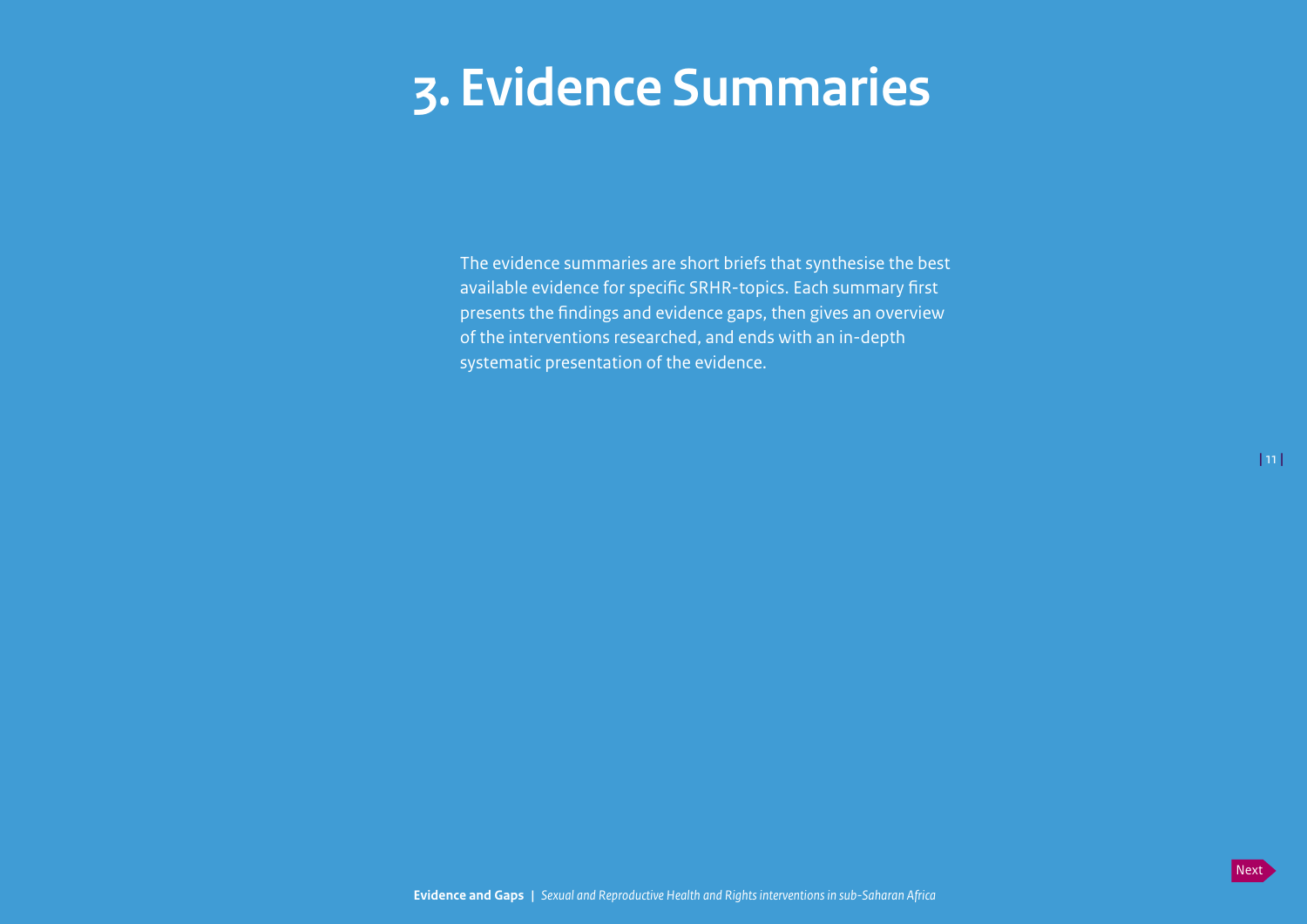<span id="page-11-1"></span>**[Contents](#page-2-0)**

- **[List of abbreviations](#page-3-0)**
- **1. [Introduction and reading guide](#page-4-0)**
- **2. [How to use the Evidence and Gap Map](#page-7-0)**
- **3. [Evidence Summaries](#page-10-0)**
- **3.1 [Male involvement](#page-11-0)**
	- 3.1.1 [Findings and evidence gaps](#page-11-2)
	- 3.1.2 [The interventions researched](#page-12-0)
	- [3.1.3 Systematic presentation of the evidence](#page-13-0)
- **3.2 [Male engagement against IPV](#page-15-0)**
- **3.3 [Early marriage prevention](#page-19-0)**
- **3.4 [Financial incentives](#page-23-0)**
- **3.5 [HIV stigma reduction](#page-30-0)**
- **3.6 [Pay-for-performance](#page-33-0)**
- **3.7 [Access to safe abortion](#page-38-0)**
- **3.8 [mHealth](#page-42-0)**
- **3.9 [Advocacy for WLHIV](#page-46-0)**
- **3.10 [Advocacy for SRH](#page-49-0)**
- **3.11 [Sexuality education](#page-53-0)**
- **3.12 [Costs and cost-effectiveness](#page-58-0)**
- **3.13 [SRH in humanitarian settings](#page-62-0)**
- **3.14 [Barriers for LGBTQI+ persons](#page-67-0)**

**[Annex 1 – Protocol](#page-71-0) [Annex 2 – PRISMA diagram](#page-85-0)  [Annex 3 – References](#page-86-0)**

## **3.1 Male involvement**

## <span id="page-11-0"></span>**In maternal and child health**

*Using the filter 'men', 59 systematic reviews in the evidence map are identified as including studies in which engaging men is used as an intervention strategy. Typically, this involves engaging males to understand the health needs of their female partners and support their access to SRH services. Five systematic reviews in the evidence map focus on the impact of male involvement interventions on maternal and child health outcomes. They are summarised here.*

## <span id="page-11-2"></span>**3.1.1 Findings and evidence gaps**

Based on the five reviews on male involvement in mother and child health, the following conclusions can be drawn:

- 1. There is evidence that male involvement interventions in low- and middle-income countries (LMICs) can increase institutional delivery rates, skilled birth attendance and infant antiretroviral prophylaxis.
- 2. Findings on other maternal and child health outcomes such as antenatal care visits, birth preparedness, postnatal care and neonatal care are not consistent across studies.

3. Multicomponent interventions including different strategies to increase male involvement seem to work better than single component interventions. Strategies commonly used to increase male involvement include home visits, health education, community-based education, couple counselling, verbally encouraging women to bring their partners with them, and engaging community health workers and community leaders.

More randomised controlled trials (preferably with large samples) are needed because so far there have been few studies of certain intervention strategies to promote male involvement. For example, verbal encouragement seems to be a very effective intervention strategy but only two studies in the reviews investigated this approach. More studies on this and other approaches could increase confidence in the results.

Cost information was not reported in any of the reviews. Economic evaluations could help implementers and funders to make decisions.

### [Skip to next summary](#page-15-0)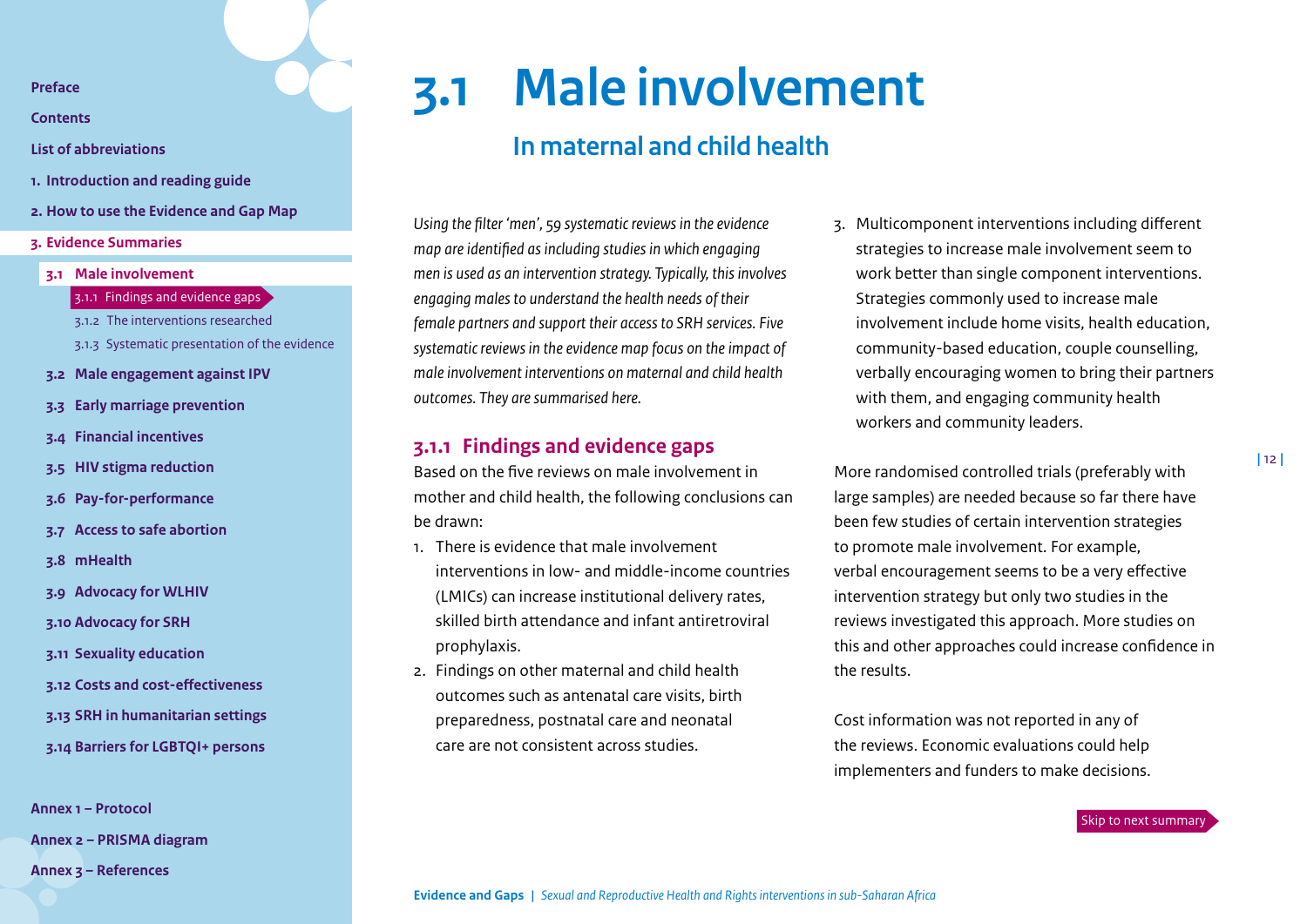**[Contents](#page-2-0)**

- **[List of abbreviations](#page-3-0)**
- **1. [Introduction and reading guide](#page-4-0)**
- **2. [How to use the Evidence and Gap Map](#page-7-0)**
- **3. [Evidence Summaries](#page-10-0)**
- **3.1 [Male involvement](#page-11-0)**
	- 3.1.1 [Findings and evidence gaps](#page-11-2)
	- 3.1.2 [The interventions researched](#page-12-0)
	- [3.1.3 Systematic presentation of the evidence](#page-13-0)
- **3.2 [Male engagement against IPV](#page-15-0)**
- **3.3 [Early marriage prevention](#page-19-0)**
- **3.4 [Financial incentives](#page-23-0)**
- **3.5 [HIV stigma reduction](#page-30-0)**
- **3.6 [Pay-for-performance](#page-33-0)**
- **3.7 [Access to safe abortion](#page-38-0)**
- **3.8 [mHealth](#page-42-0)**
- **3.9 [Advocacy for WLHIV](#page-46-0)**
- **3.10 [Advocacy for SRH](#page-49-0)**
- **3.11 [Sexuality education](#page-53-0)**
- **3.12 [Costs and cost-effectiveness](#page-58-0)**
- **3.13 [SRH in humanitarian settings](#page-62-0)**
- **3.14 [Barriers for LGBTQI+ persons](#page-67-0)**

**[Annex 1 – Protocol](#page-71-0) [Annex 2 – PRISMA diagram](#page-85-0)** 

**[Annex 3 – References](#page-86-0)**

## <span id="page-12-0"></span>**3.1.2 The interventions researched**

The evidence map identified 58 systematic reviews of studies in which engaging men was used as an intervention strategy with the goal of improving various sexual and reproductive health (SRH) outcomes for women. Typically, this involves engaging males to understand the health needs of their female partners and support their access to SRH services. This summary focusses on the impact of male involvement interventions on maternal and child health outcomes.

Male involvement may be impeded by cultural and socioeconomic factors and lack of resources to address health system barriers. It is considered an important intervention in LMICs for maternal and child health and has frequently been researched. It could lead to better treatment acceptance and adherence among women and children for antenatal visits, institutional deliveries, skilled birth attendance, postnatal care and child wellness visits.

Increasing male involvement is intended to improve maternal and child health outcomes by:

- **•** improving couple relationships, especially regarding communication and decision-making
- **•** improving males' support for their women partners, to address demand-side barriers to accessing maternal and child health services and
- **•** improving men's awareness and support of optimal home care practices for maternal and child health.

In turn, these three aspects will increase the use of maternal and child healthcare and lead to better health-promoting behaviours in the household and – ultimately – to improved maternal and child health outcomes. Various strategies may be involved in interventions for male involvement, such as community outreach, couple education, home visits, workplace education, counselling and mass media campaigns.

Each of the reviews looked at multiple maternal and child health outcomes. While the specific outcomes assessed in each review might have slight variations, the following domains were examined: antenatal or postpartum care for women, uptake of essential maternal health services, birth and complication preparedness, birth with a skilled attendant or in a facility, maternal or newborn nutrition, care-seeking for complications or illness, maternal morbidity, and maternal, perinatal or neonatal mortality.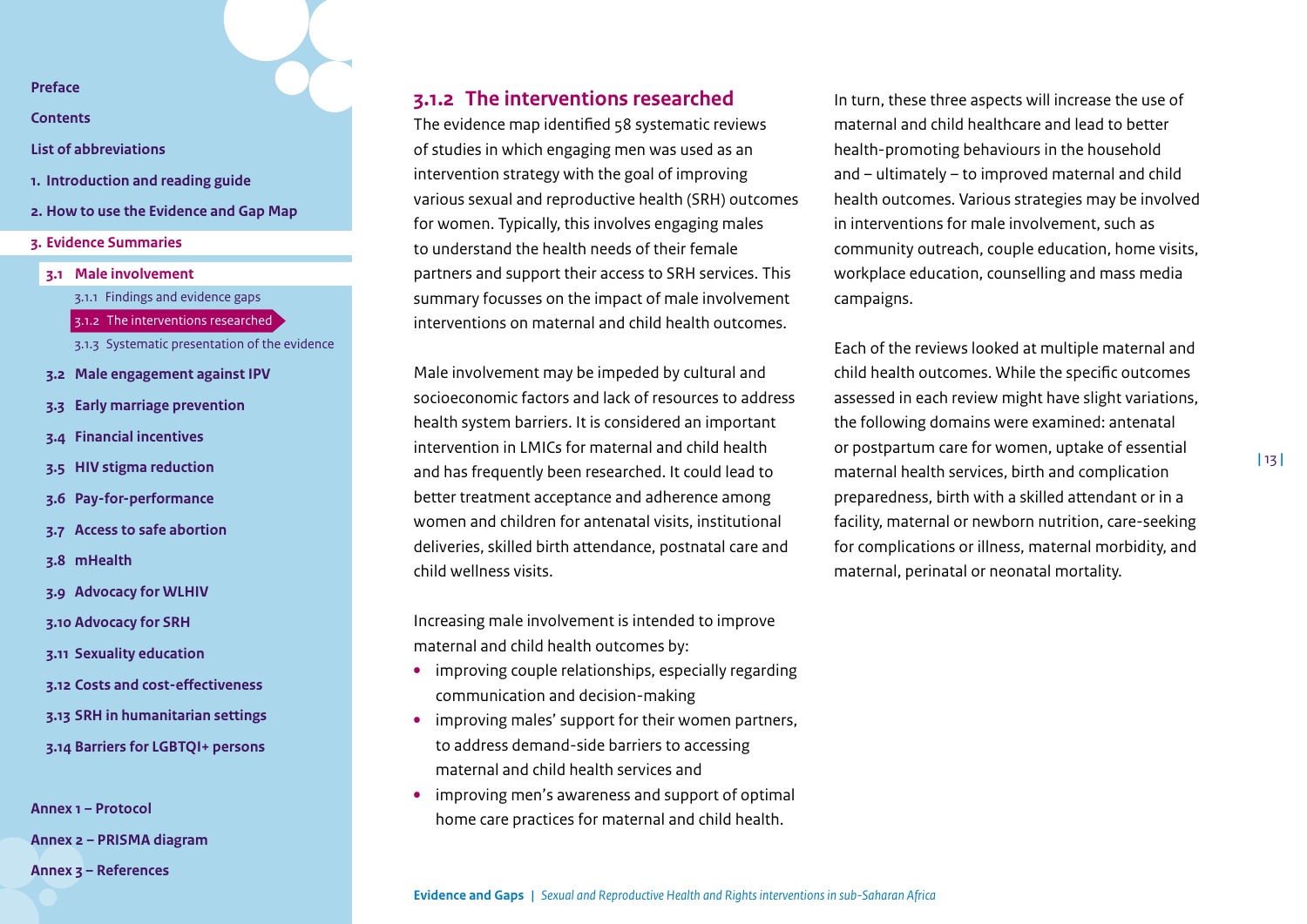**[Contents](#page-2-0)**

- **[List of abbreviations](#page-3-0)**
- **1. [Introduction and reading guide](#page-4-0)**
- **2. [How to use the Evidence and Gap Map](#page-7-0)**
- **3. [Evidence Summaries](#page-10-0)**
- **3.1 [Male involvement](#page-11-0)**
	- 3.1.1 [Findings and evidence gaps](#page-11-2)
	- 3.1.2 [The interventions researched](#page-12-0)
	- [3.1.3 Systematic presentation of the evidence](#page-13-0)
- **3.2 [Male engagement against IPV](#page-15-0)**
- **3.3 [Early marriage prevention](#page-19-0)**
- **3.4 [Financial incentives](#page-23-0)**
- **3.5 [HIV stigma reduction](#page-30-0)**
- **3.6 [Pay-for-performance](#page-33-0)**
- **3.7 [Access to safe abortion](#page-38-0)**
- **3.8 [mHealth](#page-42-0)**
- **3.9 [Advocacy for WLHIV](#page-46-0)**
- **3.10 [Advocacy for SRH](#page-49-0)**
- **3.11 [Sexuality education](#page-53-0)**
- **3.12 [Costs and cost-effectiveness](#page-58-0)**
- **3.13 [SRH in humanitarian settings](#page-62-0)**
- **3.14 [Barriers for LGBTQI+ persons](#page-67-0)**

**[Annex 1 – Protocol](#page-71-0) [Annex 2 – PRISMA diagram](#page-85-0)  [Annex 3 – References](#page-86-0)**

## <span id="page-13-0"></span>**3.1.3 Systematic presentation of the evidence**

[Aguiar and Jennings \(2015\)](https://link.springer.com/article/10.1007%2Fs10995-015-1713-2) examined the effect of male partners accompanying women on antenatal visits. There were some positive effects, such as improved knowledge of danger signs, increases in institutional delivery, skilled birth attendance and higher uptake of postnatal services. However, there were inconsistent findings on other outcomes, such as birth preparedness, utilisation of antenatal care, miscarriages, birth-related outcomes (caesarean section; stillbirth), breastfeeding and newborn health. The authors concluded that better communication between couples might have motivated men to participate. Possible reasons for the lack of success of many outcomes were poor communication, late accompaniment and partner type.

[Tokhi et al. \(2018\)](https://journals.plos.org/plosone/article?id=10.1371/journal.pone.0191620) similarly looked at what effect male involvement had on maternal and newborn health. This review found improvements in antenatal attendance, skilled birth attendance, institutional delivery, postpartum care, preparedness for birth and for complications, and maternal nutrition. The effects on maternal morbidity, mortality and breastfeeding were not as clear-cut. The authors concluded that these interventions improved male partner support and led to increased couple communication and joint decisionmaking. However, whether these interventions afforded women more autonomy was unclear.

The same group of researchers was responsible for two other reviews of the impact of male partner involvement: [Takah et al. \(2019\)](https://link.springer.com/article/10.1007/s10995-018-2676-x) assessed the impact on institutional (hospital) delivery services to pregnant women living with HIV whereas [Takah et](https://bmcpublichealth.biomedcentral.com/articles/10.1186/s12889-018-5171-9)  [al. \(2018\)](https://bmcpublichealth.biomedcentral.com/articles/10.1186/s12889-018-5171-9) assessed the impact on the uptake of infant antiretroviral prophylaxis/treatment in sub-Saharan Africa.

[Takah et al. \(2019\)](https://link.springer.com/article/10.1007/s10995-018-2676-x) reported that involving male partners by using various strategies increased the likelihood of women delivering in hospital by 56%. They found three categories of interventions to involve male partners to be effective:

- **•** complex community interventions with multiple components, such as community mobilisation, male community leaders, mass media – all focused on promoting male involvement (51% increase in likelihood of hospital delivery)
- **•** complex community interventions with community health workers visiting homes and counselling couples (58% increase in likelihood of hospital delivery)
- **•** verbally encouraging women to bring their male partners for counselling. While the effect size for verbal encouragement interventions is very large, it must be noted that the evidence comes from a small number of studies.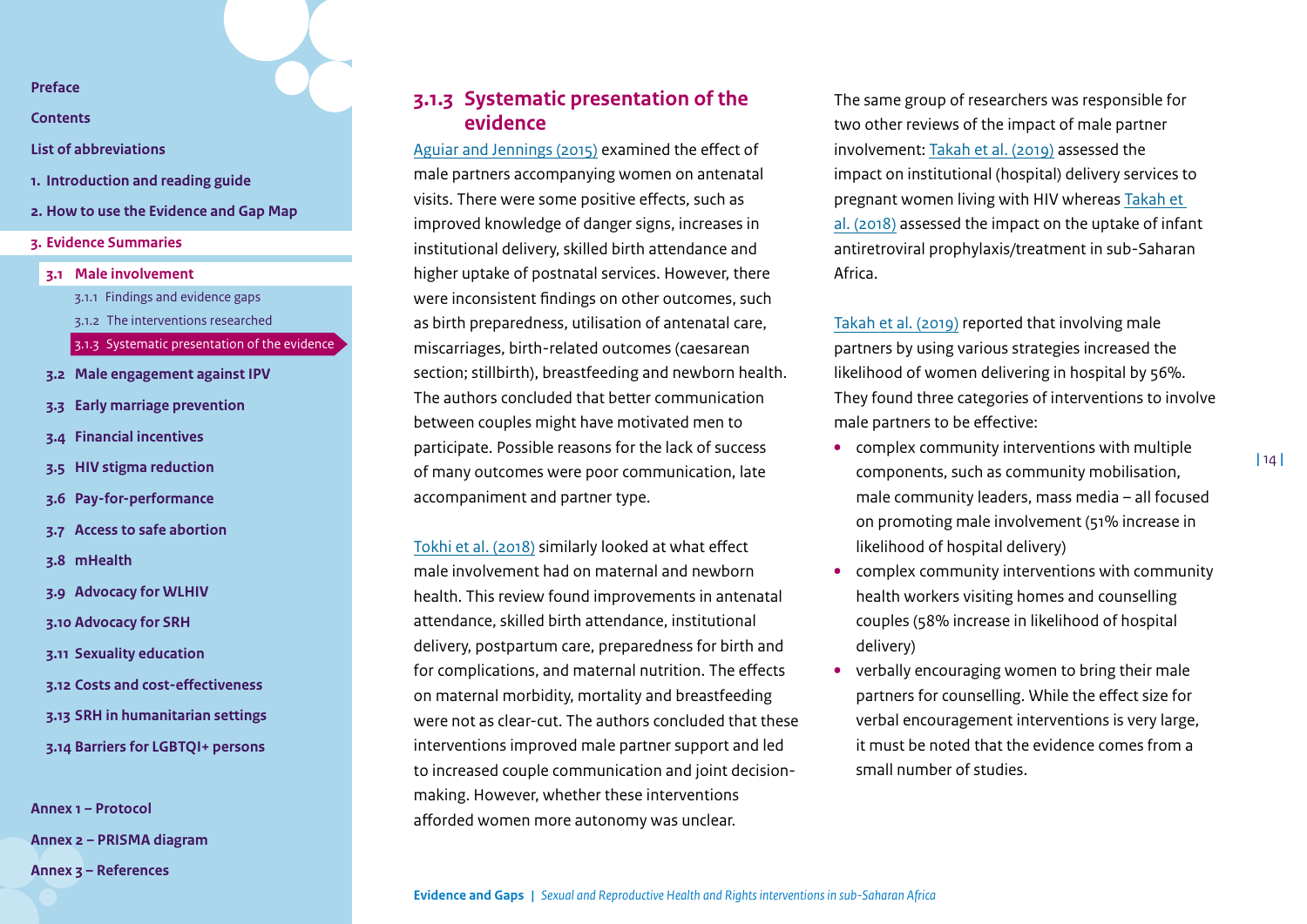**[Contents](#page-2-0)**

- **[List of abbreviations](#page-3-0)**
- **1. [Introduction and reading guide](#page-4-0)**
- **2. [How to use the Evidence and Gap Map](#page-7-0)**
- **3. [Evidence Summaries](#page-10-0)**
- **3.1 [Male involvement](#page-11-0)**
	- 3.1.1 [Findings and evidence gaps](#page-11-2)
	- 3.1.2 [The interventions researched](#page-12-0)
	- [3.1.3 Systematic presentation of the evidence](#page-13-0)
- **3.2 [Male engagement against IPV](#page-15-0)**
- **3.3 [Early marriage prevention](#page-19-0)**
- **3.4 [Financial incentives](#page-23-0)**
- **3.5 [HIV stigma reduction](#page-30-0)**
- **3.6 [Pay-for-performance](#page-33-0)**
- **3.7 [Access to safe abortion](#page-38-0)**
- **3.8 [mHealth](#page-42-0)**
- **3.9 [Advocacy for WLHIV](#page-46-0)**
- **3.10 [Advocacy for SRH](#page-49-0)**
- **3.11 [Sexuality education](#page-53-0)**
- **3.12 [Costs and cost-effectiveness](#page-58-0)**
- **3.13 [SRH in humanitarian settings](#page-62-0)**
- **3.14 [Barriers for LGBTQI+ persons](#page-67-0)**

**[Annex 1 – Protocol](#page-71-0)**

**[Annex 2 – PRISMA diagram](#page-85-0)** 

**[Annex 3 – References](#page-86-0)**

[Takah et al. \(2018\)](https://bmcpublichealth.biomedcentral.com/articles/10.1186/s12889-018-5171-9) found that male partner involvement interventions doubled the likelihood of successful uptake of infant antiretroviral prophylaxis. Specifically, psychosocial interventions (such as psychotherapy and community-based treatment) and verbal encouragement worked best in increasing the likelihood of uptake of infant antiretroviral prophylaxis: the increases were by 3.5 times and 2.4 times, respectively. The findings for complex community interventions and using invitation letters were not statistically significant. Although the reported effect estimates showed large benefit for some of these interventions, they should be interpreted with caution due to the small number of studies.

[Triulzi et al. \(2019\)](https://bmchealthservres.biomedcentral.com/articles/10.1186/s12913-019-4689-6) had a different scope than the other reviews. Here the authors were looking to see which intervention strategies were successful in increasing male partner involvement for pregnant women living with HIV. The review did not assess impact on actual maternal and child health outcomes.

Multicomponent interventions were generally more successful than single component interventions. The most effective multicomponent interventions included health promotion via education and healthcare worker training. Within single component interventions, home visits were the most effective.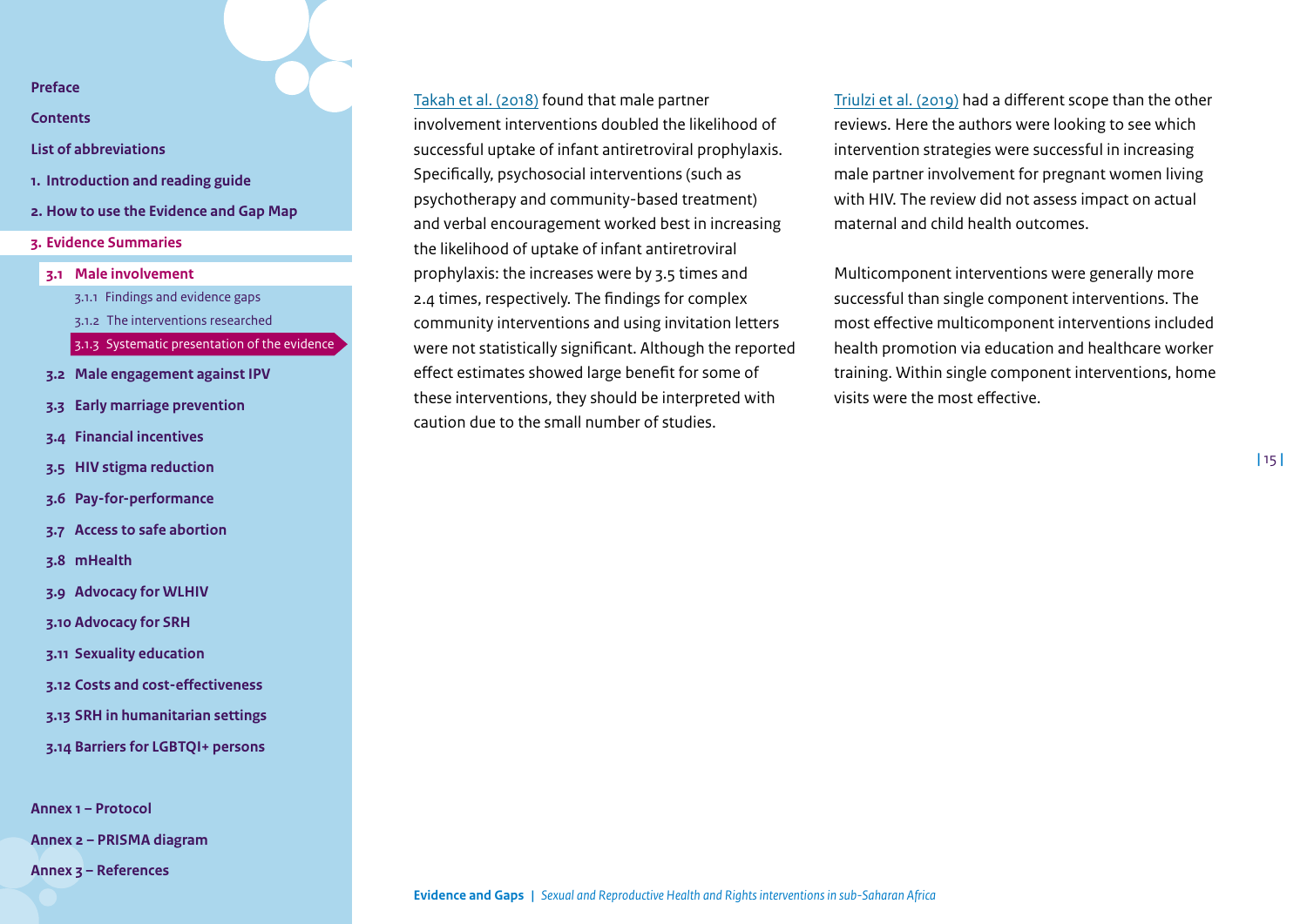<span id="page-15-1"></span>**[Contents](#page-2-0)**

- **[List of abbreviations](#page-3-0)**
- **1. [Introduction and reading guide](#page-4-0)**
- **2. [How to use the Evidence and Gap Map](#page-7-0)**
- **3. [Evidence Summaries](#page-10-0)**
- **3.1 [Male involvement](#page-11-0)**
- **3.2 [Male engagement against IPV](#page-15-0)**

3.2.1 [Findings and evidence gaps](#page-15-2)

- 3.2.2 [The interventions researched](#page-16-0)
- [3.2.3 Systematic presentation of the evidence](#page-17-0)
- **3.3 [Early marriage prevention](#page-19-0)**
- **3.4 [Financial incentives](#page-23-0)**
- **3.5 [HIV stigma reduction](#page-30-0)**
- **3.6 [Pay-for-performance](#page-33-0)**
- **3.7 [Access to safe abortion](#page-38-0)**
- **3.8 [mHealth](#page-42-0)**
- **3.9 [Advocacy for WLHIV](#page-46-0)**
- **3.10 [Advocacy for SRH](#page-49-0)**
- **3.11 [Sexuality education](#page-53-0)**
- **3.12 [Costs and cost-effectiveness](#page-58-0)**
- **3.13 [SRH in humanitarian settings](#page-62-0)**
- **3.14 [Barriers for LGBTQI+ persons](#page-67-0)**

**[Annex 1 – Protocol](#page-71-0) [Annex 2 – PRISMA diagram](#page-85-0)  [Annex 3 – References](#page-86-0)**

## **3.2 Male engagement against IPV**

## <span id="page-15-0"></span>**Interventions to prevent intimate partner violence (IPV)**

*38 systematic reviews in the evidence map focus on gender based violence (GBV). Five of these systematic reviews include studies that assess the effectiveness and characteristics of male engagement interventions to prevent intimate partner violence (IPV). These evidence from these reviews is summarised here.*

## <span id="page-15-2"></span>**3.2.1 Findings and evidence gaps**

Considering the evidence from the five systematic reviews on male engagement interventions to prevent intimate partner violence, the following conclusions can be drawn:

1. Male engagement seems to be a promising intervention. There is evidence that male involvement can positively address gender inequities and ultimately prevent intimate partner violence in sub-Saharan Africa. Although many outcomes related to gender norms and reduced intimate partner violence did improve across studies, improved outcomes were not seen consistently in all studies.

2. Adding positive parenting elements to these interventions seems to be a novel idea to concurrently address intimate partner violence and child maltreatment. There is evidence from a small number of studies that suggests that this can lead to better parenting attitudes and behaviour.

The number of studies on which these findings are based is currently small and more studies with good study designs are needed to improve insight into the effectiveness of male engagement interventions. It would also be useful to ascertain the role of additional components in the effectiveness of these interventions. More economic evaluations could help implementers and policymakers make appropriate decisions.

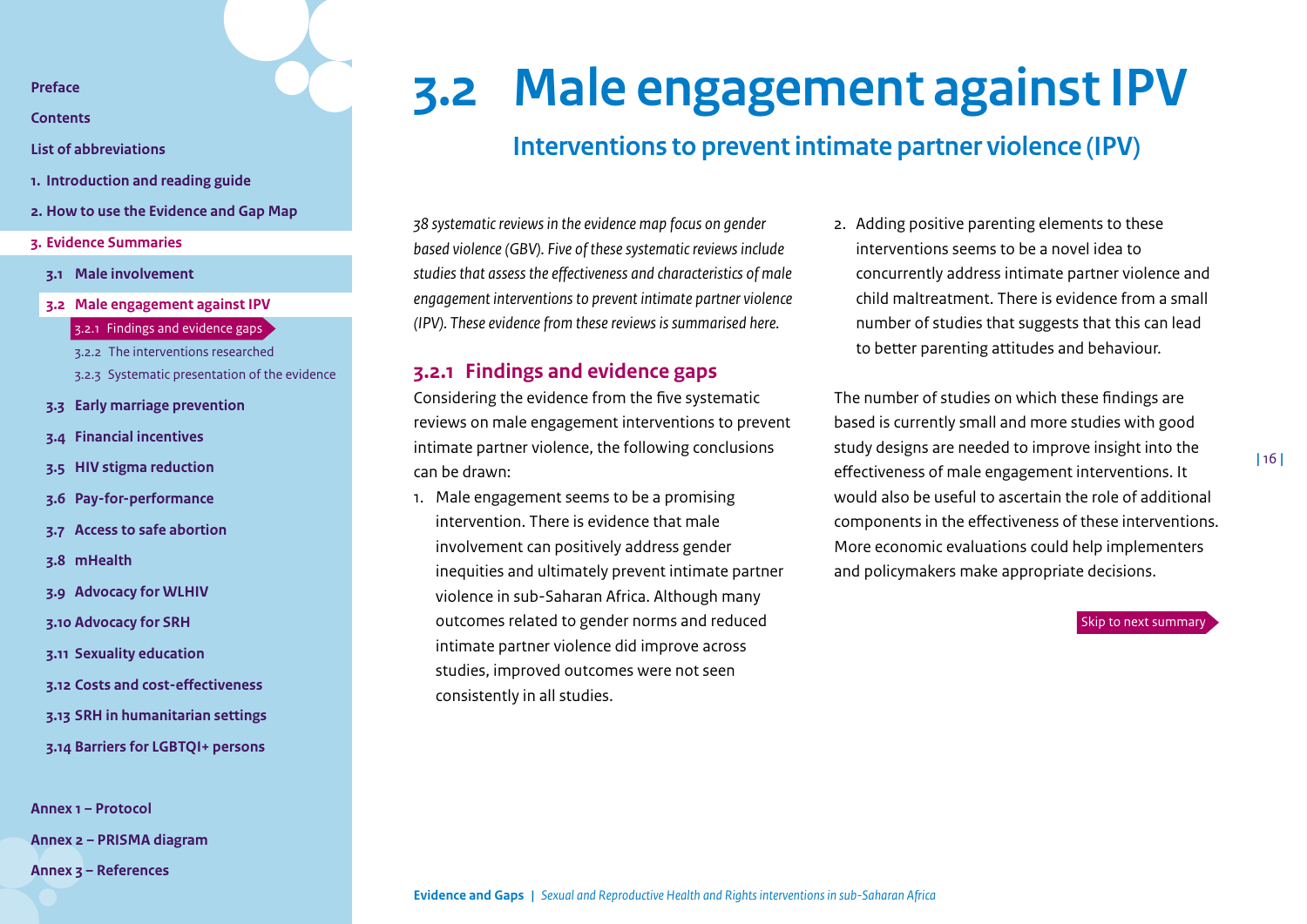**[Contents](#page-2-0)**

- **[List of abbreviations](#page-3-0)**
- **1. [Introduction and reading guide](#page-4-0)**
- **2. [How to use the Evidence and Gap Map](#page-7-0)**
- **3. [Evidence Summaries](#page-10-0)**
- **3.1 [Male involvement](#page-11-0)**
- **3.2 [Male engagement against IPV](#page-15-0)** 3.2.1 [Findings and evidence gaps](#page-15-2) 3.2.2 [The interventions researched](#page-16-0) [3.2.3 Systematic presentation of the evidence](#page-17-0) **3.3 [Early marriage prevention](#page-19-0)**
- 
- **3.4 [Financial incentives](#page-23-0)**
- **3.5 [HIV stigma reduction](#page-30-0)**
- **3.6 [Pay-for-performance](#page-33-0)**
- **3.7 [Access to safe abortion](#page-38-0)**
- **3.8 [mHealth](#page-42-0)**
- **3.9 [Advocacy for WLHIV](#page-46-0)**
- **3.10 [Advocacy for SRH](#page-49-0)**
- **3.11 [Sexuality education](#page-53-0)**
- **3.12 [Costs and cost-effectiveness](#page-58-0)**
- **3.13 [SRH in humanitarian settings](#page-62-0)**
- **3.14 [Barriers for LGBTQI+ persons](#page-67-0)**

**[Annex 1 – Protocol](#page-71-0) [Annex 2 – PRISMA diagram](#page-85-0)  [Annex 3 – References](#page-86-0)**

## <span id="page-16-0"></span>**3.2.2 The interventions researched**

Intimate partner violence includes physical, sexual and psychological violence and is a global problem. According to a recent [meta-analysis,](https://www.ncbi.nlm.nih.gov/pmc/articles/PMC6604322/) three in five women in sub-Saharan Africa have been subjected to intimate partner violence in their lifetimes and two in five are currently experiencing it in their relationships. Women are often reluctant to report intimate partner abuse and violence to others or to the authorities.

Male engagement interventions deploy gender transformative processes with the aim of improving attitudes to gender norms, reducing the social acceptability of intimate partner violence and eventually reducing the incidence of violence. The knowledge and awareness imparted should lead to improved attitudes towards gender and violence and eventually result in improved behaviour and ultimately to reduced intimate partner violence.

The initial step is community outreach to recruit males to participate in intervention activities. This is followed by intervention activities to engage the males. Intervention components can include:

- **•** group sessions for education, skills development and counselling on violence prevention
- **•** one-on-one sessions covering the same content
- **•** community mobilisation that includes components such as involvement of community activists, films, posters, mass media and public meetings.

**|** 17 **|**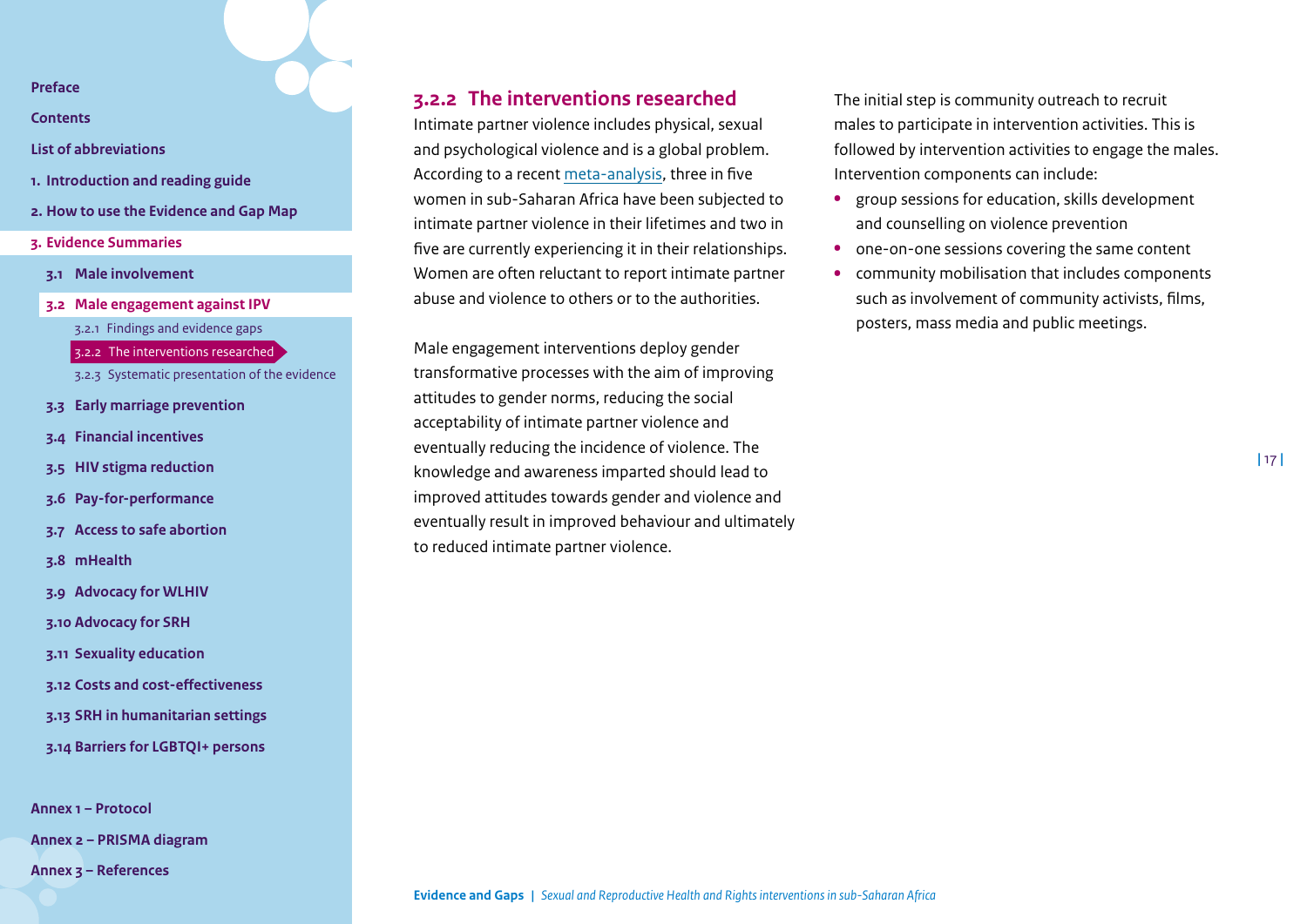**[Contents](#page-2-0)**

**[List of abbreviations](#page-3-0)**

- **1. [Introduction and reading guide](#page-4-0)**
- **2. [How to use the Evidence and Gap Map](#page-7-0)**
- **3. [Evidence Summaries](#page-10-0)**
- **3.1 [Male involvement](#page-11-0)**
- **3.2 [Male engagement against IPV](#page-15-0)** 3.2.1 [Findings and evidence gaps](#page-15-2) 3.2.2 [The interventions researched](#page-16-0) [3.2.3 Systematic presentation of the evidence](#page-17-0) **3.3 [Early marriage prevention](#page-19-0) 3.4 [Financial incentives](#page-23-0)**
- **3.5 [HIV stigma reduction](#page-30-0)**
- **3.6 [Pay-for-performance](#page-33-0)**
- **3.7 [Access to safe abortion](#page-38-0)**
- **3.8 [mHealth](#page-42-0)**
- **3.9 [Advocacy for WLHIV](#page-46-0)**
- **3.10 [Advocacy for SRH](#page-49-0)**
- **3.11 [Sexuality education](#page-53-0)**
- **3.12 [Costs and cost-effectiveness](#page-58-0)**
- **3.13 [SRH in humanitarian settings](#page-62-0)**
- **3.14 [Barriers for LGBTQI+ persons](#page-67-0)**

**[Annex 1 – Protocol](#page-71-0) [Annex 2 – PRISMA diagram](#page-85-0)  [Annex 3 – References](#page-86-0)**

## <span id="page-17-0"></span>**3.2.3 Systematic presentation of the evidence**

The systematic review by [Casey et al. \(2016\)](https://www.researchgate.net/publication/303397562_Gender_Transformative_Approaches_to_Engaging_Men_in_Gender-Based_Violence_Prevention_A_Review_and_Conceptual_Model) focuses on identifying gender transformative interventions that engage men as a strategy to prevent intimate partner violence. Most (80%) of the studies included were in sub-Saharan Africa. Most interventions included men and women, but some focused solely on men. Usually, trained facilitators delivered multiple sessions over several weeks. In some cases, other sexual and reproductive health topics such as HIV the prevention of sexually transmitted infections were also part of the programme.

Most studies reported improvements in gender equitable attitudes but only about half of the results were statistically significant. Similarly, most studies reported reductions in different types of intimate partner violence, but the results were statistically significant in only two studies from sub-Saharan Africa. Two studies reported a reduction in social acceptance of intimate partner violence but only one study's results were statistically significant.

[Bourey et al. \(2015\)](https://www.ncbi.nlm.nih.gov/pmc/articles/PMC4657265/pdf/12889_2015_Article_2460.pdf) looked at economic or social interventions (individual or combined) for prevention of intimate partner violence in low- and middleincome countries. Male engagement interventions included social interventions such as participatory learning programmes for young men and women,

community mobilisation interventions, group discussions for men and media campaigns to promote legislation against domestic violence.

Most studies reported statistically significant improvements for at least one outcome, including decreased intimate partner violence, reduced acceptability of intimate partner violence, better relationship quality and more equitable gender norms. However, most studies did not report improvements for all outcomes, i.e. only a few outcomes (sometimes just one) improved within each study.

[Schwab-Reese and Renner \(2018\)](https://journals.sagepub.com/doi/pdf/10.1177/1745506518766709) conducted a scoping review of screening, management and treatment for intimate partner violence in low-resource settings. A small proportion of the studies reviewed included male engagement strategies similar to those in the two reviews discussed above. As with those reviews, although there were improved outcomes across studies, the findings were not consistent.

[Semahegn et al. \(2019\)](https://www.ncbi.nlm.nih.gov/pmc/articles/PMC6604322/) came to similar conclusions: male involvement seems a promising intervention strategy for prevention of intimate partner violence but more studies are needed to improve insight into their effectiveness and whether results are consistent.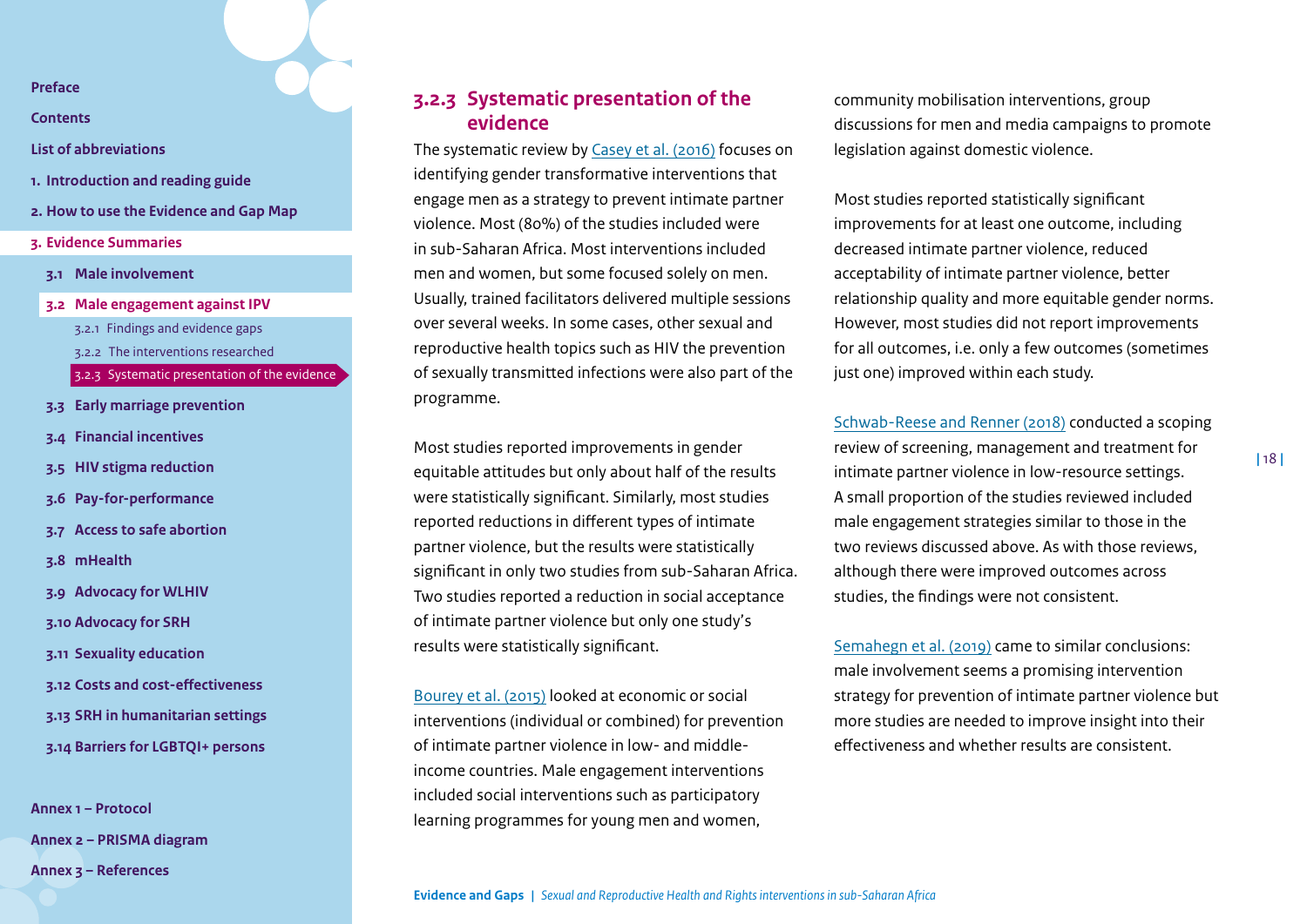**[Contents](#page-2-0)**

### **[List of abbreviations](#page-3-0)**

- **1. [Introduction and reading guide](#page-4-0)**
- **2. [How to use the Evidence and Gap Map](#page-7-0)**
- **3. [Evidence Summaries](#page-10-0)**
- **3.1 [Male involvement](#page-11-0)**
- **3.2 [Male engagement against IPV](#page-15-0)** 3.2.1 [Findings and evidence gaps](#page-15-2) 3.2.2 [The interventions researched](#page-16-0) [3.2.3 Systematic presentation of the evidence](#page-17-0) **3.3 [Early marriage prevention](#page-19-0)**
- **3.4 [Financial incentives](#page-23-0)**
- **3.5 [HIV stigma reduction](#page-30-0)**
- **3.6 [Pay-for-performance](#page-33-0)**
- **3.7 [Access to safe abortion](#page-38-0)**
- **3.8 [mHealth](#page-42-0)**
- **3.9 [Advocacy for WLHIV](#page-46-0)**
- **3.10 [Advocacy for SRH](#page-49-0)**
- **3.11 [Sexuality education](#page-53-0)**
- **3.12 [Costs and cost-effectiveness](#page-58-0)**
- **3.13 [SRH in humanitarian settings](#page-62-0)**
- **3.14 [Barriers for LGBTQI+ persons](#page-67-0)**

**[Annex 1 – Protocol](#page-71-0) [Annex 2 – PRISMA diagram](#page-85-0)  [Annex 3 – References](#page-86-0)**

The scoping review by [Bacchus et al. \(2017\)](https://www.tandfonline.com/doi/full/10.1080/13548506.2016.1274410) examined the impact of male involvement interventions on intimate partner violence and child maltreatment. Most of the studies were from sub-Saharan Africa. Interventions included targeting fathers and male caregivers with various activities related to intimate partner violence and maltreatment prevention, such as mentoring programmes, community awareness campaigns focused on positive parenting, group discussions to reflect on gender and parent roles, local activism, media campaigns, one-on-one counselling and home visits.

The results from the small number of studies of these programmes suggested that the outcomes were better parenting attitudes and behaviour, improved quality of relationship with female partners, less conflict and improved attitudes towards gender norms. There were even some unintended positive effects, such as reduced alcohol use. However, the review's authors warned that the results should be interpreted with care because of the small number of studies.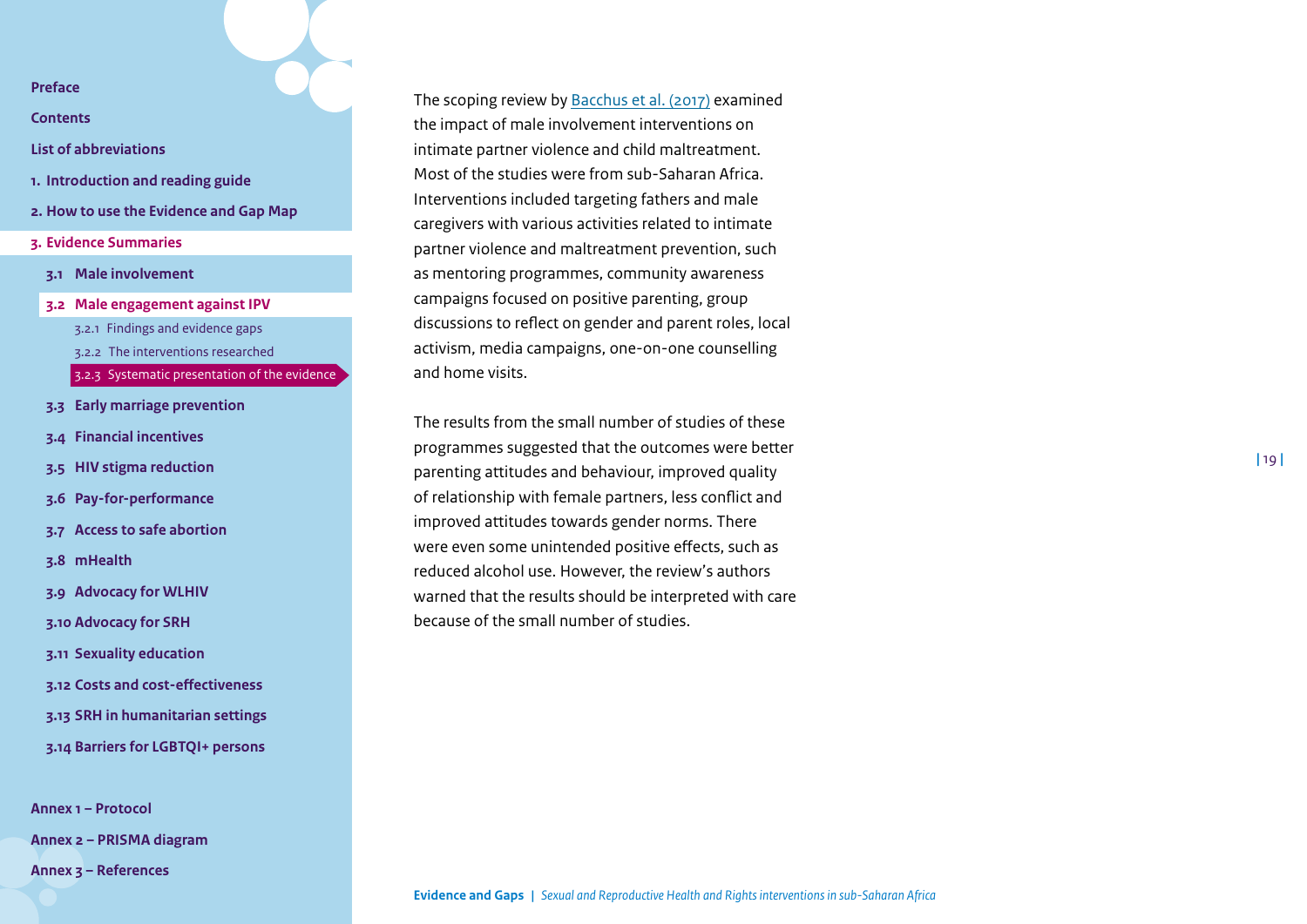<span id="page-19-1"></span>**[Contents](#page-2-0)**

- **[List of abbreviations](#page-3-0)**
- **1. [Introduction and reading guide](#page-4-0)**
- **2. [How to use the Evidence and Gap Map](#page-7-0)**
- **3. [Evidence Summaries](#page-10-0)**
- **3.1 [Male involvement](#page-11-0)**
- **3.2 [Male engagement against IPV](#page-15-0)**
- **3.3 [Early marriage prevention](#page-19-0)**
	- 3.3.1 [Findings and evidence gaps](#page-19-2)
	- 3.3.2 [The interventions researched](#page-20-0)
	- [3.3.3 Systematic presentation of the evidence](#page-21-0)
- **3.4 [Financial incentives](#page-23-0)**
- **3.5 [HIV stigma reduction](#page-30-0)**
- **3.6 [Pay-for-performance](#page-33-0)**
- **3.7 [Access to safe abortion](#page-38-0)**
- **3.8 [mHealth](#page-42-0)**
- **3.9 [Advocacy for WLHIV](#page-46-0)**
- **3.10 [Advocacy for SRH](#page-49-0)**
- **3.11 [Sexuality education](#page-53-0)**
- **3.12 [Costs and cost-effectiveness](#page-58-0)**
- **3.13 [SRH in humanitarian settings](#page-62-0)**
- **3.14 [Barriers for LGBTQI+ persons](#page-67-0)**

**[Annex 1 – Protocol](#page-71-0)**

**[Annex 2 – PRISMA diagram](#page-85-0)** 

**[Annex 3 – References](#page-86-0)**

## <span id="page-19-0"></span>**3.3 Early marriage prevention**

*Four systematic reviews in the evidence map included studies evaluating the effectiveness of interventions in preventing early marriage. These reviews included a broad range of intervention strategies with the goal of preventing early marriage or child marriage (and improving other sexual and reproductive health (SRH) outcomes for young girls).* 

## <span id="page-19-2"></span>**3.3.1 Findings and evidence gaps**

Based on the evidence from the four systematic reviews on preventing early marriage, the following conclusions can be drawn:

- 1. Economic incentive interventions, including cash transfers, show mixed results on decreasing early marriage.
- 2. Longer exposure to early marriage programmes likely leads to better results.
- 3. It appears that better SRH outcomes can be achieved by not focusing merely on early marriage prevention. Multicomponent programmes addressing early marriage, e.g. school policies and parent participation and local community involvement, are more effective than single component interventions.
- 4. It is not clear precisely which intervention strategy or combination of strategies works best in preventing early marriage. We need more insight into the role of multilevel interventions,

'boosters' after the main programme activities end, the minimum level of participation and the combinations of programme elements needed for programme effectiveness. Fund more research in sub-Saharan Africa on early marriage prevention programmes, to enable the identification of the most effective combinations of intervention strategies.

There are some gaps in the evidence. The mixed results (i.e. some positive, some no impact, some negative) from the available sub-Saharan African studies show that more evaluations are needed.

In addition, none of the sub-Saharan Africa studies reported on age at marriage as an outcome (they reported on proportion of girls married). Having more studies report this outcome can help us better understand the impact of these interventions.

Also, cost information was sparsely reported. Economic evaluations can help implementers and funders make decisions, given that these multicomponent interventions are quite resource-intensive.

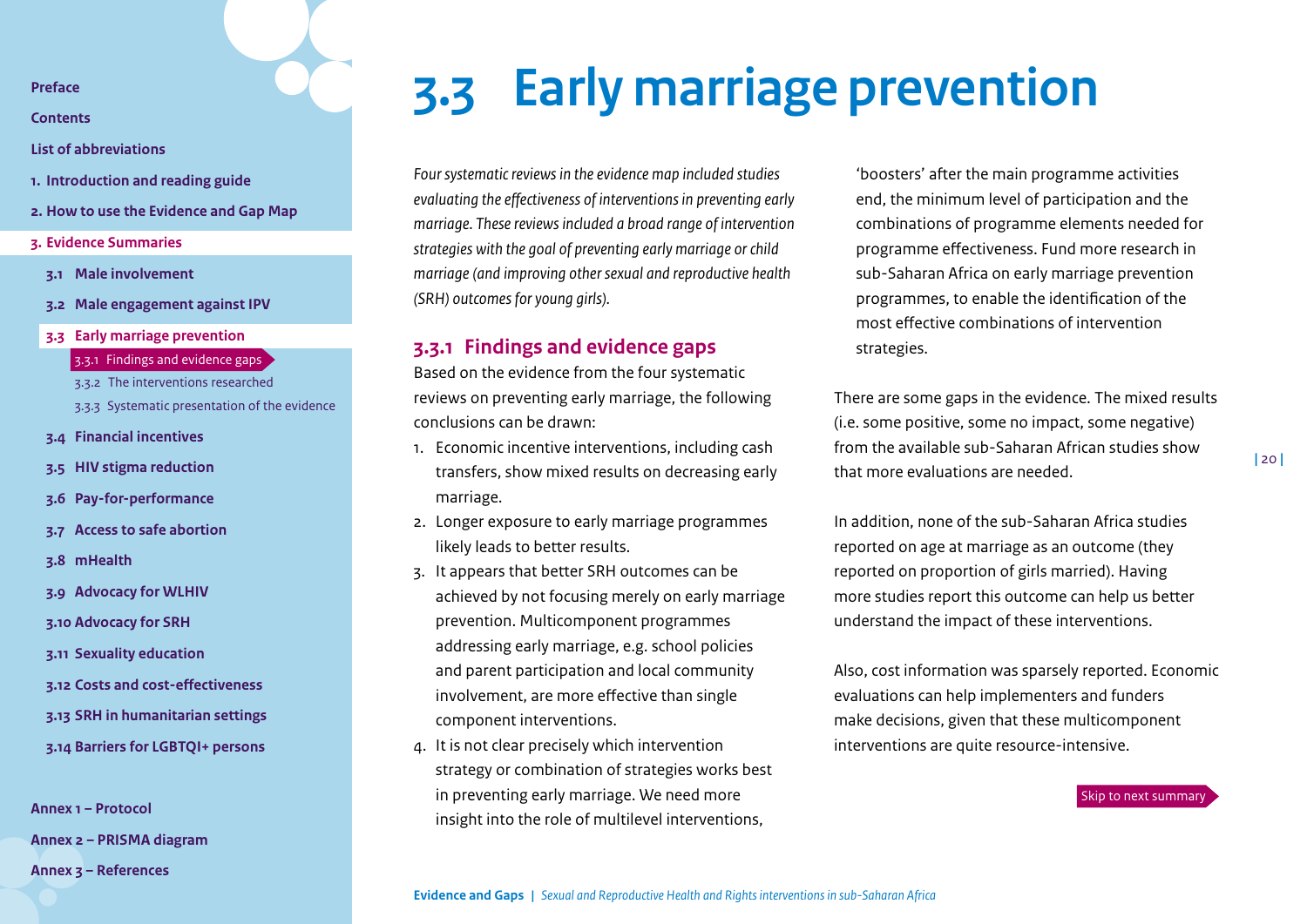**[Contents](#page-2-0)**

- **[List of abbreviations](#page-3-0)**
- **1. [Introduction and reading guide](#page-4-0)**
- **2. [How to use the Evidence and Gap Map](#page-7-0)**
- **3. [Evidence Summaries](#page-10-0)**
- **3.1 [Male involvement](#page-11-0)**
- **3.2 [Male engagement against IPV](#page-15-0)**
- **3.3 [Early marriage prevention](#page-19-0)**
	- 3.3.1 [Findings and evidence gaps](#page-19-2)
	- 3.3.2 [The interventions researched](#page-20-0)
	- [3.3.3 Systematic presentation of the evidence](#page-21-0)
- **3.4 [Financial incentives](#page-23-0)**
- **3.5 [HIV stigma reduction](#page-30-0)**
- **3.6 [Pay-for-performance](#page-33-0)**
- **3.7 [Access to safe abortion](#page-38-0)**
- **3.8 [mHealth](#page-42-0)**
- **3.9 [Advocacy for WLHIV](#page-46-0)**
- **3.10 [Advocacy for SRH](#page-49-0)**
- **3.11 [Sexuality education](#page-53-0)**
- **3.12 [Costs and cost-effectiveness](#page-58-0)**
- **3.13 [SRH in humanitarian settings](#page-62-0)**
- **3.14 [Barriers for LGBTQI+ persons](#page-67-0)**

**[Annex 1 – Protocol](#page-71-0) [Annex 2 – PRISMA diagram](#page-85-0)  [Annex 3 – References](#page-86-0)**

## <span id="page-20-0"></span>**3.3.2 The interventions researched**

Early marriage affects girls and boys in low- and middle-income countries although girls are disproportionately affected (one in five versus one in 30). Nearly 12 million girls are still married in childhood every year worldwide. While numbers are generally declining, mainly due to progress in South Asia, the global burden has now shifted to sub-Saharan Africa. Of the estimated 650 million global number of girls and women in 2020 who had been married early (before the age of 18), nearly one in three was from sub-Saharan Africa. Girls face multiple adverse lifelong consequences from being married early, including reduced chances of finishing basic schooling, increased chances of experiencing domestic violence and increased chances of adolescent pregnancy and subsequent childbirth-related complications. There are consequences for society, such as continuation of intergenerational cycles of poverty.

Prevalent gender inequality, deeply rooted social beliefs, customs such as dowry, poverty, insecurity from humanitarian conflicts and societal pressure can all potentially contribute to early marriage.

Multiple intervention strategies are used to prevent early marriage, including: national-level mass media campaigns; peer mentorship programmes; lifeskills programmes on health, gender and sexuality; systems for children and others to report child marriage to authorities; cash transfers (conditional or unconditional) or in-kind support (uniforms, books) to increase girls' school enrolment; training in social and financial skills and; access to medical, legal and psychosocial support.

The [UNFPA-UNICEF Global Programme to End Child](https://www.unicef.org/protection/unfpa-unicef-global-programme-end-child-marriage)  [Marriage](https://www.unicef.org/protection/unfpa-unicef-global-programme-end-child-marriage) is an example of a multifaceted approach to tackling child marriage. It takes a rights-based approach and promotes girl education and life aspirations. It engages with households and the community at large to develop positive attitudes to girls; it also engages with governments to advocate for laws and policies that prohibit early marriage.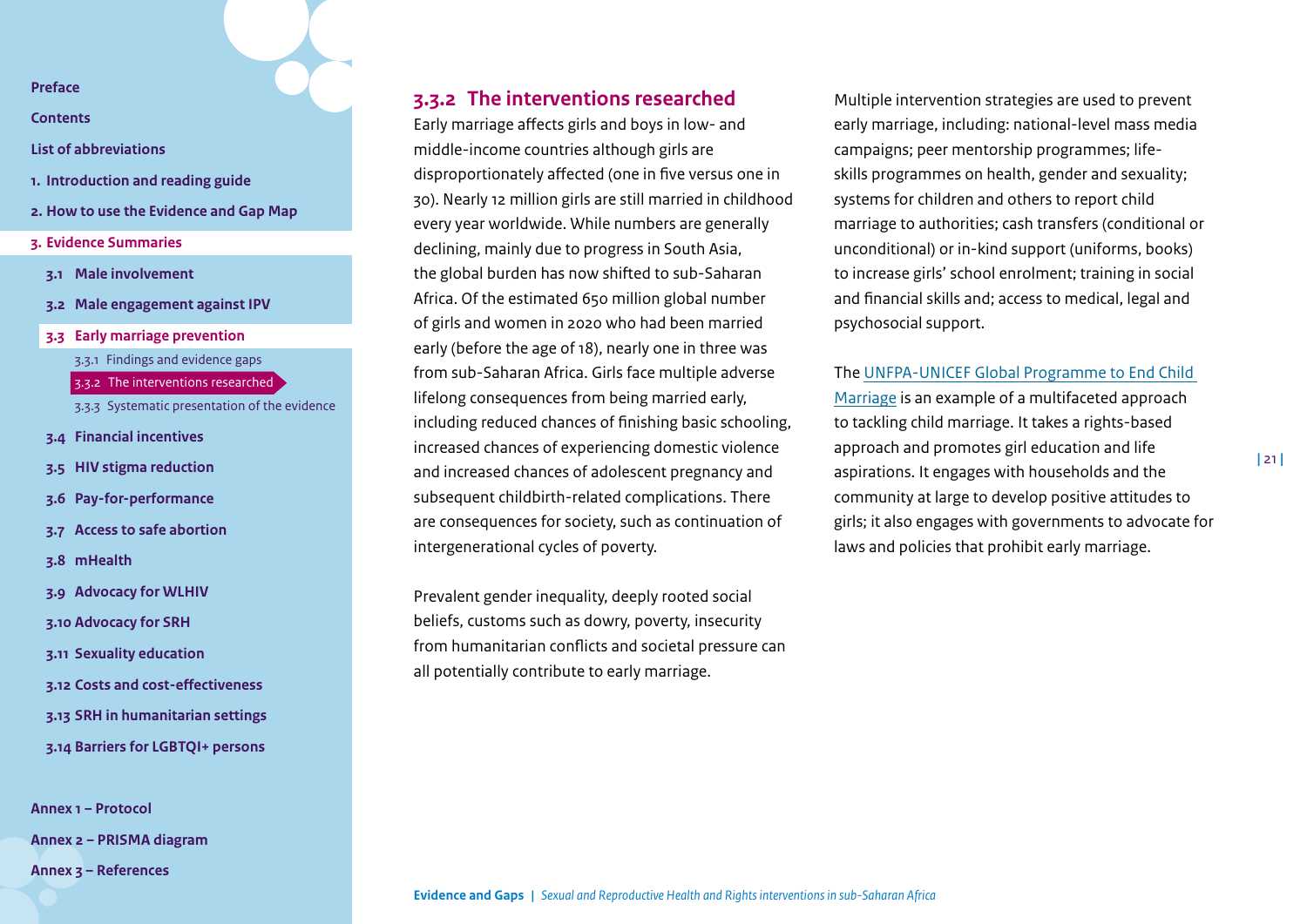**[Contents](#page-2-0)**

**[List of abbreviations](#page-3-0)**

- **1. [Introduction and reading guide](#page-4-0)**
- **2. [How to use the Evidence and Gap Map](#page-7-0)**
- **3. [Evidence Summaries](#page-10-0)**
- **3.1 [Male involvement](#page-11-0)**
- **3.2 [Male engagement against IPV](#page-15-0)**
- **3.3 [Early marriage prevention](#page-19-0)**
	- 3.3.1 [Findings and evidence gaps](#page-19-2)
	- 3.3.2 [The interventions researched](#page-20-0)
	- [3.3.3 Systematic presentation of the evidence](#page-21-0)
- **3.4 [Financial incentives](#page-23-0)**
- **3.5 [HIV stigma reduction](#page-30-0)**
- **3.6 [Pay-for-performance](#page-33-0)**
- **3.7 [Access to safe abortion](#page-38-0)**
- **3.8 [mHealth](#page-42-0)**
- **3.9 [Advocacy for WLHIV](#page-46-0)**
- **3.10 [Advocacy for SRH](#page-49-0)**
- **3.11 [Sexuality education](#page-53-0)**
- **3.12 [Costs and cost-effectiveness](#page-58-0)**
- **3.13 [SRH in humanitarian settings](#page-62-0)**
- **3.14 [Barriers for LGBTQI+ persons](#page-67-0)**

**[Annex 1 – Protocol](#page-71-0) [Annex 2 – PRISMA diagram](#page-85-0)  [Annex 3 – References](#page-86-0)**

## <span id="page-21-0"></span>**3.3.3 Systematic presentation of the evidence**

The systematic review by [Kalamar et al. \(2016\)](https://pubmed.ncbi.nlm.nih.gov/27562449/) focusses exclusively on interventions to prevent early marriage. Most (six out of 11) of the studies reviewed reported positive results for reducing the proportion of girls married and increasing the age at marriage; one study reported both positive and negative results (less early marriage in girls aged 10–14 compared with controls but the opposite effect was seen for girls aged 15–19). The remaining four studies reported no statistically significant change for either outcome. Various intervention strategies had been implemented in the studies, such as conditional and unconditional cash transfers, school voucher programmes, covering school fees, providing school uniforms and books, teacher training and life-skills curricula. Many of the interventions studied included multiple components.

Results for studies from sub-Saharan Africa were inconsistent. Two studies from Malawi implementing cash transfers found a significant decrease in the proportion of girls married. Similar results were also seen in a third study from Zimbabwe, which included provision of school fees, uniforms, books and supplies. However, two studies from Kenya – one using cash transfers and the other providing school uniforms and training for teachers – found no change in this outcome. The last study from Ethiopia, which included school support and providing a life-skills curriculum

for students, was the one that found positive results for girls aged 10–14 but negative results for those aged 15–19.

[Shackleton et al. \(2016\)](https://www.jahonline.org/article/S1054-139X(15)00736-3/fulltext) published a systematic review of reviews, i.e. it identifies and synthesises other systematic reviews. The report aimed to assess the effectiveness of school-based interventions that went beyond health education for better adolescent health. The authors report that the available evidence suggests that economic incentives were effective in reducing early marriage and adolescent pregnancy in low- and middle-income country settings. The results of health education interventions combined with peer education in terms of reducing age at marriage were inconsistent. Health education interventions combined with school health clinics or counselling seemed to be ineffective in reducing age at marriage. Overall, better SRH outcomes were achieved for adolescents by not focusing merely on early marriage prevention; multicomponent school-based interventions, e.g. school policies and parent participation and local community involvement, were more effective than any single component on its own.

Another systematic review of reviews, by [Yount et al.](https://reader.elsevier.com/reader/sd/pii/S0277953617305191?token=862E453601B50250825831FC223F700D79E8A31667D533139020ED8BE79C88AF53F4D238341B82B36EE88269EAE787DC)  [\(2017\),](https://reader.elsevier.com/reader/sd/pii/S0277953617305191?token=862E453601B50250825831FC223F700D79E8A31667D533139020ED8BE79C88AF53F4D238341B82B36EE88269EAE787DC) looked at interventions to prevent five forms of gender-based violence (including early marriage) against girls in adolescence and early adulthood. It recognised that early marriage was a risk factor for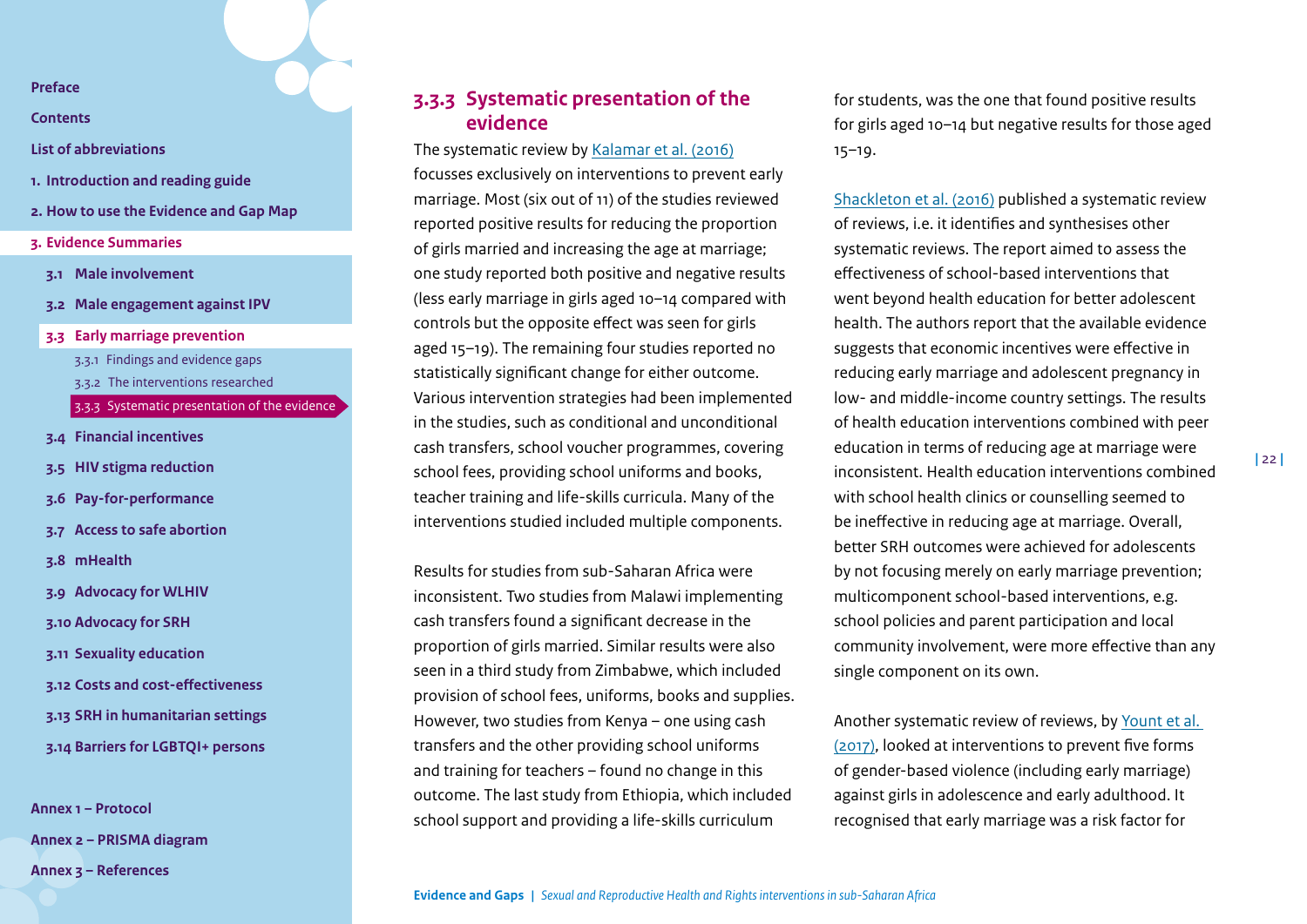**[Contents](#page-2-0)**

- **[List of abbreviations](#page-3-0)**
- **1. [Introduction and reading guide](#page-4-0)**
- **2. [How to use the Evidence and Gap Map](#page-7-0)**
- **3. [Evidence Summaries](#page-10-0)**
- **3.1 [Male involvement](#page-11-0)**
- **3.2 [Male engagement against IPV](#page-15-0)**
- **3.3 [Early marriage prevention](#page-19-0)**
	- 3.3.1 [Findings and evidence gaps](#page-19-2)
	- 3.3.2 [The interventions researched](#page-20-0)
	- [3.3.3 Systematic presentation of the evidence](#page-21-0)
- **3.4 [Financial incentives](#page-23-0)**
- **3.5 [HIV stigma reduction](#page-30-0)**
- **3.6 [Pay-for-performance](#page-33-0)**
- **3.7 [Access to safe abortion](#page-38-0)**
- **3.8 [mHealth](#page-42-0)**
- **3.9 [Advocacy for WLHIV](#page-46-0)**
- **3.10 [Advocacy for SRH](#page-49-0)**
- **3.11 [Sexuality education](#page-53-0)**
- **3.12 [Costs and cost-effectiveness](#page-58-0)**
- **3.13 [SRH in humanitarian settings](#page-62-0)**
- **3.14 [Barriers for LGBTQI+ persons](#page-67-0)**

**[Annex 1 – Protocol](#page-71-0) [Annex 2 – PRISMA diagram](#page-85-0)** 

**[Annex 3 – References](#page-86-0)**

gender-based violence. Within the review of reviews, four systematic reviews focusing on early marriage prevention were identified; they included 13 individual studies. The results from individual studies were inconsistent: some studies showed improvements, others worsening of outcomes and many showed the interventions had no impact.

[Haberland et al. \(2018\)](https://www.jahonline.org/article/S1054-139X(17)30866-2/fulltext) performed a systematic review that examined implementation factors for adolescent girl programmes in low- and middle-income countries. Only a few studies in this broad review reported on early marriage prevention outcomes. Some studies reported positive results for preventing early marriage but most showed no impact. Overall, the authors concluded that longer exposure to the programme and employing a multicomponent approach are likely more effective.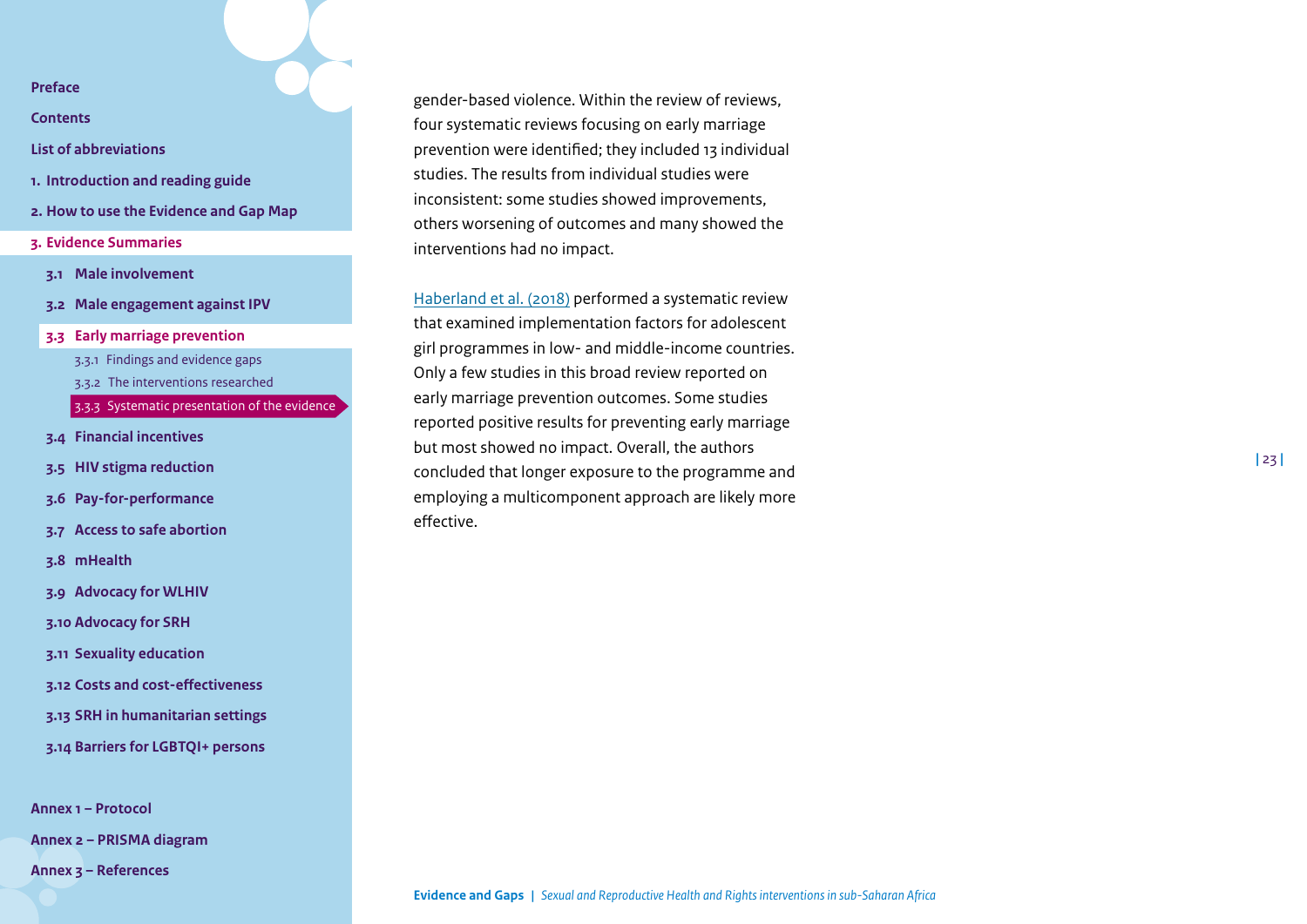<span id="page-23-1"></span>**[Contents](#page-2-0)**

- **[List of abbreviations](#page-3-0)**
- **1. [Introduction and reading guide](#page-4-0)**
- **2. [How to use the Evidence and Gap Map](#page-7-0)**
- **3. [Evidence Summaries](#page-10-0)**
- **3.1 [Male involvement](#page-11-0)**
- **3.2 [Male engagement against IPV](#page-15-0)**
- **3.3 [Early marriage prevention](#page-19-0)**
- **3.4 [Financial incentives](#page-23-0)**
	- 3.4.1 [Findings and evidence gaps](#page-23-2)
	- 3.4.2 [The interventions researched](#page-25-0)
	- [3.4.3 Systematic presentation of the evidence](#page-26-0)
- **3.5 [HIV stigma reduction](#page-30-0)**
- **3.6 [Pay-for-performance](#page-33-0)**
- **3.7 [Access to safe abortion](#page-38-0)**
- **3.8 [mHealth](#page-42-0)**
- **3.9 [Advocacy for WLHIV](#page-46-0)**
- **3.10 [Advocacy for SRH](#page-49-0)**
- **3.11 [Sexuality education](#page-53-0)**
- **3.12 [Costs and cost-effectiveness](#page-58-0)**
- **3.13 [SRH in humanitarian settings](#page-62-0)**
- **3.14 [Barriers for LGBTQI+ persons](#page-67-0)**

**[Annex 1 – Protocol](#page-71-0) [Annex 2 – PRISMA diagram](#page-85-0)** 

**[Annex 3 – References](#page-86-0)**

## **3.4 Financial incentives**

<span id="page-23-0"></span>**To improve utilisation of sexual and reproductive health services**

*There are 26 systematic reviews in the EGM that look at financial incentive programmes to improve utilisation of health services and products for SRH. Some reviews focus on specific economic incentives such as cash transfers, while other reviews are broader. This evidence summary presents the findings of six reviews.* 

## <span id="page-23-2"></span>**3.4.1 Findings and evidence gaps**

Based on the six reviews on the effects of financial incentive programmes on utilisation of health services and products for SRH, the following conclusions can be drawn:

1. Financial incentives programmes can be effective in increasing utilisation of health services and products for SRH. Cash transfers, short-term payments and vouchers can improve utilisation of health services for maternity services (antenatal care, skilled birth attendance, facility delivery, postpartum care), HIV testing and linkage to treatment, and voluntary uptake of male circumcision; they also reduce risky sexual behaviours among adolescents. However, it must be noted that findings were not universally positive for all utilisation and behaviour outcomes

across all studies.

- 2. Cash transfer programmes might be more effective in reducing risky sexual behaviour among girls and women than among boys and men.
- 3. The delivery of these programmes can be improved by concurrently improving the quality of healthcare facilities, reducing bureaucratic procedures for enrolling in financial incentive programmes, using efficient mechanisms to identify eligible households and individual participants locally, and supporting transportation to health facilities, especially for maternity services.
- 4. There are various contextual factors that can influence the effectiveness of the programmes, such as:
	- a. quality of the healthcare services provided
	- b. burden for families and individuals enrolling in the programmes
	- c. proper mechanisms to identify eligible participants
	- d. support to overcome other barriers such as transport to healthcare facilities and opportunity costs (i.e. lost wages).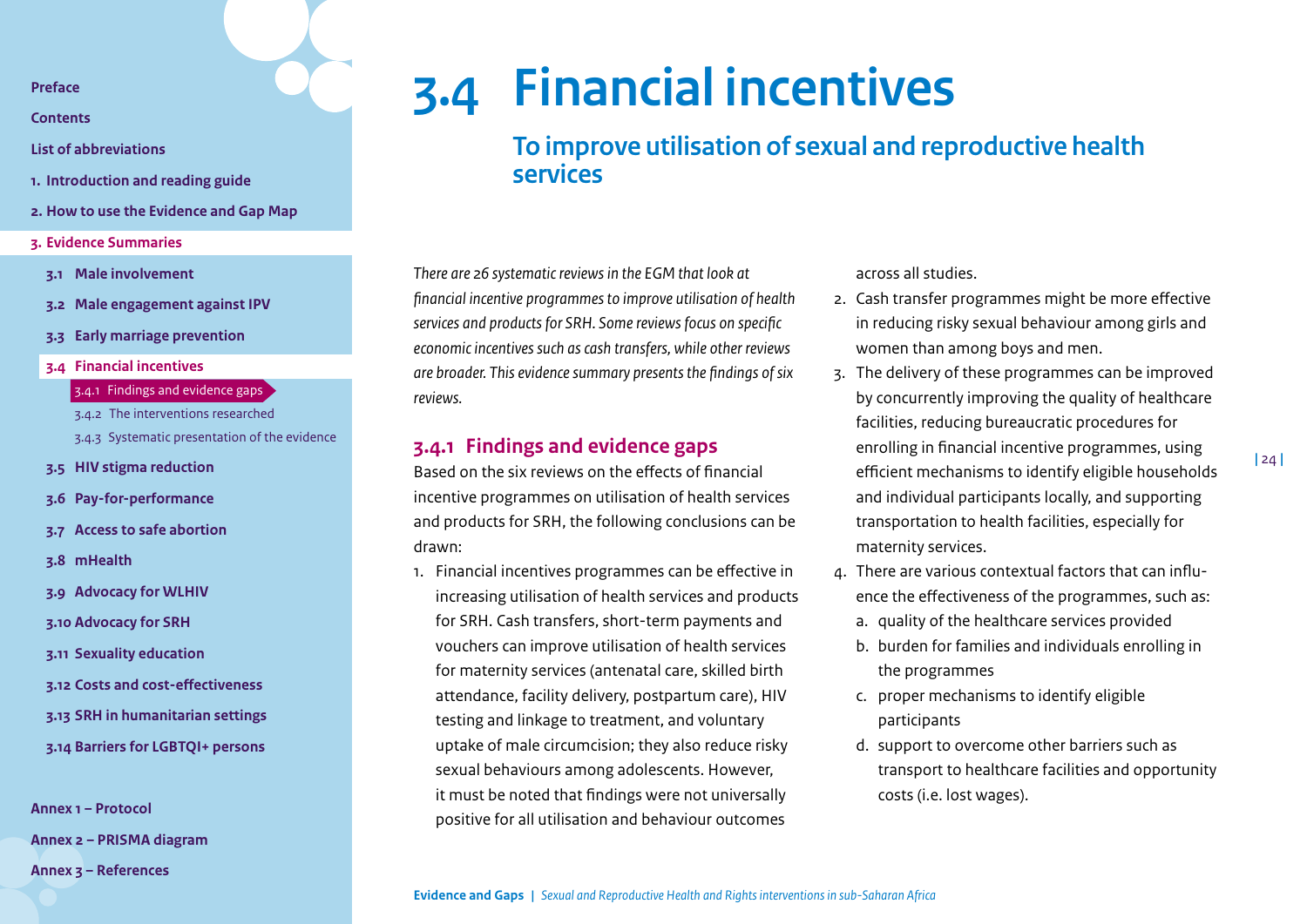**[Contents](#page-2-0)**

- **[List of abbreviations](#page-3-0)**
- **1. [Introduction and reading guide](#page-4-0)**
- **2. [How to use the Evidence and Gap Map](#page-7-0)**
- **3. [Evidence Summaries](#page-10-0)**
- **3.1 [Male involvement](#page-11-0)**
- **3.2 [Male engagement against IPV](#page-15-0)**
- **3.3 [Early marriage prevention](#page-19-0)**
- **3.4 [Financial incentives](#page-23-0)**

## 3.4.1 [Findings and evidence gaps](#page-23-2)

- 3.4.2 [The interventions researched](#page-25-0)
- [3.4.3 Systematic presentation of the evidence](#page-26-0)
- **3.5 [HIV stigma reduction](#page-30-0)**
- **3.6 [Pay-for-performance](#page-33-0)**
- **3.7 [Access to safe abortion](#page-38-0)**
- **3.8 [mHealth](#page-42-0)**
- **3.9 [Advocacy for WLHIV](#page-46-0)**
- **3.10 [Advocacy for SRH](#page-49-0)**
- **3.11 [Sexuality education](#page-53-0)**
- **3.12 [Costs and cost-effectiveness](#page-58-0)**
- **3.13 [SRH in humanitarian settings](#page-62-0)**
- **3.14 [Barriers for LGBTQI+ persons](#page-67-0)**

**[Annex 1 – Protocol](#page-71-0)**

**[Annex 2 – PRISMA diagram](#page-85-0)** 

**[Annex 3 – References](#page-86-0)**

There is a solid evidence base on the effects of financial incentives programmes on utilisation of services as outcomes. At the same time, more studies of financial incentives programmes are needed on maternal and child morbidity and mortality outcomes.

Some studies tested effectiveness based on the amount of the financial incentive, but to be able to draw robust conclusions, more studies are needed. More evaluations of the costs and cost-effectiveness of these programmes will also be useful to decisionmakers and implementers.

[Skip to next summary](#page-30-0)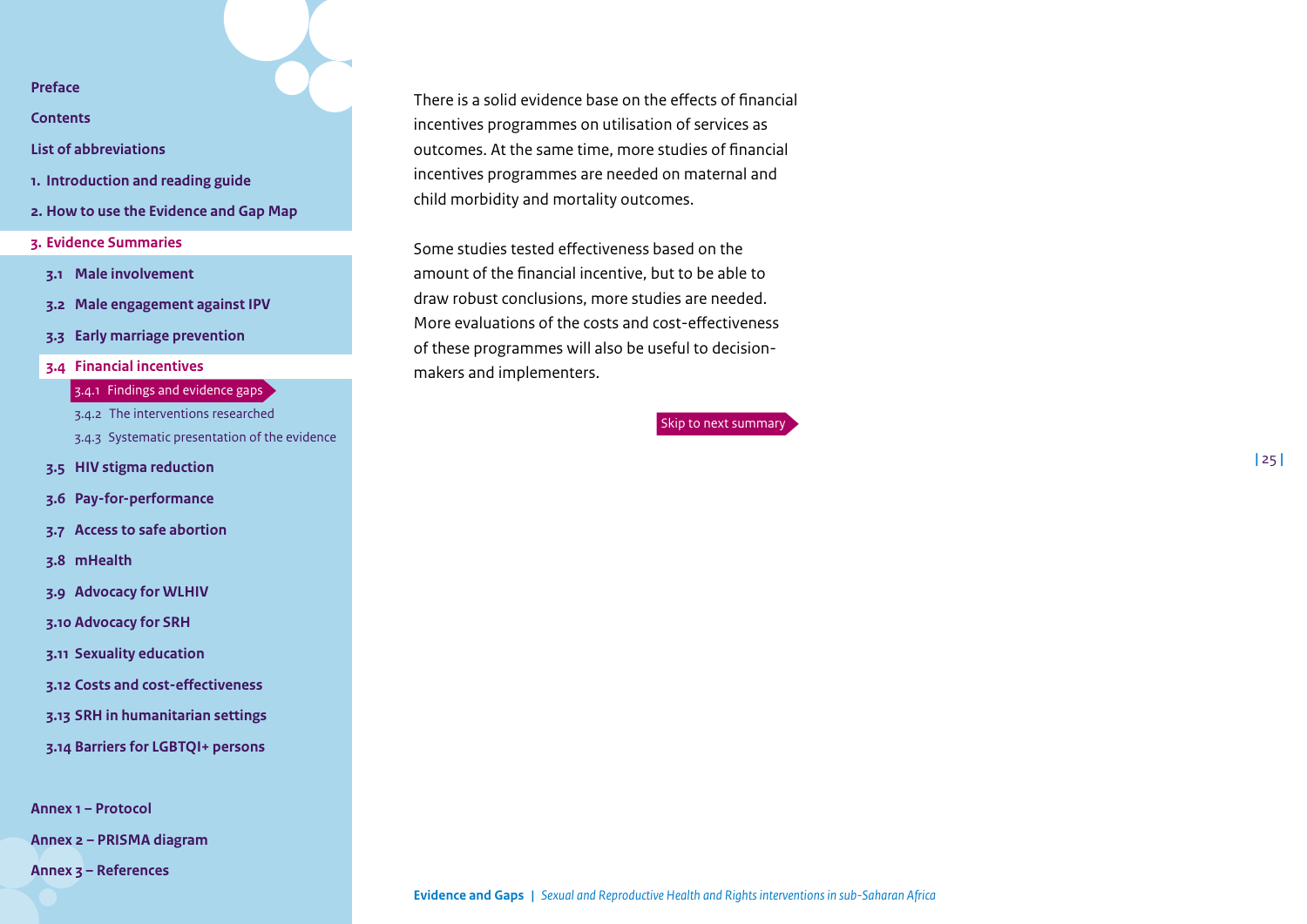**[Contents](#page-2-0)**

- **[List of abbreviations](#page-3-0)**
- **1. [Introduction and reading guide](#page-4-0)**
- **2. [How to use the Evidence and Gap Map](#page-7-0)**
- **3. [Evidence Summaries](#page-10-0)**
- **3.1 [Male involvement](#page-11-0)**
- **3.2 [Male engagement against IPV](#page-15-0)**
- **3.3 [Early marriage prevention](#page-19-0)**
- **3.4 [Financial incentives](#page-23-0)**
	- 3.4.1 [Findings and evidence gaps](#page-23-2)
	- 3.4.2 [The interventions researched](#page-25-0)
	- [3.4.3 Systematic presentation of the evidence](#page-26-0)
- **3.5 [HIV stigma reduction](#page-30-0)**
- **3.6 [Pay-for-performance](#page-33-0)**
- **3.7 [Access to safe abortion](#page-38-0)**
- **3.8 [mHealth](#page-42-0)**
- **3.9 [Advocacy for WLHIV](#page-46-0)**
- **3.10 [Advocacy for SRH](#page-49-0)**
- **3.11 [Sexuality education](#page-53-0)**
- **3.12 [Costs and cost-effectiveness](#page-58-0)**
- **3.13 [SRH in humanitarian settings](#page-62-0)**
- **3.14 [Barriers for LGBTQI+ persons](#page-67-0)**

**[Annex 1 – Protocol](#page-71-0) [Annex 2 – PRISMA diagram](#page-85-0)  [Annex 3 – References](#page-86-0)**

## <span id="page-25-0"></span>**3.4.2 The interventions researched**

Financial incentive programmes are demand-side interventions that may include cash transfers, vouchers, short-term payments and non-cash incentives such as mobile phone talk time minutes and food vouchers as a way to encourage households and individuals to access healthcare services and facilities. These programmes are targeted at households and individuals in areas with high rates of poverty and high rates of morbidity and mortality related to SRH issues. Examples of services whose uptake financial incentives can promote include antenatal care, facility deliveries, skilled birth attendance, postpartum care, HIV testing and treatment and voluntary circumcision for men.

Factors that can inhibit patients from seeking SRH services include the lack of transportation to healthcare facilities, opportunity costs, mistrust of the healthcare system and out-of-pocket expenses. Financial incentive programmes aim to reduce these barriers to care seeking, especially in areas with high rates of poverty, morbidity and mortality. By removing the barrier of costs and improving awareness of the services available, these programmes aim to increase utilisation of healthcare services, ultimately leading to better health outcomes (e.g. for reduced maternal mortality, reduced HIV morbidity).

Many different types of financial incentives have been tried out, such as:

- **•** Cash transfers: payments are made to households or to a responsible individual within a household – typically a woman. They may be conditional (e.g. conditional on negative results for sexually transmitted infection tests) or unconditional (i.e. are made regularly, irrespective of healthcare utilisation).
- **•** Vouchers: typically, these can be purchased in an individual's own community for redemption at a healthcare facility (e.g. pregnant women can purchase a voucher than can be redeemed for facility delivery services at a healthcare facility)
- **•** Short-term payments: payments are made to help cover the costs of specific services (e.g. in the case of antenatal care, only for the delivery of services).
- **•** Other incentives include non-cash items, such as mobile phone talk time minutes and food vouchers[.](#page-23-0)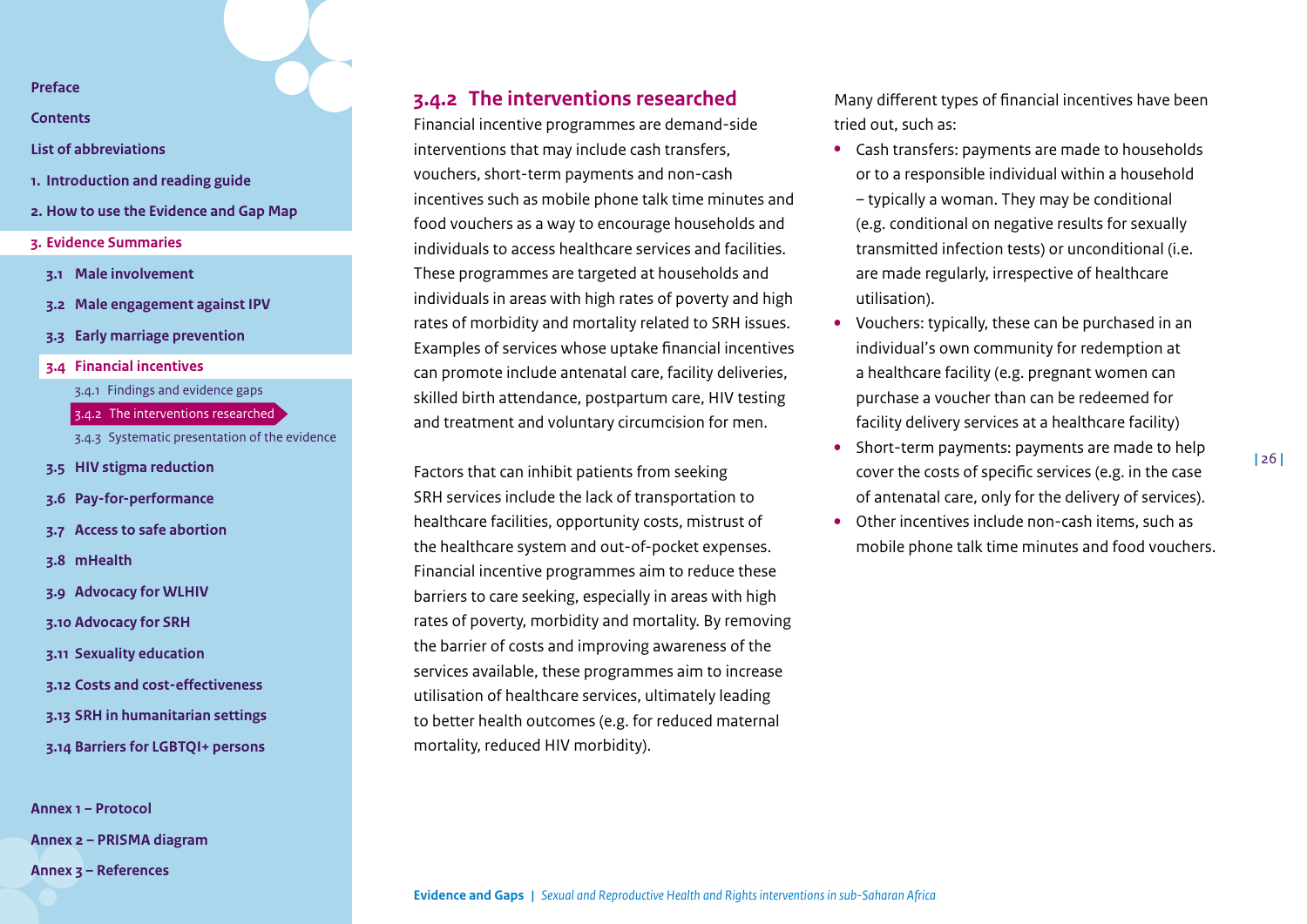**[Contents](#page-2-0)**

**[List of abbreviations](#page-3-0)**

- **1. [Introduction and reading guide](#page-4-0)**
- **2. [How to use the Evidence and Gap Map](#page-7-0)**
- **3. [Evidence Summaries](#page-10-0)**
- **3.1 [Male involvement](#page-11-0)**
- **3.2 [Male engagement against IPV](#page-15-0)**
- **3.3 [Early marriage prevention](#page-19-0)**
- **3.4 [Financial incentives](#page-23-0)**
	- 3.4.1 [Findings and evidence gaps](#page-23-2)
	- 3.4.2 [The interventions researched](#page-25-0)
	- [3.4.3 Systematic presentation of the evidence](#page-26-0)
- **3.5 [HIV stigma reduction](#page-30-0)**
- **3.6 [Pay-for-performance](#page-33-0)**
- **3.7 [Access to safe abortion](#page-38-0)**
- **3.8 [mHealth](#page-42-0)**
- **3.9 [Advocacy for WLHIV](#page-46-0)**
- **3.10 [Advocacy for SRH](#page-49-0)**
- **3.11 [Sexuality education](#page-53-0)**
- **3.12 [Costs and cost-effectiveness](#page-58-0)**
- **3.13 [SRH in humanitarian settings](#page-62-0)**
- **3.14 [Barriers for LGBTQI+ persons](#page-67-0)**

**[Annex 1 – Protocol](#page-71-0) [Annex 2 – PRISMA diagram](#page-85-0)  [Annex 3 – References](#page-86-0)**

## <span id="page-26-0"></span>**3.4.3 Systematic presentation of the evidence**

[Cooper et al. \(2020\)](https://www.sciencedirect.com/science/article/pii/S0277953620300253) reviewed the literature to examine the impact of cash transfer programmes in low- and middle-income countries on a broad range of health outcomes, including SRH outcomes. The review assessed whether the effectiveness of these programmes differed in relation to recipient age, socioeconomic status, gender and school enrolment. The relevant findings for programmes in sub-Saharan Africa to improve SRH outcomes are presented here.

An unconditional cash transfer programme in Kenya provided cash transfers to 1,540 households (754 controls did not receive transfers). Among younger adolescents receiving transfers, the probability of sexual debut was significantly lower than among controls. There was no difference in effectiveness between girls and boys. Four years after the programme had started, adolescent sexual behaviour (for those with at least one sexual partner) did not differ between girls and boys nor did it correlate with the size of the cash grant at baseline. The analysis also found that the programme did not influence the beneficiary's choice of partner (i.e. the age or educational background of the partner they chose).

A conditional cash transfer programme from Malawi found that after one year there was no change in sexual activity or condom use. However, men were likely to

report a 9% increase in risky sexual behaviour (from baseline) while women reported a 6.7% decrease. The incidence of HIV did not differ between intervention and control groups.

A monthly unconditional cash transfer programme in South Africa to caregivers of children in lowincome households found improvements in some risky sexual behaviour outcomes for girls but no improvements for boys. The outcomes that improved for girls were reduced incidence of transactional sex and relationships with much older partners (>5 years older). Other outcomes such as decline in the number of sexual partners, condom use, having sex while intoxicated or after drug use did not change.

A conditional cash transfer programme in Tanzania tried different levels of cash transfer ("high-value" versus "low-value" versus no cash transfer) conditional on negative test results for sexually transmitted infections (STIs). Although fewer people in the highvalue group reported STIs than in the control group (9% versus 12%), the results were not statistically significant.

Overall, not many factors showed differential effects for cash transfer programmes on SRH, except for gender. In multiple studies, many outcomes for girls and women seemed to be better than those for boys and men.

**Evidence and Gaps |** *Sexual and Reproductive Health and Rights interventions in sub-Saharan Africa*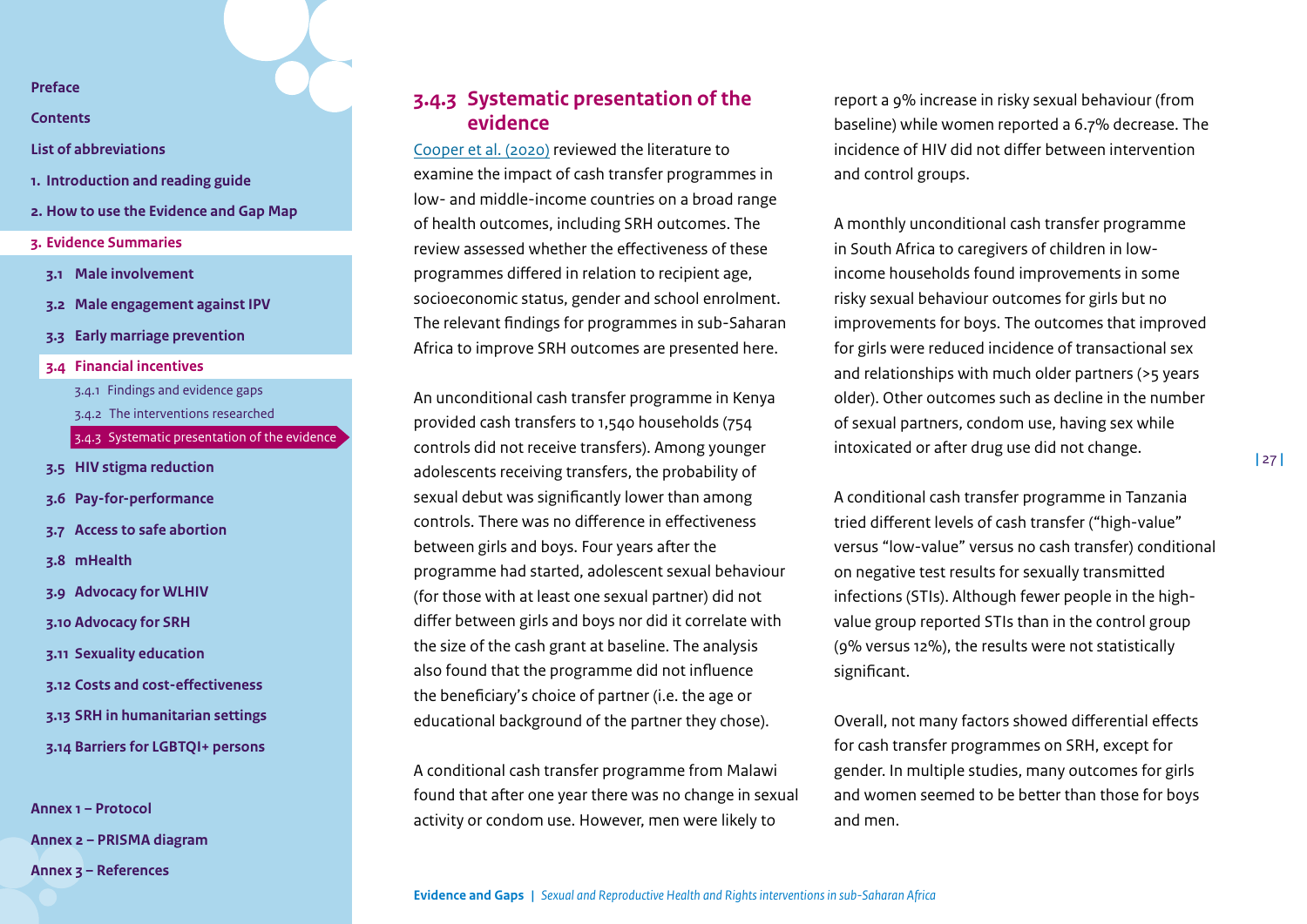**[Contents](#page-2-0)**

- **[List of abbreviations](#page-3-0)**
- **1. [Introduction and reading guide](#page-4-0)**
- **2. [How to use the Evidence and Gap Map](#page-7-0)**
- **3. [Evidence Summaries](#page-10-0)**
- **3.1 [Male involvement](#page-11-0)**
- **3.2 [Male engagement against IPV](#page-15-0)**
- **3.3 [Early marriage prevention](#page-19-0)**
- **3.4 [Financial incentives](#page-23-0)**
	- 3.4.1 [Findings and evidence gaps](#page-23-2)
	- 3.4.2 [The interventions researched](#page-25-0)
	- [3.4.3 Systematic presentation of the evidence](#page-26-0)
- **3.5 [HIV stigma reduction](#page-30-0)**
- **3.6 [Pay-for-performance](#page-33-0)**
- **3.7 [Access to safe abortion](#page-38-0)**
- **3.8 [mHealth](#page-42-0)**
- **3.9 [Advocacy for WLHIV](#page-46-0)**
- **3.10 [Advocacy for SRH](#page-49-0)**
- **3.11 [Sexuality education](#page-53-0)**
- **3.12 [Costs and cost-effectiveness](#page-58-0)**
- **3.13 [SRH in humanitarian settings](#page-62-0)**
- **3.14 [Barriers for LGBTQI+ persons](#page-67-0)**

**[Annex 1 – Protocol](#page-71-0) [Annex 2 – PRISMA diagram](#page-85-0)  [Annex 3 – References](#page-86-0)**

[Cruz et al. \(2017\)](https://equityhealthj.biomedcentral.com/articles/10.1186/s12939-017-0647-2) also looked at conditional cash transfer programmes and their role in improving health outcomes for children (age 0–5 years) in low- and middle-income countries. Overall, the review found some positive improvements for immunisation rates and child morbidity. The results for child mortality and other health outcomes were inconsistent across studies.

Only one study was in sub-Saharan Africa. A cluster randomised controlled trial in Zimbabwe (Manicaland HIV/STD Prevention Project) provided conditional and unconditional cash transfers to low-income households who had orphans or were child-headed or headed by an elderly person or had an ill or disabled household member. In the conditional cash transfer group, the proportion of the children (0–4 years) with complete vaccination records was 1.8% higher than in the controls. The outcome for the unconditional cash transfer group was better: 3.1% more than controls.

[Choko et al. \(2018\)](https://pubmed.ncbi.nlm.nih.gov/30427889/) assessed the impact of financial incentives for patients for two outcomes: linkage to HIV treatment (starting HIV treatment after diagnosis) and voluntary medical circumcision. Financial incentives included cash or non-cash incentives such as mobile phone talk time minutes, food vouchers, smart phones via a lottery and subsidised fees for health services. All studies except one were from sub-Saharan Africa.

Three of the five studies investigating linkage to HIV treatment, i.e. people accessing and continuing antiretroviral therapy, reported positive results: 26% increase for postpartum women, 42% increase for people who inject drugs and 10% increase for people testing at a clinic. However, in the remaining two studies, one among newly HIV positive patients identified in the community and another among people testing at an HIV clinic, there was no statistically significantly difference for this outcome between the intervention group and the controls.

The results for voluntary uptake of circumcision were more compelling. Overall results from four studies suggest a fourfold increase in uptake for those that received incentives compared to controls.

[Swann \(2018\)](https://www.tandfonline.com/doi/full/10.1080/09540121.2018.1476665) reviewed the evidence on household economic strengthening interventions which included financial incentives for HIV testing and linkage to care. Findings from sub-Saharan African studies are summarised here.

A study in rural Malawi found that financial incentives increased the probability of people obtaining their HIV test results after getting tested with 43% compared to those that didn't receive a financial incentive. For every dollar increase in the incentive the probability increased by 9.1 percentage points. Another study, in rural Zimbabwe, found that a grocery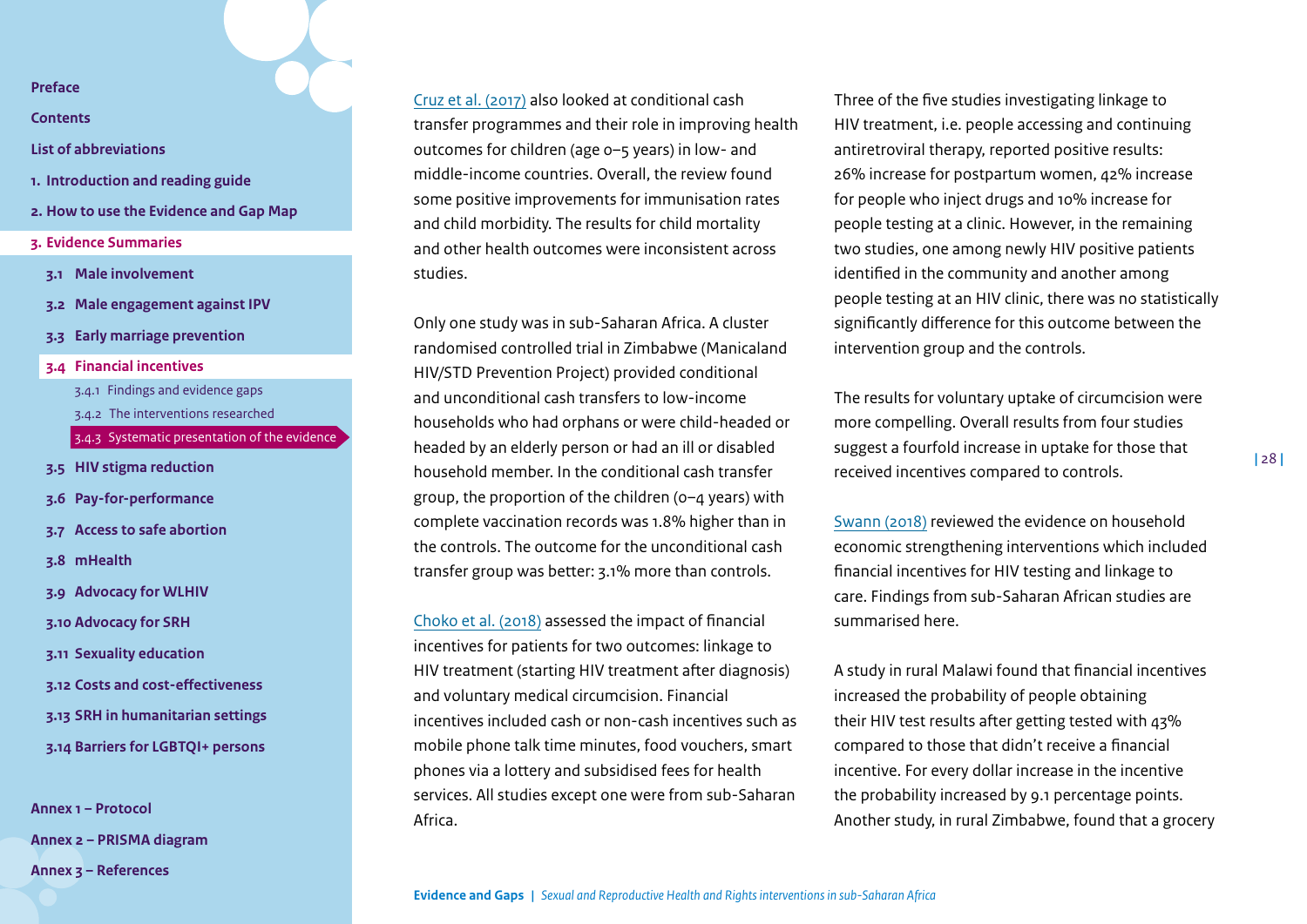**[Contents](#page-2-0)**

- **[List of abbreviations](#page-3-0)**
- **1. [Introduction and reading guide](#page-4-0)**
- **2. [How to use the Evidence and Gap Map](#page-7-0)**
- **3. [Evidence Summaries](#page-10-0)**
- **3.1 [Male involvement](#page-11-0)**
- **3.2 [Male engagement against IPV](#page-15-0)**
- **3.3 [Early marriage prevention](#page-19-0)**
- **3.4 [Financial incentives](#page-23-0)**
	- 3.4.1 [Findings and evidence gaps](#page-23-2)
	- 3.4.2 [The interventions researched](#page-25-0)
	- [3.4.3 Systematic presentation of the evidence](#page-26-0)
- **3.5 [HIV stigma reduction](#page-30-0)**
- **3.6 [Pay-for-performance](#page-33-0)**
- **3.7 [Access to safe abortion](#page-38-0)**
- **3.8 [mHealth](#page-42-0)**
- **3.9 [Advocacy for WLHIV](#page-46-0)**
- **3.10 [Advocacy for SRH](#page-49-0)**
- **3.11 [Sexuality education](#page-53-0)**
- **3.12 [Costs and cost-effectiveness](#page-58-0)**
- **3.13 [SRH in humanitarian settings](#page-62-0)**
- **3.14 [Barriers for LGBTQI+ persons](#page-67-0)**

**[Annex 1 – Protocol](#page-71-0) [Annex 2 – PRISMA diagram](#page-85-0)  [Annex 3 – References](#page-86-0)**

item incentive led to increased couple testing for HIV (49.5% compared to 10.6% in controls). A study from Swaziland found that financial incentives given as mobile phone minutes along with health education, appointment reminders and accelerated antiretroviral therapy led to a higher linkage with healthcare within one month of HIV diagnosis. A conditional cash transfer programme (South African Disability Grant) for adults living with HIV was associated with higher reported initiation of antiretroviral therapy (64.5% versus 44.1% for those not receiving the grant).

[Hurst et al. \(2015\)](https://bmcpregnancychildbirth.biomedcentral.com/articles/10.1186/s12884-015-0727-5) conducted a rapid review of the effectiveness of demand-side interventions in improving utilisation of maternal health services. The interventions were either financial incentives (cash transfers, vouchers) or participatory women's groups providing information in the community. The findings from the studies on financial incentives are summarised below.

Overall, the review found strong evidence of the effectiveness of these interventions in increasing utilisation of services. Two studies of financial incentives from sub-Saharan Africa were included. In a study from Kenya, women could buy vouchers for antenatal care, facility delivery services and postpartum care. The likelihood of having at least one antenatal visit increased more than sixteen-fold,

delivery at a facility increased by 40% and skilled birth attendant at delivery increased by 20%.

[Hunter and Murray \(2017\)](https://pubmed.ncbi.nlm.nih.gov/28854877/) attempted to identify the enablers and barriers that affected implementation of cash transfer and voucher programmes. Their findings from the sub-Saharan African studies are provided below.

A Child Grant Programme in Zambia provided unconditional cash transfers to households with children in three districts with the worst child morbidity and mortality outcomes. Payments were made directly to mothers. There was no effect on skilled birth attendance or antenatal care. A lack of investment in health care facilities was seen as a barrier to the effectiveness of the programme.

The SURE-P programme in Nigeria was a shortterm payment scheme for women who accessed maternity services in one of the programme's many health facilities. There was no effect on skilled birth attendance or antenatal care. Factors helping to increase service usage included prompt payment, specific roles for banks and local organisations that provided information systems for the programme and the existence of other programmes that also supported maternity care services.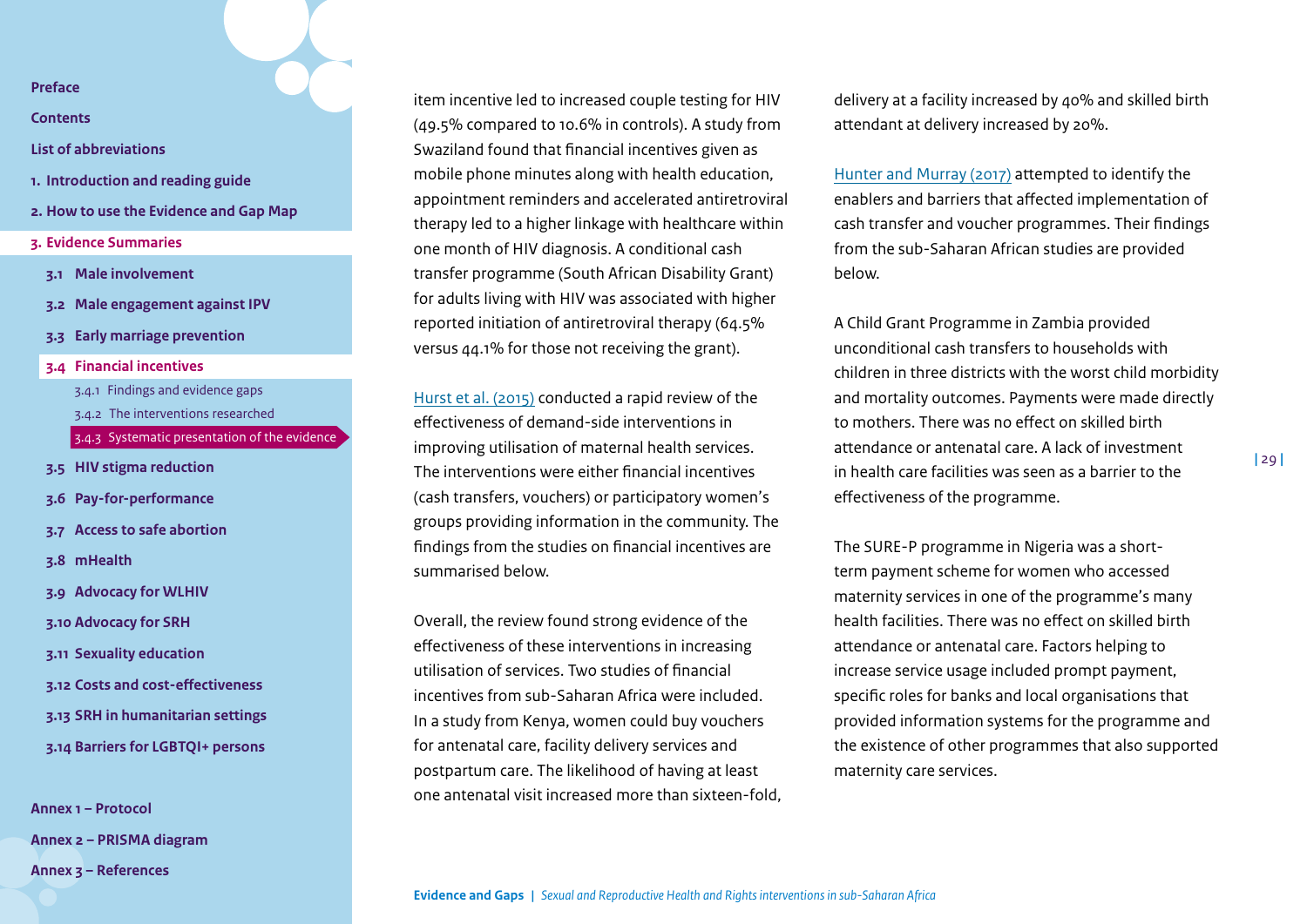**[Contents](#page-2-0)**

### **[List of abbreviations](#page-3-0)**

- **1. [Introduction and reading guide](#page-4-0)**
- **2. [How to use the Evidence and Gap Map](#page-7-0)**
- **3. [Evidence Summaries](#page-10-0)**
- **3.1 [Male involvement](#page-11-0)**
- **3.2 [Male engagement against IPV](#page-15-0)**
- **3.3 [Early marriage prevention](#page-19-0)**
- **3.4 [Financial incentives](#page-23-0)**
	- 3.4.1 [Findings and evidence gaps](#page-23-2)
	- 3.4.2 [The interventions researched](#page-25-0)
	- [3.4.3 Systematic presentation of the evidence](#page-26-0)
- **3.5 [HIV stigma reduction](#page-30-0)**
- **3.6 [Pay-for-performance](#page-33-0)**
- **3.7 [Access to safe abortion](#page-38-0)**
- **3.8 [mHealth](#page-42-0)**
- **3.9 [Advocacy for WLHIV](#page-46-0)**
- **3.10 [Advocacy for SRH](#page-49-0)**
- **3.11 [Sexuality education](#page-53-0)**
- **3.12 [Costs and cost-effectiveness](#page-58-0)**
- **3.13 [SRH in humanitarian settings](#page-62-0)**
- **3.14 [Barriers for LGBTQI+ persons](#page-67-0)**

**[Annex 1 – Protocol](#page-71-0) [Annex 2 – PRISMA diagram](#page-85-0)  [Annex 3 – References](#page-86-0)**

Vouchers for Health in Kenya was a programme in which women living in three districts and two urban slums could purchase vouchers that could be redeemed for maternity services (including caesarean section) at accredited health facilities. The programme led to increased skilled birth attendance and facility deliveries but there was no impact on antenatal and postnatal care.

Two voucher programmes for maternity services in Uganda – Makerere University Voucher Scheme and HealthyBaby – covered antenatal care, delivery and postnatal care at public facilities and some private facilities. Some vouchers also covered transportation costs to the health facility. Both programmes led to increased facility deliveries and one programme also saw increased use of antenatal and postnatal services. Enablers for implementation were found to be covering the transport costs, reimbursing providers based on output and efficiently identifying eligible women.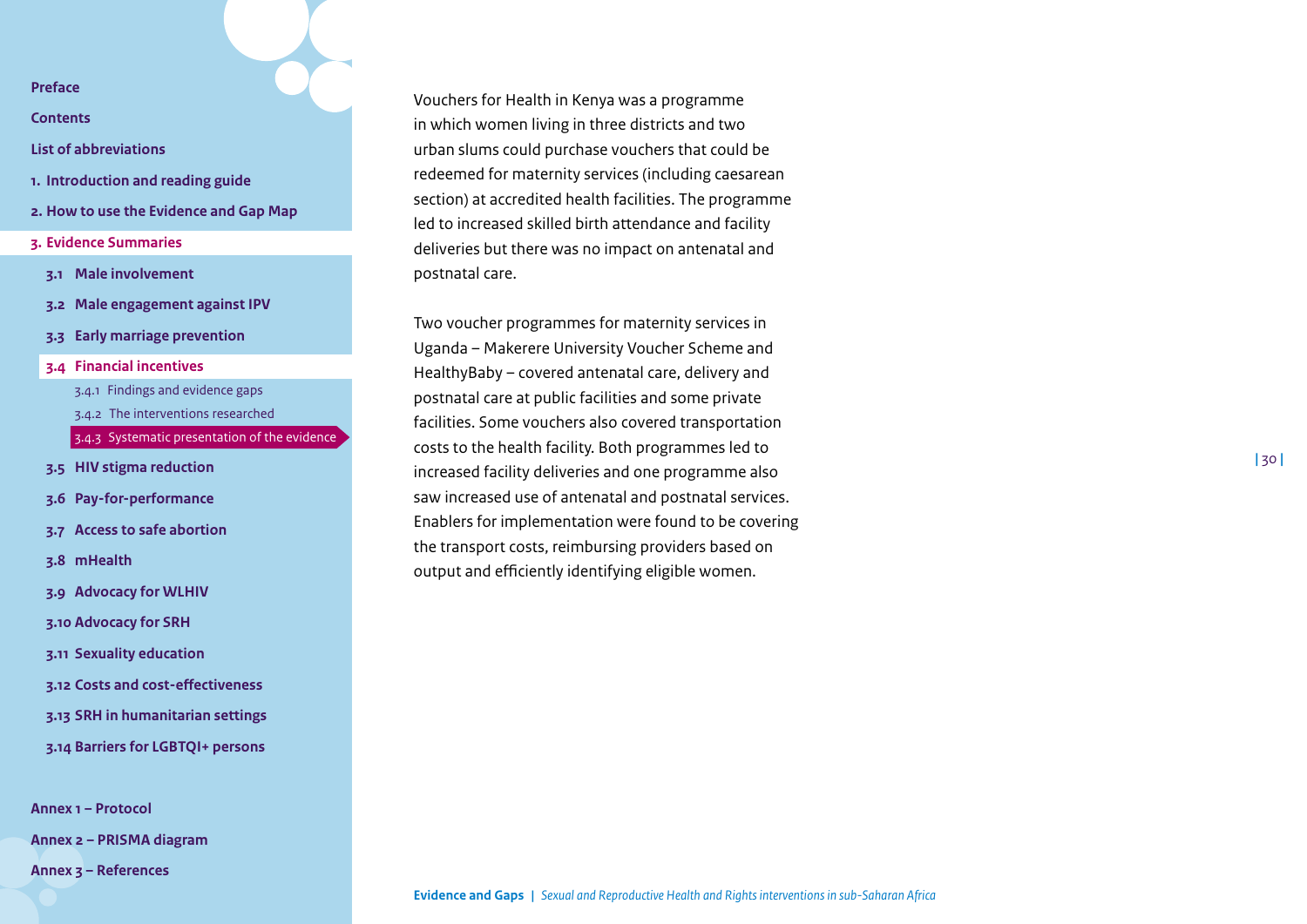<span id="page-30-1"></span>**[Contents](#page-2-0)**

**[List of abbreviations](#page-3-0)**

- **1. [Introduction and reading guide](#page-4-0)**
- **2. [How to use the Evidence and Gap Map](#page-7-0)**
- **3. [Evidence Summaries](#page-10-0)**
- **3.1 [Male involvement](#page-11-0)**
- **3.2 [Male engagement against IPV](#page-15-0)**
- **3.3 [Early marriage prevention](#page-19-0)**
- **3.4 [Financial incentives](#page-23-0)**
- **3.5 [HIV stigma reduction](#page-30-0)**
	- 3.5.1 [Findings and evidence gaps](#page-30-2)
	- 3.5.2 [The interventions researched](#page-31-0)
	- [3.5.3 Systematic presentation of the evidence](#page-32-0)
- **3.6 [Pay-for-performance](#page-33-0)**
- **3.7 [Access to safe abortion](#page-38-0)**
- **3.8 [mHealth](#page-42-0)**
- **3.9 [Advocacy for WLHIV](#page-46-0)**
- **3.10 [Advocacy for SRH](#page-49-0)**
- **3.11 [Sexuality education](#page-53-0)**
- **3.12 [Costs and cost-effectiveness](#page-58-0)**
- **3.13 [SRH in humanitarian settings](#page-62-0)**
- **3.14 [Barriers for LGBTQI+ persons](#page-67-0)**

**[Annex 1 – Protocol](#page-71-0)**

**[Annex 2 – PRISMA diagram](#page-85-0)** 

**[Annex 3 – References](#page-86-0)**

## <span id="page-30-0"></span>**3.5 HIV stigma reduction**

*There were 35 systematic reviews in the evidence map in which impact on stigma was reported. The three that assessed the effectiveness of stigma reduction interventions for people with HIV are summarised here.*

## <span id="page-30-2"></span>**3.5.1 Findings and evidence gaps**

Based on the evidence from the three systematic reviews, the following conclusions can be drawn:

- 1. HIV stigma reduction programmes are generally effective, although the reported effects are relatively small. Educational approaches and homebased counselling and treatment can be effective tools in HIV stigma reduction and in improving knowledge on HIV/AIDS.
- 2. Programmes for professionals, including healthcare personnel (in work settings), seem to be more effective than programmes for other types of participants.
- 3. Structural and community factors and population characteristics influence the effectiveness of programmes. Implementers should therefore consider the influence of these structural factors (e.g. anti-homosexuality laws, HIV testing programmes and national policies), community factors (e.g. traditional beliefs and practices, taboos and prevalence of intimate partner violence) and population characteristics (e.g. age, socioeconomic

status and urban versus rural residence) for these programmes in a given setting.

Despite the large number of studies on educational approaches, there are few evaluations of regulatory laws and policies that can address HIV stigma. Cost information on these programmes is also sparse. More economic evaluations could help implementers and policymakers make appropriate decisions.

[Skip to next summary](#page-33-0)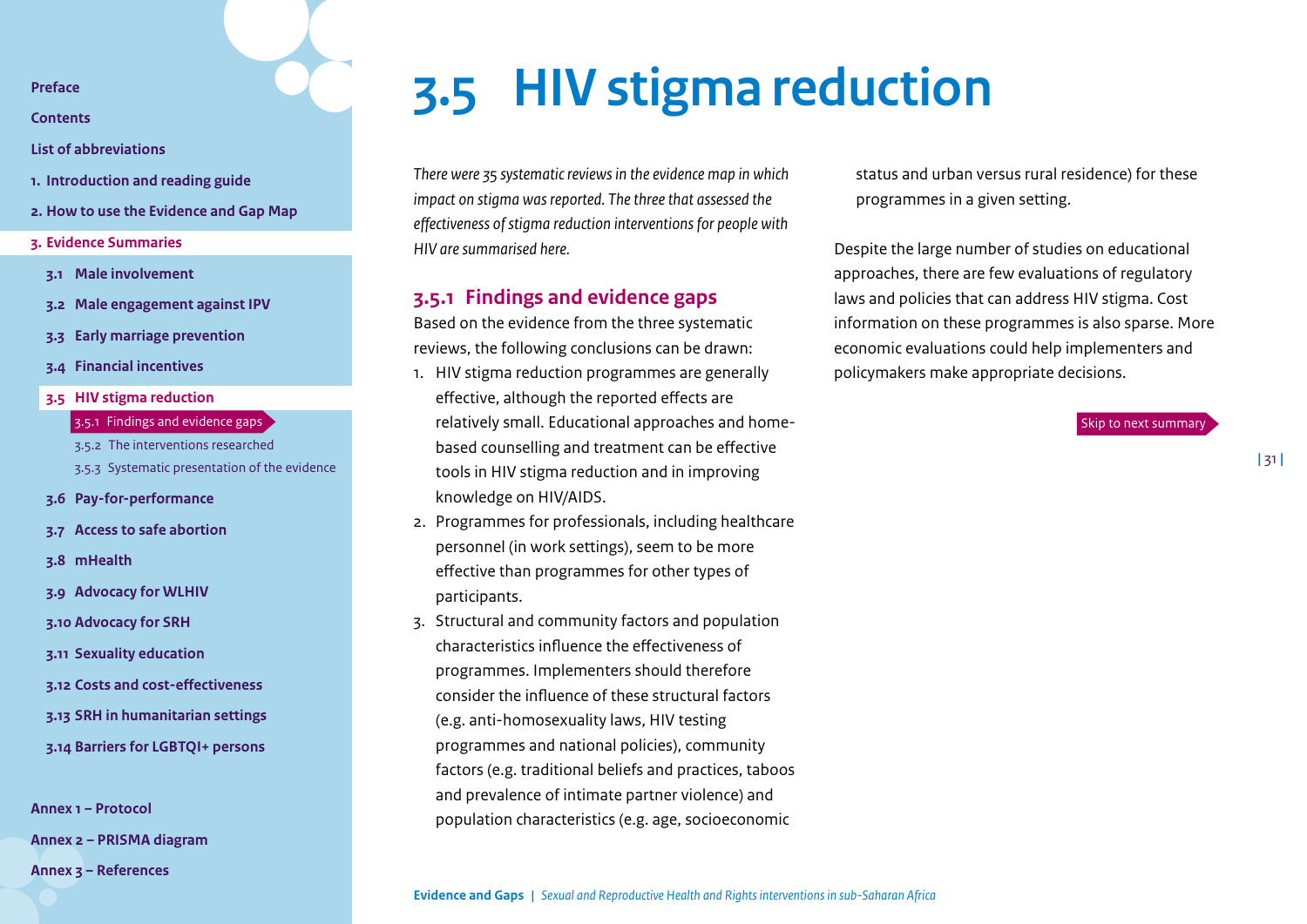**[Contents](#page-2-0)**

- **[List of abbreviations](#page-3-0)**
- **1. [Introduction and reading guide](#page-4-0)**
- **2. [How to use the Evidence and Gap Map](#page-7-0)**
- **3. [Evidence Summaries](#page-10-0)**
- **3.1 [Male involvement](#page-11-0)**
- **3.2 [Male engagement against IPV](#page-15-0)**
- **3.3 [Early marriage prevention](#page-19-0)**
- **3.4 [Financial incentives](#page-23-0)**
- **3.5 [HIV stigma reduction](#page-30-0)**
	- 3.5.1 [Findings and evidence gaps](#page-30-2)
	- 3.5.2 [The interventions researched](#page-31-0)
	- [3.5.3 Systematic presentation of the evidence](#page-32-0)
- **3.6 [Pay-for-performance](#page-33-0)**
- **3.7 [Access to safe abortion](#page-38-0)**
- **3.8 [mHealth](#page-42-0)**
- **3.9 [Advocacy for WLHIV](#page-46-0)**
- **3.10 [Advocacy for SRH](#page-49-0)**
- **3.11 [Sexuality education](#page-53-0)**
- **3.12 [Costs and cost-effectiveness](#page-58-0)**
- **3.13 [SRH in humanitarian settings](#page-62-0)**
- **3.14 [Barriers for LGBTQI+ persons](#page-67-0)**

**[Annex 1 – Protocol](#page-71-0)**

**[Annex 2 – PRISMA diagram](#page-85-0)** 

**[Annex 3 – References](#page-86-0)**

## <span id="page-31-0"></span>**3.5.2 The interventions researched**

[HIV stigma](https://www.cdc.gov/hiv/basics/hiv-stigma/index.html) is prejudice and unfavourable attitudes against people living with HIV (PLHIV). It can lead to discrimination against PLHIV in various aspects of their lives such as healthcare, workplace settings and in the community. HIV stigma and discrimination can cause mental and emotional distress for PHLIV and lead to reduced use of healthcare services and participation in society.

[HIV stigma reduction programmes](https://www.sciencedirect.com/science/article/pii/S0277953617304215#bib33) use multiple types of intervention strategies in various settings, such as healthcare, workplaces and schools. Often HIV stigma reduction programmes are a combination of various strategies rather than single-component programmes.

The interventions aim not just to improve knowledge of HIV but also to change the attitudes of the public towards PLHIV. Perspective-taking and empathy are commonly promoted in these programmes, often through different types of interactions between programme participants and PLHIV, such as oneon-one conversations, group sessions, role play and games.

[Intervention strategies](https://bmcpublichealth.biomedcentral.com/articles/10.1186/s12889-018-6156-4) for HIV stigma prevention programmes include:

- **•** awareness raising to improve knowledge, attitudes and behaviours (radio, films, health education programmes, group discussions, testimonies, mobile phone messaging, etc.)
- **•** health service provision to reduce barriers to HIV testing and services (antiretroviral therapy provision, voluntary counselling and testing (VCT), mobile and home-based VCT, etc.) and offering social and psychological support to PLHIV1
- **•** community mobilisation using local counsellors to raise awareness, improve behaviours and offer health services in the community (traditional healers, youth counsellors, community health workers, local community leaders) and
	- **|** 32 **|**

**•** developing regulatory legislation[.](#page-30-0)

1 Social and psychological support for instance included teaching coping skills to PLHIV [\(Thapa et al., 2018](https://bmcpublichealth.biomedcentral.com/articles/10.1186/s12889-018-6156-4))

**Evidence and Gaps |** *Sexual and Reproductive Health and Rights interventions in sub-Saharan Africa*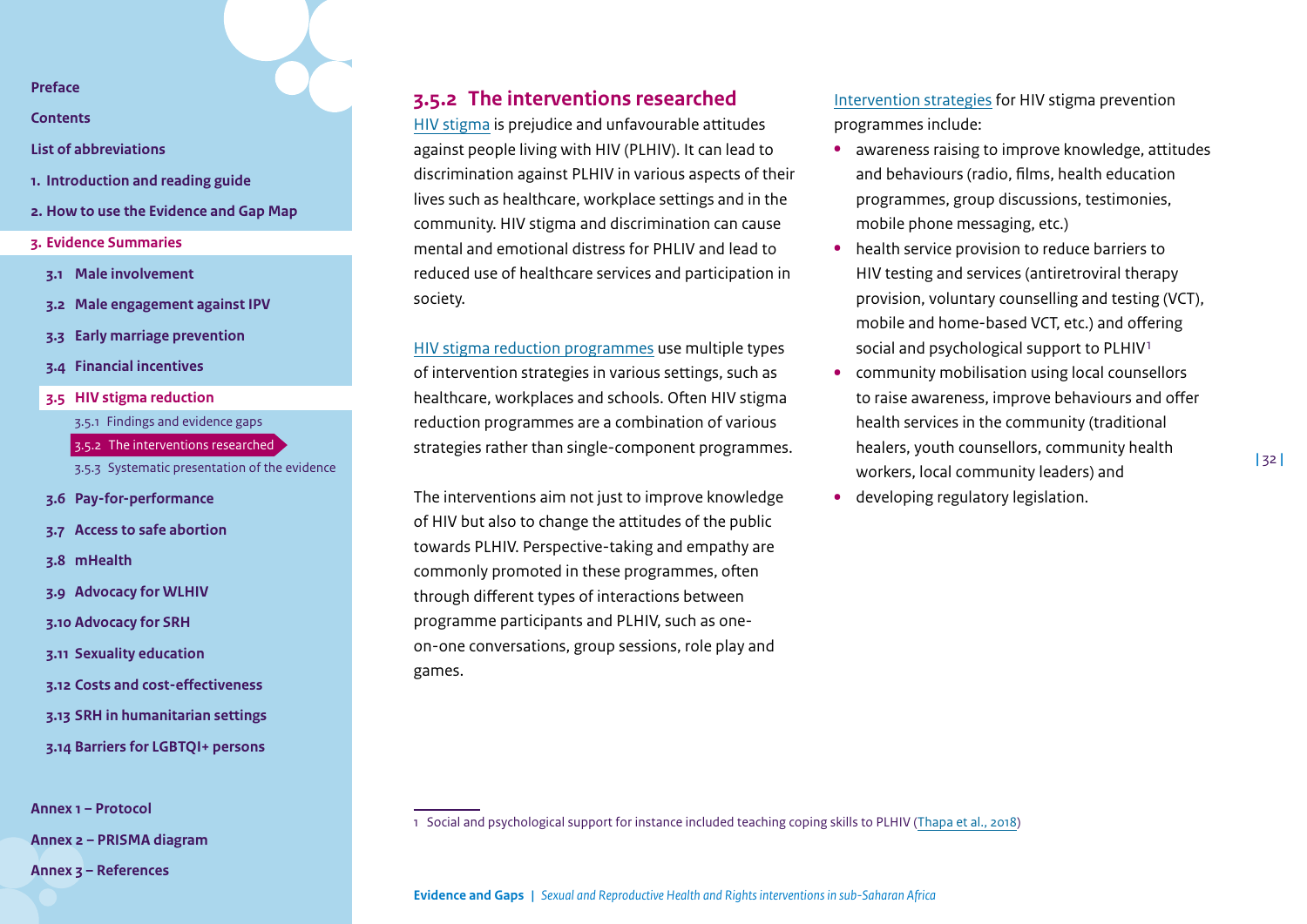**[Contents](#page-2-0)**

- **[List of abbreviations](#page-3-0)**
- **1. [Introduction and reading guide](#page-4-0)**
- **2. [How to use the Evidence and Gap Map](#page-7-0)**
- **3. [Evidence Summaries](#page-10-0)**
- **3.1 [Male involvement](#page-11-0)**
- **3.2 [Male engagement against IPV](#page-15-0)**
- **3.3 [Early marriage prevention](#page-19-0)**
- **3.4 [Financial incentives](#page-23-0)**
- **3.5 [HIV stigma reduction](#page-30-0)**
	- 3.5.1 [Findings and evidence gaps](#page-30-2)
	- 3.5.2 [The interventions researched](#page-31-0)
	- [3.5.3 Systematic presentation of the evidence](#page-32-0)
- **3.6 [Pay-for-performance](#page-33-0)**
- **3.7 [Access to safe abortion](#page-38-0)**
- **3.8 [mHealth](#page-42-0)**
- **3.9 [Advocacy for WLHIV](#page-46-0)**
- **3.10 [Advocacy for SRH](#page-49-0)**
- **3.11 [Sexuality education](#page-53-0)**
- **3.12 [Costs and cost-effectiveness](#page-58-0)**
- **3.13 [SRH in humanitarian settings](#page-62-0)**
- **3.14 [Barriers for LGBTQI+ persons](#page-67-0)**

**[Annex 1 – Protocol](#page-71-0) [Annex 2 – PRISMA diagram](#page-85-0)  [Annex 3 – References](#page-86-0)**

## <span id="page-32-0"></span>**3.5.3 Systematic presentation of the evidence**

The large systematic review and meta-analysis by [Mak et al. \(2017\)](https://www.sciencedirect.com/science/article/pii/S0277953617304215#bib33) found that HIV stigma reduction programmes are effective: stigma can be reduced. Participants' knowledge of HIV/AIDS improved significantly for studies with or without control groups. The studies also reported improved attitudes towards PLHIV. While statistically significant, the effects were relatively small. Studies that could not be included in the main analysis also mostly reported positive results for HIV-related knowledge and a reduction in negative attitudes.

The participants were male and female members of the community, professionals, institutionalised individuals (juveniles, substance-abuse offenders) or students. In most studies, standard educational approaches like lectures and talks were used. In some programmes, PLHIV were invited as speakers to share their life experience with HIV. In some studies, a combination of approaches was used.

Programmes for healthcare professionals with multiple sessions conducted in community settings and those for healthcare personnel, conducted at their worksites, were generally more effective than such programmes for other types of participants, such as community members. The results for healthcare personnel were promising.

The review by [Thapa et al. \(2018\)](https://bmcpublichealth.biomedcentral.com/articles/10.1186/s12889-018-6156-4) aimed to understand the mechanisms by which reducing HIV stigma resulted in greater HIV test uptake in low- and middle-income countries (LMICs). The multiple strategies identified by the review included those from studies alluded to above.

Most interventions used multiple strategies. The authors concluded that these interventions improved knowledge and reduced stigmatising attitudes and behaviour. Ultimately, this led to more uptake of HIV testing in LMICs. Factors that influenced the impact of these programmes included:

- **•** structural factors such as anti-homosexuality laws, HIV testing programmes and national policies
- **•** community factors such as traditional beliefs and practices, taboos and prevalence of intimate partner violence
- **•** population characteristics such as age, socioeconomic status and urban or rural residence.

[Feyissa et al. \(2015\)](https://pubmed.ncbi.nlm.nih.gov/26455755/) assessed the effectiveness of home-based HIV counselling and testing in reducing HIV stigma. Among programme participants, the risk of observable stigmatising behaviour in the community and the risk of PLHIV experiencing stigmatising behaviour were respectively 16% and 37% lower than in the control group.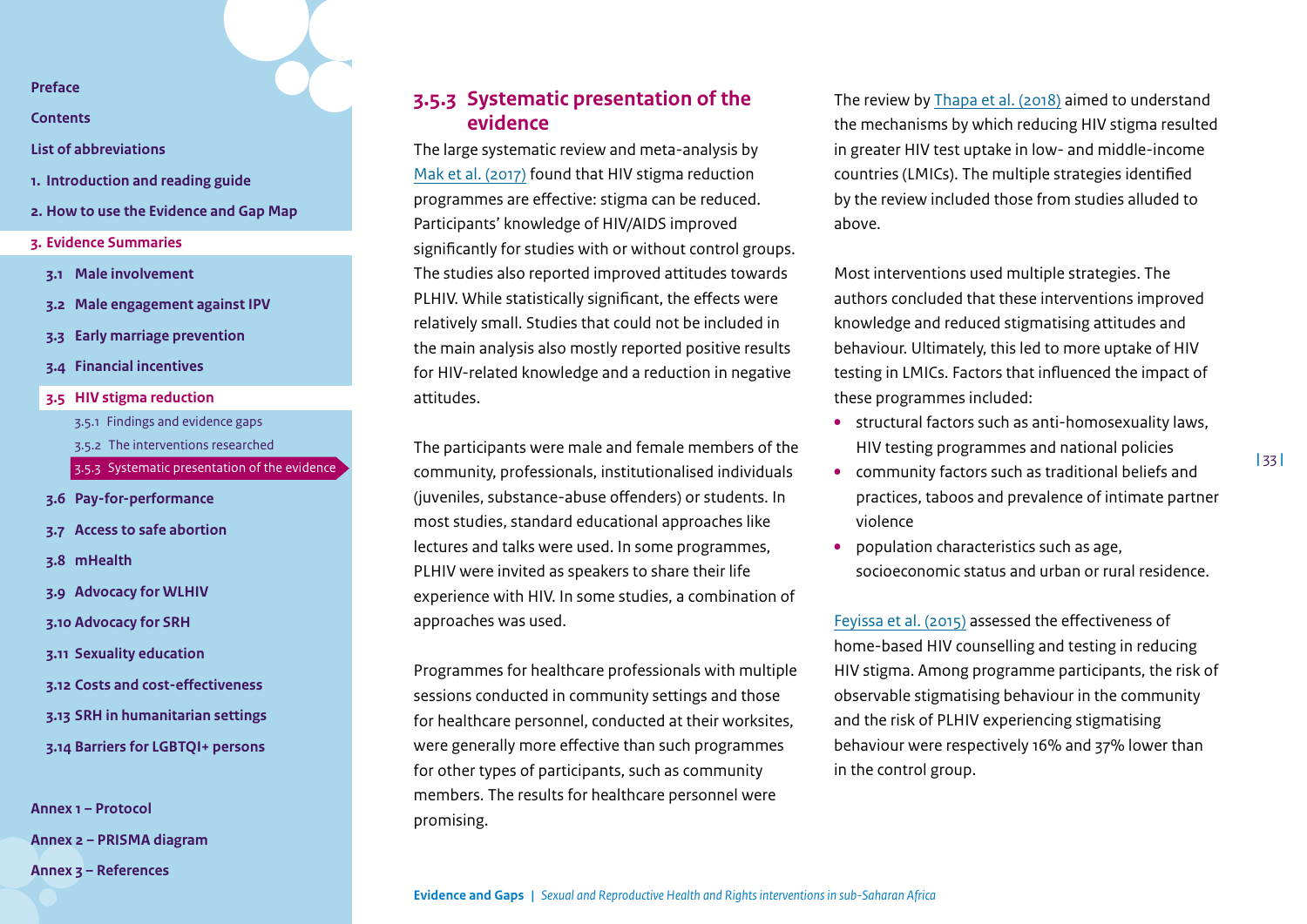<span id="page-33-1"></span>**[Contents](#page-2-0)**

**[List of abbreviations](#page-3-0)**

- **1. [Introduction and reading guide](#page-4-0)**
- **2. [How to use the Evidence and Gap Map](#page-7-0)**
- **3. [Evidence Summaries](#page-10-0)**
- **3.1 [Male involvement](#page-11-0)**
- **3.2 [Male engagement against IPV](#page-15-0)**
- **3.3 [Early marriage prevention](#page-19-0)**
- **3.4 [Financial incentives](#page-23-0)**
- **3.5 [HIV stigma reduction](#page-30-0)**
- **3.6 [Pay-for-performance](#page-33-0)**
	- 3.6.1 [Findings and evidence gaps](#page-33-2)
	- 3.6.2 [The interventions researched](#page-35-0)
	- [3.6.3 Systematic presentation of the evidence](#page-36-0)
- **3.7 [Access to safe abortion](#page-38-0)**
- **3.8 [mHealth](#page-42-0)**
- **3.9 [Advocacy for WLHIV](#page-46-0)**
- **3.10 [Advocacy for SRH](#page-49-0)**
- **3.11 [Sexuality education](#page-53-0)**
- **3.12 [Costs and cost-effectiveness](#page-58-0)**
- **3.13 [SRH in humanitarian settings](#page-62-0)**
- **3.14 [Barriers for LGBTQI+ persons](#page-67-0)**

**[Annex 1 – Protocol](#page-71-0) [Annex 2 – PRISMA diagram](#page-85-0)  [Annex 3 – References](#page-86-0)**

## <span id="page-33-0"></span>**3.6 Pay-for-performance**

*Eighteen systematic reviews in the evidence map cover financing interventions to improve SRH outcomes. One of these strategies is Pay-for-performance (P4P). Four systematic reviews focus on the effectiveness of P4P interventions in improving SRH outcomes. Results from these reviews are summarised here.*

## <span id="page-33-2"></span>**3.6.1 Findings and evidence gaps**

Based on the evidence from four systematic reviews on the effects of P4P on SRH outcomes, it can be concluded that the evidence is mixed and results are inconsistent.

P4P interventions implemented to improve SRH outcomes have shown a positive impact in some areas (HIV/AIDS testing and treatment) and in some process/ services outcomes for maternal and child health, such as antenatal care services. On the other hand, the evidence is not convincing on P4P interventions for improving family planning services and many maternal and child health outcomes such as delivery care, postnatal care, under-fives outcomes, emergency obstetric and neonatal care (EmONC), out-of-pocket expenses and client satisfaction.

A few studies report a potential negative impact on structural outcomes related to maternal and child health services (i.e. availability of quality staff and patient perception of drug availability at health facilities) and therefore caution is warranted when implementing P4P programmes.

There are various gaps in the evidence and more research should be funded to expand the evidence base of P4P in sub-Saharan Africa:

- **•** The overall number of available studies is small. More evaluation would improve insight into effectiveness.
- **•** The types of P4P programmes vary significantly across studies, i.e. the amount of the incentive payment and whether it is paid to an individual healthcare provider or to a facility. Having more evaluations on the various types of payment mechanisms and scenarios would contextualise findings better.
- **•** Many important outcomes have not been studied in P4P programme evaluations for SRH. For example, [Das et al. \(2016\)](https://bmcpublichealth.biomedcentral.com/articles/10.1186/s12889-016-2982-4) report that impact on delivery care, EmONC, postnatal care and under-fives outcomes were not reported in the studies they reviewed.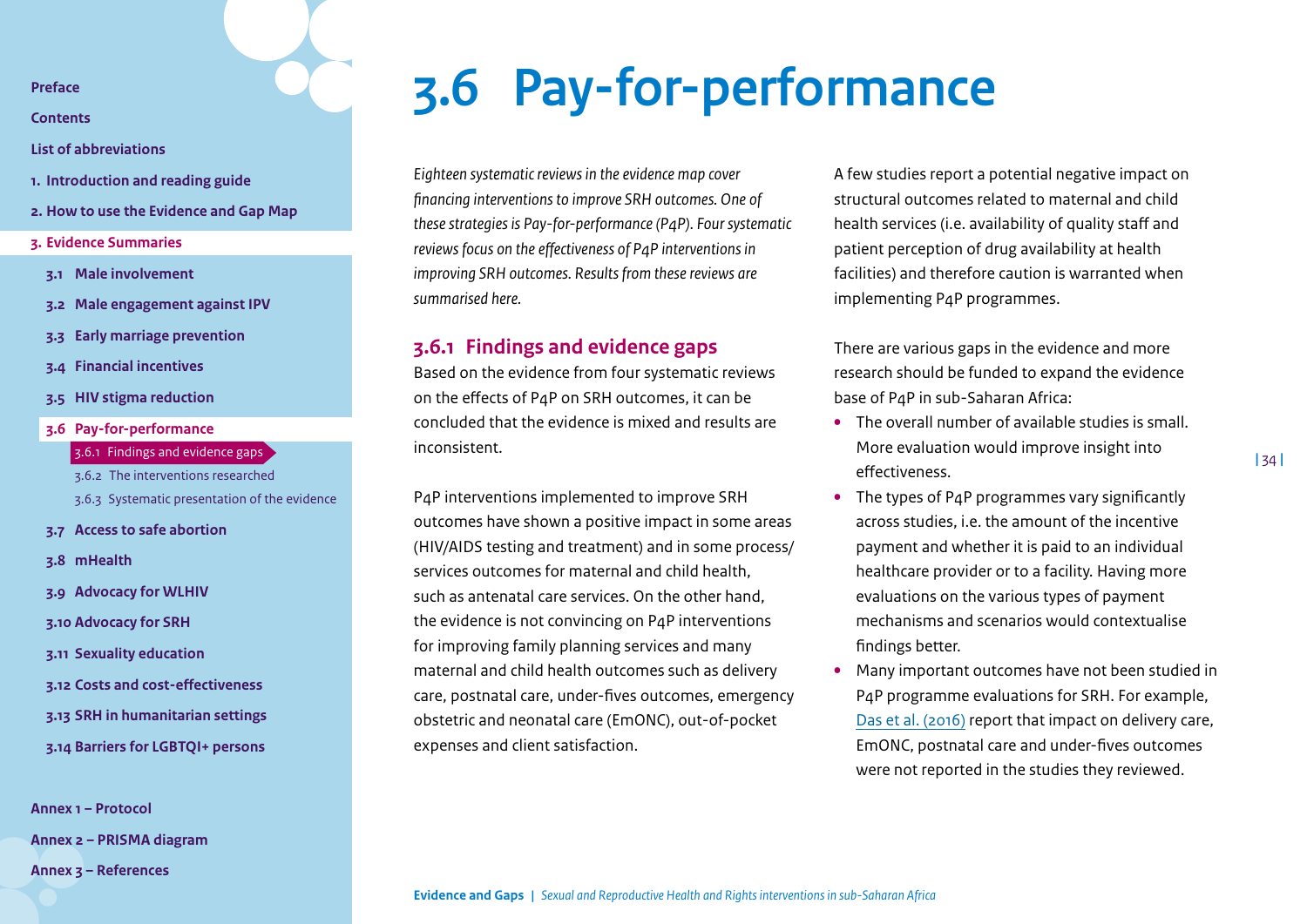**[Contents](#page-2-0)**

- **[List of abbreviations](#page-3-0)**
- **1. [Introduction and reading guide](#page-4-0)**
- **2. [How to use the Evidence and Gap Map](#page-7-0)**
- **3. [Evidence Summaries](#page-10-0)**
- **3.1 [Male involvement](#page-11-0)**
- **3.2 [Male engagement against IPV](#page-15-0)**
- **3.3 [Early marriage prevention](#page-19-0)**
- **3.4 [Financial incentives](#page-23-0)**
- **3.5 [HIV stigma reduction](#page-30-0)**
- **3.6 [Pay-for-performance](#page-33-0)**

## 3.6.1 [Findings and evidence gaps](#page-33-2)

3.6.2 [The interventions researched](#page-35-0)

- [3.6.3 Systematic presentation of the evidence](#page-36-0)
- **3.7 [Access to safe abortion](#page-38-0)**
- **3.8 [mHealth](#page-42-0)**
- **3.9 [Advocacy for WLHIV](#page-46-0)**
- **3.10 [Advocacy for SRH](#page-49-0)**
- **3.11 [Sexuality education](#page-53-0)**
- **3.12 [Costs and cost-effectiveness](#page-58-0)**
- **3.13 [SRH in humanitarian settings](#page-62-0)**
- **3.14 [Barriers for LGBTQI+ persons](#page-67-0)**

**[Annex 1 – Protocol](#page-71-0)**

**[Annex 2 – PRISMA diagram](#page-85-0)** 

**[Annex 3 – References](#page-86-0)**

Given the inconsistent findings and potential negative impact found in some cases for various SRH outcomes, implementers should be wary of implementing P4P interventions. The following factors can be important when implementing P4P programmes: (1) involving health workers in establishing performance indicators and adequate incentive payments and (2) autonomy of the facilities making the payments and increased budgetary support for facilities.

[Skip to next summary](#page-38-0)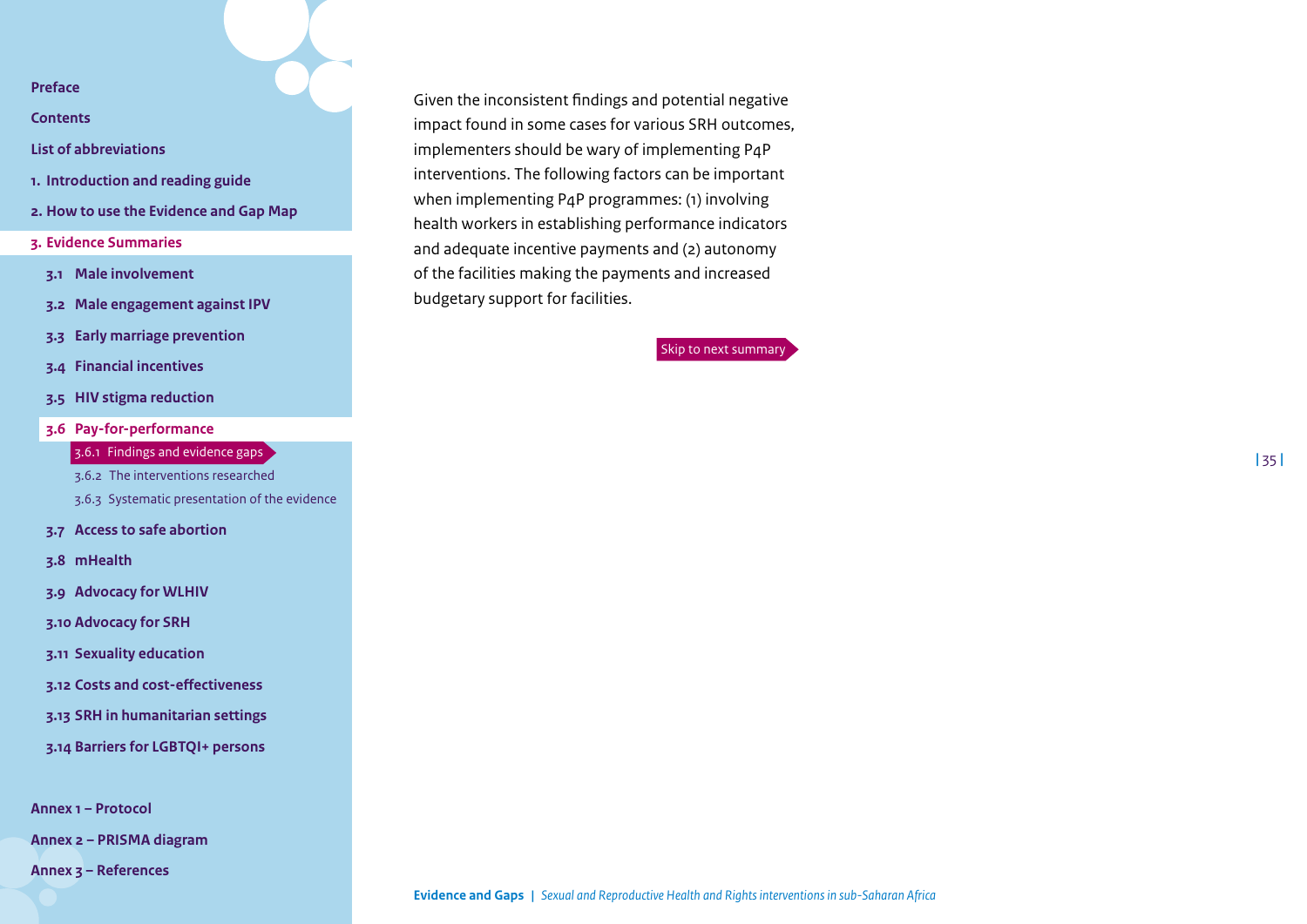**[Contents](#page-2-0)**

- **[List of abbreviations](#page-3-0)**
- **1. [Introduction and reading guide](#page-4-0)**
- **2. [How to use the Evidence and Gap Map](#page-7-0)**
- **3. [Evidence Summaries](#page-10-0)**
- **3.1 [Male involvement](#page-11-0)**
- **3.2 [Male engagement against IPV](#page-15-0)**
- **3.3 [Early marriage prevention](#page-19-0)**
- **3.4 [Financial incentives](#page-23-0)**
- **3.5 [HIV stigma reduction](#page-30-0)**
- **3.6 [Pay-for-performance](#page-33-0)**
	- 3.6.1 [Findings and evidence gaps](#page-33-2)
	- 3.6.2 [The interventions researched](#page-35-0)
	- [3.6.3 Systematic presentation of the evidence](#page-36-0)
- **3.7 [Access to safe abortion](#page-38-0)**
- **3.8 [mHealth](#page-42-0)**
- **3.9 [Advocacy for WLHIV](#page-46-0)**
- **3.10 [Advocacy for SRH](#page-49-0)**
- **3.11 [Sexuality education](#page-53-0)**
- **3.12 [Costs and cost-effectiveness](#page-58-0)**
- **3.13 [SRH in humanitarian settings](#page-62-0)**
- **3.14 [Barriers for LGBTQI+ persons](#page-67-0)**

**[Annex 1 – Protocol](#page-71-0)**

**[Annex 2 – PRISMA diagram](#page-85-0)** 

**[Annex 3 – References](#page-86-0)**

## <span id="page-35-0"></span>**3.6.2 The interventions researched**

P4P is financial compensation intended to incentivise provision of care and services in terms of quality as well as efficiency. If healthcare providers achieve predetermined results (quality of care or health outcomes) then the providers receive additional payments. P4P can be focused on various levels of the health system, such as individual healthcare providers, healthcare facilities and large institutions. P4P strategies to improve health outcomes have been tried out in high-income countries and in low- and middleincome countries.

P4P attempts to incentivise behaviour change by offering payments that reward healthcare provider performance, which then leads to better quality and more efficient healthcare delivery. Only changing the behaviour of healthcare providers might not be sufficient and other demand-side barriers (e.g. healthcare services being too expensive) potentially also play an important role. Therefore, to succeed, P4P interventions might have to address multiple barriers. Other factors that may influence the effectiveness of P4P interventions include professional fulfilment, social status, skill level, availability of treatment resources and organisational constraints.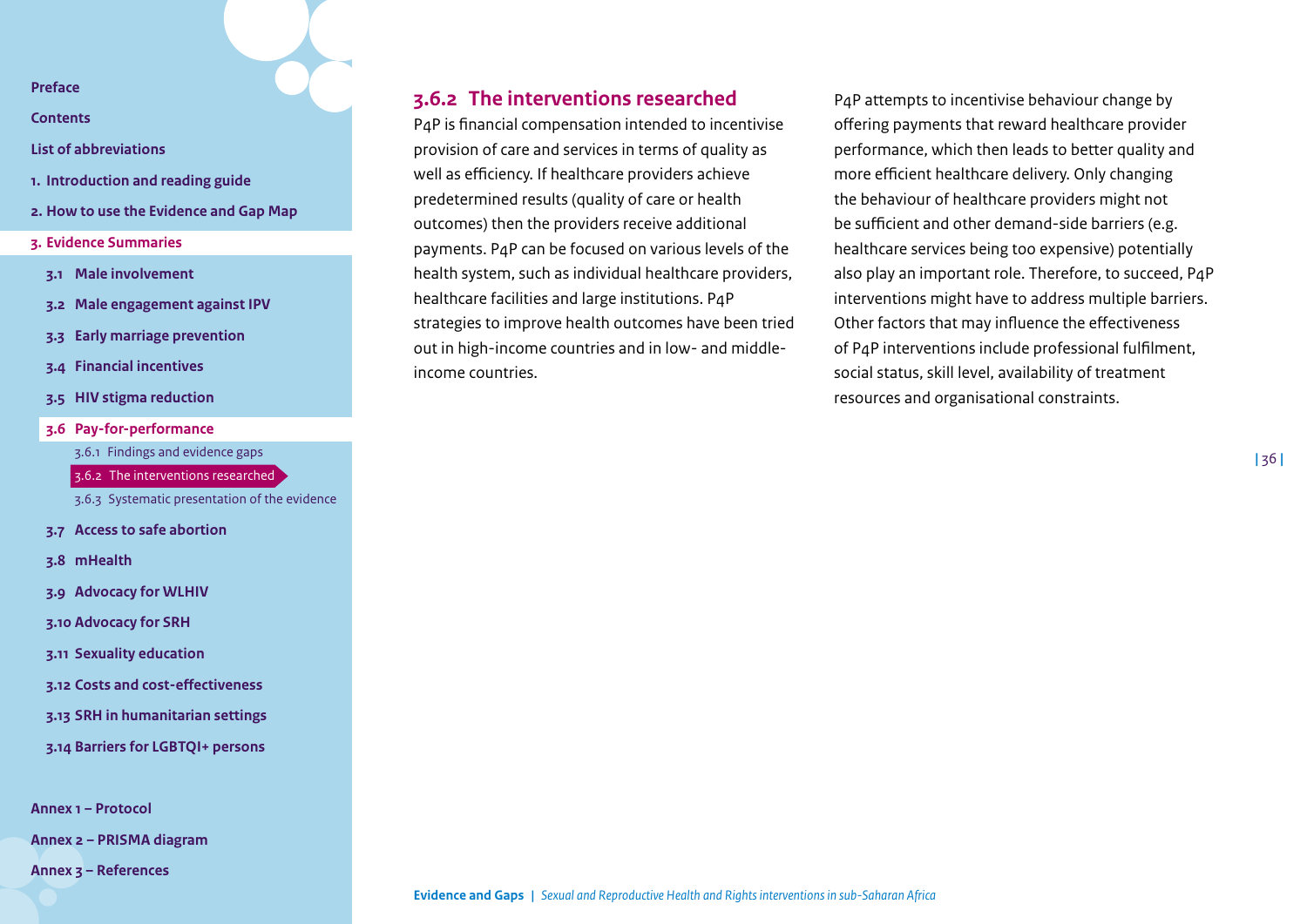**[Contents](#page-2-0)**

- **[List of abbreviations](#page-3-0)**
- **1. [Introduction and reading guide](#page-4-0)**
- **2. [How to use the Evidence and Gap Map](#page-7-0)**
- **3. [Evidence Summaries](#page-10-0)**
- **3.1 [Male involvement](#page-11-0)**
- **3.2 [Male engagement against IPV](#page-15-0)**
- **3.3 [Early marriage prevention](#page-19-0)**
- **3.4 [Financial incentives](#page-23-0)**
- **3.5 [HIV stigma reduction](#page-30-0)**
- **3.6 [Pay-for-performance](#page-33-0)**
	- 3.6.1 [Findings and evidence gaps](#page-33-1)
	- 3.6.2 [The interventions researched](#page-35-0)
	- [3.6.3 Systematic presentation of the evidence](#page-36-0)
- **3.7 [Access to safe abortion](#page-38-0)**
- **3.8 [mHealth](#page-42-0)**
- **3.9 [Advocacy for WLHIV](#page-46-0)**
- **3.10 [Advocacy for SRH](#page-49-0)**
- **3.11 [Sexuality education](#page-53-0)**
- **3.12 [Costs and cost-effectiveness](#page-58-0)**
- **3.13 [SRH in humanitarian settings](#page-62-0)**
- **3.14 [Barriers for LGBTQI+ persons](#page-67-0)**

**[Annex 1 – Protocol](#page-71-0) [Annex 2 – PRISMA diagram](#page-85-0)  [Annex 3 – References](#page-86-0)**

# <span id="page-36-0"></span>**3.6.3 Systematic presentation of the evidence**

[Das et al. \(2016\)](https://bmcpublichealth.biomedcentral.com/articles/10.1186/s12889-016-2982-4) examined P4P in the context of improving the quality of maternal and child healthcare in low- and middle-income countries. The review found only a small number of studies on this topic. These reported a diversity of performance measurements and payment mechanisms for quality of care – which made it difficult to compare results across studies. Generally, P4P programmes made payments to healthcare providers or facilities when they met pre-specified volume and quality of maternal and child health services delivered. Payment was made either to individuals or facilities. Examples of the amounts paid: 5% of physicians' salaries in the Philippines; 275% times the base salary of primary healthcare facility staff in Egypt; and monthly payments of USD200–USD4,000 to facilities in DRC.

Maternal and child health-related performance indicators for payments included measures such as completeness of medical records, patient satisfaction, waiting times, combination of service volume and quality, clinical competence scores of physicians, facility caseload, utilisation of services and adherence to national standards and protocols.

The review found a mix of positive outcomes and some negatives in the evidence, though not always for the same outcomes across studies. Overall, there were slightly negative results for structural outcomes such as availability of qualified staff in clinics and hospitals, provider knowledge and patient perception of drug availability. P4P was found to have a positive effect on the quality of health services such as antenatal care provided but had little to no impact on maternal and neonatal health outcomes, out-of-pocket expenses and client satisfaction. The studies reviewed did not investigate impact on delivery care, EmONC, postnatal care and under-fives outcomes. In summary, P4P interventions led to promising improvements in multiple outcomes but the results were not consistent across studies. Further, some outcomes were negative.

**|** 37 **|**

[Suthar et al. \(2017\)](https://www.ncbi.nlm.nih.gov/pmc/articles/PMC5210258/) assessed P4P interventions as a strategy for improving HIV/AIDS service delivery. The review included four studies from sub-Saharan Africa. P4P was found to:

- **•** significantly improve testing coverage for pregnant women (by 29%) and for couples (by 11%) but not for individuals (no difference)
- **•** significantly improve antiretroviral coverage for pregnant women (by 55%), infants (by 92%) and other adults (by 74%)
- **•** significantly reduce treatment dropouts (by 16%) and treatment failure rates (failure 55% less likely).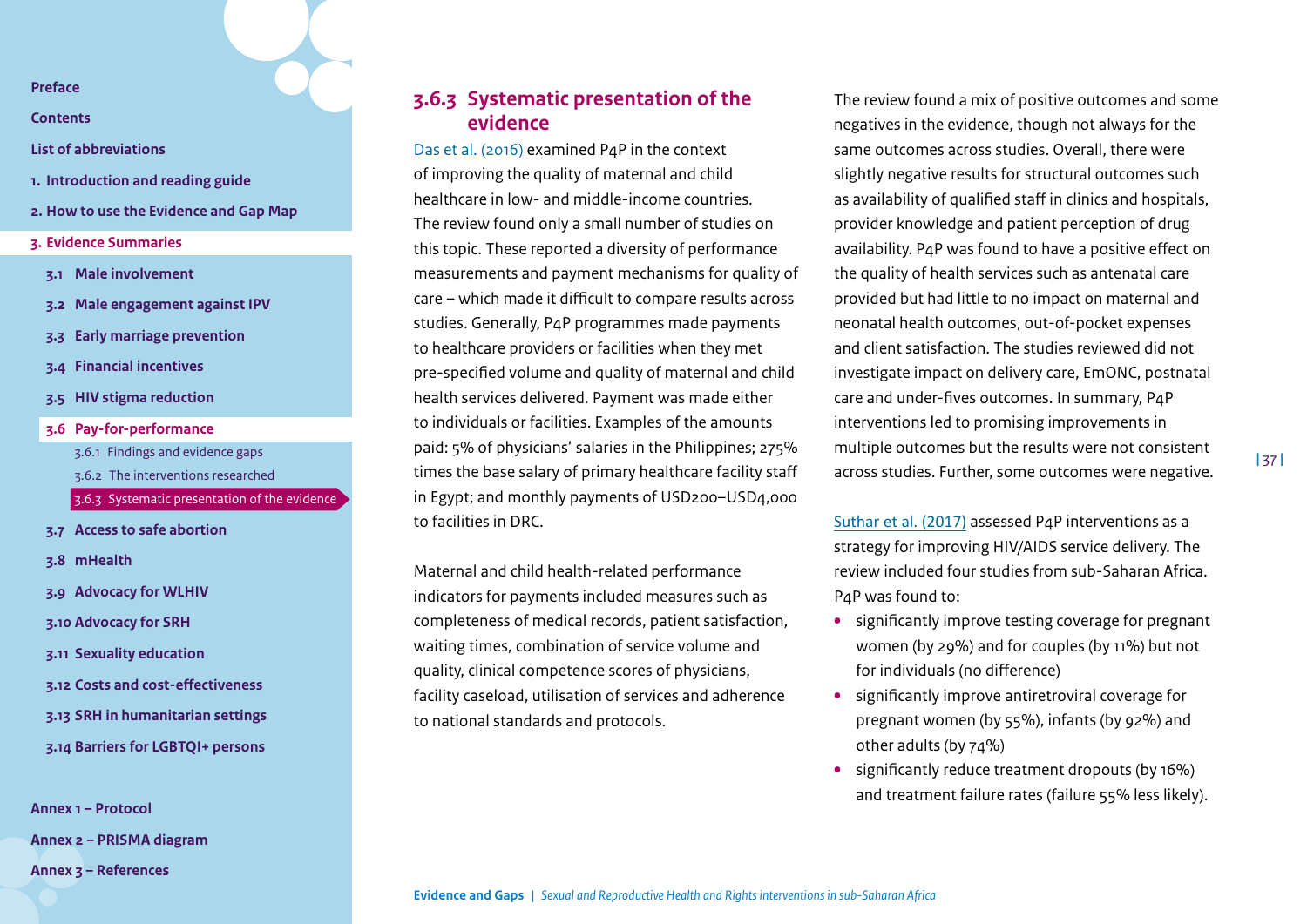**[Contents](#page-2-0)**

- **[List of abbreviations](#page-3-0)**
- **1. [Introduction and reading guide](#page-4-0)**
- **2. [How to use the Evidence and Gap Map](#page-7-0)**
- **3. [Evidence Summaries](#page-10-0)**
- **3.1 [Male involvement](#page-11-0)**
- **3.2 [Male engagement against IPV](#page-15-0)**
- **3.3 [Early marriage prevention](#page-19-0)**
- **3.4 [Financial incentives](#page-23-0)**
- **3.5 [HIV stigma reduction](#page-30-0)**
- **3.6 [Pay-for-performance](#page-33-0)**
	- 3.6.1 [Findings and evidence gaps](#page-33-1)
	- 3.6.2 [The interventions researched](#page-35-0)
	- [3.6.3 Systematic presentation of the evidence](#page-36-0)
- **3.7 [Access to safe abortion](#page-38-0)**
- **3.8 [mHealth](#page-42-0)**
- **3.9 [Advocacy for WLHIV](#page-46-0)**
- **3.10 [Advocacy for SRH](#page-49-0)**
- **3.11 [Sexuality education](#page-53-0)**
- **3.12 [Costs and cost-effectiveness](#page-58-0)**
- **3.13 [SRH in humanitarian settings](#page-62-0)**
- **3.14 [Barriers for LGBTQI+ persons](#page-67-0)**

**[Annex 1 – Protocol](#page-71-0) [Annex 2 – PRISMA diagram](#page-85-0)** 

**[Annex 3 – References](#page-86-0)**

The authors state that these results suggest that P4P could improve HIV service access and quality, but that to better understand its impact, more insight was needed into the other factors in the health system.

[Blacklock et al. \(2016\)](https://onlinelibrary.wiley.com/doi/full/10.1111/sifp.12001) systematically reviewed the impact of P4P interventions on family planning services. The reported results on the effectiveness of P4P interventions in improving family planning coverage were inconsistent. Two studies reported an increase in the use of modern family planning methods and two others reported increased subscriber and coverage rates for family planning. But eight studies showed no impact on family planning use or prevalence. When the authors looked at outcomes for equity, financial protection, satisfaction with care received, quality of services and organisation of services, the results were also inconsistent. Given these findings it was difficult to conclude whether P4P is a reliable strategy to improve uptake of family planning services.

[Patel \(2018\)](https://pubmed.ncbi.nlm.nih.gov/30675337/) conducted a systematic review to look at how P4P interventions worked and what factors were important for implementation. She found that the P4P interventions varied considerably in their design and implementation: for example, there could be large differences across programmes in the amount of the P4P incentive payment or the performance indicators which trigger a payment. This made comparisons across these programmes challenging. The author identified the following factors as important when implementing P4P programmes: engagement of health workers, getting their input on performance indicators, determining what is considered an attractive financial incentive, independence of the facilities making the payments and increased budgetary support for facilities.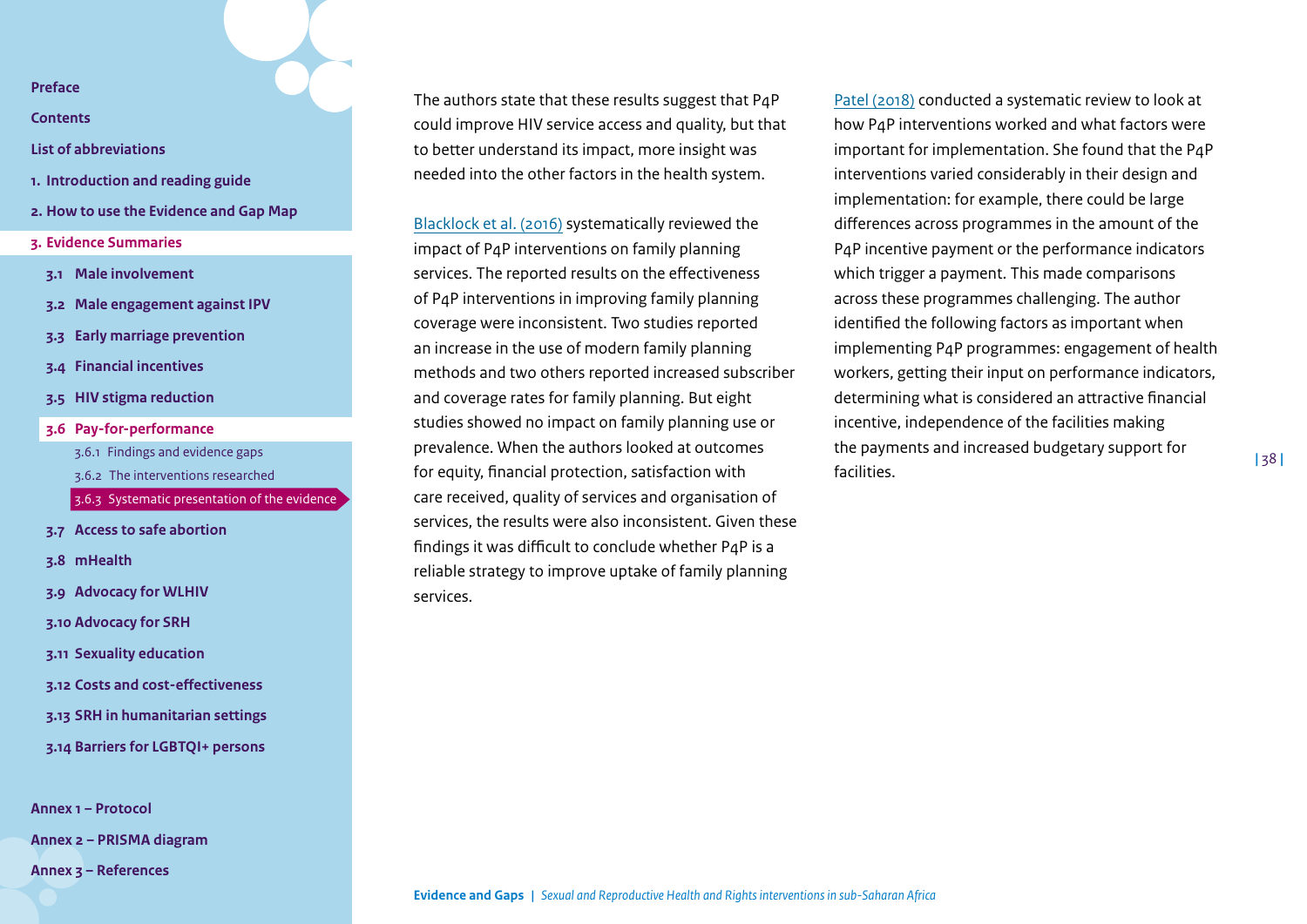**[Contents](#page-2-0)**

**[List of abbreviations](#page-3-0)**

- **1. [Introduction and reading guide](#page-4-0)**
- **2. [How to use the Evidence and Gap Map](#page-7-0)**
- **3. [Evidence Summaries](#page-10-0)**
- **3.1 [Male involvement](#page-11-0)**
- **3.2 [Male engagement against IPV](#page-15-0)**
- **3.3 [Early marriage prevention](#page-19-0)**
- **3.4 [Financial incentives](#page-23-0)**
- **3.5 [HIV stigma reduction](#page-30-0)**
- **3.6 [Pay-for-performance](#page-33-0)**
- **3.7 [Access to safe abortion](#page-38-0)**

#### 3.7.1 [Findings and evidence gaps](#page-38-1)

3.7.2 [The interventions researched](#page-39-0) [3.7.3 Systematic presentation of the evidence](#page-40-0)

- **3.8 [mHealth](#page-42-0)**
- **3.9 [Advocacy for WLHIV](#page-46-0)**
- **3.10 [Advocacy for SRH](#page-49-0)**
- **3.11 [Sexuality education](#page-53-0)**
- **3.12 [Costs and cost-effectiveness](#page-58-0)**
- **3.13 [SRH in humanitarian settings](#page-62-0)**
- **3.14 [Barriers for LGBTQI+ persons](#page-67-0)**

**[Annex 1 – Protocol](#page-71-0)**

**[Annex 2 – PRISMA diagram](#page-85-0)** 

**[Annex 3 – References](#page-86-0)**

# <span id="page-38-0"></span>**3.7 Access to safe abortion**

*Ten systematic reviews in the evidence map provide information on abortion-related interventions or on barriers and facilitators to seeking abortion services. Three of them assess the effectiveness of interventions to make abortion safer. Findings from these reviews are summarised here.*

### <span id="page-38-1"></span>**3.7.1 Findings and evidence gaps**

Based on the three reviews on effectiveness of interventions to make abortion safer, the following conclusions can be drawn:

- 1. There is no evidence base on interventions to improve access to safe abortion in sub-Saharan Africa.
- 2. There is some evidence that task-shifting surgical abortion services to mid-level non-physician providers (from sub-Saharan Africa) is equivalent in effectiveness and safety to services provided by physicians. However, the small number of studies warrants caution in employing this strategy without further research.
- 3. There is also some qualitative evidence on patient/ client preferences for targeted digital interventions sent to mobile devices by their healthcare providers (typically via text messages).

Currently, too few studies from sub-Saharan Africa are available for robust conclusions to be drawn on effectiveness. Interventions and research should be tailored to adolescents and youth, since they are [more](https://onlinelibrary.wiley.com/doi/full/10.1002/hpm.2842)  [likely to use informal sector](https://onlinelibrary.wiley.com/doi/full/10.1002/hpm.2842) abortions, which can lead to severe complications.

More studies are needed on interventions that address other barriers to accessing abortion services, such as lack of awareness among women about the legal status of abortion where they live and the negative attitudes and beliefs of healthcare providers towards abortion.

Also, more studies are needed on task-shifting of abortion services to mid-level providers such as midwives and nurses. Cost information and costeffectiveness analyses would also be useful to implementers.

A final implication from the reviews is that it is important to implement measures to protect the privacy and confidentiality of patients when interventions are digital.

[Skip to next summary](#page-42-0)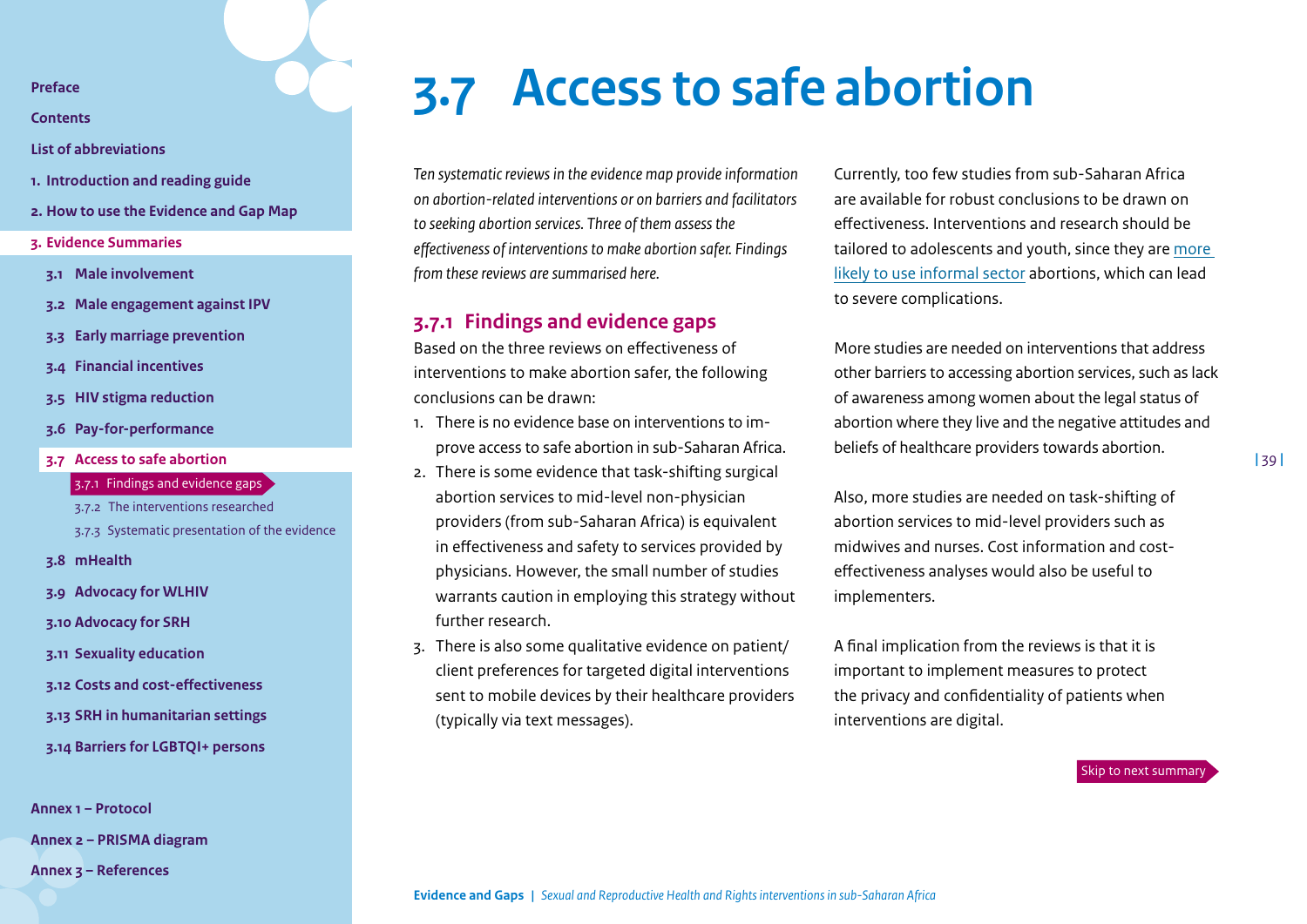**[Contents](#page-2-0)**

- **[List of abbreviations](#page-3-0)**
- **1. [Introduction and reading guide](#page-4-0)**
- **2. [How to use the Evidence and Gap Map](#page-7-0)**
- **3. [Evidence Summaries](#page-10-0)**
- **3.1 [Male involvement](#page-11-0)**
- **3.2 [Male engagement against IPV](#page-15-0)**
- **3.3 [Early marriage prevention](#page-19-0)**
- **3.4 [Financial incentives](#page-23-0)**
- **3.5 [HIV stigma reduction](#page-30-0)**
- **3.6 [Pay-for-performance](#page-33-0)**
- **3.7 [Access to safe abortion](#page-38-0)**

3.7.1 [Findings and evidence gaps](#page-38-1) 3.7.2 [The interventions researched](#page-39-0)

[3.7.3 Systematic presentation of the evidence](#page-40-0)

- **3.8 [mHealth](#page-42-0)**
- **3.9 [Advocacy for WLHIV](#page-46-0)**
- **3.10 [Advocacy for SRH](#page-49-0)**
- **3.11 [Sexuality education](#page-53-0)**
- **3.12 [Costs and cost-effectiveness](#page-58-0)**
- **3.13 [SRH in humanitarian settings](#page-62-0)**
- **3.14 [Barriers for LGBTQI+ persons](#page-67-0)**

**[Annex 1 – Protocol](#page-71-0)**

**[Annex 2 – PRISMA diagram](#page-85-0)** 

**[Annex 3 – References](#page-86-0)**

# <span id="page-39-0"></span>**3.7.2 The interventions researched**

Abortion may be medical, i.e. induced by medically prescribed drugs, or surgical – manual vacuum aspiration and dilation and evacuation. Abortions can be safe when evidence-based medical or surgical methods are used. An abortion is unsafe when conducted by an untrained person or in an unsafe environment. Unsafe abortions can lead to severe complications and even death, while also affecting mental, physical and emotional health in the long term.

Globally, three in ten pregnancies are terminated by abortion, but 45% of all abortions are unsafe and most take place in low- and middle-income countries. In Africa, three out of every four abortions are unsafe. [Various factors](https://bmcwomenshealth.biomedcentral.com/track/pdf/10.1186/s12905-019-0751-0.pdf) push women to seek abortions from the informal sector: stigma; socioeconomic status; restrictive laws; lack of awareness of the legal status of abortion or of where to access abortion services; perceived costs; healthcare providers' beliefs and negative attitudes regarding abortion; and misinformation in the community.

Multiple intervention strategies are available to improve access to safe abortion, including:

- **•** legislation and policies that remove restrictions on abortions
- **•** raising women's awareness of available legal abortion services through mass media campaigns, community mobilisation activities, stigma reduction programmes and other methods
- **•** tailoring interventions to adolescents and youth, such as youth-friendly reproductive health clinics or mHealth interventions for outreach, education and support
- **•** mHealth interventions that can provide health information, appointment reminders, advice and support to women and adolescent girls confidentially and privately
- **•** education and training for healthcare providers to address any negative attitudes or beliefs about abortion that they might have
- **•** shifting medical and surgical abortion services tasks from physicians to mid-level providers such as midwives and nurses to improve access to safe abortion and reduce costs[.](#page-38-0)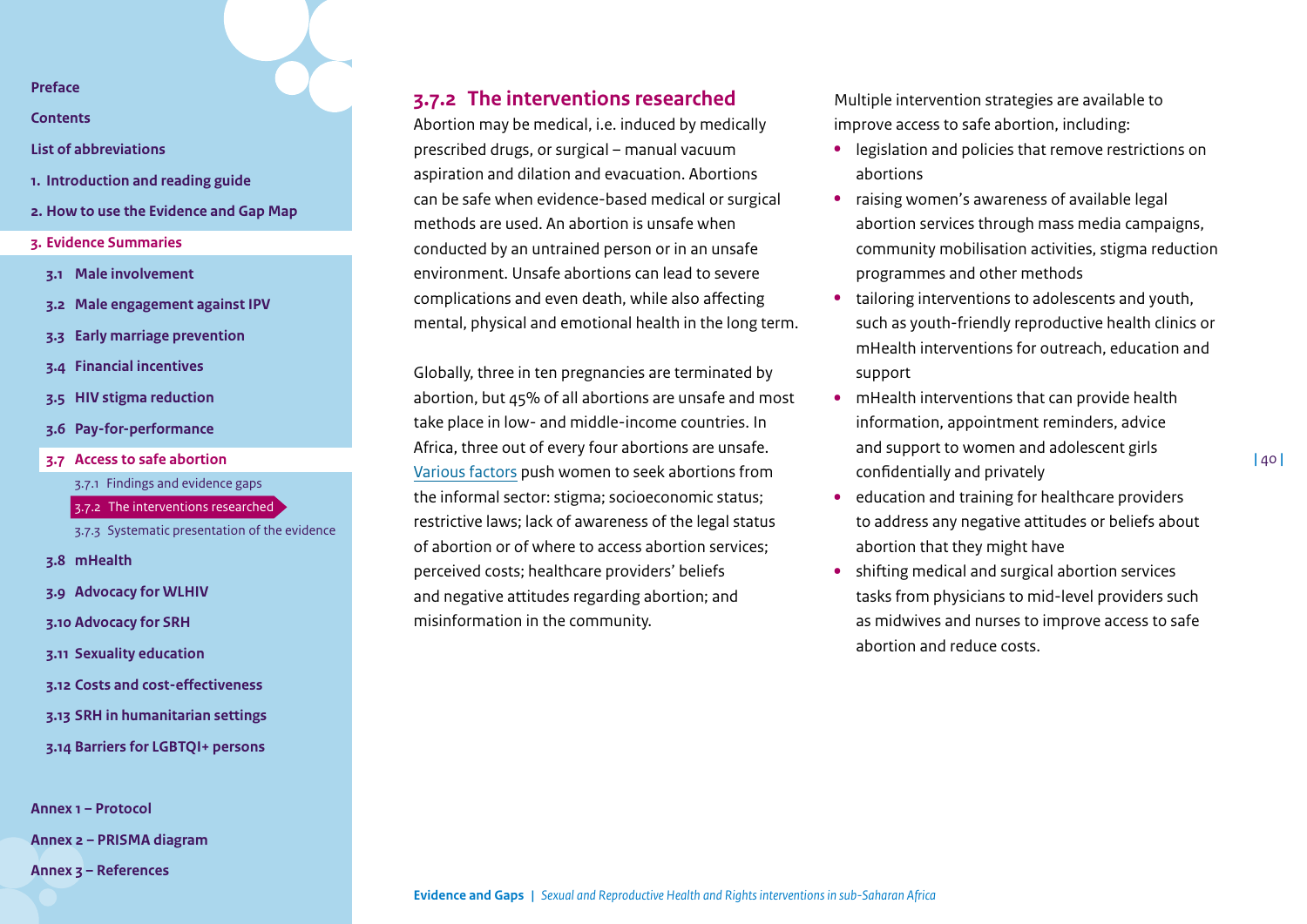**[Contents](#page-2-0)**

**[List of abbreviations](#page-3-0)**

- **1. [Introduction and reading guide](#page-4-0)**
- **2. [How to use the Evidence and Gap Map](#page-7-0)**
- **3. [Evidence Summaries](#page-10-0)**
- **3.1 [Male involvement](#page-11-0)**
- **3.2 [Male engagement against IPV](#page-15-0)**
- **3.3 [Early marriage prevention](#page-19-0)**
- **3.4 [Financial incentives](#page-23-0)**
- **3.5 [HIV stigma reduction](#page-30-0)**
- **3.6 [Pay-for-performance](#page-33-0)**
- **3.7 [Access to safe abortion](#page-38-0)** 3.7.1 [Findings and evidence gaps](#page-38-1)
	- 3.7.2 [The interventions researched](#page-39-0)
	- [3.7.3 Systematic presentation of the evidence](#page-40-0)
- **3.8 [mHealth](#page-42-0)**
- **3.9 [Advocacy for WLHIV](#page-46-0)**
- **3.10 [Advocacy for SRH](#page-49-0)**
- **3.11 [Sexuality education](#page-53-0)**
- **3.12 [Costs and cost-effectiveness](#page-58-0)**
- **3.13 [SRH in humanitarian settings](#page-62-0)**
- **3.14 [Barriers for LGBTQI+ persons](#page-67-0)**

**[Annex 1 – Protocol](#page-71-0) [Annex 2 – PRISMA diagram](#page-85-0)  [Annex 3 – References](#page-86-0)**

# <span id="page-40-0"></span>**3.7.3 Systematic presentation of the evidence**

The systematic review by [Barnard et al. \(2015\)](https://www.cochranelibrary.com/cdsr/doi/10.1002/14651858.CD011242.pub2/full) assessed whether training or authorising mid-level providers (midwives, nurses, non-physician providers) to perform first trimester abortions resulted in abortions that were as safe and effective as when performed by physicians. While task-shifting abortion services to mid-level providers could improve access to abortion services for women and could be cost-effective, not many countries have authorised this and so the review found limited evidence. The evidence found came from a mix of high-income and low- and middle-income countries (with only one sub-Saharan African study).

For medical abortions (these were not reported on in the sub-Saharan African study), the risk of failure was similar for physicians and mid-level providers. For surgical abortions performed by mid-level providers, the risk of failure was 2.25 times greater than that associated with physicians. However, the risk of complications was similar for the two groups and the combined risk for failure and surgical complications was statistically similar for both groups. The authors noted that because of the low quality of evidence, the results should be interpreted with caution.

The sole study from sub-Saharan Africa (from South Africa) compared mid-level service providers and physicians in terms of the safety outcomes for manual vacuum aspiration (a type of surgical abortion). All mid-level providers had received governmentaccredited training in abortion services. 1,160 women presenting for an induced abortion were randomised to either a physician or a mid-level provider. The rate of complications was 1.4 per 100 patients for mid-level providers and 0 for doctors: this difference was not statistically significant.

[Lassi et al. \(2016\),](https://human-resources-health.biomedcentral.com/track/pdf/10.1186/s12960-016-0106-y.pdf) a broad systematic review, identified interventions implemented in low- and middleincome countries that aimed to increase skilled birth attendance through improving human resources in management systems, policy, finance, education, partnership and leadership .

Only two studies assessed interventions that shifted abortion services to a mid-level provider or trained healthcare staff to provide better abortion and other obstetric services. The results from the study from South Africa have already been mentioned above, when discussing the systematic review by Barnard et al. (2016). For the other study, from Ethiopia, it was unclear whether the results reported were attributable to providing abortion services.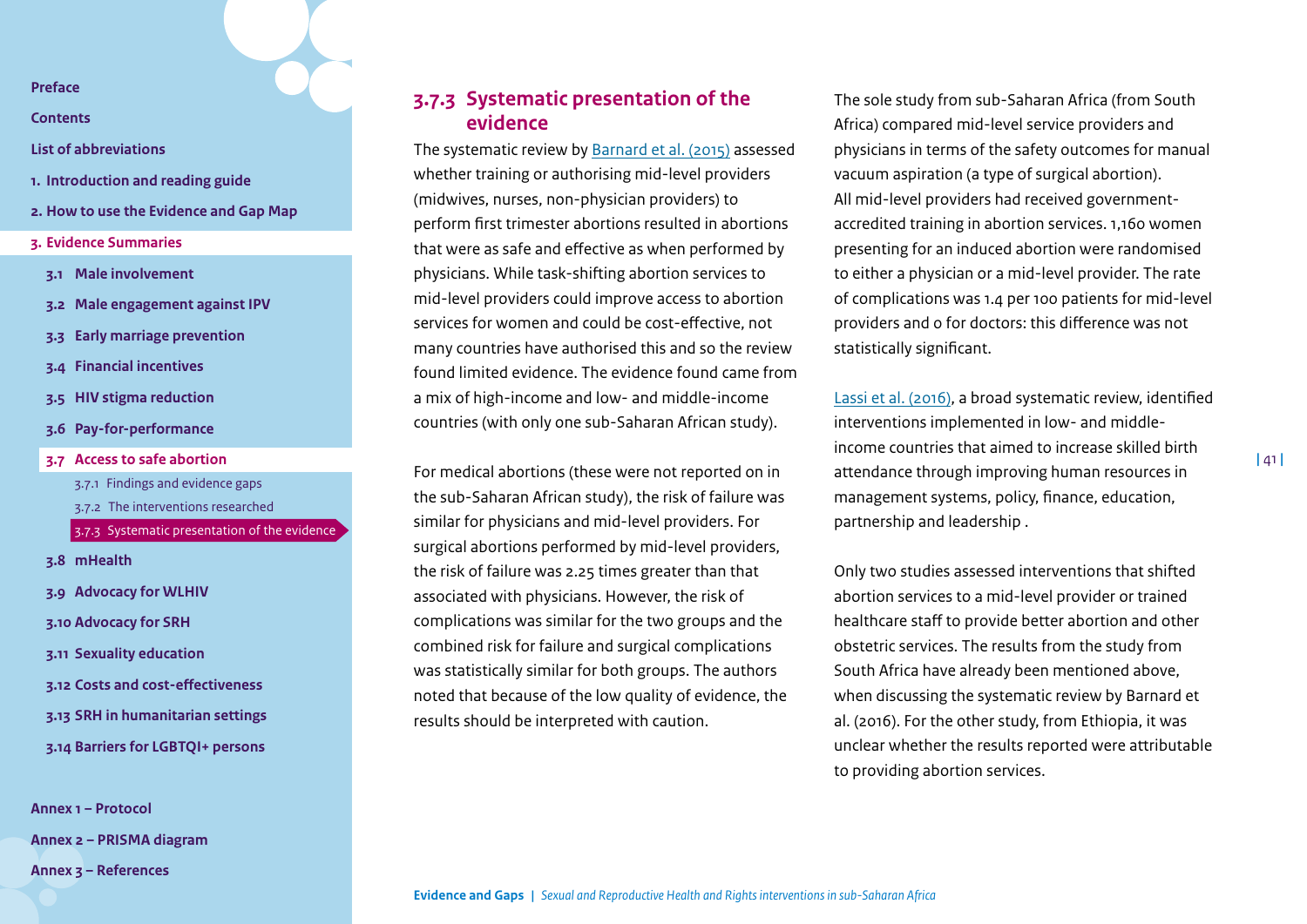**[Contents](#page-2-0)**

- **[List of abbreviations](#page-3-0)**
- **1. [Introduction and reading guide](#page-4-0)**
- **2. [How to use the Evidence and Gap Map](#page-7-0)**
- **3. [Evidence Summaries](#page-10-0)**
- **3.1 [Male involvement](#page-11-0)**
- **3.2 [Male engagement against IPV](#page-15-0)**
- **3.3 [Early marriage prevention](#page-19-0)**
- **3.4 [Financial incentives](#page-23-0)**
- **3.5 [HIV stigma reduction](#page-30-0)**
- **3.6 [Pay-for-performance](#page-33-0)**
- **3.7 [Access to safe abortion](#page-38-0)**

3.7.1 [Findings and evidence gaps](#page-38-1) 3.7.2 [The interventions researched](#page-39-0) [3.7.3 Systematic presentation of the evidence](#page-40-0)

- **3.8 [mHealth](#page-42-0)**
- **3.9 [Advocacy for WLHIV](#page-46-0)**
- **3.10 [Advocacy for SRH](#page-49-0)**
- **3.11 [Sexuality education](#page-53-0)**
- **3.12 [Costs and cost-effectiveness](#page-58-0)**
- **3.13 [SRH in humanitarian settings](#page-62-0)**
- **3.14 [Barriers for LGBTQI+ persons](#page-67-0)**

**[Annex 1 – Protocol](#page-71-0)**

**[Annex 2 – PRISMA diagram](#page-85-0)** 

**[Annex 3 – References](#page-86-0)**

[Ames et al. \(2019\)](https://www.cochranelibrary.com/cdsr/doi/10.1002/14651858.CD013447/epdf/full), a qualitative evidence synthesis, examined patient perceptions and experiences with targeted digital communication via mobile devices for various sexual and reproductive, maternal, newborn, child and adolescent health issues.

With respect to abortion, clients felt vulnerable to issues of privacy and confidentiality. Some stated a preference for neutral language and tailored content, with attention paid to timing and frequency. Issues reported included poor access to cell phones, either because of problems with network coverage or because they were unable to afford mobile devices or data, or because their devices were controlled by others (e.g. a husband or father). Language barriers and costs of accessing messages also affected use.

The content, the delivery channels and the source of the messages were all important factors for clients. Clients preferred the content to include the latest information, solutions to the current health issue and advice on other health issues.

**|** 42 **|**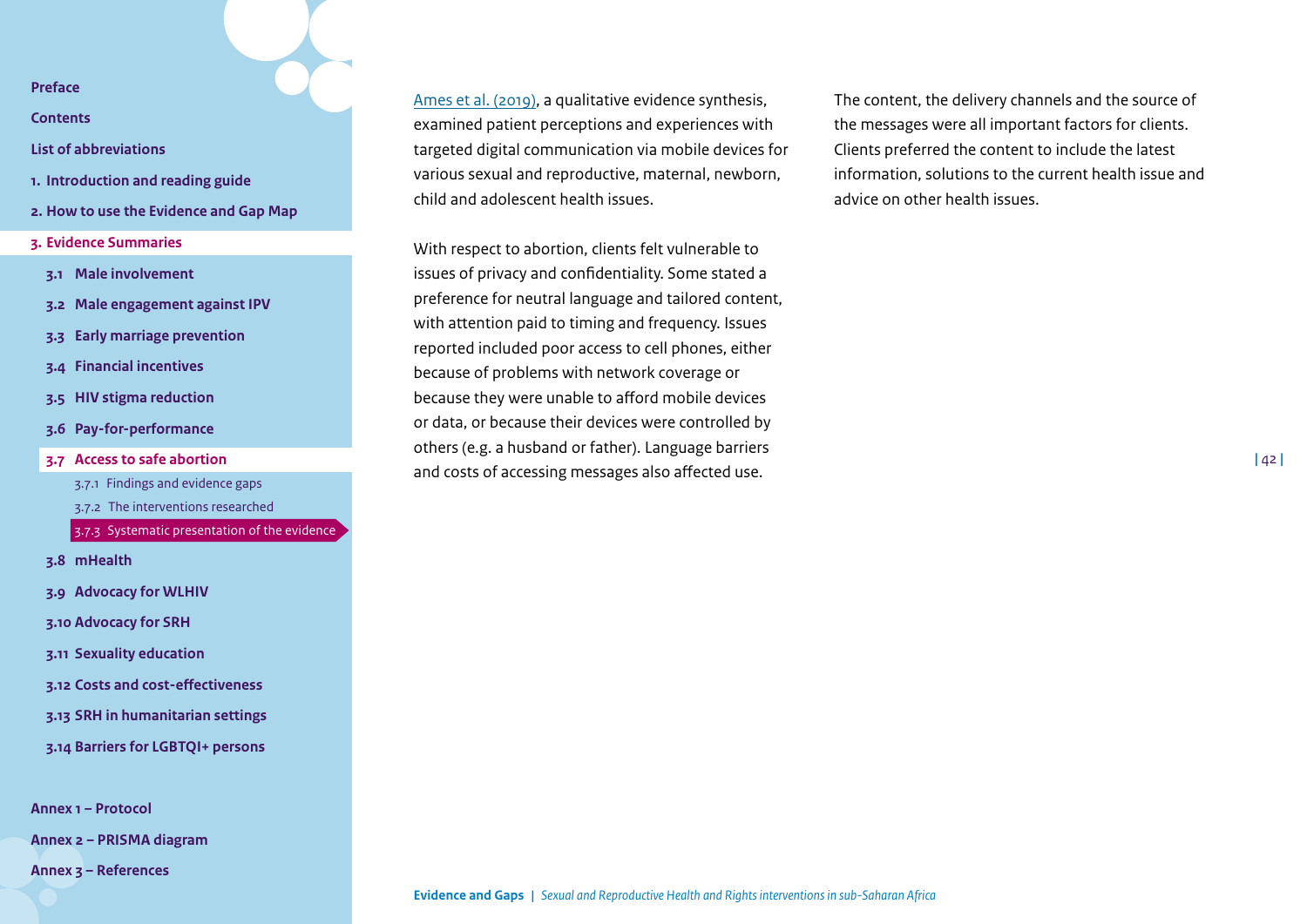**[Contents](#page-2-0)**

- **[List of abbreviations](#page-3-0)**
- **1. [Introduction and reading guide](#page-4-0)**
- **2. [How to use the Evidence and Gap Map](#page-7-0)**
- **3. [Evidence Summaries](#page-10-0)**
- **3.1 [Male involvement](#page-11-0)**
- **3.2 [Male engagement against IPV](#page-15-0)**
- **3.3 [Early marriage prevention](#page-19-0)**
- **3.4 [Financial incentives](#page-23-0)**
- **3.5 [HIV stigma reduction](#page-30-0)**
- **3.6 [Pay-for-performance](#page-33-0)**
- **3.7 [Access to safe abortion](#page-38-0)**
- **3.8 [mHealth](#page-42-0)**

#### 3.8.1 [Findings and evidence gaps](#page-42-1)

- 3.8.2 [The interventions researched](#page-43-0) [3.8.3 Systematic presentation of the evidence](#page-44-0)
- 
- **3.9 [Advocacy for WLHIV](#page-46-0)**
- **3.10 [Advocacy for SRH](#page-49-0)**
- **3.11 [Sexuality education](#page-53-0)**
- **3.12 [Costs and cost-effectiveness](#page-58-0)**
- **3.13 [SRH in humanitarian settings](#page-62-0)**
- **3.14 [Barriers for LGBTQI+ persons](#page-67-0)**

**[Annex 1 – Protocol](#page-71-0)**

**[Annex 2 – PRISMA diagram](#page-85-0)** 

**[Annex 3 – References](#page-86-0)**

# **3.8 mHealth**

# <span id="page-42-0"></span>**Interventions for sexual and reproductive health among adolescents and young people**

*Using the filter 'youth' 23 systematic reviews in the evidence map are identified as including studies on mHealth and technology based interventions. From these reviews, four focus on the SRH effects of mHealth interventions specifically. The findings from these reviews are summarised below.*

# <span id="page-42-1"></span>**3.8.1 Findings and evidence gaps**

Based on the evidence from the reviews on mHealth interventions, the conclusion can be drawn that there is no compelling evidence that mHealth interventions can contribute to achieving SRH outcomes for adolescents and young people in sub-Saharan Africa. There are not enough studies from sub-Saharan Africa and the results from the few studies available are far from compelling.

Avoid implementing mHealth interventions to promote SRH in adolescents and young people in sub-Saharan Africa unless it is within the context of a research study. More studies of mHealth interventions are needed with the following features:

- **•** studies in low-income countries
- **•** studies from different geographical, demographic and socioeconomic settings in sub-Saharan Africa
- **•** experimental study designs (including RCTs)
- **•** reporting on multiple SRH outcomes
- **•** studies of different mHealth technologies, such as text messages, app-based or social media-based
- **•** reporting on programme costs and cost effectiveness

[Skip to next summary](#page-46-0)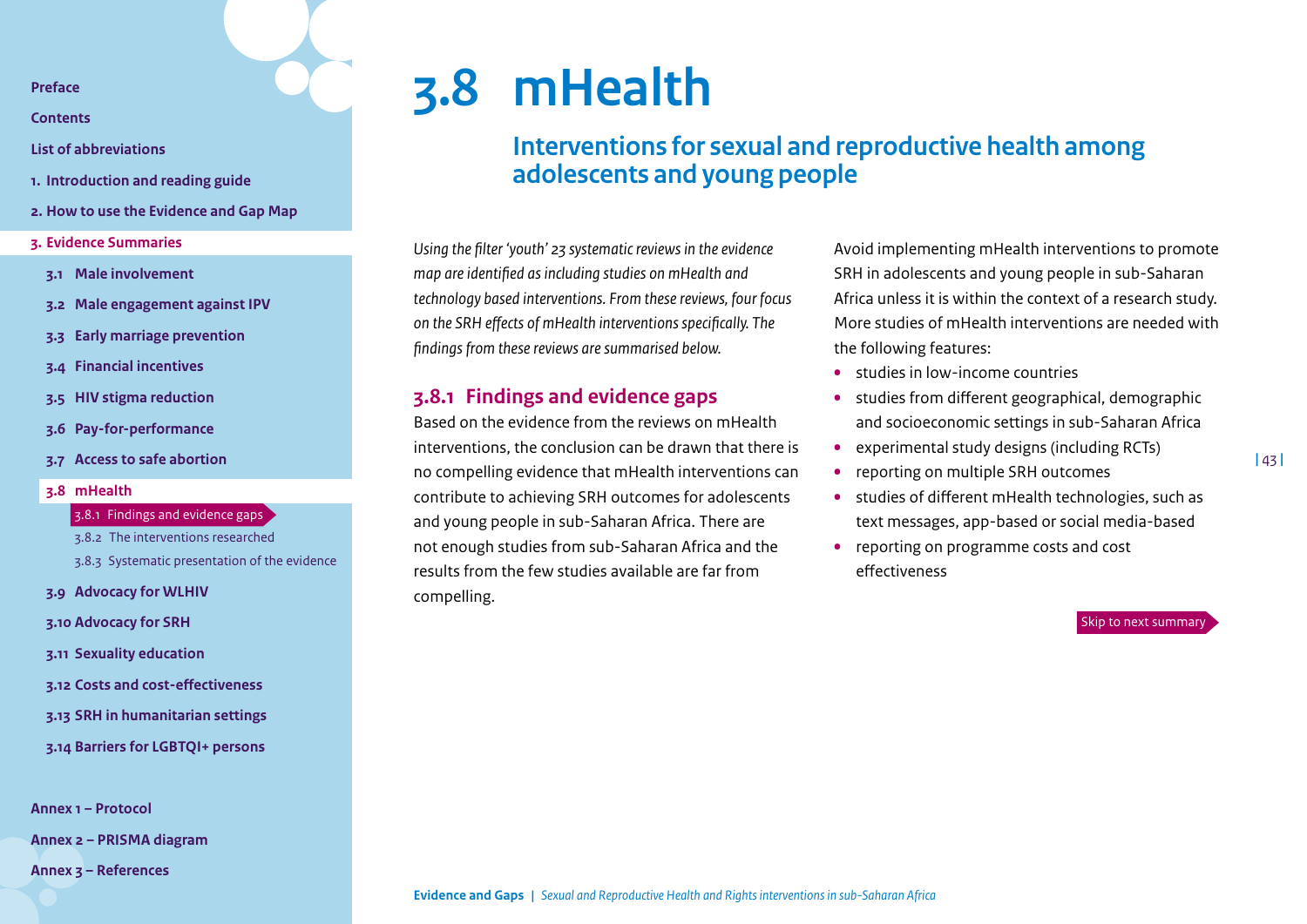**[Contents](#page-2-0)**

- **[List of abbreviations](#page-3-0)**
- **1. [Introduction and reading guide](#page-4-0)**
- **2. [How to use the Evidence and Gap Map](#page-7-0)**
- **3. [Evidence Summaries](#page-10-0)**
- **3.1 [Male involvement](#page-11-0)**
- **3.2 [Male engagement against IPV](#page-15-0)**
- **3.3 [Early marriage prevention](#page-19-0)**
- **3.4 [Financial incentives](#page-23-0)**
- **3.5 [HIV stigma reduction](#page-30-0)**
- **3.6 [Pay-for-performance](#page-33-0)**
- **3.7 [Access to safe abortion](#page-38-0)**
- **3.8 [mHealth](#page-42-0)**

3.8.1 [Findings and evidence gaps](#page-42-1)

- 3.8.2 [The interventions researched](#page-43-0)
- [3.8.3 Systematic presentation of the evidence](#page-44-0)
- **3.9 [Advocacy for WLHIV](#page-46-0)**
- **3.10 [Advocacy for SRH](#page-49-0)**
- **3.11 [Sexuality education](#page-53-0)**
- **3.12 [Costs and cost-effectiveness](#page-58-0)**
- **3.13 [SRH in humanitarian settings](#page-62-0)**
- **3.14 [Barriers for LGBTQI+ persons](#page-67-0)**

**[Annex 1 – Protocol](#page-71-0) [Annex 2 – PRISMA diagram](#page-85-0)  [Annex 3 – References](#page-86-0)**

# <span id="page-43-0"></span>**3.8.2 The interventions researched**

The increased use of mobile phones and, more recently, of smart phones in sub-Saharan Africa has created an opportunity for mHealth: mobile health interventions. These interventions use technology and mobile phone penetration, especially among adolescents and young people, to deliver information and services on sexual and reproductive health (SRH) issues. mHealth interventions make it possible for messages to be delivered to individuals on their personal devices and offer them confidentiality on sensitive topics.

mHealth interventions to improve SRH outcomes for adolescents and young people are intended to supplement traditional sexuality education curricula in the classroom. They typically include sending general sexual health promotion texts directly to adolescents, who are also able to ask their own questions via text messages. This offers personalised interactions while maintaining privacy and confidentiality. The ease with which adolescents can be reached and can themselves access resources via their mobile phones make mHealth an attractive intervention. mHealth interventions can also be used to provide treatment reminders, test results and counselling.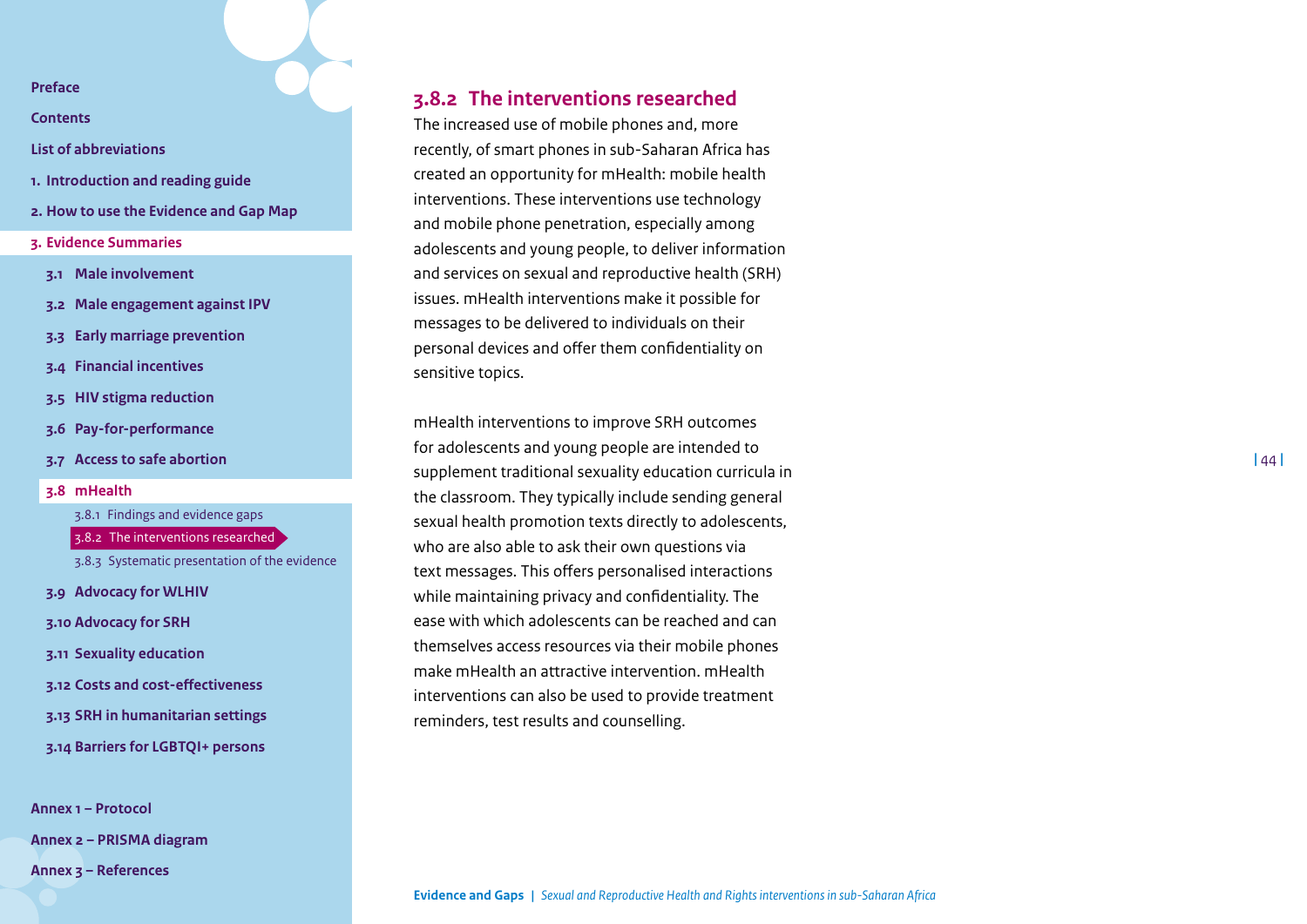**[Contents](#page-2-0)**

**[List of abbreviations](#page-3-0)**

- **1. [Introduction and reading guide](#page-4-0)**
- **2. [How to use the Evidence and Gap Map](#page-7-0)**
- **3. [Evidence Summaries](#page-10-0)**
- **3.1 [Male involvement](#page-11-0)**
- **3.2 [Male engagement against IPV](#page-15-0)**
- **3.3 [Early marriage prevention](#page-19-0)**
- **3.4 [Financial incentives](#page-23-0)**
- **3.5 [HIV stigma reduction](#page-30-0)**
- **3.6 [Pay-for-performance](#page-33-0)**
- **3.7 [Access to safe abortion](#page-38-0)**
- **3.8 [mHealth](#page-42-0)**

3.8.1 [Findings and evidence gaps](#page-42-1) 3.8.2 [The interventions researched](#page-43-0)

[3.8.3 Systematic presentation of the evidence](#page-44-0)

**3.9 [Advocacy for WLHIV](#page-46-0) 3.10 [Advocacy for SRH](#page-49-0) 3.11 [Sexuality education](#page-53-0) 3.12 [Costs and cost-effectiveness](#page-58-0) 3.13 [SRH in humanitarian settings](#page-62-0) 3.14 [Barriers for LGBTQI+ persons](#page-67-0)**

**[Annex 1 – Protocol](#page-71-0) [Annex 2 – PRISMA diagram](#page-85-0)  [Annex 3 – References](#page-86-0)**

# <span id="page-44-0"></span>**3.8.3 Systematic presentation of the evidence**

The systematic review by [L'Engle et al. \(2016\)](https://pediatrics.aappublications.org/content/pediatrics/138/3/e20160884.full.pdf) examines the effectiveness of mobile phone interventions on adolescent SRH outcomes. My far the most studies looked at interventions that used text messages, mostly for health promotion interventions where adolescents could ask questions on different SRH topics or would receive 'push' notifications with useful information on these topics. In addition to health promotion interventions, text messages were also used for health education (typically to supplement an in-person health education programme), screening and follow-up (texting test results to reduce time to treatment for sexually transmitted infections), counselling by healthcare providers (for youth living with HIV, or for advising young women on contraceptives) and to help patient adherence with treatments (such as antiretroviral therapy).

Of the 35 studies included, almost all were from high income countries; only three were from sub-Saharan Africa. Two of the latter – one from Tanzania and one from Kenya – provided information on contraceptives to young people via text message. The Tanzanian study reached 2,870 unique users with nearly 5,000 queries. Younger users (<19 years) tended to ask more questions on contraceptive methods than older users (>40 years). The Kenyan study reached close to 5,000 unique users. Condoms and natural family planning

information (a form of birth control that does not use pills or devices) were the most frequently accessed content. One in five users also used the digital to locate clinics. Users stated that they liked the simple language in the messages and the confidentiality offered by mobile phones. The third study was from the Democratic Republic of Congo, where young people called into a radio programme with their SRH concerns. 15–24-year-olds asked the most questions. Given that there were so few studies and little information on effectiveness, it is difficult to draw conclusions about the effectiveness of these mHealth interventions in sub-Saharan Africa.

[Wadham et al. \(2019\)](https://www.publish.csiro.au/sh/pdf/SH18127) conducted a systematic review to assess the effectiveness of new digital media interventions such as social networking sites, web pages and text messaging in improving SRH outcomes for adolescents and young people. Overall, nearly two-thirds of the studies included used web-based platforms and nearly half focused on HIV prevention; over 20 of the studies were conducted in industrialised countries. Some studies reported a statistically significant improvement in knowledge on prevention of HIV and other STIs. Only one in five studies reported favourable outcomes for condom use after intervention.

[Widman et al. \(2018\)](https://www.ncbi.nlm.nih.gov/pmc/articles/PMC5966833/pdf/nihms962128.pdf) performed a meta-analysis that looked at technology-based interventions for youth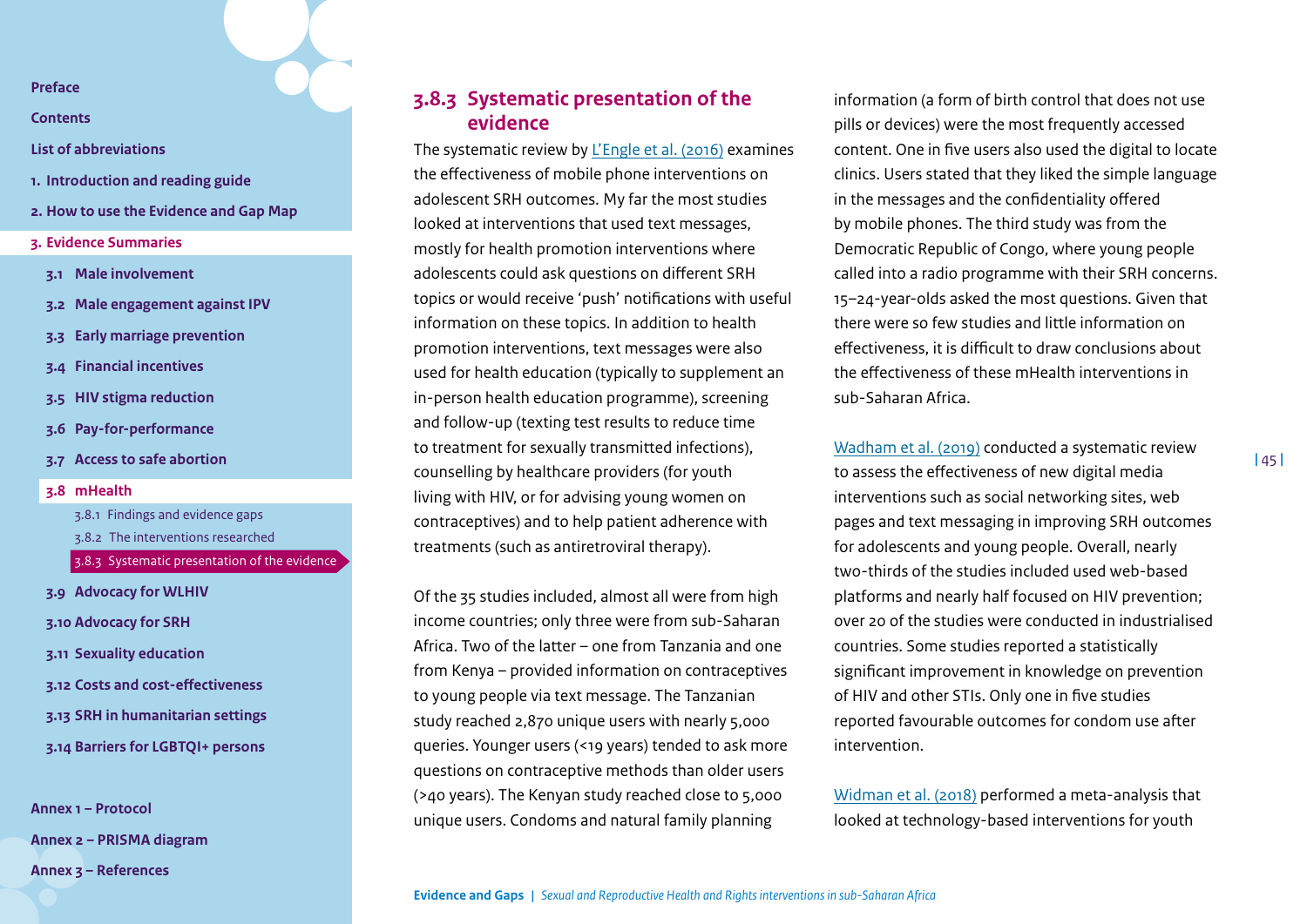**[Contents](#page-2-0)**

#### **[List of abbreviations](#page-3-0)**

- **1. [Introduction and reading guide](#page-4-0)**
- **2. [How to use the Evidence and Gap Map](#page-7-0)**
- **3. [Evidence Summaries](#page-10-0)**
- **3.1 [Male involvement](#page-11-0)**
- **3.2 [Male engagement against IPV](#page-15-0)**
- **3.3 [Early marriage prevention](#page-19-0)**
- **3.4 [Financial incentives](#page-23-0)**
- **3.5 [HIV stigma reduction](#page-30-0)**
- **3.6 [Pay-for-performance](#page-33-0)**
- **3.7 [Access to safe abortion](#page-38-0)**
- **3.8 [mHealth](#page-42-0)**

3.8.1 [Findings and evidence gaps](#page-42-1)

- 3.8.2 [The interventions researched](#page-43-0)
- [3.8.3 Systematic presentation of the evidence](#page-44-0)
- **3.9 [Advocacy for WLHIV](#page-46-0)**
- **3.10 [Advocacy for SRH](#page-49-0)**
- **3.11 [Sexuality education](#page-53-0)**
- **3.12 [Costs and cost-effectiveness](#page-58-0)**
- **3.13 [SRH in humanitarian settings](#page-62-0)**
- **3.14 [Barriers for LGBTQI+ persons](#page-67-0)**

**[Annex 1 – Protocol](#page-71-0) [Annex 2 – PRISMA diagram](#page-85-0)  [Annex 3 – References](#page-86-0)**

and their impact on condom use and abstinence. The study found that in the intervention groups, condom use and abstinence improved statistically significantly compared to in the controls, although the size of the effect was small. There were also significant improvements for sexual health knowledge, safer sex norms and attitudes. Effects did not vary by age, gender, country of study, the dose used in the intervention or whether the intervention was tailored to participants. Short-term effects (<6 months) were stronger than longer-term effects.

Importantly, the reviews by Wadham et al. (2019) and Widman et al. (2018) both found only one study ([Ybarra](https://journals.plos.org/plosone/article?id=10.1371/journal.pone.0070083) [et al., 2013](https://journals.plos.org/plosone/article?id=10.1371/journal.pone.0070083)) from sub-Saharan Africa. In that study, 366 school students in Uganda were randomised to either an internet-based sexuality education programme (5–6 one-hour online modules of tailored sexuality education modules over five weeks) or to a standard HIV information programme offered at school. A large majority of students found the online programme useful and easy to navigate. They also felt that they had gained skills to keep them healthy. Two-thirds stated that there was too much content on sex and condoms. However, the main outcome measures of condom use and abstinence were not significantly different between the intervention and control groups.

The authors also noted many barriers to continuing the programme in the long term, such as poor access to technology, conflicting school schedules and lack of internet use by participants.

[Gabarron and Wynn \(2016\)](https://www.ncbi.nlm.nih.gov/pmc/articles/PMC5030258/pdf/GHA-9-32193.pdf) conducted a broad review on the use of social media for sexual health promotion. Since social media interventions were fairly new at that time, not many studies had adopted a theoretical framework or a robust study design. The authors reported that nearly a quarter of studies reported promising outcomes but pointed out that as research on social media interventions was so new, the findings should be interpreted with caution.

Only four of the 51 studies included were from sub-Saharan Africa and only one of them focused explicitly on young people. The review noted that the intervention reached over 2,000 people, but the results at outcome level were not clear-cut.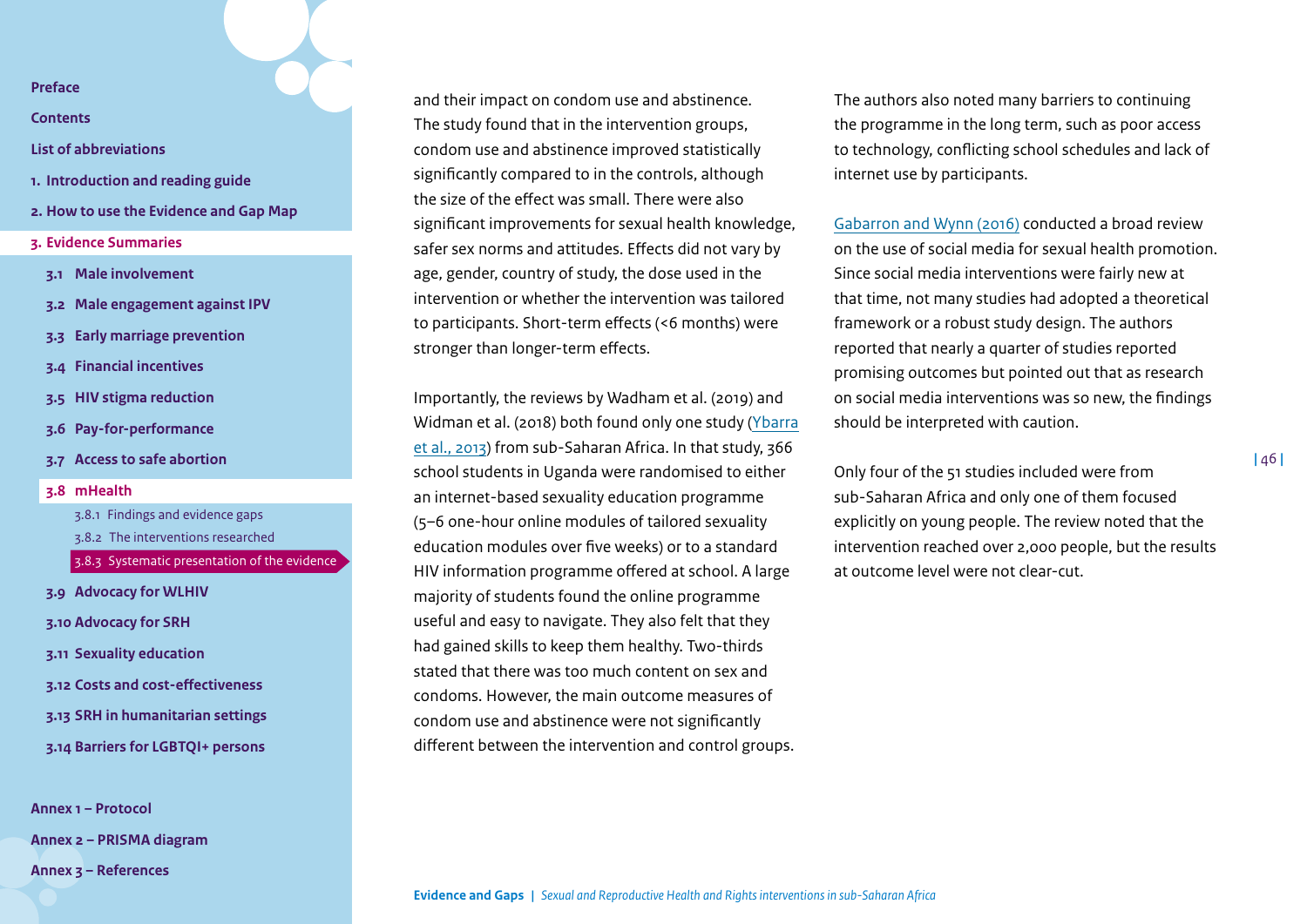**[Contents](#page-2-0)**

- **[List of abbreviations](#page-3-0)**
- **1. [Introduction and reading guide](#page-4-0)**
- **2. [How to use the Evidence and Gap Map](#page-7-0)**
- **3. [Evidence Summaries](#page-10-0)**
- **3.1 [Male involvement](#page-11-0)**
- **3.2 [Male engagement against IPV](#page-15-0)**
- **3.3 [Early marriage prevention](#page-19-0)**
- **3.4 [Financial incentives](#page-23-0)**
- **3.5 [HIV stigma reduction](#page-30-0)**
- **3.6 [Pay-for-performance](#page-33-0)**
- **3.7 [Access to safe abortion](#page-38-0)**
- **3.8 [mHealth](#page-42-0)**

#### **3.9 [Advocacy for WLHIV](#page-46-0)**

- 3.9.1 [Findings and evidence gaps](#page-46-1)
- 3.9.2 [The interventions researched](#page-47-0)
- [3.9.3 Systematic presentation of the evidence](#page-48-0)

**3.10 [Advocacy for SRH](#page-49-0)**

- **3.11 [Sexuality education](#page-53-0)**
- **3.12 [Costs and cost-effectiveness](#page-58-0)**
- **3.13 [SRH in humanitarian settings](#page-62-0)**
- **3.14 [Barriers for LGBTQI+ persons](#page-67-0)**

**[Annex 1 – Protocol](#page-71-0)**

**[Annex 2 – PRISMA diagram](#page-85-0)** 

**[Annex 3 – References](#page-86-0)**

# **3.9 Advocacy for WLHIV**

<span id="page-46-0"></span>**Interventions using rights and advocacy approaches to address gender and power imbalance for women living with HIV (WLHIV)**

*Thirty systematic reviews in the evidence map reported on 'women's agency/ empowerment' as an outcome. Only one review specifically assessed interventions using a rights and advocacy approach and focussed on women living with HIV. Findings from this review are summarised below.*

### <span id="page-46-1"></span>**3.9.1 Findings and evidence gaps**

There is little evidence that interventions using rights and advocacy approaches to positively influence gender and power imbalance for women living with HIV are effective in sub-Saharan Africa.

One systematic review demonstrated some positive effects of the interventions on condom use and reduced incidence of some STIs. The findings on other SRH outcomes, such as condom self-efficacy, sexual communication self-efficacy, relationship power and HIV status disclosure to a partner were mixed<sup>2</sup>. Most studies in the review concerned a setting in the United States.

Given the inconsistent results for self-efficacy and power-related outcomes, it is important through future research to identify the most effective combination of intervention components, the intensity needed, the various modes of delivery that would be useful and the applicability of findings to different settings.

More evaluations are needed of empowermentpromoting interventions for women living with HIV, especially from sub-Saharan Africa. The review did not include information on costs. Knowing more about programme costs and budgetary impact could help implementers and policymakers when planning.



<sup>2</sup> Self-efficacy refers to an individual's belief in his or her capacity to execute behaviors necessary to produce specific performance attainments.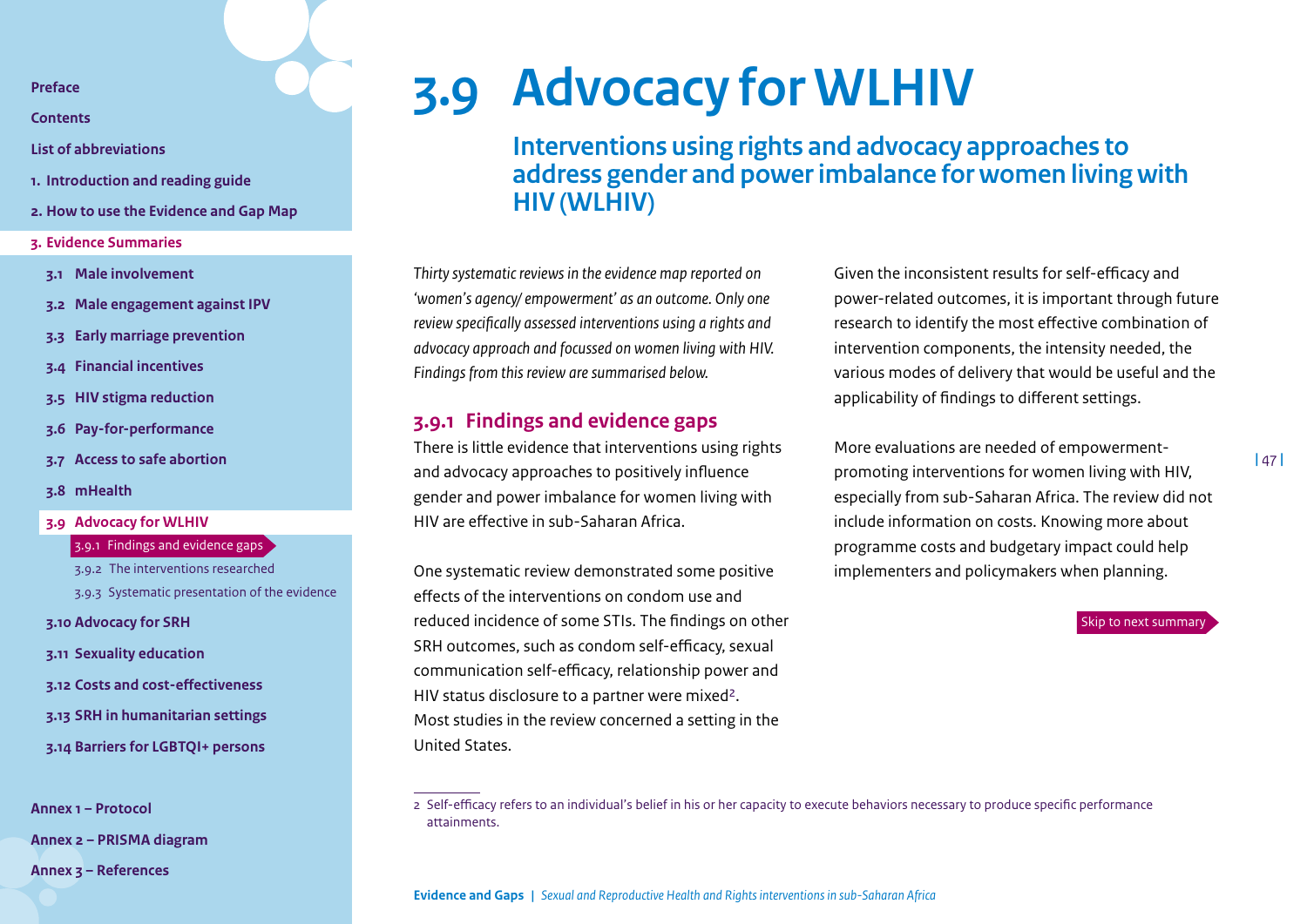**[Contents](#page-2-0)**

- **[List of abbreviations](#page-3-0)**
- **1. [Introduction and reading guide](#page-4-0)**
- **2. [How to use the Evidence and Gap Map](#page-7-0)**
- **3. [Evidence Summaries](#page-10-0)**
- **3.1 [Male involvement](#page-11-0)**
- **3.2 [Male engagement against IPV](#page-15-0)**
- **3.3 [Early marriage prevention](#page-19-0)**
- **3.4 [Financial incentives](#page-23-0)**
- **3.5 [HIV stigma reduction](#page-30-0)**
- **3.6 [Pay-for-performance](#page-33-0)**
- **3.7 [Access to safe abortion](#page-38-0)**
- **3.8 [mHealth](#page-42-0)**
- **3.9 [Advocacy for WLHIV](#page-46-0)**

3.9.1 [Findings and evidence gaps](#page-46-1)

3.9.2 [The interventions researched](#page-47-0)

[3.9.3 Systematic presentation of the evidence](#page-48-0)

**3.10 [Advocacy for SRH](#page-49-0)**

- **3.11 [Sexuality education](#page-53-0)**
- **3.12 [Costs and cost-effectiveness](#page-58-0)**
- **3.13 [SRH in humanitarian settings](#page-62-0)**
- **3.14 [Barriers for LGBTQI+ persons](#page-67-0)**

**[Annex 1 – Protocol](#page-71-0) [Annex 2 – PRISMA diagram](#page-85-0)  [Annex 3 – References](#page-86-0)**

# <span id="page-47-0"></span>**3.9.2 The interventions researched**

Gender is the conventional mix of roles, behaviours and norms assigned by society. Gender power imbalance is reflected in personal relationships, in the household, in professional relationships and in the community; women are adversely affected.

The imbalance of power in intimate relationships and in the household can make women vulnerable and can curtail their power to make decisions about finances, relationships and sexual choices. These inequalities impede women's rights and prevent them from being able to meet their sexual and reproductive health needs.

Intimate partner violence (which includes physical, sexual and psychological violence) is often a consequence of the gender and power imbalance. A recent [meta-analysis](https://www.ncbi.nlm.nih.gov/pmc/articles/PMC6604322/) reported that three in five women from sub-Saharan Africa have experienced intimate partner violence at some time in their lifetimes and two in five are currently facing it in their relationships. Power imbalances can cause women to be reluctant to report intimate partner abuse and violence.

There are many different intervention strategies to address gender inequities. One is through a rights and advocacy approach that seeks to promote women's empowerment – i.e. to build the capacity of individuals or groups to be able to make choices and subsequently to undertake preferred actions. These interventions focus on increasing women's self-efficacy and autonomy/agency. The next step is improved sexual and reproductive health (SRH) choices and rights (SRHR) which lead to better health outcomes.

Such interventions generally include cognitive behavioural therapy or adaptations of it specific to the intervention context (e.g. to improve negotiation skills) and motivational interviewing. The interventions are usually carried out by trained personnel such as nurses or social workers, or by peers and facilitators from the community. Multiple sessions are often held, commonly one-on-one or in small groups.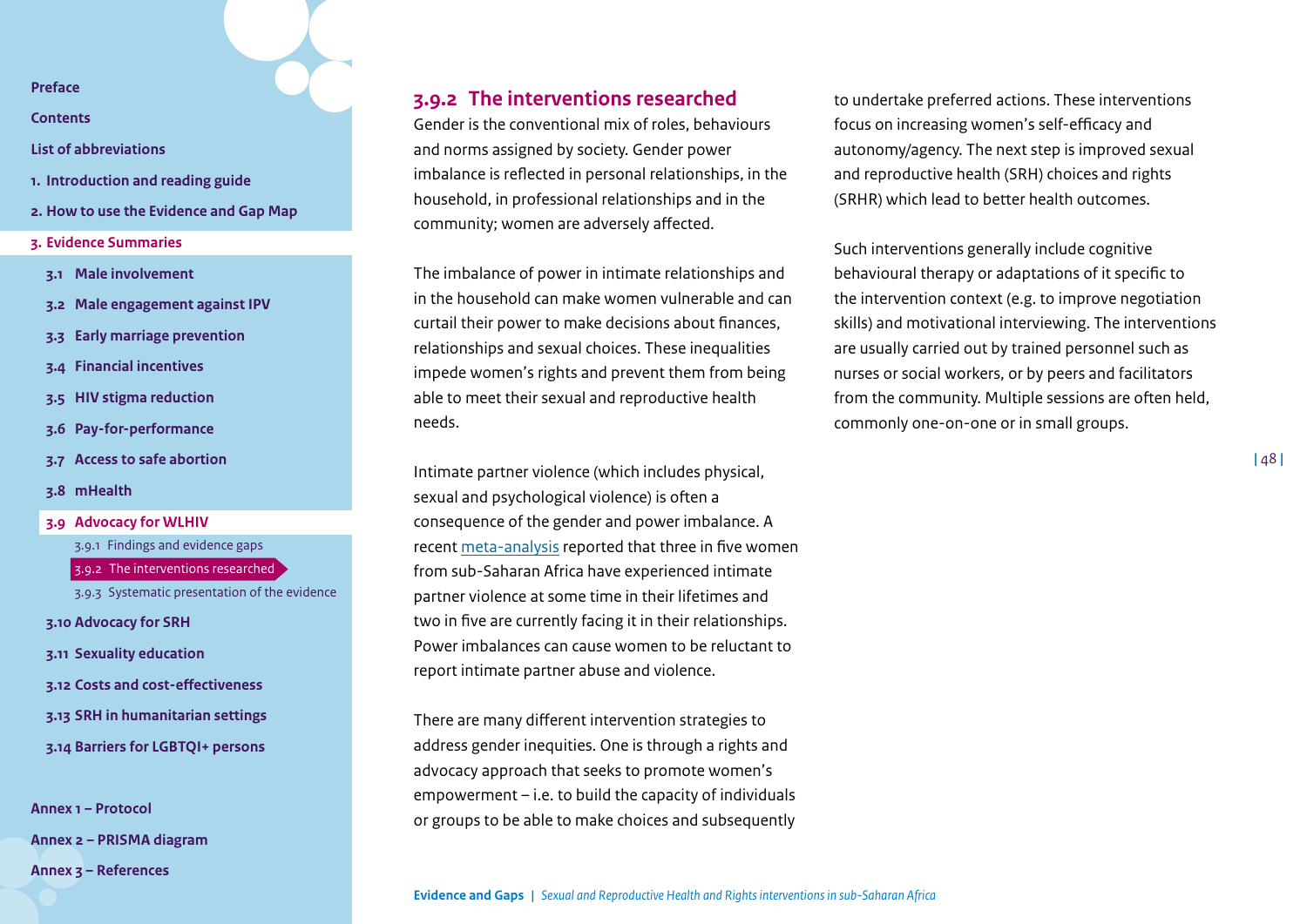**[Contents](#page-2-0)**

**[List of abbreviations](#page-3-0)**

- **1. [Introduction and reading guide](#page-4-0)**
- **2. [How to use the Evidence and Gap Map](#page-7-0)**
- **3. [Evidence Summaries](#page-10-0)**
- **3.1 [Male involvement](#page-11-0)**
- **3.2 [Male engagement against IPV](#page-15-0)**
- **3.3 [Early marriage prevention](#page-19-0)**
- **3.4 [Financial incentives](#page-23-0)**
- **3.5 [HIV stigma reduction](#page-30-0)**
- **3.6 [Pay-for-performance](#page-33-0)**
- **3.7 [Access to safe abortion](#page-38-0)**
- **3.8 [mHealth](#page-42-0)**
- **3.9 [Advocacy for WLHIV](#page-46-0)**
	- 3.9.1 [Findings and evidence gaps](#page-46-1)
	- 3.9.2 [The interventions researched](#page-47-0)
	- [3.9.3 Systematic presentation of the evidence](#page-48-0)

**3.10 [Advocacy for SRH](#page-49-0)**

- **3.11 [Sexuality education](#page-53-0)**
- **3.12 [Costs and cost-effectiveness](#page-58-0)**
- **3.13 [SRH in humanitarian settings](#page-62-0)**
- **3.14 [Barriers for LGBTQI+ persons](#page-67-0)**

**[Annex 1 – Protocol](#page-71-0) [Annex 2 – PRISMA diagram](#page-85-0)** 

**[Annex 3 – References](#page-86-0)**

# <span id="page-48-0"></span>**3.9.3 Systematic presentation of the evidence**

The systematic review by [Robinson et al. \(2017\)](https://journals.plos.org/plosone/article?id=10.1371/journal.pone.0180699) assesses the impact of interventions aimed at addressing unequal gender and power relations and to improve self-efficacy and empowerment on decisionmaking on SRH among women living with HIV. The effectiveness of these interventions was assessed by examining the following outcomes:

- **•** self-efficacy or empowerment for condom use, termination of pregnancy, birth spacing, childbearing and other SRH outcomes (e.g. selfefficacy in condom use is a person's confidence in their ability to buy condoms, negotiate their use with a partner and to actually use them during intercourse)
- **•** SRH behaviours, such as condom use, contraceptive use and disclosure of HIV status to partners
- **•** SRH outcomes, such as sexually transmitted infections (STIs) and pregnancy.

The studies were from the US and sub-Saharan Africa. The African studies were of interventions adapted from US-based interventions in an attempt to adapt successful intervention models to other contexts. Interventions were delivered in small groups or one-on-one sessions to women living with HIV. Facilitators varied across studies and included nurses, psychologists, trained group facilitators, peers and social workers. Intervention components

included interactive group sessions, interactive videoconferencing and computer sessions, peers undertaking SRH education in group sessions, individual mentoring and sessions with small groups of pregnant women.

The incidence of STIs decreased and condom use increased in most of the studies that reported these outcomes, suggesting a promising role for intervention programmes of this type. While some outcomes improved in some studies, the gains were not consistent across all studies. It is furthermore important to note that the range of outcomes measured by the included studies was narrow, with the majority measuring condom use. Only a few studies measured other SRH outcomes, or more proximal outcomes such as empowerment and selfefficacy. Consequently, it is difficult to assess the impact of the interventions on women's self-efficacy or empowerment, and to understand the association between empowerment and SRH outcomes.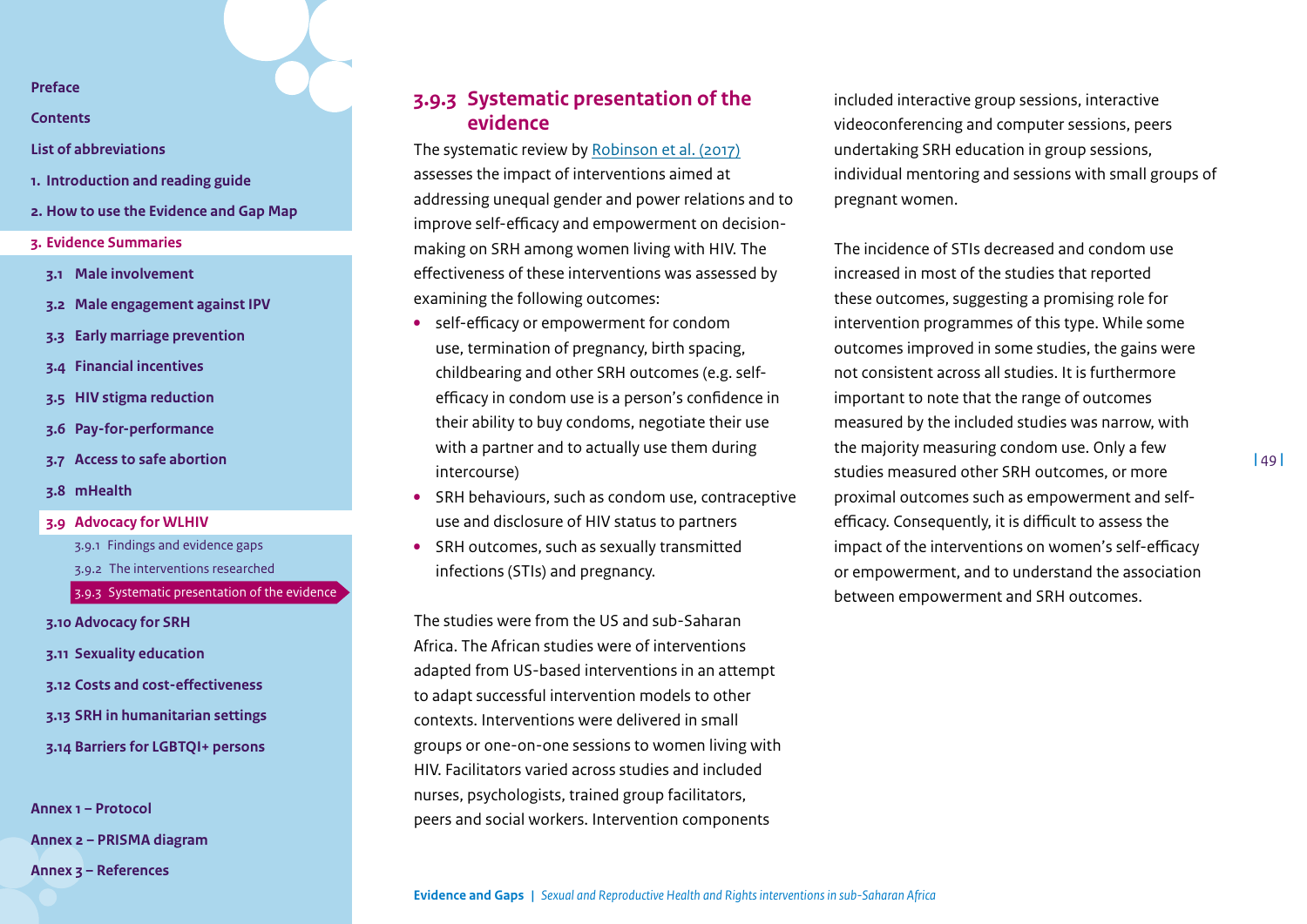**[Contents](#page-2-0)**

- **[List of abbreviations](#page-3-0)**
- **1. [Introduction and reading guide](#page-4-0)**
- **2. [How to use the Evidence and Gap Map](#page-7-0)**
- **3. [Evidence Summaries](#page-10-0)**
- **3.1 [Male involvement](#page-11-0)**
- **3.2 [Male engagement against IPV](#page-15-0)**
- **3.3 [Early marriage prevention](#page-19-0)**
- **3.4 [Financial incentives](#page-23-0)**
- **3.5 [HIV stigma reduction](#page-30-0)**
- **3.6 [Pay-for-performance](#page-33-0)**
- **3.7 [Access to safe abortion](#page-38-0)**
- **3.8 [mHealth](#page-42-0)**
- **3.9 [Advocacy for WLHIV](#page-46-0)**
- **3.10 [Advocacy for SRH](#page-49-0)**
	- 3.10.1 [Findings and evidence gaps](#page-49-1)
	- 3.10.2 [The interventions researched](#page-50-0) [3.10.3 Systematic presentation of the evidence](#page-51-0)
- **3.11 [Sexuality education](#page-53-0)**
- **3.12 [Costs and cost-effectiveness](#page-58-0)**
- **3.13 [SRH in humanitarian settings](#page-62-0)**
- **3.14 [Barriers for LGBTQI+ persons](#page-67-0)**

**[Annex 1 – Protocol](#page-71-0)**

**[Annex 2 – PRISMA diagram](#page-85-0)** 

**[Annex 3 – References](#page-86-0)**

# **3.10 Advocacy for SRH**

<span id="page-49-0"></span>**Incorporating advocacy approaches within interventions to improve sexual and reproductive health outcomes**

*116 systematic reviews focus on rights, advocacy, policy or legislation, but several of these reviews mostly focus on scoping or address barriers. In total, six reviews provide insight into the effects of advocacy approaches on different aspects of SRH, such as improving maternal health, preventing gender-based violence and eradicating female genital mutilation (FGM). The findings from these reviews are summarised below.* 

## <span id="page-49-1"></span>**3.10.1 Findings and evidence gaps**

There are only very few studies on advocacy approaches reporting on SRH outcomes. Based on the studies that are available, the following conclusions can be drawn:

- 1. There is no evidence that advocacy interventions alone effectively improve SRHR outcomes. There is insufficient reporting of SRH outcomes in studies of advocacy interventions and too little contextspecific information is given. Currently, very few studies report on effectiveness or cost-effectiveness. It is important, therefore, that these interventions are evaluated using robust study designs.
- 2. Legislation alone is not sufficient to change knowledge and attitudes towards FGM. To be effective, legislation needs to be complemented by a combination of

active strict enforcement, political support and local involvement, as well as advocacy at grassroots level.

3. Advocacy interventions can potentially be an important component within multicomponent, multilevel interventions to improve SRHR outcomes. There are some examples of success from embedding advocacy approaches within larger multifaceted interventions. Consider also involving multiple stakeholders in advocacy interventions. Think of other factors that increase engagement with stakeholders, such as forming local committees, implementing accountability mechanisms, monitoring progress, giving feedback to healthcare providers, promoting a rights-based approach towards women's SRH and providing consistent information in the community.

**|** 50 **|**

4. To increase effectiveness of advocacy interventions, consider the specific needs of the women receiving the intervention and tailor intervention content and implementation accordingly. Ideally, involve women in the design, execution and evaluation of the intervention.

[Skip to next summary](#page-53-0)

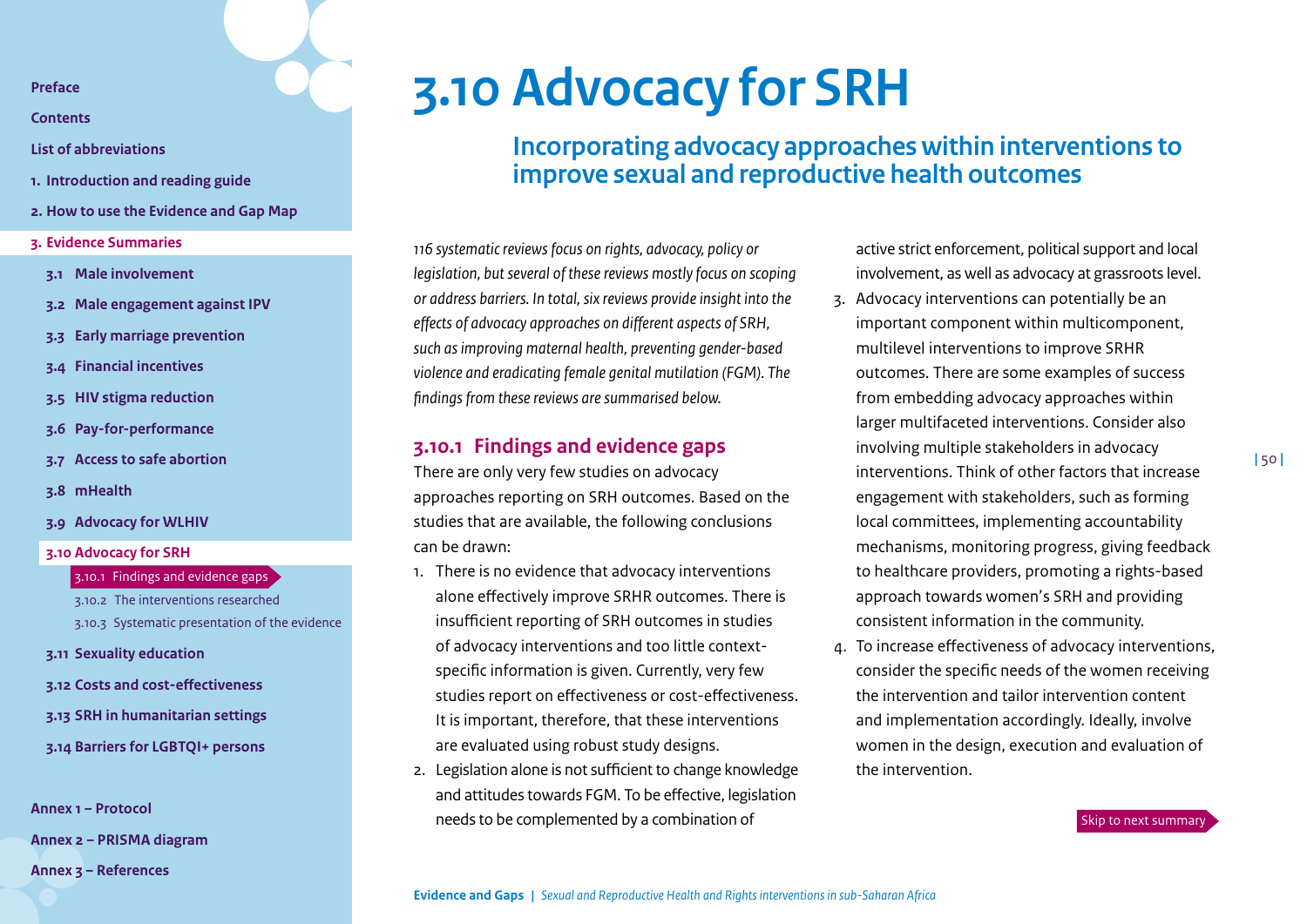**[Contents](#page-2-0)**

- **[List of abbreviations](#page-3-0)**
- **1. [Introduction and reading guide](#page-4-0)**
- **2. [How to use the Evidence and Gap Map](#page-7-0)**
- **3. [Evidence Summaries](#page-10-0)**
- **3.1 [Male involvement](#page-11-0)**
- **3.2 [Male engagement against IPV](#page-15-0)**
- **3.3 [Early marriage prevention](#page-19-0)**
- **3.4 [Financial incentives](#page-23-0)**
- **3.5 [HIV stigma reduction](#page-30-0)**
- **3.6 [Pay-for-performance](#page-33-0)**
- **3.7 [Access to safe abortion](#page-38-0)**
- **3.8 [mHealth](#page-42-0)**
- **3.9 [Advocacy for WLHIV](#page-46-0)**
- **3.10 [Advocacy for SRH](#page-49-0)**

#### 3.10.1 [Findings and evidence gaps](#page-49-1)

#### 3.10.2 [The interventions researched](#page-50-0)

[3.10.3 Systematic presentation of the evidence](#page-51-0)

- **3.11 [Sexuality education](#page-53-0)**
- **3.12 [Costs and cost-effectiveness](#page-58-0)**
- **3.13 [SRH in humanitarian settings](#page-62-0)**
- **3.14 [Barriers for LGBTQI+ persons](#page-67-0)**

**[Annex 1 – Protocol](#page-71-0)**

**[Annex 2 – PRISMA diagram](#page-85-0)** 

**[Annex 3 – References](#page-86-0)**

## <span id="page-50-0"></span>**3.10.2 The interventions researched**

Advocacy interventions to improve sexual and reproductive health (SRH) outcomes aim to promote the empowerment of women. Advocates champion women's SRHR and provide support to give them access to SRH services and products.

Advocacy can be delivered one-on-one or in group settings. It can be the sole intervention but is typically part of a multicomponent, multilevel approach to improve SRHR outcomes. Advocates provide guidance and support to women and can also help them navigate resources for, among others, healthcare services, financial and legal aid, housing and counselling. They may be members of the women's community or come from outside, and they have varied backgrounds; for instance, they may be community health workers, activists, peers, lawyers or social workers.

Advocacy takes a rights-based approach to improve women's knowledge and attitudes regarding their own SRHR needs. It aims to improve women's confidence to take decisions about their own health and to improve accountability. Advocacy efforts also engage with members of the household (husbands, mothersin-law), the healthcare system and the broader community (village leaders).

**|** 51 **|**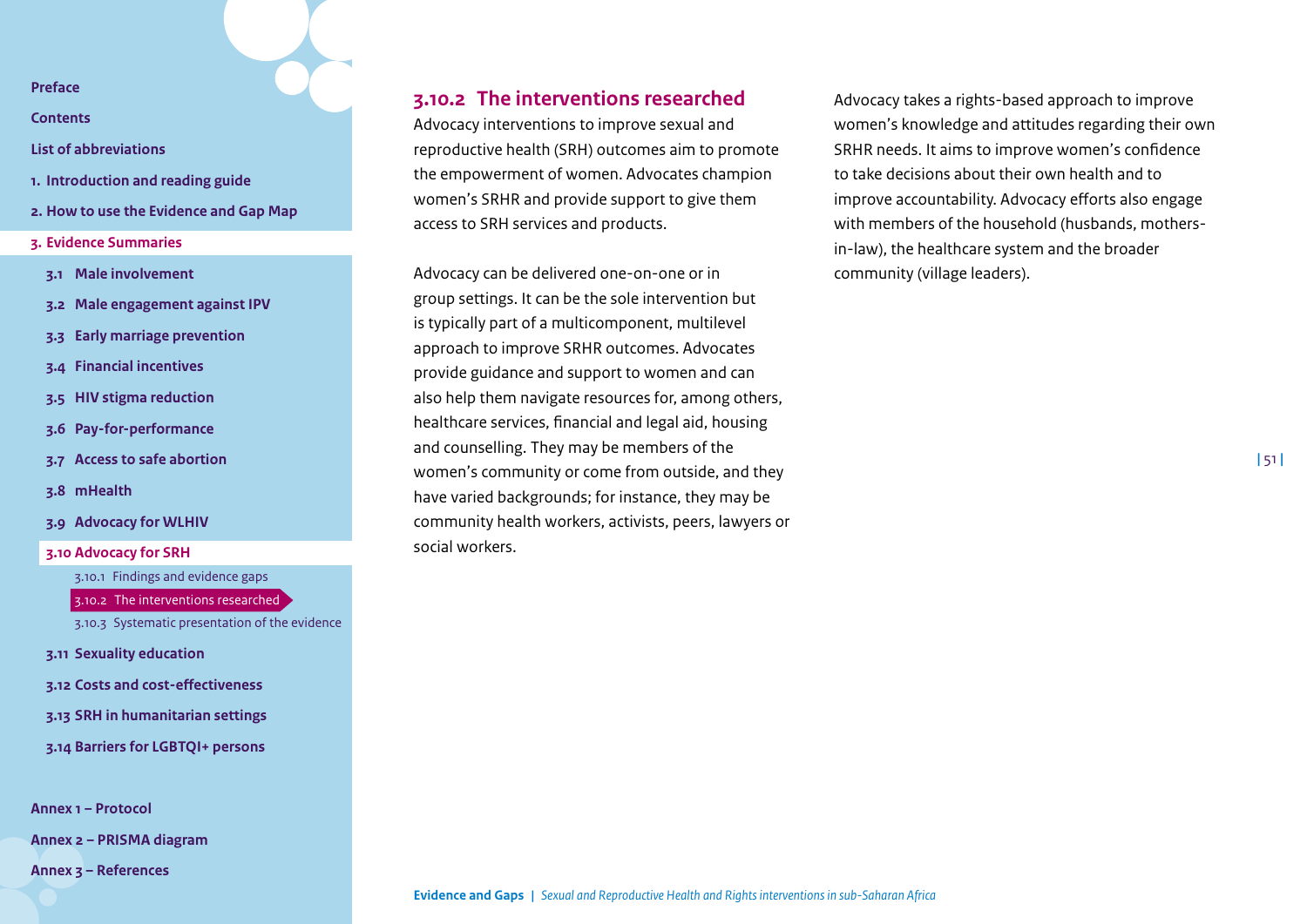**[Contents](#page-2-0)**

- **[List of abbreviations](#page-3-0)**
- **1. [Introduction and reading guide](#page-4-0)**
- **2. [How to use the Evidence and Gap Map](#page-7-0)**
- **3. [Evidence Summaries](#page-10-0)**
- **3.1 [Male involvement](#page-11-0)**
- **3.2 [Male engagement against IPV](#page-15-0)**
- **3.3 [Early marriage prevention](#page-19-0)**
- **3.4 [Financial incentives](#page-23-0)**
- **3.5 [HIV stigma reduction](#page-30-0)**
- **3.6 [Pay-for-performance](#page-33-0)**
- **3.7 [Access to safe abortion](#page-38-0)**
- **3.8 [mHealth](#page-42-0)**
- **3.9 [Advocacy for WLHIV](#page-46-0)**
- **3.10 [Advocacy for SRH](#page-49-0)**
	- 3.10.1 [Findings and evidence gaps](#page-49-1)
	- 3.10.2 [The interventions researched](#page-50-0)
	- [3.10.3 Systematic presentation of the evidence](#page-51-0)
- **3.11 [Sexuality education](#page-53-0)**
- **3.12 [Costs and cost-effectiveness](#page-58-0)**
- **3.13 [SRH in humanitarian settings](#page-62-0)**
- **3.14 [Barriers for LGBTQI+ persons](#page-67-0)**

**[Annex 1 – Protocol](#page-71-0) [Annex 2 – PRISMA diagram](#page-85-0)  [Annex 3 – References](#page-86-0)**

# <span id="page-51-0"></span>**3.10.3 Systematic presentation of the evidence**

Two related systematic reviews ([George et al., 2015](https://www.ncbi.nlm.nih.gov/pmc/articles/PMC4596618/) and [George and Branchini, 2017](https://www.ncbi.nlm.nih.gov/pmc/articles/PMC5577669/)) assessed interventions to promote awareness of the right to maternity care services. Below, the findings from both reviews are summarised together.

Among the multiple intervention strategies used to promote awareness of rights were: regular public meetings; meetings with healthcare staff; campaigns using posters, leaflets or audio presentations; creating report cards to monitor the experiences of pregnant women; community charters; and – working closely with local leaders – accountability targets related to maternal services. In other cases, health volunteers were involved and made home visits to pregnant women, involving members of the household such as husbands and mothers-in-law, and creating birth preparedness plans for women. Interventions were mostly incorporated within larger initiatives of establishing accountability mechanisms, community monitoring, advocacy and responsive service delivery. These multicomponent and multilevel interventions adapted to the local context were intended to bring together stakeholders to achieve attitudinal change. However, only four studies (only one of which was in sub-Saharan Africa) actually evaluated the impact on the use of maternity care services. These studies

generally found that use of antenatal care increased, and so did the delivery of healthcare facilities.

Outcomes related to human rights (in terms of availability, acceptability and quality of care) and the capacity of rights holders and duty bearers also generally improved; however, comparisons are difficult because the studies used different measures.

In the facilities that received the intervention, workers' absence rates were 13% lower than in the control facilities. As a result of the activities to increase accountability (report cards, community meetings, etc.), the environment at the intervention facilities improved significantly in terms of the condition of floors, walls, furniture and odour. Waiting times reduced and in intervention facilities the use of equipment increased by 20% compared to in the control facilities. The authors reported that demanddriven mechanisms such as community monitoring were more important than supply-side mechanisms (such as provider assessment); they attributed intervention success largely to community monitoring tools and knowledge of health management committee roles and duties. The effect of posters on rights and obligations seemed to be less important. Overall, health worker knowledge about patients' rights remained poor but was higher in intervention facilities than in the control facilities. In intervention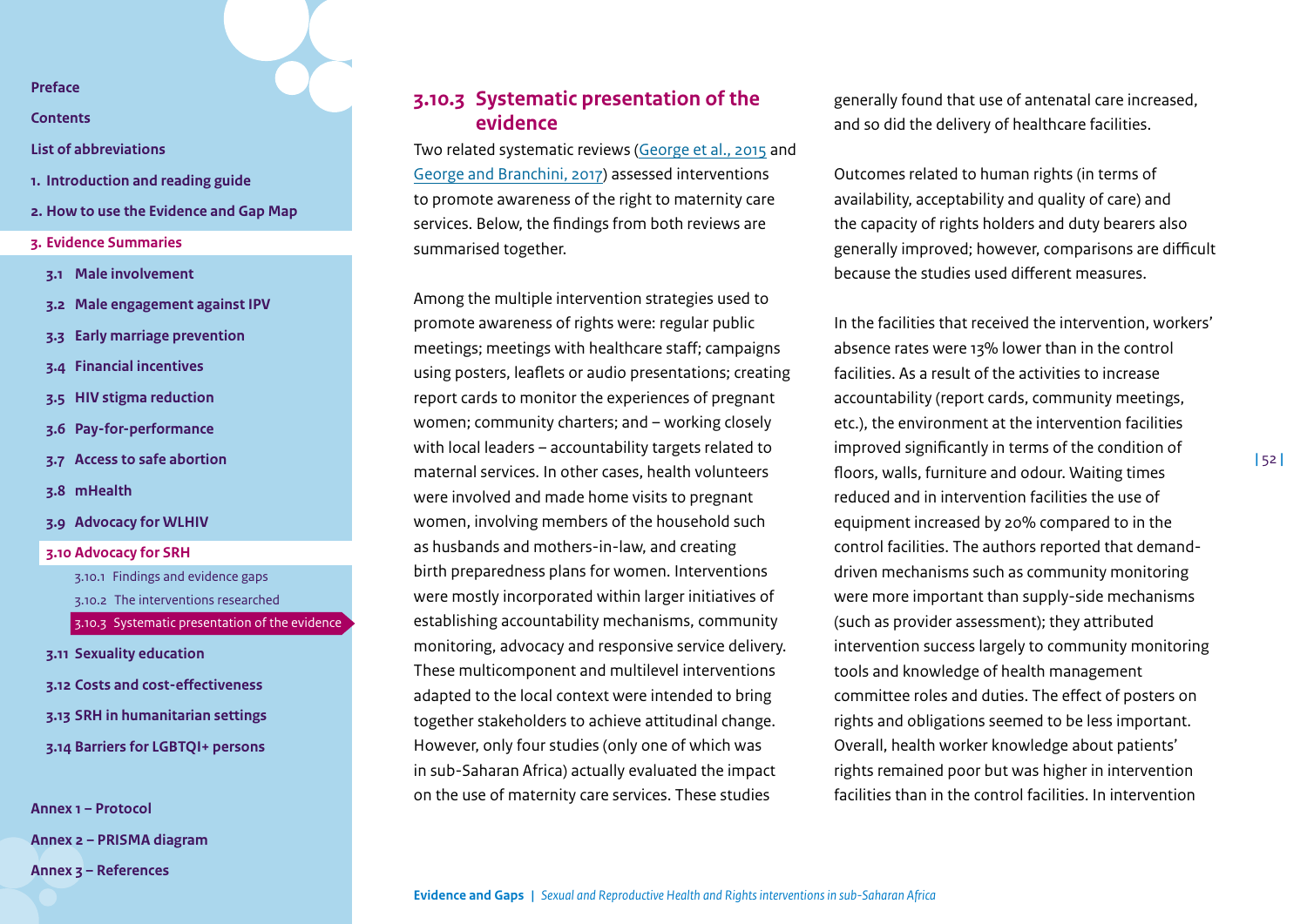**[Contents](#page-2-0)**

- **[List of abbreviations](#page-3-0)**
- **1. [Introduction and reading guide](#page-4-0)**
- **2. [How to use the Evidence and Gap Map](#page-7-0)**
- **3. [Evidence Summaries](#page-10-0)**
- **3.1 [Male involvement](#page-11-0)**
- **3.2 [Male engagement against IPV](#page-15-0)**
- **3.3 [Early marriage prevention](#page-19-0)**
- **3.4 [Financial incentives](#page-23-0)**
- **3.5 [HIV stigma reduction](#page-30-0)**
- **3.6 [Pay-for-performance](#page-33-0)**
- **3.7 [Access to safe abortion](#page-38-0)**
- **3.8 [mHealth](#page-42-0)**
- **3.9 [Advocacy for WLHIV](#page-46-0)**
- **3.10 [Advocacy for SRH](#page-49-0)**
	- 3.10.1 [Findings and evidence gaps](#page-49-1)
	- 3.10.2 [The interventions researched](#page-50-0)
	- [3.10.3 Systematic presentation of the evidence](#page-51-0)
- **3.11 [Sexuality education](#page-53-0)**
- **3.12 [Costs and cost-effectiveness](#page-58-0)**
- **3.13 [SRH in humanitarian settings](#page-62-0)**
- **3.14 [Barriers for LGBTQI+ persons](#page-67-0)**

**[Annex 1 – Protocol](#page-71-0)**

**[Annex 2 – PRISMA diagram](#page-85-0)** 

**[Annex 3 – References](#page-86-0)**

areas, dormant local health committees became active again. Discussing healthcare staff performance at local council meetings, using suggestion boxes and providing information on available free services seemed to make a difference.

In the broad systematic review by [Martin Hilber et al.](https://obgyn.onlinelibrary.wiley.com/doi/full/10.1016/j.ijgo.2016.09.008)  [\(2016\)](https://obgyn.onlinelibrary.wiley.com/doi/full/10.1016/j.ijgo.2016.09.008) on interventions to strengthen accountability to improve maternal and newborn health in sub-Saharan Africa, the interventions most relevant to advocacy are those relating to 'political and democratic accountability'. They included a mix of the following: engagement with civil society organisations, with patients and professional associations, and with political activists advocating for accountability from government ministries on maternal and newborn health; the use of laws and policies to improve accountability; monitoring national progress towards achieving international targets; and the use of a rightsbased approach to influence action. The authors do not provide outcome measures but conclude that advocacy efforts were most effective when multiple stakeholders were involved.

[Rivas et al. \(2019\)](https://www.cochranelibrary.com/cdsr/doi/10.1002/14651858.CD013135.pub2/full) conducted a systematic review to better understand how advocacy interventions helped abused women and reported that women and advocates agreed on which factors were important for advocacy interventions: knowledge and awareness on abuse, women's rights, and resources for help; support for accessing other services; proper risk assessments for continued abuse; and a plan to avoid future abuse. The duration, personnel involved (social workers, nurses, psychologists) and settings (healthcare, women's shelters) varied greatly among advocacy interventions. Trust in the advocate was vital and was boosted by shared life experiences (also being a victim of abuse or having a similar ethnic background).

**|** 53 **|**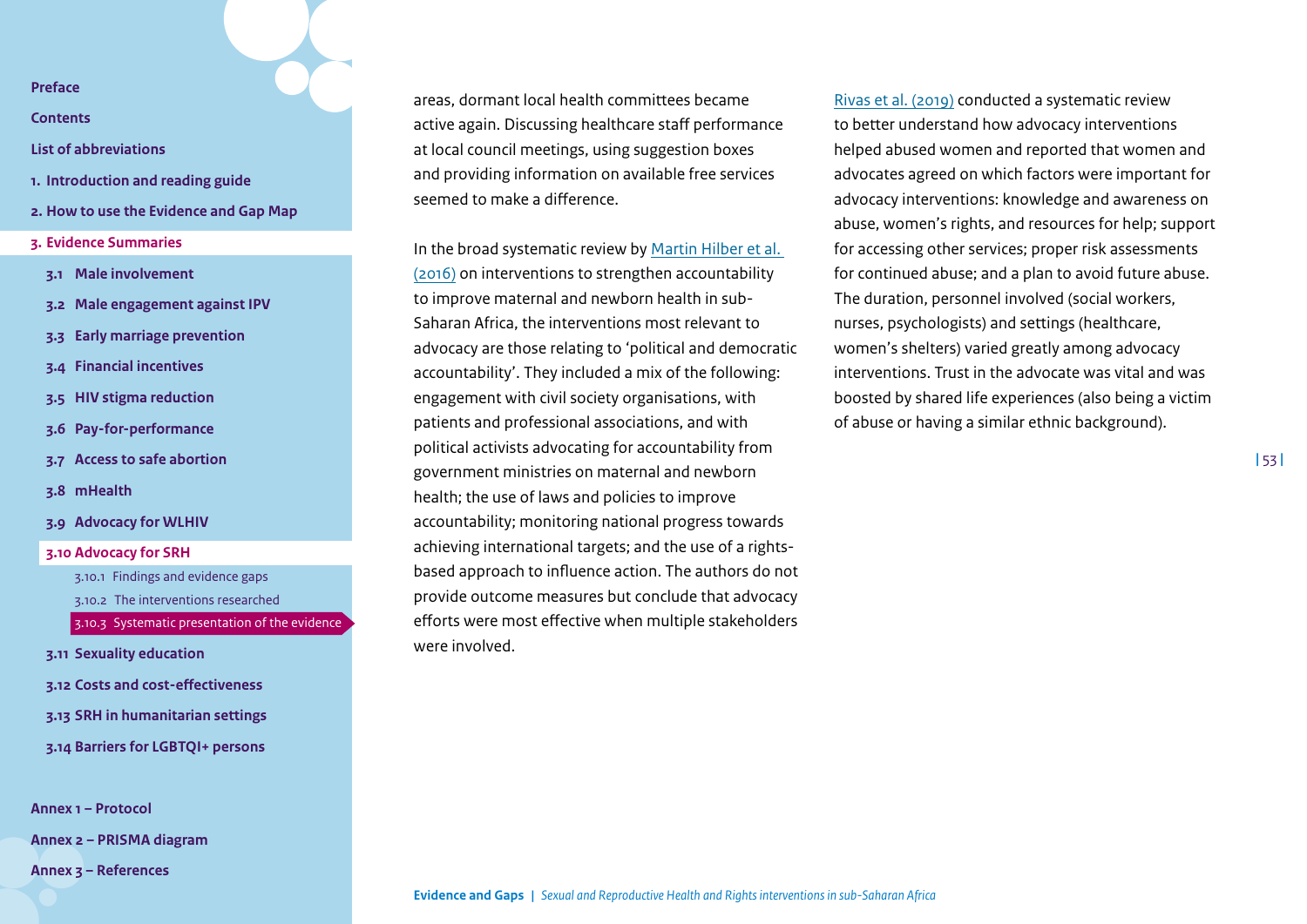**[Contents](#page-2-0)**

- **[List of abbreviations](#page-3-0)**
- **1. [Introduction and reading guide](#page-4-0)**
- **2. [How to use the Evidence and Gap Map](#page-7-0)**
- **3. [Evidence Summaries](#page-10-0)**
- **3.1 [Male involvement](#page-11-0)**
- **3.2 [Male engagement against IPV](#page-15-0)**
- **3.3 [Early marriage prevention](#page-19-0)**
- **3.4 [Financial incentives](#page-23-0)**
- **3.5 [HIV stigma reduction](#page-30-0)**
- **3.6 [Pay-for-performance](#page-33-0)**
- **3.7 [Access to safe abortion](#page-38-0)**
- **3.8 [mHealth](#page-42-0)**
- **3.9 [Advocacy for WLHIV](#page-46-0)**
- **3.10 [Advocacy for SRH](#page-49-0)**
- **3.11 [Sexuality education](#page-53-0)**
	- 3.11.1 [Findings and evidence gaps](#page-53-1)
	- 3.11.2 [The interventions researched](#page-54-0) [3.11.3 Systematic presentation of the evidence](#page-55-0)
	-
- **3.12 [Costs and cost-effectiveness](#page-58-0)**
- **3.13 [SRH in humanitarian settings](#page-62-0)**
- **3.14 [Barriers for LGBTQI+ persons](#page-67-0)**

**[Annex 1 – Protocol](#page-71-0)**

**[Annex 2 – PRISMA diagram](#page-85-0)** 

**[Annex 3 – References](#page-86-0)**

# **3.11 Sexuality education**

# <span id="page-53-0"></span>**Comprehensive sexuality education and contraceptive use**

*The evidence map contains 24 systematic reviews of comprehensive sexuality education of safe and proper contraceptive use, though some of them are broader in scope. The findings of five systematic reviews directly focussing on the relationship relationship between comprehensive sexuality education and contraceptive use and SRH outcomes are presented here.*

## <span id="page-53-1"></span>**3.11.1 Findings and evidence gaps**

Based on the evidence from five reviews on the effects of comprehensive sexuality education programmes on contraceptive use and SRH outcomes, the following conclusions can be drawn:

- 1. The evidence that comprehensive sexuality education programmes are effective in increasing contraceptive use in sub-Saharan African is mixed at best. While some studies from sub-Saharan Africa report positive results for condom use, others report no impact. Similarly, comprehensive sexuality education programmes don't seem to reduce STIs, including HIV, in sub-Saharan Africa.
- 2. To improve comprehensive sexuality education programmes' effectiveness for contraceptive use it may be necessary to combine them with other health services and include other out-of-

school components. Community-based activities such as information campaigns, social clubs and group activities could supplement school-based programmes.

3. Sexuality education programmes that address the gender or power context seem more likely to be effective than similar programmes that do not.

There are still some gaps in the evidence. To start, more evaluations of these interventions are needed in sub-Saharan Africa settings as many studies are from high income countries. Furthermore, the available evidence is focused on condom use. More studies are needed to assess impact on other contraceptive use, including emergency contraception.

Given the state of the evidence, comprehensive sexuality programma should be implemented with caution. It is also important to support further research on these interventions so that the picture of effectiveness becomes clearer.

[Skip to next summary](#page-58-0)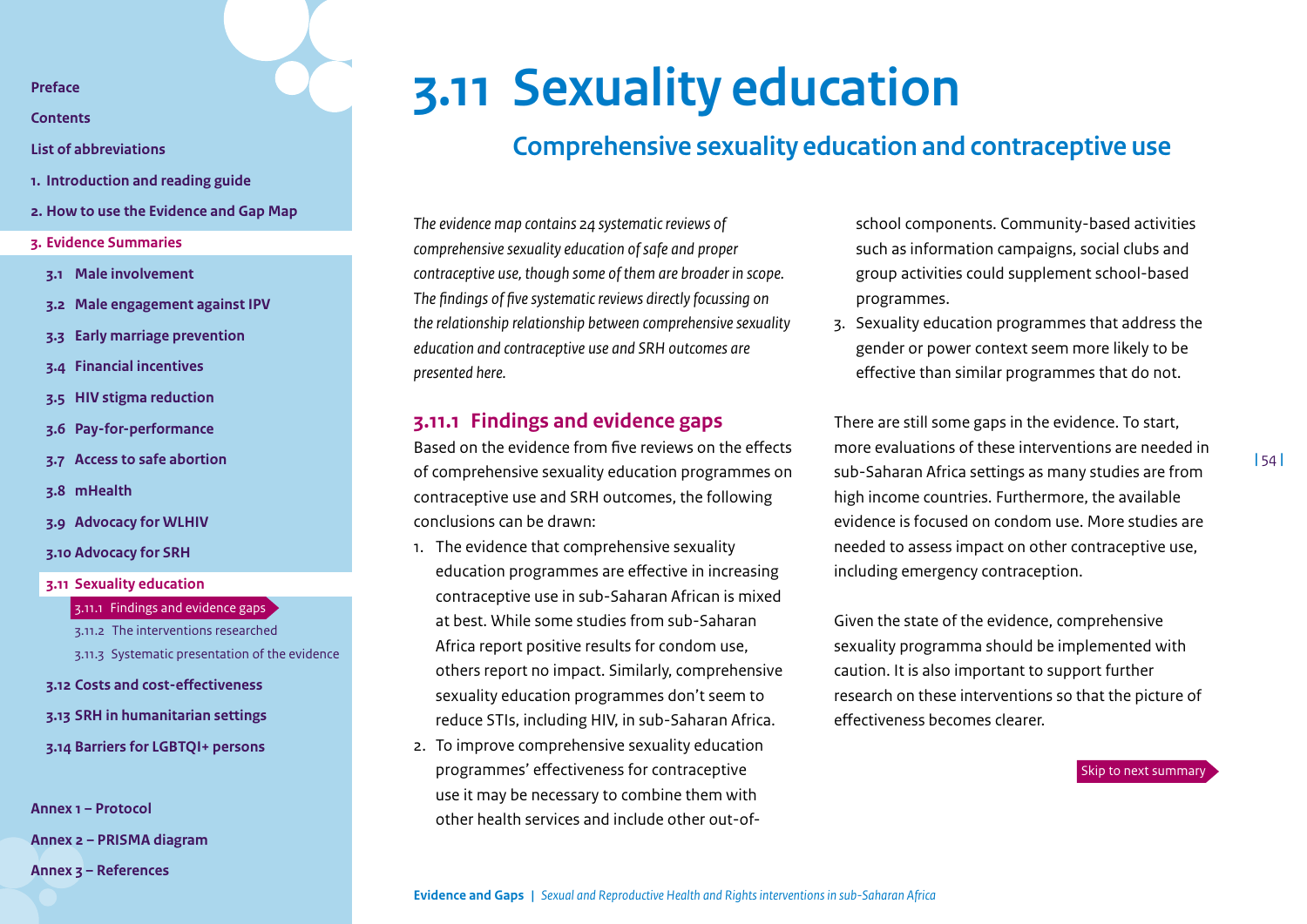**[Contents](#page-2-0)**

- **[List of abbreviations](#page-3-0)**
- **1. [Introduction and reading guide](#page-4-0)**
- **2. [How to use the Evidence and Gap Map](#page-7-0)**
- **3. [Evidence Summaries](#page-10-0)**
- **3.1 [Male involvement](#page-11-0)**
- **3.2 [Male engagement against IPV](#page-15-0)**
- **3.3 [Early marriage prevention](#page-19-0)**
- **3.4 [Financial incentives](#page-23-0)**
- **3.5 [HIV stigma reduction](#page-30-0)**
- **3.6 [Pay-for-performance](#page-33-0)**
- **3.7 [Access to safe abortion](#page-38-0)**
- **3.8 [mHealth](#page-42-0)**
- **3.9 [Advocacy for WLHIV](#page-46-0)**
- **3.10 [Advocacy for SRH](#page-49-0)**
- **3.11 [Sexuality education](#page-53-0)**

3.11.1 [Findings and evidence gaps](#page-53-1)

3.11.2 [The interventions researched](#page-54-0)

[3.11.3 Systematic presentation of the evidence](#page-55-0)

- **3.12 [Costs and cost-effectiveness](#page-58-0)**
- **3.13 [SRH in humanitarian settings](#page-62-0)**
- **3.14 [Barriers for LGBTQI+ persons](#page-67-0)**

**[Annex 1 – Protocol](#page-71-0)**

**[Annex 2 – PRISMA diagram](#page-85-0)** 

**[Annex 3 – References](#page-86-0)**

# <span id="page-54-0"></span>**3.11.2 The interventions researched**

Traditional sex education on 'the facts of life' has generally been replaced by comprehensive sexuality education which goes beyond information, helping young people to explore and nurture positive values regarding their sexual and reproductive health. This new approach was developed partly in response to the proven ineffectiveness of abstinence programmes. It is expected that the more comprehensive approach to sexuality education will lead to positive sexual and reproductive health (SRH) outcomes.

Comprehensive sexuality education interventions are typically delivered to adolescents in school (usually secondary or high school) by trained teachers or facilitators via lectures or presentations, informational literature and activities such as group discussions, role play, dramas, songs, films, counselling and quiz and essay competitions. In some cases there are community-based interventions on sexuality education. Such interventions may include peerled programmes, youth-friendly health services and involvement of parents and members of the community.

These interventions provide adolescents with information on topics such as sexual health, safe sexual practices, transmission of HIV and other sexually transmitted infections and preventing teen pregnancy. The knowledge received is intended to impact adolescents' attitudes and behaviour, leading to better decision-making on sexual behaviour, sexual partners, sexual debut, contraceptive use and, ultimately, to lead to better SRH outcomes such as reduced unwanted pregnancy and reduced incidence of HIV and STIs.

**|** 55 **|**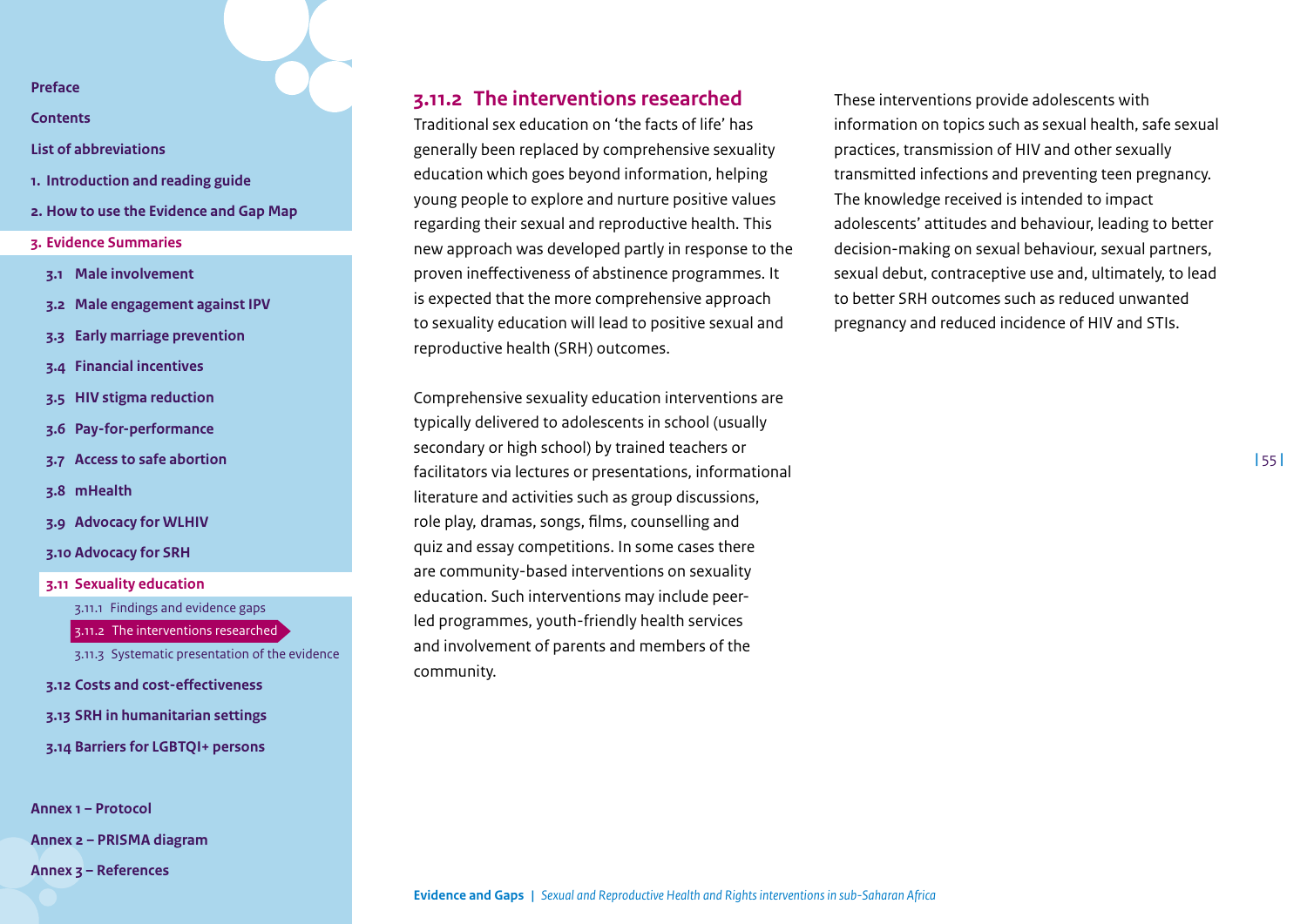**[Contents](#page-2-0)**

- **[List of abbreviations](#page-3-0)**
- **1. [Introduction and reading guide](#page-4-0)**
- **2. [How to use the Evidence and Gap Map](#page-7-0)**
- **3. [Evidence Summaries](#page-10-0)**
- **3.1 [Male involvement](#page-11-0)**
- **3.2 [Male engagement against IPV](#page-15-0)**
- **3.3 [Early marriage prevention](#page-19-0)**
- **3.4 [Financial incentives](#page-23-0)**
- **3.5 [HIV stigma reduction](#page-30-0)**
- **3.6 [Pay-for-performance](#page-33-0)**
- **3.7 [Access to safe abortion](#page-38-0)**
- **3.8 [mHealth](#page-42-0)**
- **3.9 [Advocacy for WLHIV](#page-46-0)**
- **3.10 [Advocacy for SRH](#page-49-0)**
- **3.11 [Sexuality education](#page-53-0)**
	- 3.11.1 [Findings and evidence gaps](#page-53-1) 3.11.2 [The interventions researched](#page-54-0)

[3.11.3 Systematic presentation of the evidence](#page-55-0)

- **3.12 [Costs and cost-effectiveness](#page-58-0)**
- **3.13 [SRH in humanitarian settings](#page-62-0)**
- **3.14 [Barriers for LGBTQI+ persons](#page-67-0)**

**[Annex 1 – Protocol](#page-71-0) [Annex 2 – PRISMA diagram](#page-85-0)  [Annex 3 – References](#page-86-0)**

# <span id="page-55-0"></span>**3.11.3 Systematic presentation of the evidence**

[Sani et al. \(2016\)](https://bmcpublichealth.biomedcentral.com/articles/10.1186/s12889-016-3715-4) conducted a systematic review and meta-analysis that included 31 different school-based comprehensive sexuality education interventions from sub-Saharan Africa. Approximately four out of five studies had been implemented in secondary schools and high schools; the rest had been carried out in primary and elementary schools. Four of the 31 studies included activities outside of school and in the community (e.g. at health centres). The target groups were girls and boys. A few studies also included condom distribution.

The interventions were mostly delivered by teachers and other students (peer educators). Others involved included health educators, physicians, volunteers, nurses and other health staff. Training was routinely provided to these facilitators.

Across the 31 interventions there was no evidence that sexual health education interventions reduced STIs, including HIV. The analysis did show some effects on self-reported condom use: in the short term (less than six months) the probability of condom use increased by 62% in the randomised control trial (RCT) studies. In the longer term, the size of the effect from RCT studies fell to 40% (6–10 months) and 22% (over 10 months).

The authors concluded that successful comprehensive sexuality education interventions included other health services, had an out-of-school element and were implemented as intended.

[Haberland \(2015\)](https://www.guttmacher.org/journals/ipsrh/2015/03/case-addressing-gender-and-power-sexuality-and-hiv-education-comprehensive) examined whether including gender and power content in comprehensive sexuality education programmes affected SRH outcomes such as HIV and STI rates, teen pregnancy and childbearing.

Most studies in her review were from high-income countries; only five of the 22 studies were from sub-Saharan Africa. Settings for these programmes included schools (most common), clinics and the community. Some programmes included girls only, others included both girls and boys (there were no studies on boys only). At the core of almost all studies were interactive, student-centred, skills-based teaching approaches that encourage critical thinking and participation. Some interventions added more components, such as service learning, community awareness raising, vouchers for health services, job support, sports, academic support and art projects.

Nearly half of the programmes included gender and power in the curriculum. To be classified as such, Haberland (2015) stipulated that curricula had to include at least one explicit lesson, topic or activity covering an aspect of gender or power in sexual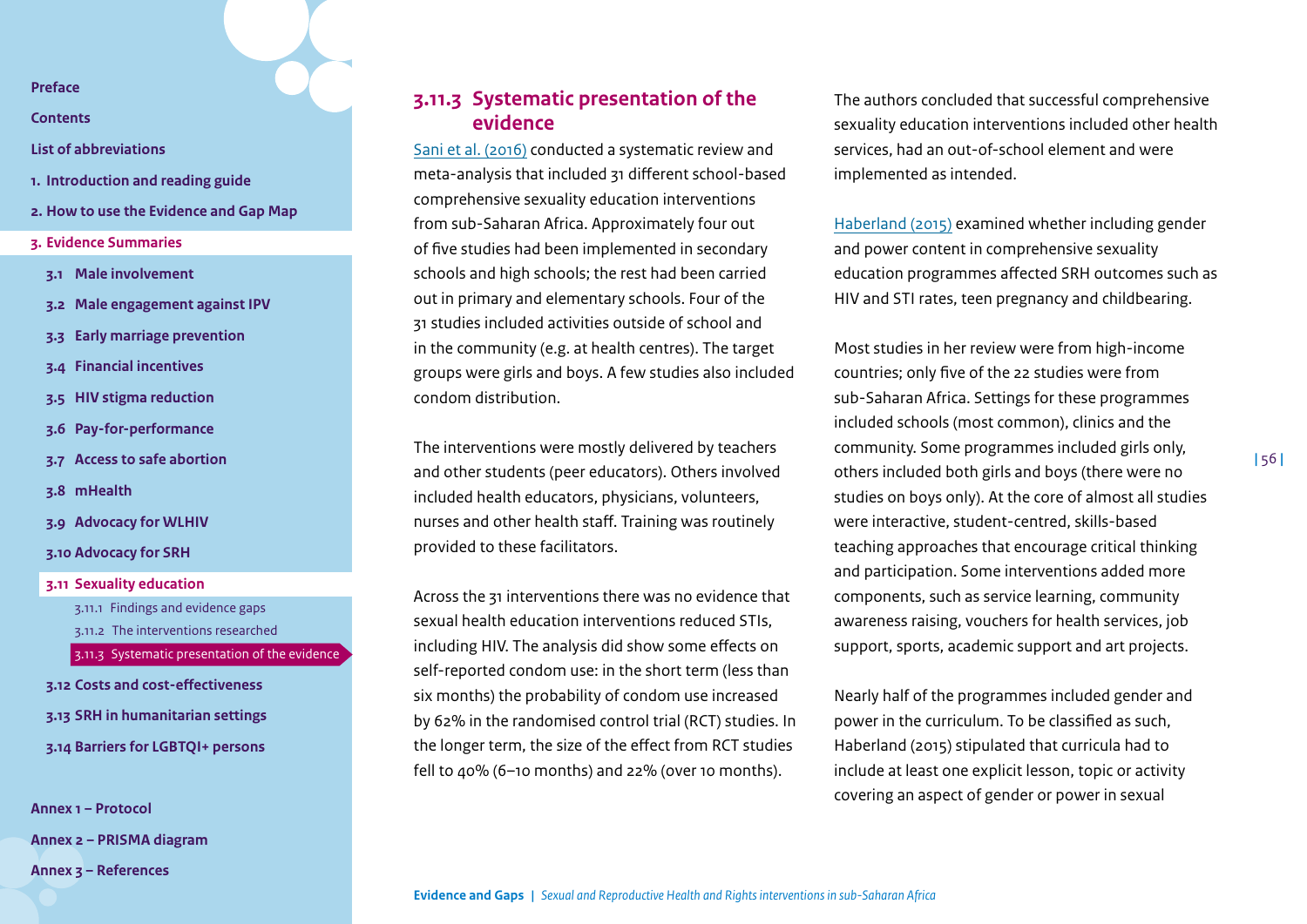**[Contents](#page-2-0)**

- **[List of abbreviations](#page-3-0)**
- **1. [Introduction and reading guide](#page-4-0)**
- **2. [How to use the Evidence and Gap Map](#page-7-0)**
- **3. [Evidence Summaries](#page-10-0)**
- **3.1 [Male involvement](#page-11-0)**
- **3.2 [Male engagement against IPV](#page-15-0)**
- **3.3 [Early marriage prevention](#page-19-0)**
- **3.4 [Financial incentives](#page-23-0)**
- **3.5 [HIV stigma reduction](#page-30-0)**
- **3.6 [Pay-for-performance](#page-33-0)**
- **3.7 [Access to safe abortion](#page-38-0)**
- **3.8 [mHealth](#page-42-0)**
- **3.9 [Advocacy for WLHIV](#page-46-0)**
- **3.10 [Advocacy for SRH](#page-49-0)**
- **3.11 [Sexuality education](#page-53-0)** 3.11.1 [Findings and evidence gaps](#page-53-1) 3.11.2 [The interventions researched](#page-54-0) [3.11.3 Systematic presentation of the evidence](#page-55-0)
- **3.12 [Costs and cost-effectiveness](#page-58-0)**
- **3.13 [SRH in humanitarian settings](#page-62-0)**
- **3.14 [Barriers for LGBTQI+ persons](#page-67-0)**

**[Annex 1 – Protocol](#page-71-0) [Annex 2 – PRISMA diagram](#page-85-0)  [Annex 3 – References](#page-86-0)**

relationships—for example, how harmful notions of masculinity and femininity affect behaviors, are perpetuated and can be transformed; rights and coercion; gender inequality in society; unequal power in intimate relationships; fostering young women's empowerment; or gender and power dynamics of condom use.

Eight of the ten studies that included gender and power content in their curricula reported significant improvements in at least one of unintended pregnancy, childbearing or STI outcomes. At the same time, only two of the twelve of studies without gender and power in the curriculum reported similar improvements in outcomes.

The results for contraceptive use were not clear-cut. Only three studies from sub-Saharan Africa reported on this outcome and their results were inconsistent. One study reported increased self-efficacy in condom use or going to a clinic to obtain contraceptives; a second study reported improvements in some measures of condom use, while the third study found no impact on condom use.

Another important finding from the review was that clinic-based programmes fared better than schoolbased programmes.

The Cochrane systematic review by [Mason-Jones et](https://www.cochranelibrary.com/cdsr/doi/10.1002/14651858.CD006417.pub3/full)  [al. \(2016\)](https://www.cochranelibrary.com/cdsr/doi/10.1002/14651858.CD006417.pub3/full) looked at school-based interventions and their effect on preventing HIV, STIs and pregnancy in adolescents. Male condom use was assessed as a secondary outcome.

Most of the studies reviewed were from sub-Saharan Africa. Three types of interventions were identified: SRH education programmes; incentive-based programmes to encourage school attendance; and a combination of both.

The SRH education programmes comprised multiple sessions delivered in school to adolescents on topics related to preventing HIV, STIs and pregnancy. The different curricula focused on improving knowledge and skills around sexual health issues, delaying sexual debut, reducing sexual risk-taking, abstinence until marriage, improving the quality of sexual relationships and better use of health services. The interventions were delivered by teachers, peers or adult facilitators in the form of lectures, group sessions, role play, games, comic workbooks and brainstorming sessions. Some interventions also had community components such as parent involvement, health clubs, interschool competitions, annual health weeks and youth-friendly SRH services.

The review found that SRH education programmes had no impact on the primary outcomes or on male condom use.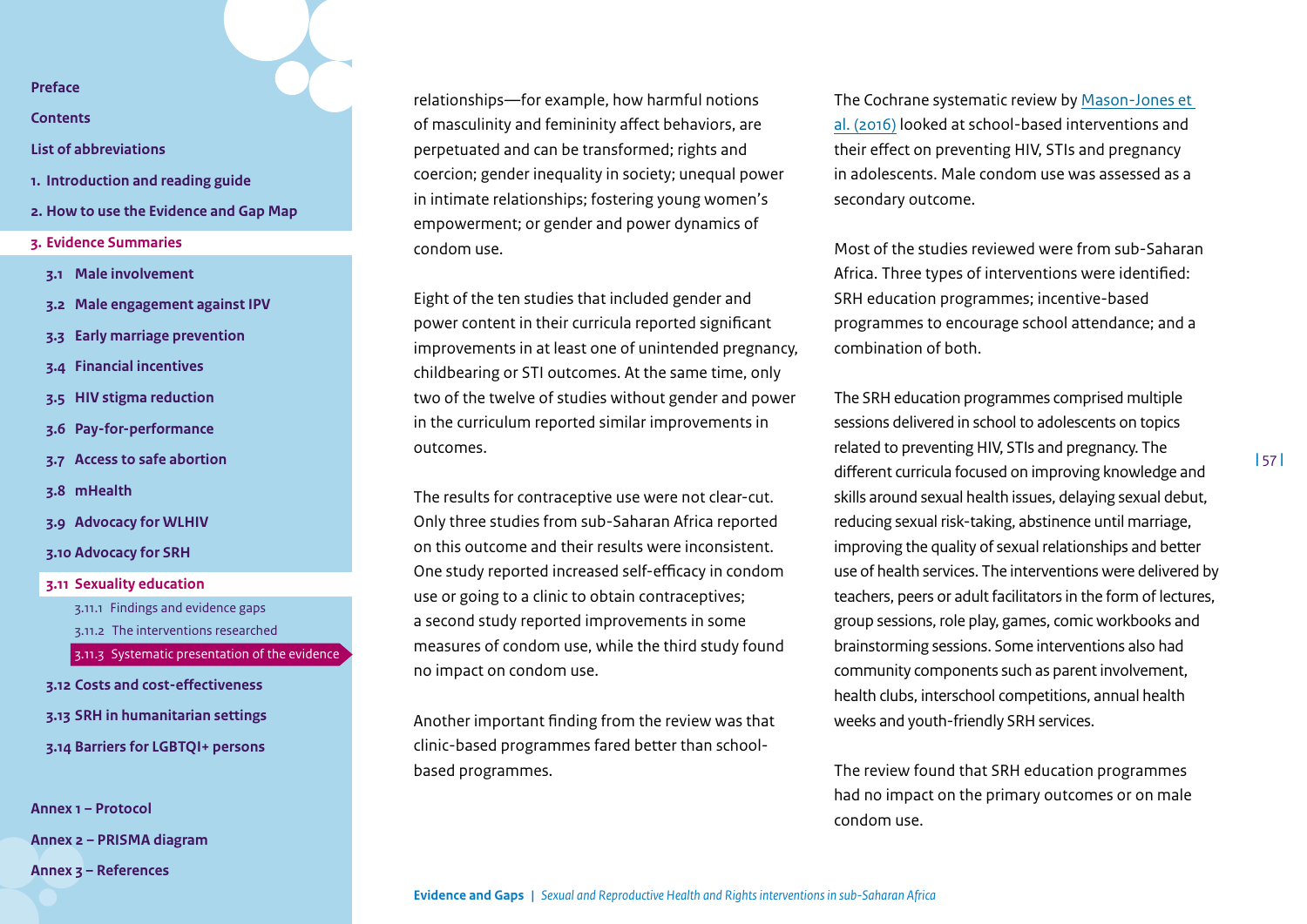**[Contents](#page-2-0)**

#### **[List of abbreviations](#page-3-0)**

- **1. [Introduction and reading guide](#page-4-0)**
- **2. [How to use the Evidence and Gap Map](#page-7-0)**
- **3. [Evidence Summaries](#page-10-0)**
- **3.1 [Male involvement](#page-11-0)**
- **3.2 [Male engagement against IPV](#page-15-0)**
- **3.3 [Early marriage prevention](#page-19-0)**
- **3.4 [Financial incentives](#page-23-0)**
- **3.5 [HIV stigma reduction](#page-30-0)**
- **3.6 [Pay-for-performance](#page-33-0)**
- **3.7 [Access to safe abortion](#page-38-0)**
- **3.8 [mHealth](#page-42-0)**
- **3.9 [Advocacy for WLHIV](#page-46-0)**
- **3.10 [Advocacy for SRH](#page-49-0)**
- **3.11 [Sexuality education](#page-53-0)**
	- 3.11.1 [Findings and evidence gaps](#page-53-1)
	- 3.11.2 [The interventions researched](#page-54-0)

[3.11.3 Systematic presentation of the evidence](#page-55-0)

- **3.12 [Costs and cost-effectiveness](#page-58-0)**
- **3.13 [SRH in humanitarian settings](#page-62-0)**
- **3.14 [Barriers for LGBTQI+ persons](#page-67-0)**

**[Annex 1 – Protocol](#page-71-0)**

**[Annex 2 – PRISMA diagram](#page-85-0)** 

**[Annex 3 – References](#page-86-0)**

Another Cochrane systematic review, by [Lopez et](https://www.cochranelibrary.com/cdsr/doi/10.1002/14651858.CD012249/full)  [al. \(2016\),](https://www.cochranelibrary.com/cdsr/doi/10.1002/14651858.CD012249/full) was on the effectiveness of school-based interventions to improve contraceptive use in adolescents. Most studies were from high-income countries; only one study came from sub-Saharan Africa. The single study, from South Africa, reported some positive findings on condom use. Generally, however, the quality of the evidence used for this systematic review was too limited to draw robust conclusions.

[Denford et al. \(2016\)](https://www.tandfonline.com/doi/full/10.1080/17437199.2016.1240625) systematically reviewed 37 systematic reviews of school-based interventions to improve sexual health. Overall, the review concluded that abstinence-only interventions were ineffective in reducing risky sexual behaviour. Comprehensive sexuality education interventions, especially those focusing on HIV prevention and school-based clinics, could effectively improve knowledge, attitudes, behaviour and health outcomes.

Most of the reviews referred to in this review-ofreviews were of studies from high-income countries. From the few reviews in sub-Saharan Africa, the results on condom use or other contraceptive use seemed to be inconsistent. Some reviews reported positive findings while others reported no impact from these interventions on contraceptive use in sub-Saharan Africa.

**|** 58 **|**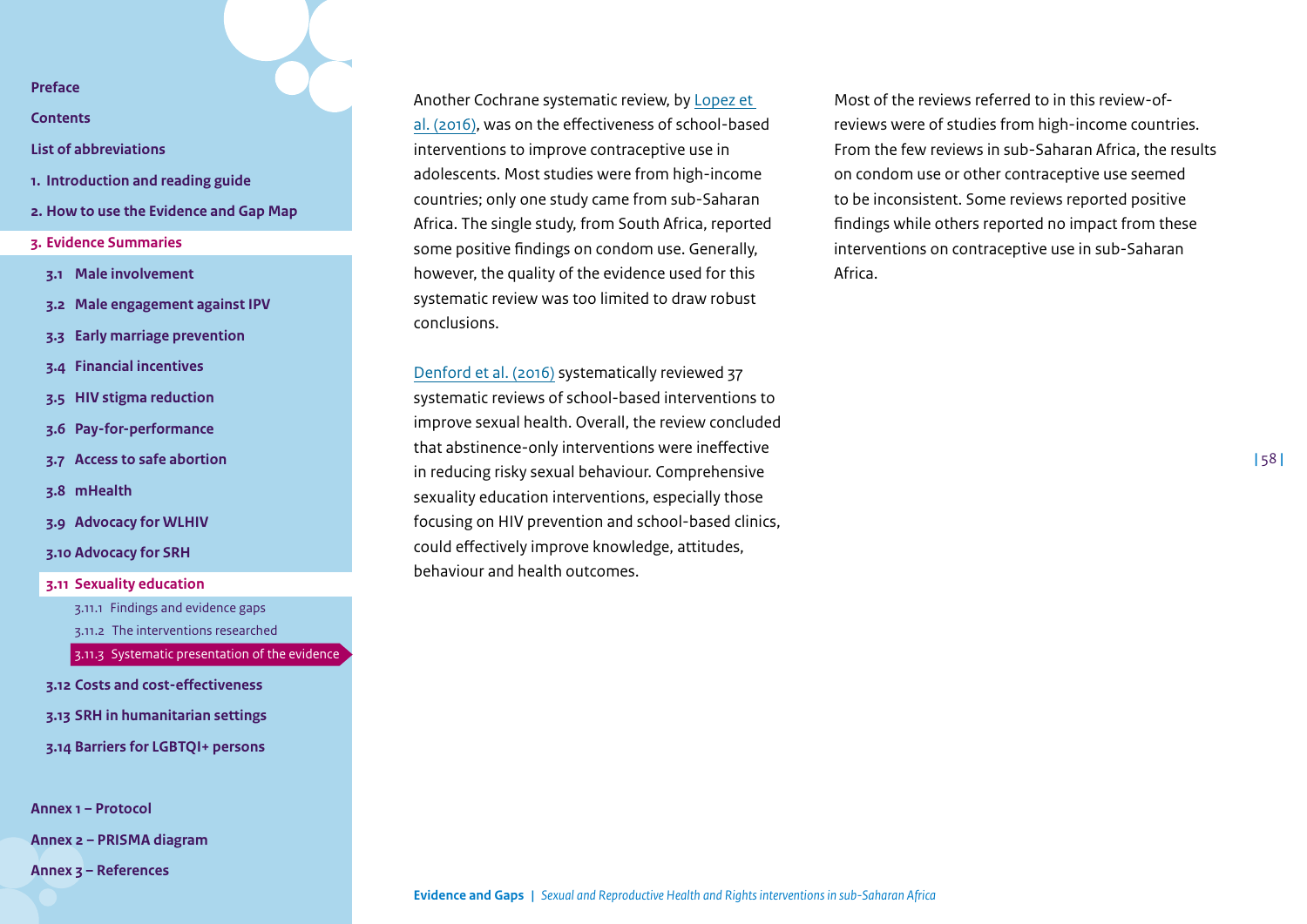**[Contents](#page-2-0)**

**[List of abbreviations](#page-3-0)**

- **1. [Introduction and reading guide](#page-4-0)**
- **2. [How to use the Evidence and Gap Map](#page-7-0)**
- **3. [Evidence Summaries](#page-10-0)**
- **3.1 [Male involvement](#page-11-0)**
- **3.2 [Male engagement against IPV](#page-15-0)**
- **3.3 [Early marriage prevention](#page-19-0)**
- **3.4 [Financial incentives](#page-23-0)**
- **3.5 [HIV stigma reduction](#page-30-0)**
- **3.6 [Pay-for-performance](#page-33-0)**
- **3.7 [Access to safe abortion](#page-38-0)**
- **3.8 [mHealth](#page-42-0)**
- **3.9 [Advocacy for WLHIV](#page-46-0)**
- **3.10 [Advocacy for SRH](#page-49-0)**
- **3.11 [Sexuality education](#page-53-0)**

#### **3.12 [Costs and cost-effectiveness](#page-58-0)**

#### 3.12.1 [Findings and evidence gaps](#page-58-1)

3.12.2 [The interventions researched](#page-59-0) [3.12.3 Systematic presentation of the evidence](#page-60-0)

#### **3.13 [SRH in humanitarian settings](#page-62-0)**

**3.14 [Barriers for LGBTQI+ persons](#page-67-0)**

**[Annex 1 – Protocol](#page-71-0) [Annex 2 – PRISMA diagram](#page-85-0)  [Annex 3 – References](#page-86-0)**

# **3.12 Costs and cost-effectiveness**

# <span id="page-58-0"></span>**Of management and planning interventions to improve sexual and reproductive health outcomes**

*15 systematic reviews in the evidence map included studies of management and planning interventions, four of which were economic evaluations and, thus, focused on costs and cost effectiveness. The findings from these reviews are summarised below.*

## <span id="page-58-1"></span>**3.12.1 Findings and evidence gaps**

Economic evaluations are not carried out as frequently as effectiveness studies. As a result, the costeffectiveness of SRH programmes often remains unclear. Even in the existing economic studies, the reporting on various cost domains is not always complete. To be of maximum utility, economic evaluations should aim to report on all costs incurred by a given programme.

Providing more information on programme costs and cost-effectiveness can help policymakers in decision making. Comprehensive economic evaluations should be supported to complement effectiveness research on interventions. Long-term economic evaluations are also needed to get a better sense of cost-effectiveness, cost savings and cost benefits.

Based on the evidence provided by the economic evaluations on management and planning interventions in SRH, the following conclusions on cost-effectiveness can be drawn:

- 1. The economic evidence suggests that, in sub-Saharan African settings, differentiated antiretroviral (DART) programmes can be more cost-saving than standard antiretroviral treatment (ART) programmes. The average saving per patient per year across studies was USD 67.
- 2. Interventions that integrate family planning services within HIV programmes for women living with HIV are generally effective and are a cost-effective method of preventing unintended pregnancy and perinatal HIV transmission.
- 3. Performance-based financing, health insurance schemes and quality improvement initiatives to improve maternal and child health outcomes can be cost-effective in low- and middle-income settings.

[Skip to next summary](#page-62-0)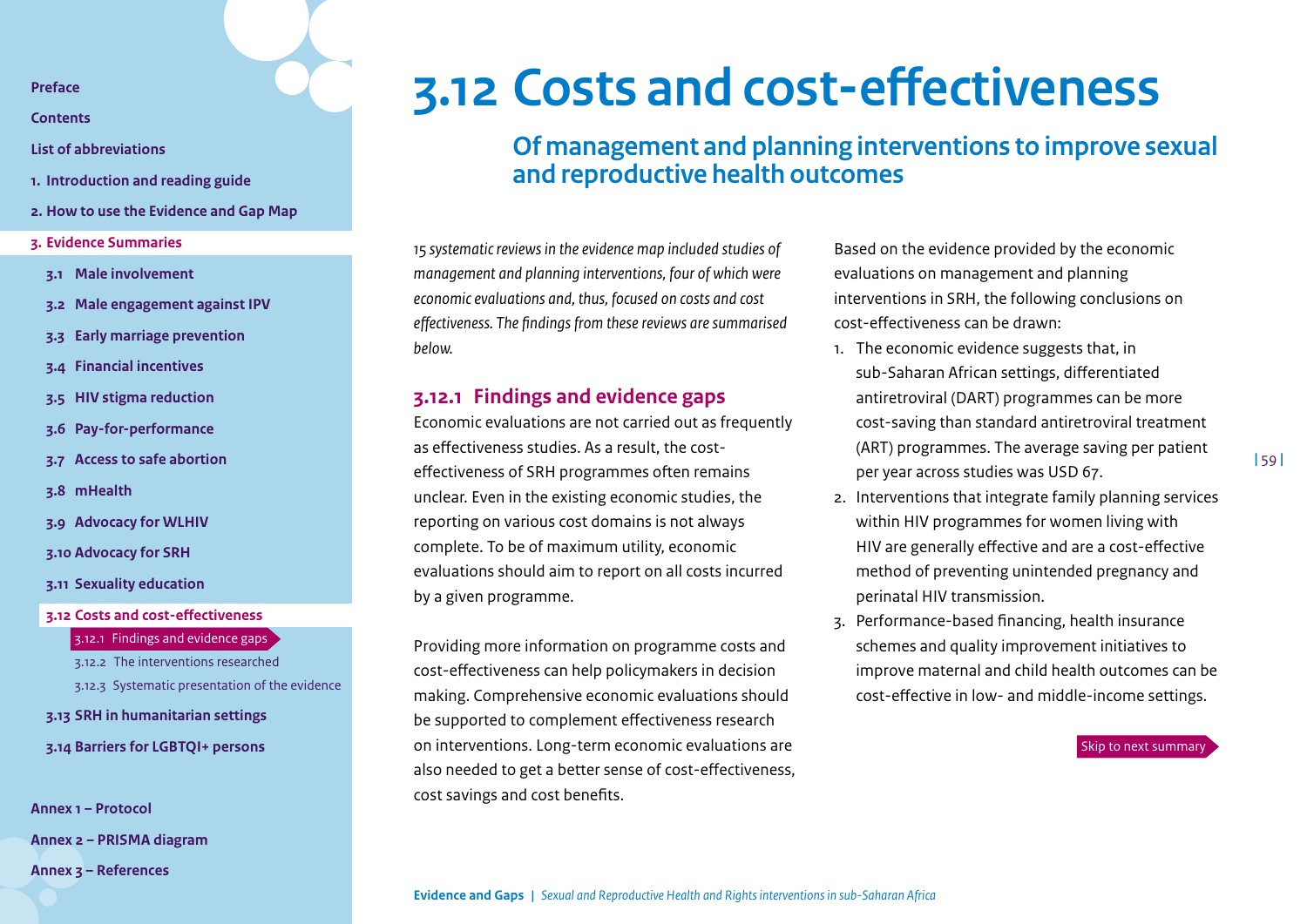**[Contents](#page-2-0)**

- **[List of abbreviations](#page-3-0)**
- **1. [Introduction and reading guide](#page-4-0)**
- **2. [How to use the Evidence and Gap Map](#page-7-0)**
- **3. [Evidence Summaries](#page-10-0)**
- **3.1 [Male involvement](#page-11-0)**
- **3.2 [Male engagement against IPV](#page-15-0)**
- **3.3 [Early marriage prevention](#page-19-0)**
- **3.4 [Financial incentives](#page-23-0)**
- **3.5 [HIV stigma reduction](#page-30-0)**
- **3.6 [Pay-for-performance](#page-33-0)**
- **3.7 [Access to safe abortion](#page-38-0)**
- **3.8 [mHealth](#page-42-0)**
- **3.9 [Advocacy for WLHIV](#page-46-0)**
- **3.10 [Advocacy for SRH](#page-49-0)**
- **3.11 [Sexuality education](#page-53-0)**
- **3.12 [Costs and cost-effectiveness](#page-58-0)**

3.12.1 [Findings and evidence gaps](#page-58-1)

3.12.2 [The interventions researched](#page-59-0)

- [3.12.3 Systematic presentation of the evidence](#page-60-0)
- **3.13 [SRH in humanitarian settings](#page-62-0)**
- **3.14 [Barriers for LGBTQI+ persons](#page-67-0)**

**[Annex 1 – Protocol](#page-71-0)**

**[Annex 2 – PRISMA diagram](#page-85-0)** 

**[Annex 3 – References](#page-86-0)**

# <span id="page-59-0"></span>**3.12.2 The interventions researched**

The World Health Organization's Framework for Action considers six building blocks of the health system:

- **•** service delivery;
- **•** health workforce;
- **•** information;
- **•** medical products, vaccines and technologies;
- **•** financing;
- **•** and leadership and governance (stewardship).

Interventions for strengthening health systems (e.g. management and planning intervention approaches) are targeted at these aspects to improve outcomes for patients and the community.

Given that these interventions are implemented at organisational level, an important consideration for decision-makers is programme costs. Decision-makers also want to know the return on investment, i.e. the value of the improved SRH outcomes gained for the money invested. This summary covers the costs and cost-effectiveness of management and planning interventions to improve SRH outcomes.

Management and planning interventions aim to improve the organisation of the healthcare system and can include elements such as improving delivery of services and products. Examples relevant to SRH include the integration of family planning services into facilities that provide HIV care to women living with HIV.

Systematic reviews of economic evaluation summarise studies of individual interventions that include programme costs (preferably itemised); estimates of cost-effectiveness are summarised to gain insight into these parameters across multiple studies. Examples of the measures used to estimate cost-effectiveness are quality-adjusted life year (QALY) gained or disabilityadjusted life year (DALY) averted.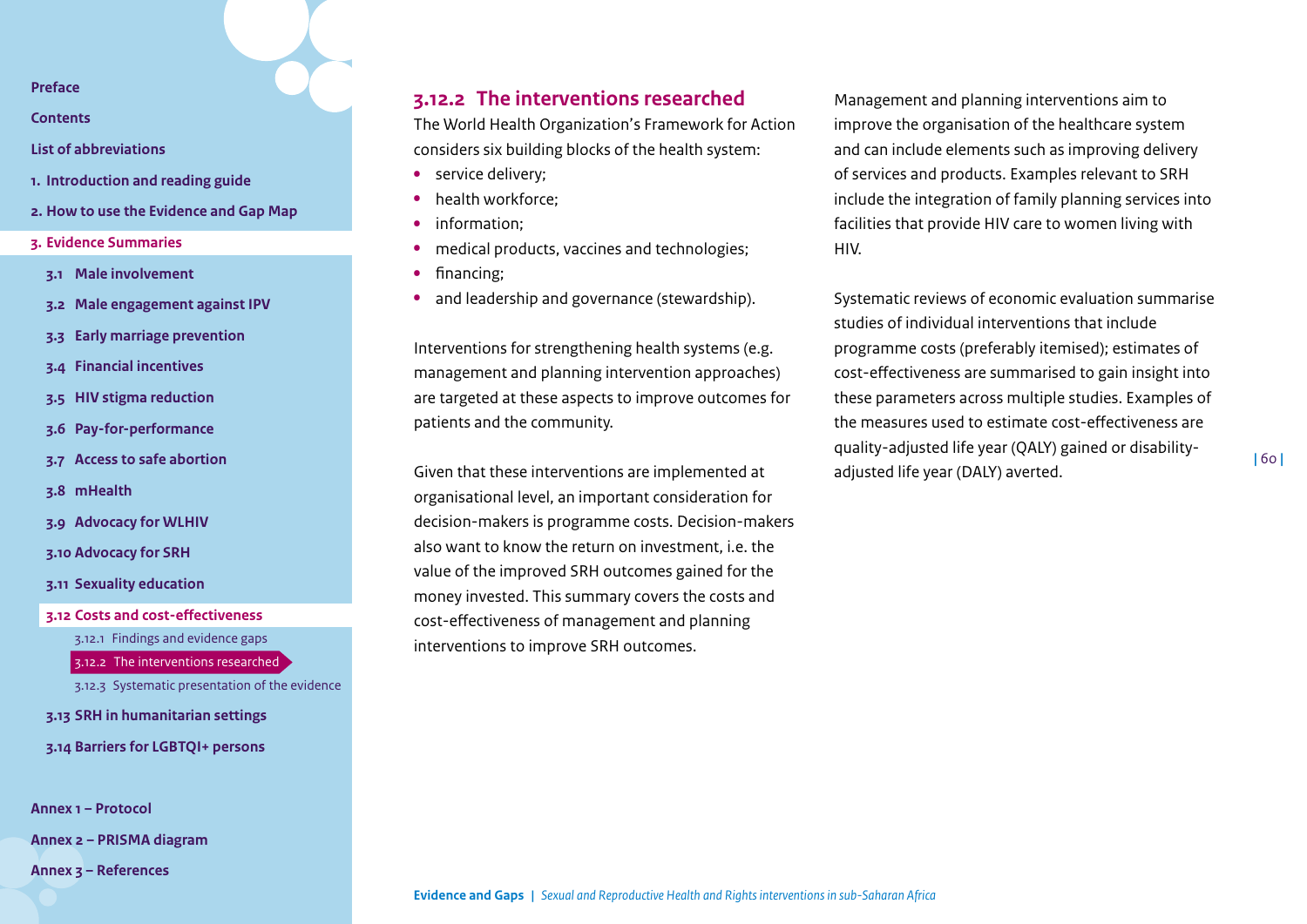**[Contents](#page-2-0)**

**[List of abbreviations](#page-3-0)**

- **1. [Introduction and reading guide](#page-4-0)**
- **2. [How to use the Evidence and Gap Map](#page-7-0)**
- **3. [Evidence Summaries](#page-10-0)**
- **3.1 [Male involvement](#page-11-0)**
- **3.2 [Male engagement against IPV](#page-15-0)**
- **3.3 [Early marriage prevention](#page-19-0)**
- **3.4 [Financial incentives](#page-23-0)**
- **3.5 [HIV stigma reduction](#page-30-0)**
- **3.6 [Pay-for-performance](#page-33-0)**
- **3.7 [Access to safe abortion](#page-38-0)**
- **3.8 [mHealth](#page-42-0)**
- **3.9 [Advocacy for WLHIV](#page-46-0)**
- **3.10 [Advocacy for SRH](#page-49-0)**
- **3.11 [Sexuality education](#page-53-0)**

**3.12 [Costs and cost-effectiveness](#page-58-0)** 3.12.1 [Findings and evidence gaps](#page-58-1) 3.12.2 [The interventions researched](#page-59-0) [3.12.3 Systematic presentation of the evidence](#page-60-0) **3.13 [SRH in humanitarian settings](#page-62-0) 3.14 [Barriers for LGBTQI+ persons](#page-67-0)**

**[Annex 1 – Protocol](#page-71-0) [Annex 2 – PRISMA diagram](#page-85-0)  [Annex 3 – References](#page-86-0)**

# <span id="page-60-0"></span>**3.12.3 Systematic presentation of the evidence**

[Nugent et al. \(2019\)](https://journals.lww.com/aidsonline/Fulltext/2018/07011/Costs_and_cost_effectiveness_of.10.aspx), a systematic review that examined the costs and cost-effectiveness of integrating screening and care for non-communicable diseases into HIV programmes in low- and middle-income countries, considered five non-communicable diseases: hypertension, diabetes, hyperlipidaemia, cervical cancer and depression. The authors reported that the available evidence on the economics of these interventions was limited.

A small number of studies reported on costs of integrating screening for cervical cancer, cardiometabolic disorders (e.g. high blood pressure, diabetes, dyslipidaemia, obesity) and depression. No economic evaluations were found on integrating care for non-communicable diseases (treatment, adherence, retention) within an HIV programme.

Screening for hypertension and diabetes and related risk factors was found to be integrated within community-based HIV testing programmes. The per person cost of adding this screening ranged from 6% to 30% of the cost of HIV testing programmes in the community. In one such programme, the SEARCH platform implemented in Kenya and Uganda, the cost per person for hypertension and diabetes screening added USD 1.14 to the USD 20.10 cost of the HIV programme (an increase of 6%). Cervical cancer

screening costs ranged from USD 3.24 to USD 54.34, depending on screening strategy. Since the authors found little reliable information on cost-effectiveness, they did not draw conclusions.

[Roberts et al. \(2019\)](https://www.ncbi.nlm.nih.gov/pmc/articles/PMC6884078/pdf/nihms-1540156.pdf) published a systematic review of studies of the costs of differentiated antiretroviral (DART) programmes in sub-Saharan Africa. These programmes, which tailored delivery of antiretroviral therapy to clients based on their specific context, change the provider, intensity, location or frequency of services in accordance with the needs of different population groups. The DART models in sub-Saharan Africa can be group-based or delivered to individuals. They may be based in healthcare facilities, using existing infrastructure, or in the community (closer to clients). Examples of DART programmes include multimonth prescribing, task shifting (e.g. shifting a task from a nurse in a healthcare facility to a community health worker in the client's neighbourhood), community drug distribution points and adherence clubs.

The review found that most DART models with cost information in sub-Saharan Africa were facility-based and most studies were from Uganda. The range of yearly cost per patient (excluding drugs) in the programme was wide: from USD 27 to USD 889 (2018 USD). The economic evidence suggests that these programmes were cost-saving, i.e. DART programmes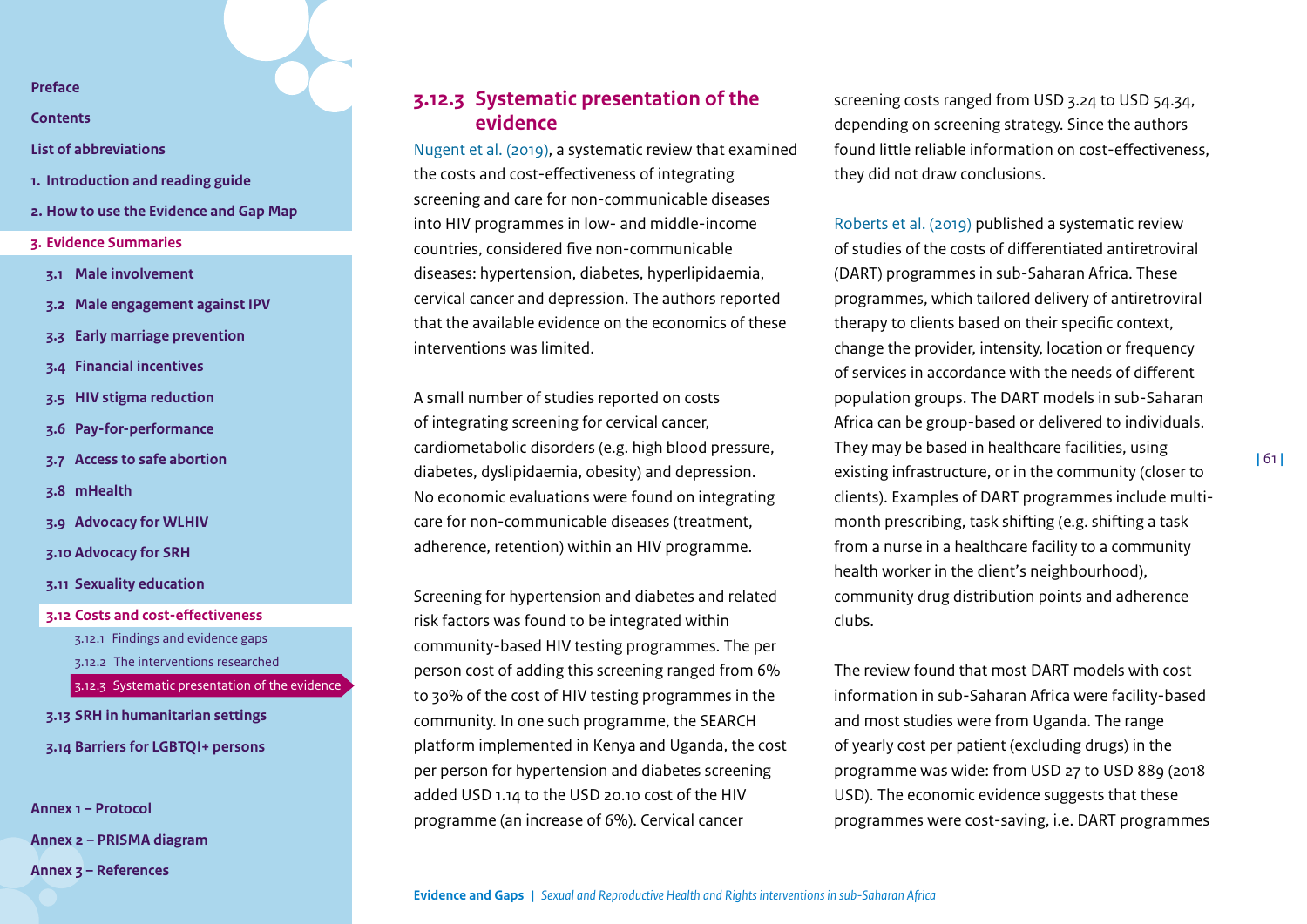**[Contents](#page-2-0)**

#### **[List of abbreviations](#page-3-0)**

- **1. [Introduction and reading guide](#page-4-0)**
- **2. [How to use the Evidence and Gap Map](#page-7-0)**
- **3. [Evidence Summaries](#page-10-0)**
- **3.1 [Male involvement](#page-11-0)**
- **3.2 [Male engagement against IPV](#page-15-0)**
- **3.3 [Early marriage prevention](#page-19-0)**
- **3.4 [Financial incentives](#page-23-0)**
- **3.5 [HIV stigma reduction](#page-30-0)**
- **3.6 [Pay-for-performance](#page-33-0)**
- **3.7 [Access to safe abortion](#page-38-0)**
- **3.8 [mHealth](#page-42-0)**
- **3.9 [Advocacy for WLHIV](#page-46-0)**
- **3.10 [Advocacy for SRH](#page-49-0)**
- **3.11 [Sexuality education](#page-53-0)**

**3.12 [Costs and cost-effectiveness](#page-58-0)**

3.12.1 [Findings and evidence gaps](#page-58-1)

3.12.2 [The interventions researched](#page-59-0)

[3.12.3 Systematic presentation of the evidence](#page-60-0)

**3.13 [SRH in humanitarian settings](#page-62-0) 3.14 [Barriers for LGBTQI+ persons](#page-67-0)**

**[Annex 1 – Protocol](#page-71-0)**

**[Annex 2 – PRISMA diagram](#page-85-0)** 

**[Annex 3 – References](#page-86-0)**

cost less than standard antiretroviral treatment (ART) programmes in sub-Saharan Africa. The average saving per patient per year across the studies was USD 67. As the largest driver of costs was personnel, DART programmes which frequently employed task shifting and reduced the number of visits to healthcare facilities could save costs, though savings can be reduced by increased utilisation of services in DART programmes and higher overhead costs.

The economic review of family planning interventions in low- and middle-income countries by [Zakiyah](https://journals.plos.org/plosone/article?id=10.1371/journal.pone.0168447)  [et al. \(2016\)](https://journals.plos.org/plosone/article?id=10.1371/journal.pone.0168447) examined nine studies, three of which were economic evaluations of integrating family planning services within HIV services in sub-Saharan Africa. These three analyses looked at the impact of integrating family planning services with HIV services to prevent unintended pregnancy among HIV-positive women and to prevent HIV transmission from mothers to babies. The three studies generally found that integrating family planning services with HIV services was effective in improving the outcomes of interest and was cost-effective.

In their broad systematic review of the costeffectiveness of health system strengthening interventions intended to improve maternal and child health outcomes in low- and middle-income countries, [Zeng et al. \(2017\)](https://academic.oup.com/heapol/article/33/2/283/4746764?login=true) found that performancebased financing (P4P), health insurance and quality improvement interventions were all cost-effective in improving these outcomes. The authors pointed out the diversity of implementation approaches for improving maternal and child health outcomes. They called for better economic reporting, more long-term economic analyses and for the synergy of supplyside and demand-side intervention strategies to be considered.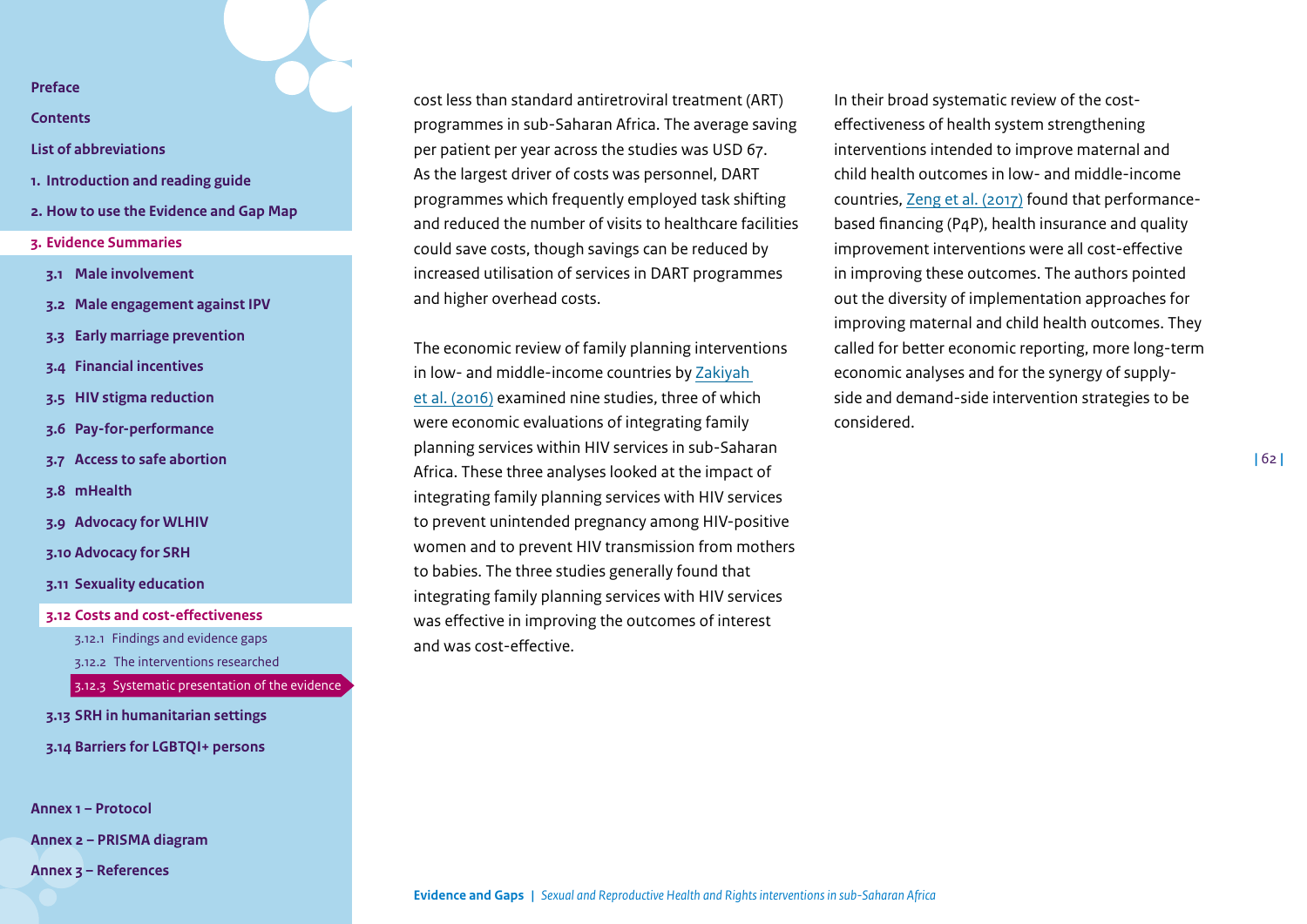**[Contents](#page-2-0)**

**[List of abbreviations](#page-3-0)**

- **1. [Introduction and reading guide](#page-4-0)**
- **2. [How to use the Evidence and Gap Map](#page-7-0)**
- **3. [Evidence Summaries](#page-10-0)**
- **3.1 [Male involvement](#page-11-0)**
- **3.2 [Male engagement against IPV](#page-15-0)**
- **3.3 [Early marriage prevention](#page-19-0)**
- **3.4 [Financial incentives](#page-23-0)**
- **3.5 [HIV stigma reduction](#page-30-0)**
- **3.6 [Pay-for-performance](#page-33-0)**
- **3.7 [Access to safe abortion](#page-38-0)**
- **3.8 [mHealth](#page-42-0)**
- **3.9 [Advocacy for WLHIV](#page-46-0)**
- **3.10 [Advocacy for SRH](#page-49-0)**
- **3.11 [Sexuality education](#page-53-0)**
- **3.12 [Costs and cost-effectiveness](#page-58-0)**
- **3.13 [SRH in humanitarian settings](#page-62-0)**

3.13.1 [Findings and evidence gaps](#page-62-1)

3.13.2 [The interventions researched](#page-63-0) [3.13.3 Systematic presentation of the evidence](#page-64-0)

**3.14 [Barriers for LGBTQI+ persons](#page-67-0)**

**[Annex 1 – Protocol](#page-71-0)**

**[Annex 2 – PRISMA diagram](#page-85-0)** 

**[Annex 3 – References](#page-86-0)**

# <span id="page-62-0"></span>**3.13 SRH in humanitarian settings**

*Using the filter 'humanitarian settings', the evidence map contains ten systematic reviews. Four of these reviews focus on identifying effective interventions to improve sexual and reproductive health (SRH). Results from these four reviews are summarised below.*

## <span id="page-62-1"></span>**3.13.1 Findings and evidence gaps**

The limited quality of the evidence on SRH in humanitarian settings probably reflects the difficulty of planning intervention studies with robust study designs in humanitarian settings and makes it rather unclear what works and what does not. However, certain intervention strategies that have been implemented have had some promising results.

More studies with good study designs are needed and it is important to support more research on various intervention strategies in humanitarian settings for SRH for adult women and adolescent girls. Even if random controlled trials are not feasible or ethical in humanitarian settings, quasi-experimental study designs could be tried; specifically, studies are needed on abortion services, fistula care and prevention of mother-to-child transmission of HIV, in LGBTQI+ populations and in people with disabilities. Cost information and cost-effectiveness analyses would also be useful for implementers.

[Skip to next summary](#page-67-0)

**|** 63 **|**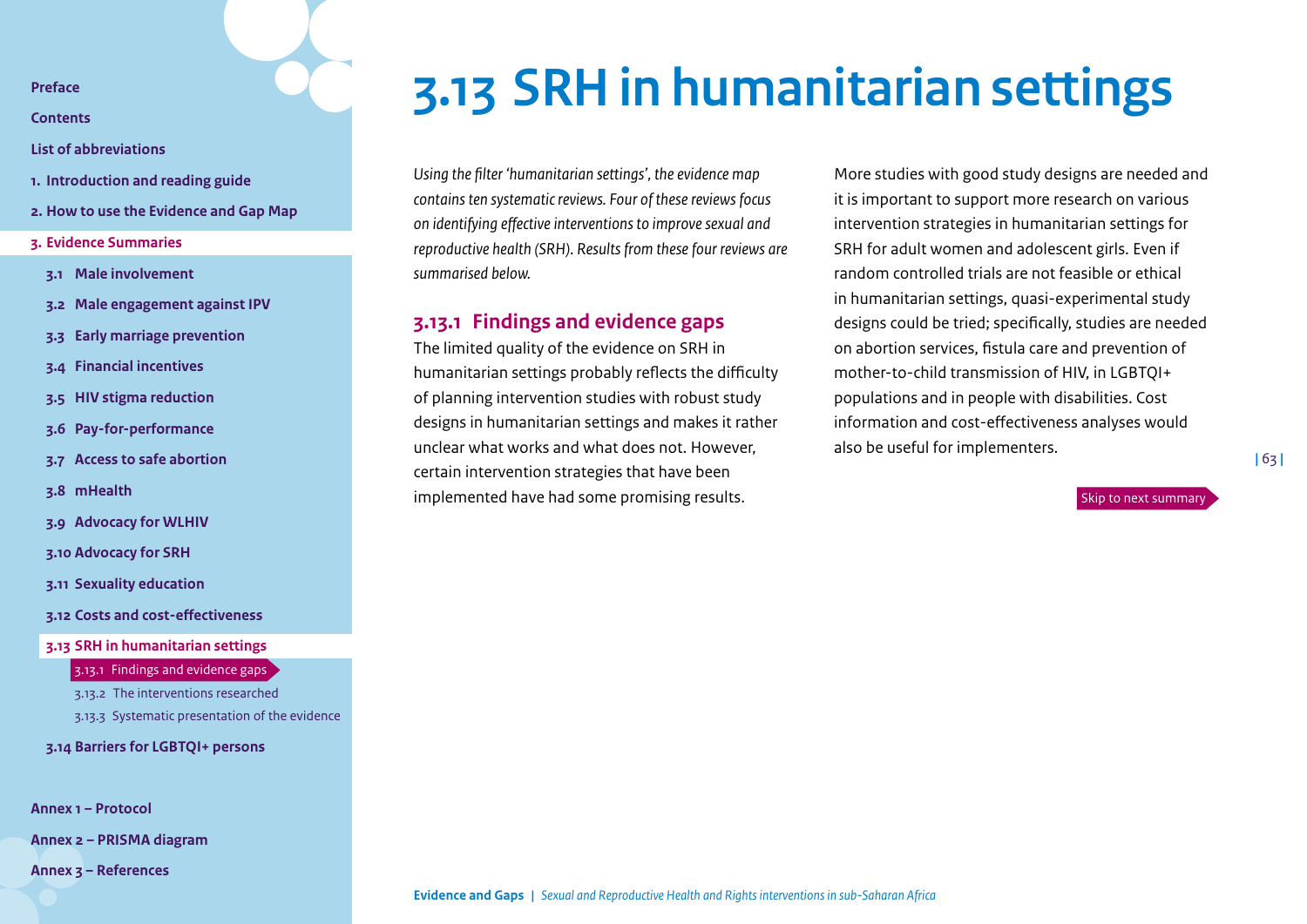**[Contents](#page-2-0)**

- **[List of abbreviations](#page-3-0)**
- **1. [Introduction and reading guide](#page-4-0)**
- **2. [How to use the Evidence and Gap Map](#page-7-0)**
- **3. [Evidence Summaries](#page-10-0)**
- **3.1 [Male involvement](#page-11-0)**
- **3.2 [Male engagement against IPV](#page-15-0)**
- **3.3 [Early marriage prevention](#page-19-0)**
- **3.4 [Financial incentives](#page-23-0)**
- **3.5 [HIV stigma reduction](#page-30-0)**
- **3.6 [Pay-for-performance](#page-33-0)**
- **3.7 [Access to safe abortion](#page-38-0)**
- **3.8 [mHealth](#page-42-0)**
- **3.9 [Advocacy for WLHIV](#page-46-0)**
- **3.10 [Advocacy for SRH](#page-49-0)**
- **3.11 [Sexuality education](#page-53-0)**
- **3.12 [Costs and cost-effectiveness](#page-58-0)**
- **3.13 [SRH in humanitarian settings](#page-62-0)**

3.13.1 [Findings and evidence gaps](#page-62-1)

3.13.2 [The interventions researched](#page-63-0)

[3.13.3 Systematic presentation of the evidence](#page-64-0)

**3.14 [Barriers for LGBTQI+ persons](#page-67-0)**

**[Annex 1 – Protocol](#page-71-0)**

**[Annex 2 – PRISMA diagram](#page-85-0)** 

**[Annex 3 – References](#page-86-0)**

## <span id="page-63-0"></span>**3.13.2 The interventions researched**

A [UNFPA report](https://www.unfpa.org/sites/default/files/sowp/downloads/State_of_World_Population_2015_EN.pdf) on the world population in 2015 estimated that nearly 26 million women and girls (ages 15–49) had sought humanitarian assistance because of armed conflicts, disease outbreaks or natural disasters. Humanitarian settings account for three in five preventable maternal deaths and approximately half of under-fives and neonatal deaths. Women and girls are also vulnerable to sexual and gender-based violence in these settings.

Interventions to improve SRH outcomes in humanitarian settings are a broad range of strategies implemented singly or multiply. Most are similar to those employed in non-humanitarian settings within SRH domains. There are interventions to improve individuals' knowledge, attitude and behaviour via health education, comprehensive sexuality education and information campaigns. Changes in behaviour will subsequently lead to better SRH outcomes.

Other examples of interventions come from strengthening the health system, e.g. by using community health workers for health promotion, training healthcare staff, integrating multiple services such as HIV testing and family planning, organising healthcare delivery via teams and subsidising the costs of health services. Other ways of engaging individuals include home visits, peer mentors and literacy and life skills development programmes.

Of special interest are the interventions focused on adolescents and young people living in humanitarian settings. Some of the unique ways implementers have tried to improve outcomes in these settings are creating an adolescent-friendly environment through flexible service hours for services, training healthcare personnel on the specific needs of adolescents and involving adolescents and young people in running the programme[.](#page-62-0)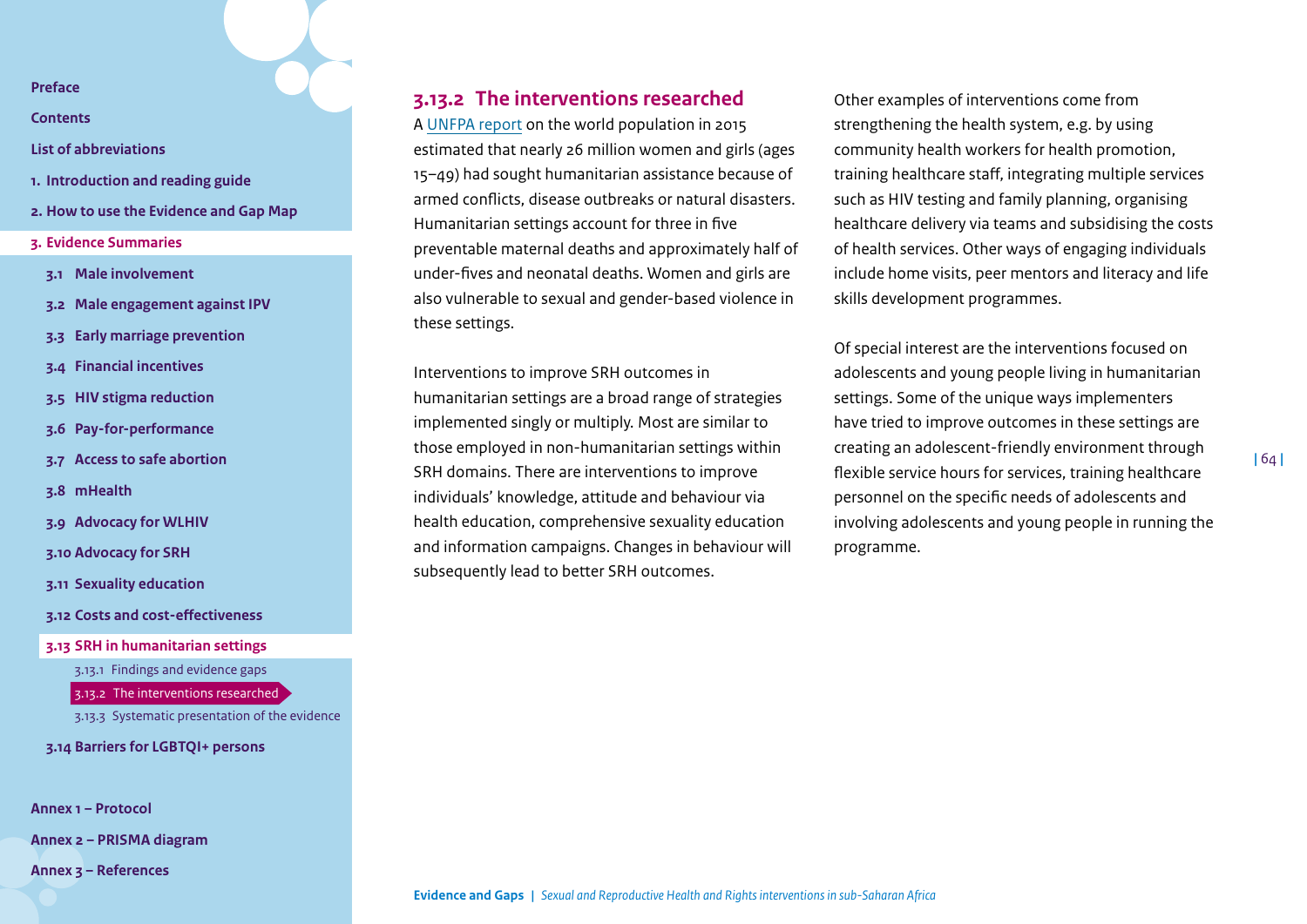**[Contents](#page-2-0)**

**[List of abbreviations](#page-3-0)**

- **1. [Introduction and reading guide](#page-4-0)**
- **2. [How to use the Evidence and Gap Map](#page-7-0)**
- **3. [Evidence Summaries](#page-10-0)**
- **3.1 [Male involvement](#page-11-0)**
- **3.2 [Male engagement against IPV](#page-15-0)**
- **3.3 [Early marriage prevention](#page-19-0)**
- **3.4 [Financial incentives](#page-23-0)**
- **3.5 [HIV stigma reduction](#page-30-0)**
- **3.6 [Pay-for-performance](#page-33-0)**
- **3.7 [Access to safe abortion](#page-38-0)**
- **3.8 [mHealth](#page-42-0)**
- **3.9 [Advocacy for WLHIV](#page-46-0)**
- **3.10 [Advocacy for SRH](#page-49-0)**
- **3.11 [Sexuality education](#page-53-0)**
- **3.12 [Costs and cost-effectiveness](#page-58-0)**
- **3.13 [SRH in humanitarian settings](#page-62-0)**
	- 3.13.1 [Findings and evidence gaps](#page-62-1)
	- 3.13.2 [The interventions researched](#page-63-0)
	- [3.13.3 Systematic presentation of the evidence](#page-64-0)
- **3.14 [Barriers for LGBTQI+ persons](#page-67-0)**

**[Annex 1 – Protocol](#page-71-0)**

**[Annex 2 – PRISMA diagram](#page-85-0)** 

**[Annex 3 – References](#page-86-0)**

# <span id="page-64-0"></span>**3.13.3 Systematic presentation of the evidence**

Two systematic reviews assessed the available evidence on effectiveness of SRH interventions in humanitarian settings: [Singh et al. \(2018\)](https://pubmed.ncbi.nlm.nih.gov/29980147/) updated the findings from [Warren et al. \(2015\)](https://bmjopen.bmj.com/content/bmjopen/5/12/e008226.full.pdf), using a more recent literature search.

Seventeen of the 29 studies included in the 2018 review were conducted in humanitarian settings in sub-Saharan Africa. 24 studies were from areas affected by armed conflict while the rest came from settings affected by natural disasters or a combination of both. Of the 29 studies, ten assessed the effectiveness of interventions for pregnancy, maternal and newborn health, six included family planning interventions, five focused on HIV or sexually transmitted infections, three looked at prevention of gender-based violence, one focused on preventing mother-tochild transmission of HIV and the remaining four studies addressed multiple areas e.g. family planning and maternal and newborn health, family planning and abortion care. Because of the variation in the interventions evaluated and the study design used, the results from the studies are presented narratively in the review.

The authors of both reviews concluded that there was strong evidence for the effectiveness of the following interventions in improving a range of SRH outcomes in humanitarian settings:

- **•** home visits
- **•** peer-led education and counselling
- **•** training activities for lower-level healthcare personnel
- **•** community health workers to promote SRH services
- **•** using a three-tiered network of providers e.g. traditional birth attendants provide antenatal services and assist during delivery, health workers provide antenatal care and family planning products and maternal health workers oversee workers in the first two tiers and attend deliveries

**|** 65 **|**

- **•** integrating SRH services within HIV programmes/ services
- **•** engaging men in the community to reduce intimate partner violence.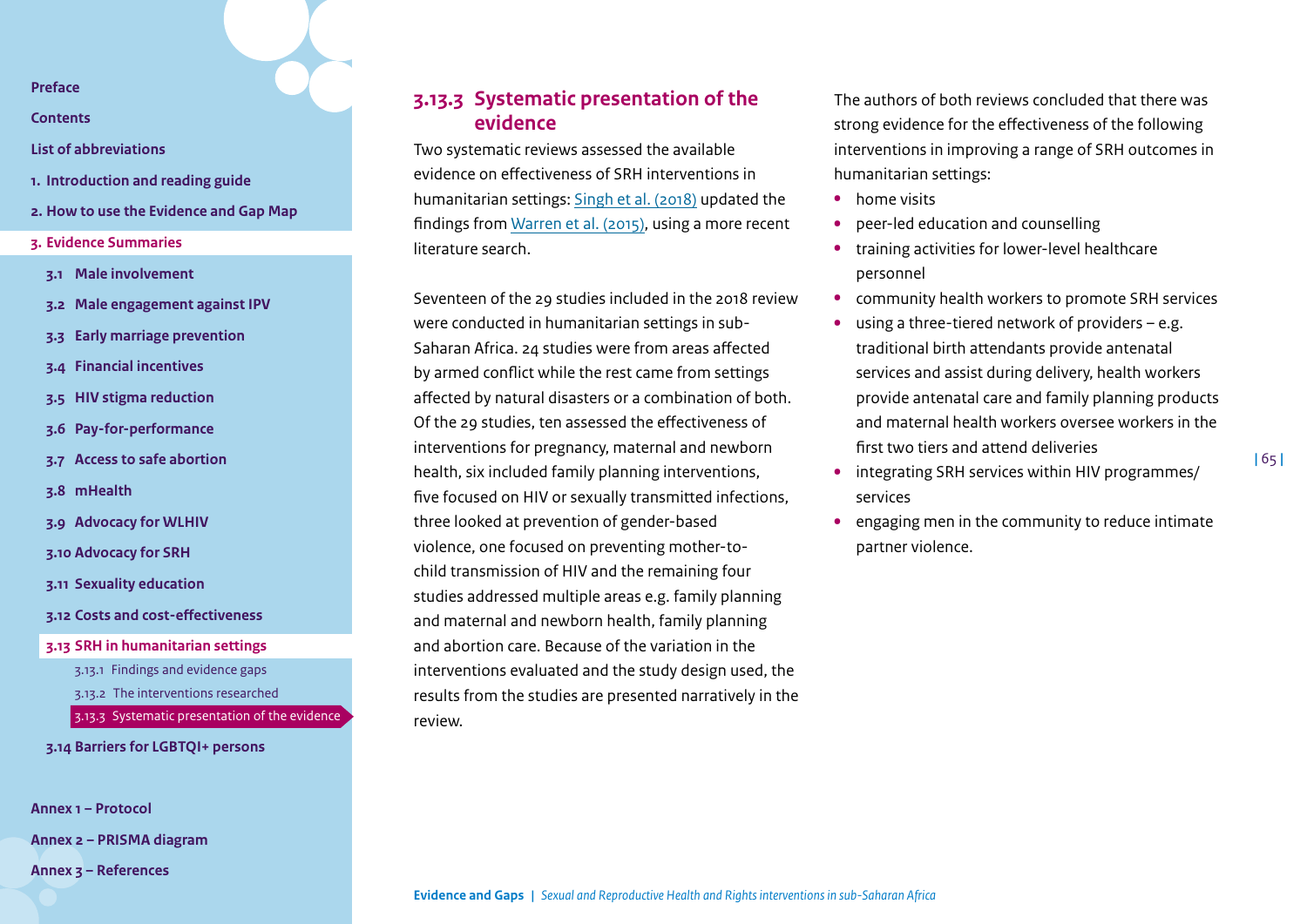**[Contents](#page-2-0)**

- **[List of abbreviations](#page-3-0)**
- **1. [Introduction and reading guide](#page-4-0)**
- **2. [How to use the Evidence and Gap Map](#page-7-0)**
- **3. [Evidence Summaries](#page-10-0)**
- **3.1 [Male involvement](#page-11-0)**
- **3.2 [Male engagement against IPV](#page-15-0)**
- **3.3 [Early marriage prevention](#page-19-0)**
- **3.4 [Financial incentives](#page-23-0)**
- **3.5 [HIV stigma reduction](#page-30-0)**
- **3.6 [Pay-for-performance](#page-33-0)**
- **3.7 [Access to safe abortion](#page-38-0)**
- **3.8 [mHealth](#page-42-0)**
- **3.9 [Advocacy for WLHIV](#page-46-0)**
- **3.10 [Advocacy for SRH](#page-49-0)**
- **3.11 [Sexuality education](#page-53-0)**
- **3.12 [Costs and cost-effectiveness](#page-58-0)**
- **3.13 [SRH in humanitarian settings](#page-62-0)**
	- 3.13.1 [Findings and evidence gaps](#page-62-1)
	- 3.13.2 [The interventions researched](#page-63-0)
	- [3.13.3 Systematic presentation of the evidence](#page-64-0)
- **3.14 [Barriers for LGBTQI+ persons](#page-67-0)**

**[Annex 1 – Protocol](#page-71-0)**

**[Annex 2 – PRISMA diagram](#page-85-0)** 

**[Annex 3 – References](#page-86-0)**

The reviews found moderate evidence for the effectiveness of the following interventions:

- **•** transport-based referral systems that facilitate access to services
- **•** community-based education on SRH
- **•** delivering injectable contraceptives via community health workers
- **•** general literacy programmes (not necessarily focused on SRH)
- **•** birth preparedness interventions
- **•** using treated bed nets for pregnant women to prevent malaria and subsequent anaemia
- **•** subsidised healthcare for refugees.

Because of too few studies, there was little to no evidence on interventions for:

- **•** treatment for fistulae
- **•** abortion services.

[Jennings et al. \(2019\)](https://conflictandhealth.biomedcentral.com/track/pdf/10.1186/s13031-019-0240-y.pdf) also systematically reviewed the evidence on SRH interventions in humanitarian settings but with a focus on adolescents and young people.

Of the 14 studies included, nine were on sub-Saharan Africa and most were conducted in areas affected by armed conflict. All studies targeted adolescents for the interventions; most studies focused on the prevention of unwanted pregnancies and transmission of HIV and other sexually transmitted infections. A small

number of studies included interventions to prevent sexual and gender-based violence and mortality and morbidity among mothers and newborns. There were no studies on topics such as abortion services, fistula care and prevention of mother-to-child transmission of HIV. Neither were there studies focused on LGBTQI+ populations or people with disabilities.

As in the previous reviews, the results were reported narratively because of the heterogeneous nature of the studies included. Most studies reported outcomes on utilisation of services and change in knowledge and attitudes, but the number of studies reporting change in behaviour or risk was small. Nearly all studies reported positive changes in one or more SRH outcomes (mostly for knowledge and attitudes). Half of the studies also reported at least one SRH outcome that showed no change, and one study reported a negative impact from the intervention (in terms of a decrease in the number of family planning clients).

The authors highlighted that implementers – typically these are large international organisations such as UNFPA, WHO and Save the Children working with local authorities and funded by large foundations and international governments – have tried out various intervention strategies. These included adolescentfriendly spaces, involvement of peers, school-based programmes and actively involving young people in intervention activities. However, the available

**Evidence and Gaps |** *Sexual and Reproductive Health and Rights interventions in sub-Saharan Africa*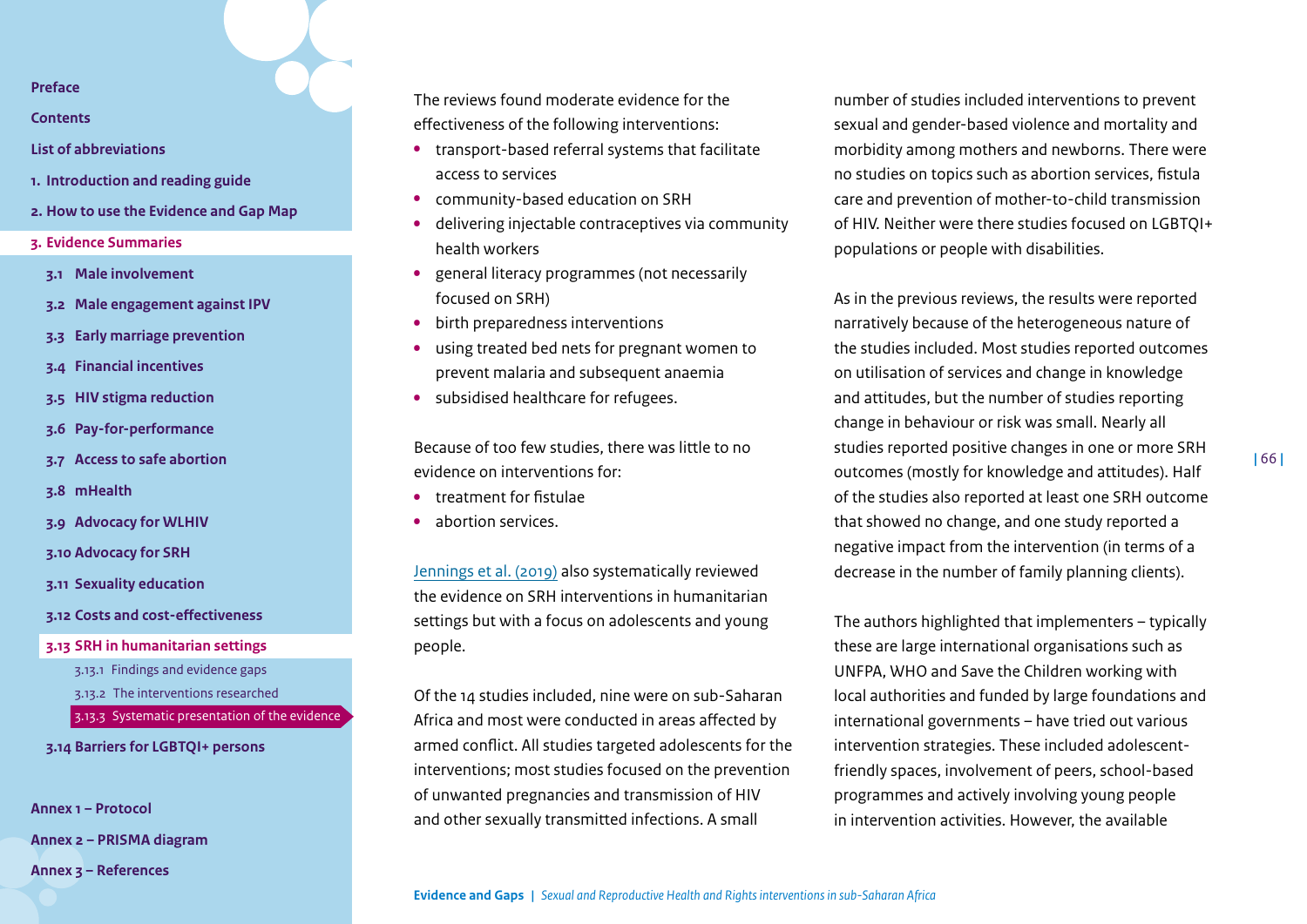**[Contents](#page-2-0)**

- **[List of abbreviations](#page-3-0)**
- **1. [Introduction and reading guide](#page-4-0)**
- **2. [How to use the Evidence and Gap Map](#page-7-0)**
- **3. [Evidence Summaries](#page-10-0)**
- **3.1 [Male involvement](#page-11-0)**
- **3.2 [Male engagement against IPV](#page-15-0)**
- **3.3 [Early marriage prevention](#page-19-0)**
- **3.4 [Financial incentives](#page-23-0)**
- **3.5 [HIV stigma reduction](#page-30-0)**
- **3.6 [Pay-for-performance](#page-33-0)**
- **3.7 [Access to safe abortion](#page-38-0)**

**3.8 [mHealth](#page-42-0)**

**3.9 [Advocacy for WLHIV](#page-46-0)**

**3.10 [Advocacy for SRH](#page-49-0)**

**3.11 [Sexuality education](#page-53-0)**

**3.12 [Costs and cost-effectiveness](#page-58-0)**

**3.13 [SRH in humanitarian settings](#page-62-0)**

3.13.1 [Findings and evidence gaps](#page-62-1)

3.13.2 [The interventions researched](#page-63-0)

[3.13.3 Systematic presentation of the evidence](#page-64-0)

**3.14 [Barriers for LGBTQI+ persons](#page-67-0)**

**[Annex 1 – Protocol](#page-71-0)**

**[Annex 2 – PRISMA diagram](#page-85-0)** 

**[Annex 3 – References](#page-86-0)**

evidence remains limited due to inadequate reporting of outcomes and to issues with study design. It is therefore challenging to identify which intervention strategies work for this population in humanitarian settings.

A systematic review by [Noble et al. \(2019\)](https://journals.sagepub.com/doi/full/10.1177/1524838017699601) looked at interventions to reduce gender-based violence and support the empowerment of adolescent girls in humanitarian settings. The review found only three studies targeted at girls aged 10–18, all from sub-Saharan Africa.

The interventions included components such as providing safe spaces for adolescent girls, providing them with livelihood skills training, mentoring, social support, peer learning and training sessions on genderbased violence prevention, reproductive health and financial literacy. Although there were some promising results, such as better engagement in livelihood activities, social assets (female friends, mentors), financial literacy, decision-making and self-efficacy, they were not consistent across studies. The small number of available studies and issues with study quality mean that it is unclear whether these types of interventions are truly effective[.](#page-62-0)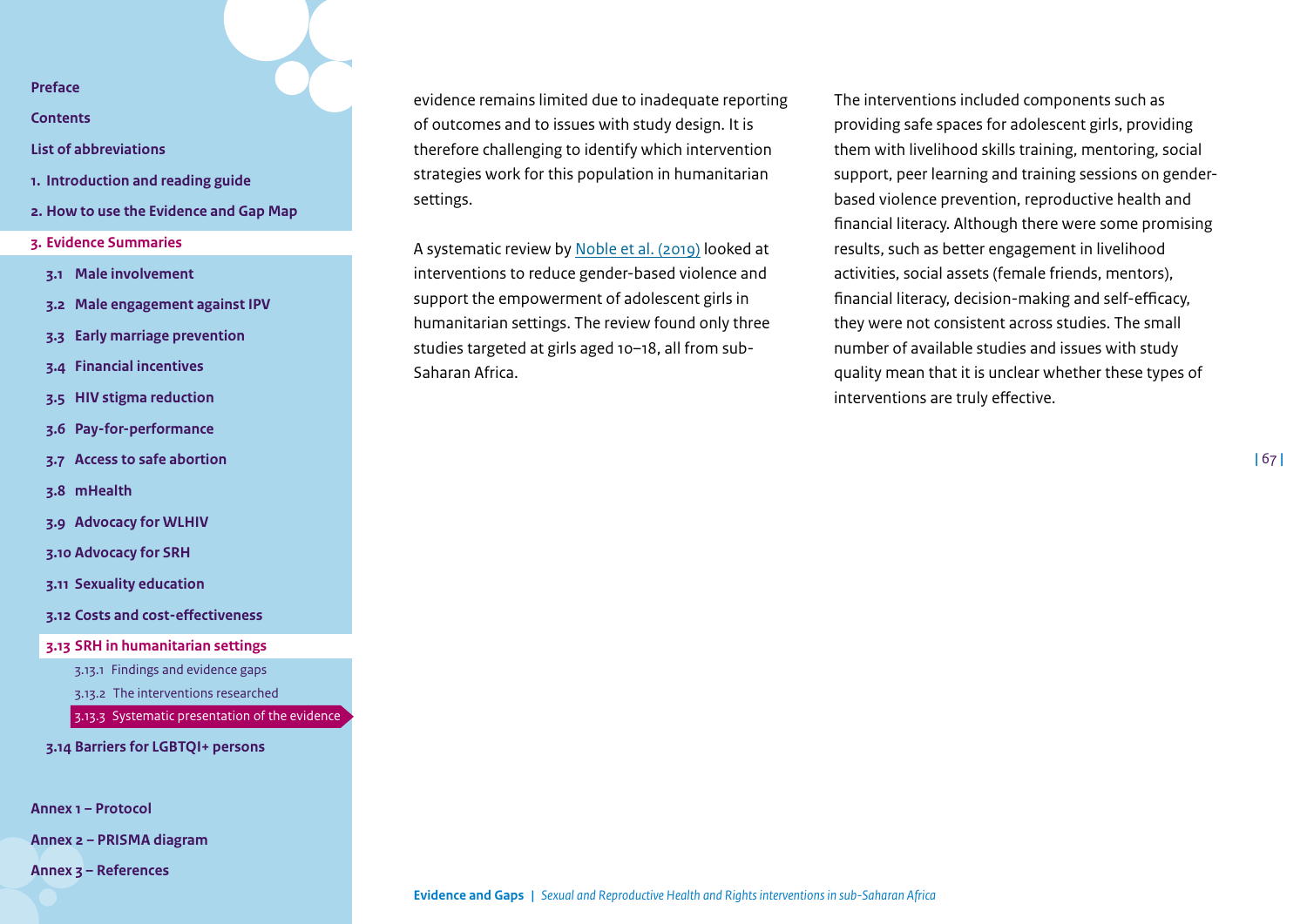**[Contents](#page-2-0)**

- **[List of abbreviations](#page-3-0)**
- **1. [Introduction and reading guide](#page-4-0)**
- **2. [How to use the Evidence and Gap Map](#page-7-0)**
- **3. [Evidence Summaries](#page-10-0)**
- **3.1 [Male involvement](#page-11-0)**
- **3.2 [Male engagement against IPV](#page-15-0)**
- **3.3 [Early marriage prevention](#page-19-0)**
- **3.4 [Financial incentives](#page-23-0)**
- **3.5 [HIV stigma reduction](#page-30-0)**
- **3.6 [Pay-for-performance](#page-33-0)**
- **3.7 [Access to safe abortion](#page-38-0)**
- **3.8 [mHealth](#page-42-0)**
- **3.9 [Advocacy for WLHIV](#page-46-0)**
- **3.10 [Advocacy for SRH](#page-49-0)**
- **3.11 [Sexuality education](#page-53-0)**
- **3.12 [Costs and cost-effectiveness](#page-58-0)**
- **3.13 [SRH in humanitarian settings](#page-62-0)**
- **3.14 [Barriers for LGBTQI+ persons](#page-67-0)**

#### 3.14.1 [Findings and evidence gaps](#page-67-1)

3.14.2 [The barriers researched](#page-68-0) [3.14.3 Systematic presentation of the evidence](#page-69-0)

**[Annex 1 – Protocol](#page-71-0)**

**[Annex 2 – PRISMA diagram](#page-85-0)** 

**[Annex 3 – References](#page-86-0)**

# **3.14 Barriers for LGBTQI+ persons**

# <span id="page-67-0"></span>**Barriers to accessing healthcare for LGBTQI+ persons**

*Using the filter 'LGBTQI+', the evidence map contains twelve systematic reviews. Seven of the reviews included studies that focused on identifying barriers for LGBTQI+ populations or on interventions looking to improve outcomes for them. Three systematic reviews from this group focus on characterising barriers that LGBTQI+ persons face while accessing healthcare. Their findings are summarised below.*

## <span id="page-67-1"></span>**3.14.1 Findings and evidence gaps**

Based on the three systematic reviews focusing on characterising barriers that LGBTQI+ persons face while accessing healthcare, the following conclusions can be drawn:

1. LGBTQI+ persons experience many barriers while accessing healthcare, such as stigma, denial of care and even abuse. LGBTQI+ persons are often hesitant to disclose their sexual identity to healthcare providers for fear of judgement and receiving low quality care. This leads to avoidance of the healthcare system, leading to poor overall health outcomes for this group.

- 2. Healthcare providers' own beliefs, education level and knowledge affect their attitudes and behaviour towards LGBTQI+ persons. This identifies a potential area for developing interventions to improve the knowledge, attitudes and behaviour of healthcare personnel in their treatment of LGBTQI+ persons.
- 3. The criminalisation of consensual same-sex relationships that is codified in law in many African countries is a major factor that negatively impacts societal norms relating to LGBTQI+ persons.

While one of the three reviews in this summary focused on African LGBTQI+ populations, the number of African studies in the other two reviews is small. More studies on specific barriers for LGBTQI+ persons in sub-Saharan Africa are needed so that interventions can be customised to the setting[.](#page-68-0)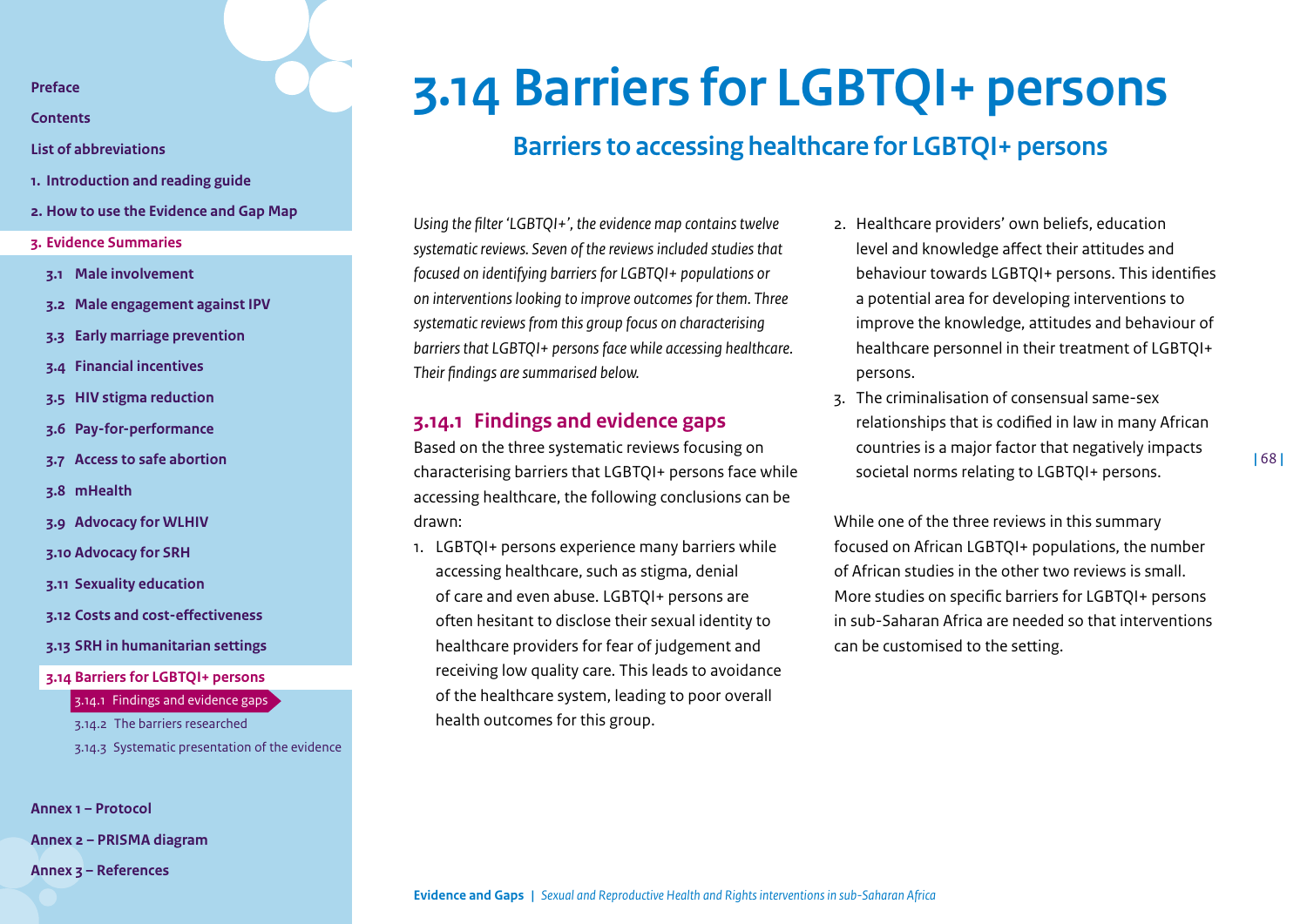**[Contents](#page-2-0)**

- **[List of abbreviations](#page-3-0)**
- **1. [Introduction and reading guide](#page-4-0)**
- **2. [How to use the Evidence and Gap Map](#page-7-0)**
- **3. [Evidence Summaries](#page-10-0)**
- **3.1 [Male involvement](#page-11-0)**
- **3.2 [Male engagement against IPV](#page-15-0)**
- **3.3 [Early marriage prevention](#page-19-0)**
- **3.4 [Financial incentives](#page-23-0)**
- **3.5 [HIV stigma reduction](#page-30-0)**
- **3.6 [Pay-for-performance](#page-33-0)**
- **3.7 [Access to safe abortion](#page-38-0)**
- **3.8 [mHealth](#page-42-0)**
- **3.9 [Advocacy for WLHIV](#page-46-0)**
- **3.10 [Advocacy for SRH](#page-49-0)**
- **3.11 [Sexuality education](#page-53-0)**
- **3.12 [Costs and cost-effectiveness](#page-58-0)**
- **3.13 [SRH in humanitarian settings](#page-62-0)**
- **3.14 [Barriers for LGBTQI+ persons](#page-67-0)**

3.14.1 [Findings and evidence gaps](#page-67-1)

3.14.2 [The barriers researched](#page-68-0)

[3.14.3 Systematic presentation of the evidence](#page-69-0)

**[Annex 1 – Protocol](#page-71-0)**

**[Annex 2 – PRISMA diagram](#page-85-0)** 

**[Annex 3 – References](#page-86-0)**

# <span id="page-68-0"></span>**3.14.2 The barriers researched**

LGBTQI+ persons face many challenges in accessing healthcare. Enduring societal norms and subsequent stigma can hinder them from feeling safe within society at large, including within the healthcare system. Although decriminalising consensual same-sex relationships is picking up pace in many parts of the world, over 60 countries and territories continue to criminalise them. In many parts of sub-Saharan Africa, anti-gay laws, often with severe punishments, are in force, making it all the more challenging for LGBTQI+ persons to access healthcare safely. Some healthcare providers might have preconceived notions about LGBTQI+ issues, leading to discrimination.

It is important to identify specific barriers, characterise the environment for LGBTQI+ persons to access healthcare services and find areas of intervention to overcome these barriers.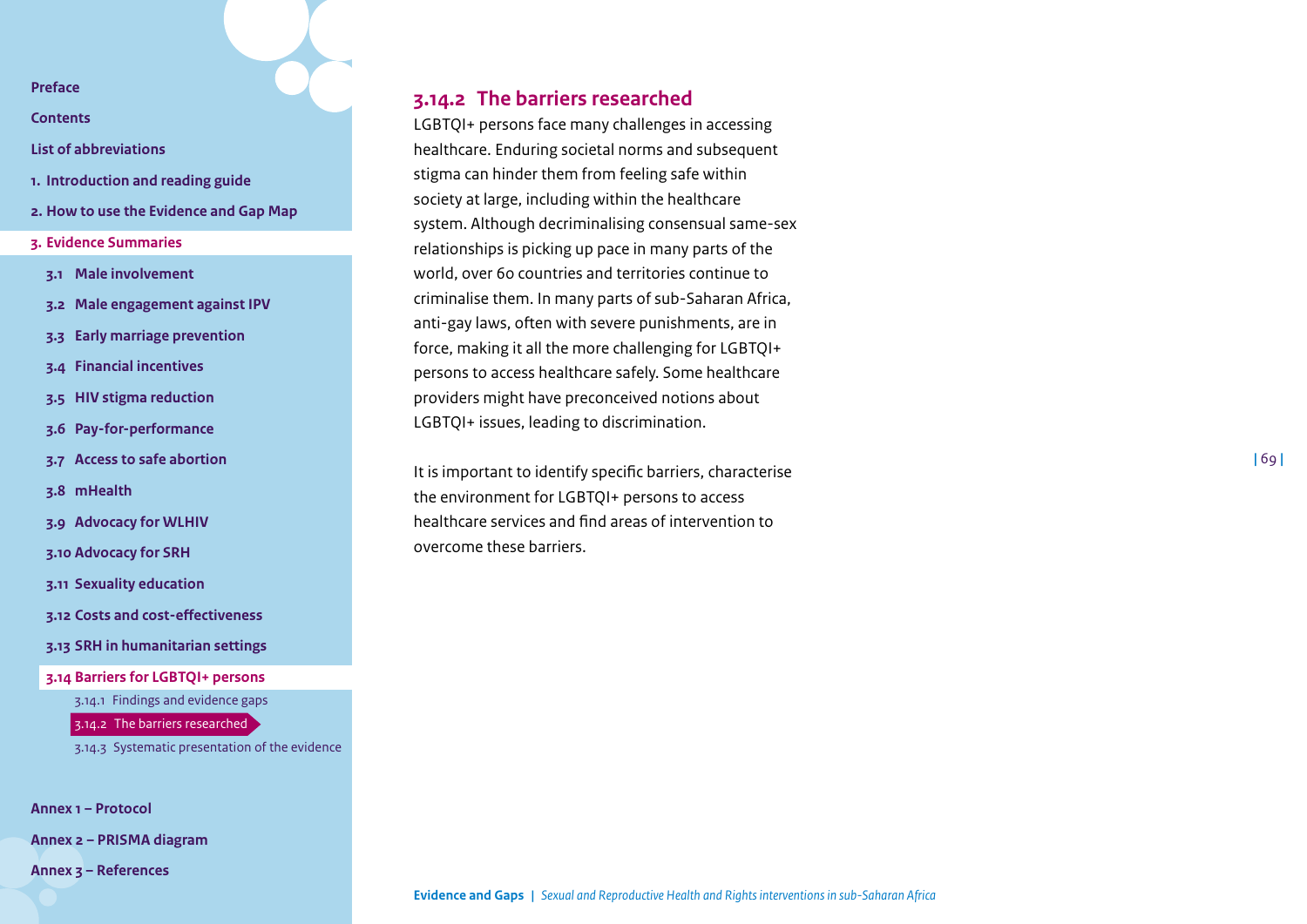**[Contents](#page-2-0)**

**[List of abbreviations](#page-3-0)**

- **1. [Introduction and reading guide](#page-4-0)**
- **2. [How to use the Evidence and Gap Map](#page-7-0)**
- **3. [Evidence Summaries](#page-10-0)**
- **3.1 [Male involvement](#page-11-0)**
- **3.2 [Male engagement against IPV](#page-15-0)**
- **3.3 [Early marriage prevention](#page-19-0)**
- **3.4 [Financial incentives](#page-23-0)**
- **3.5 [HIV stigma reduction](#page-30-0)**
- **3.6 [Pay-for-performance](#page-33-0)**
- **3.7 [Access to safe abortion](#page-38-0)**
- **3.8 [mHealth](#page-42-0)**
- **3.9 [Advocacy for WLHIV](#page-46-0)**
- **3.10 [Advocacy for SRH](#page-49-0)**
- **3.11 [Sexuality education](#page-53-0)**
- **3.12 [Costs and cost-effectiveness](#page-58-0)**
- **3.13 [SRH in humanitarian settings](#page-62-0)**
- **3.14 [Barriers for LGBTQI+ persons](#page-67-0)**
	- 3.14.1 [Findings and evidence gaps](#page-67-1)
	- 3.14.2 [The barriers researched](#page-68-0)
	- [3.14.3 Systematic presentation of the evidence](#page-69-0)

**[Annex 1 – Protocol](#page-71-0) [Annex 2 – PRISMA diagram](#page-85-0)  [Annex 3 – References](#page-86-0)**

# <span id="page-69-0"></span>**3.14.3 Systematic presentation of the evidence**

[Muller and Hughes \(2016\)](https://www.ncbi.nlm.nih.gov/pmc/articles/PMC4827176/) conducted a systematic review to characterise the experiences and issues faced by sexual minority women (SMW) in Southern Africa. SMW surveyed in the studies were mostly in their twenties and came from different racial and socioeconomic backgrounds. The SMW were reluctant to use healthcare services and to disclose their sexual orientation in institutional settings (schools, healthcare) and often suffered hateful and even violent events in silence. The most common health issues for the SMW were sexually transmitted infections (including HIV), mental health and sexual violence. Poor healthcare provider knowledge, lack of sexual health information among SMW along with the role of organised religion contributed to social exclusion of SMW. The review also highlights the impact of restrictive laws that criminalise consensual same-sex relationships in many parts of sub-Saharan Africa. The authors argue that these laws have had a large influence on societal norms, leading to increased stigma and victimisation of LGBTQI+ persons.

In their systematic review, [Brooks et al. \(2018\)](https://www.ncbi.nlm.nih.gov/pmc/articles/PMC5819984/) explored sexual orientation disclosure in healthcare by LGBTQI+ persons. Most of the 31 studies in the review were in high-income countries but two were from sub-Saharan Africa. The review identified four themes for barriers to and facilitators for disclosing sexual orientation

to healthcare providers: the moment of disclosure; the expected outcome of disclosure; the healthcare professional; and the environment/setting of disclosure. The most prominent factors identified were the perceived relevance of revealing sexual orientation to healthcare providers; the skills and language used by healthcare personnel; and worry that revealing sexual orientation would lead to negative judgement and poor care.

[Ayhan et al. \(2016\)](https://journals.sagepub.com/doi/full/10.1177/0020731419885093) aimed to systematically identify discrimination experiences for LGBTQI+ persons. Almost all the studies included in this systematic review were from high-income countries; only one study was from sub-Saharan Africa. LGBQTI+ persons reported stigma, denial/refusal of healthcare, and abuse (verbal and physical). Healthcare providers' attitudes towards LGBTQI+ were influenced by knowledge, education, religion and beliefs. The review's authors call for more education interventions such as seminars, workshops and interactions with LGBTQI+ persons that target healthcare providers, in addition to LGBTQI+-friendly policies to improve the healthcare environment.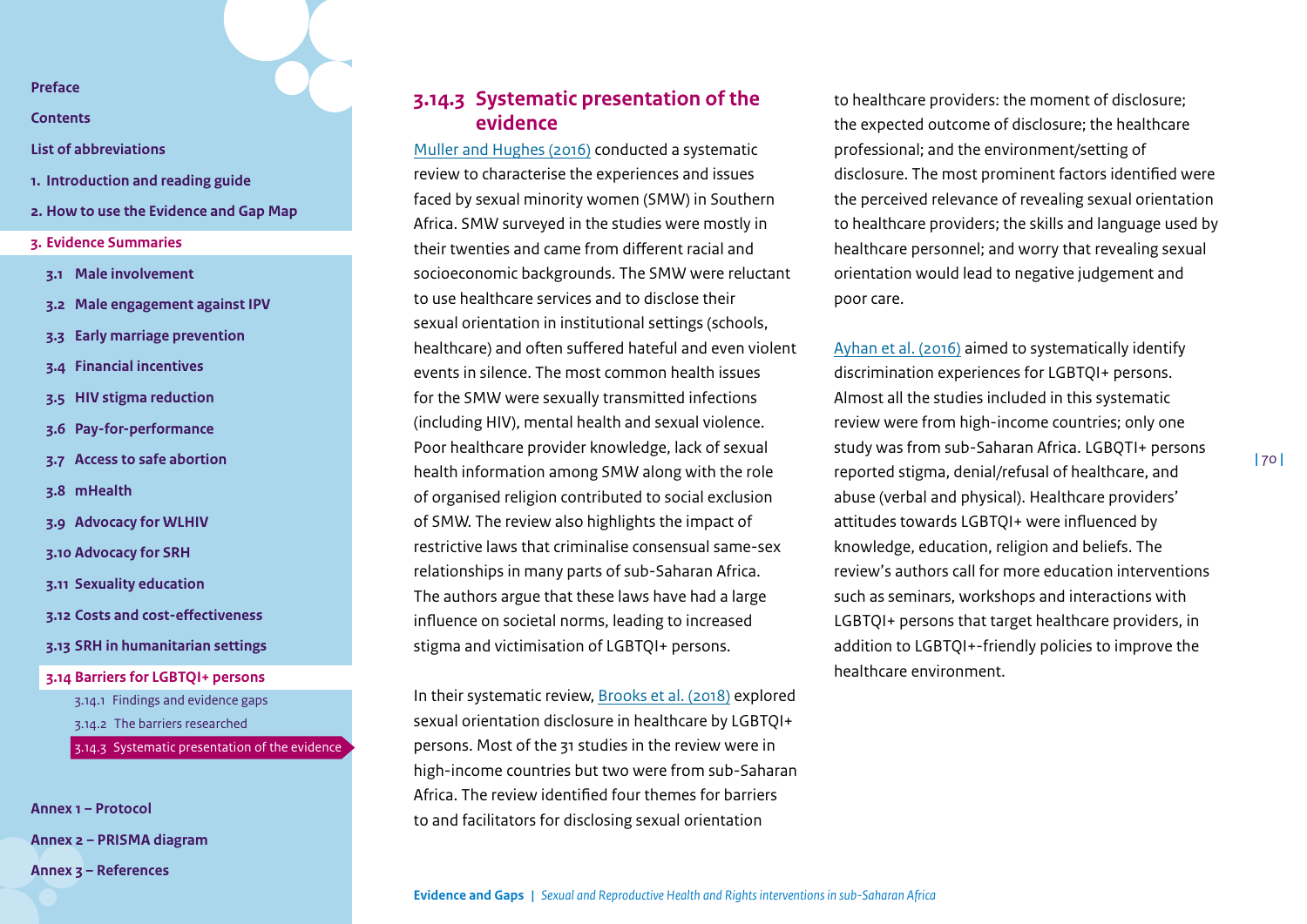

**|** 71 **|**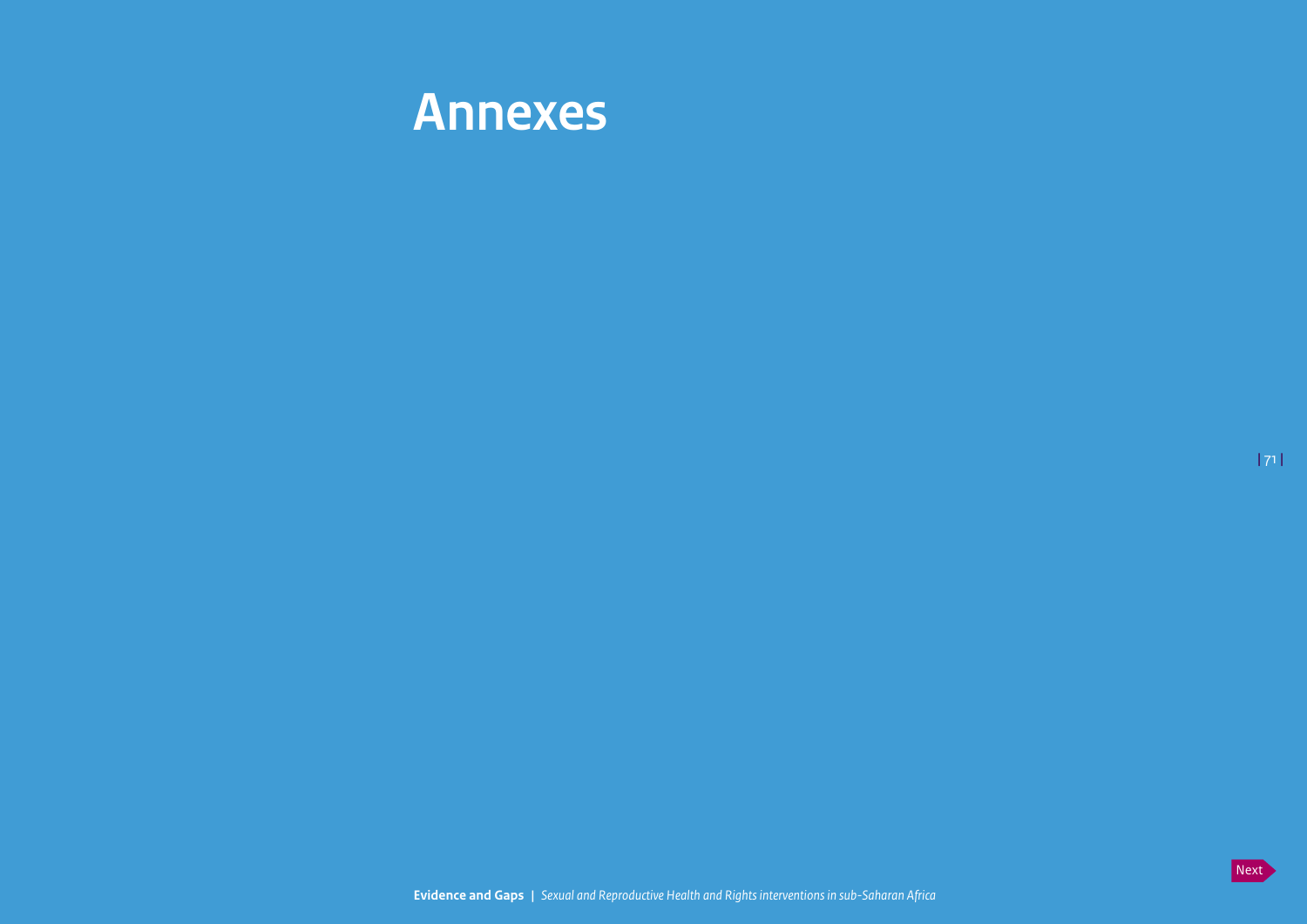**[Contents](#page-2-0)**

**[List of abbreviations](#page-3-0)**

- **1. [Introduction and reading guide](#page-4-0)**
- **2. [How to use the Evidence and Gap Map](#page-7-0)**
- **3. [Evidence Summaries](#page-10-0)**
- **3.1 [Male involvement](#page-11-0)**
- **3.2 [Male engagement against IPV](#page-15-0)**
- **3.3 [Early marriage prevention](#page-19-0)**
- **3.4 [Financial incentives](#page-23-0)**
- **3.5 [HIV stigma reduction](#page-30-0)**
- **3.6 [Pay-for-performance](#page-33-0)**
- **3.7 [Access to safe abortion](#page-38-0)**
- **3.8 [mHealth](#page-42-0)**
- **3.9 [Advocacy for WLHIV](#page-46-0)**
- **3.10 [Advocacy for SRH](#page-49-0)**
- **3.11 [Sexuality education](#page-53-0)**
- **3.12 [Costs and cost-effectiveness](#page-58-0)**
- **3.13 [SRH in humanitarian settings](#page-62-0)**
- **3.14 [Barriers for LGBTQI+ persons](#page-67-0)**

**[Annex 1 – Protocol](#page-71-0)**

**[Annex 2 – PRISMA diagram](#page-85-0)** 

**[Annex 3 – References](#page-86-0)**

# <span id="page-71-0"></span>**Annex 1 – Protocol**

**1.1 PICOS**

### **Population**

The population of interest are females and males living in low- and lower-middle income countries in sub-Saharan Africa.

### **Interventions**

The interventions are those intended to affect Sexual and Reproductive Health and Rights. Our starting point for developing a typology of interventions was the strategy of the Dutch Ministry of Foreign Affairs, which were subsequently modified during piloting. The final categories are (the full list of sub-categories is in Annex 1.8):

- **•** Enabling environment for SRHR (e.g. youth engagement in decision-making, and advocacy and legislation)
- **•** Improving access to information (e.g. media campaigns, and comprehensive sexuality education)
- **•** Health systems strengthening (e.g. financing and private sector involvement)
- **•** Health services availability, access and quality (e.g. clinics and community health workers, and SRH supply chain and logistics)
- **•** Socio-economic interventions (e.g. cash transfers and education, where these have an explicit intent to affect SRHR)

### **Comparison**

We will include reviews, which have both active and passive comparisons where applicable, that is where the comparison gets an alternative treatment (active) or no intervention (passive).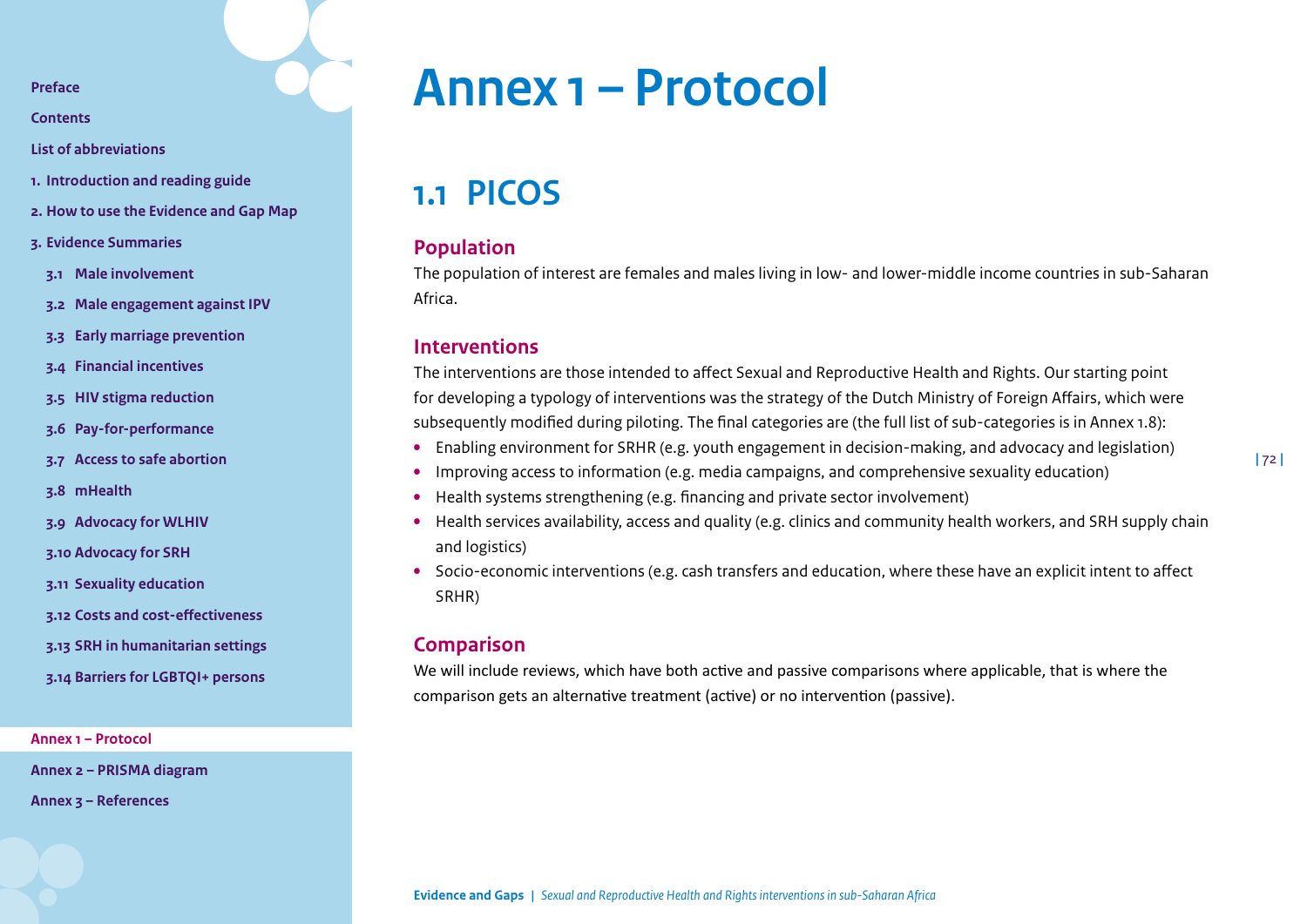**[Contents](#page-2-0)**

**[List of abbreviations](#page-3-0)**

- **1. [Introduction and reading guide](#page-4-0)**
- **2. [How to use the Evidence and Gap Map](#page-7-0)**
- **3. [Evidence Summaries](#page-10-0)**
- **3.1 [Male involvement](#page-11-0)**
- **3.2 [Male engagement against IPV](#page-15-0)**
- **3.3 [Early marriage prevention](#page-19-0)**
- **3.4 [Financial incentives](#page-23-0)**
- **3.5 [HIV stigma reduction](#page-30-0)**
- **3.6 [Pay-for-performance](#page-33-0)**
- **3.7 [Access to safe abortion](#page-38-0)**
- **3.8 [mHealth](#page-42-0)**
- **3.9 [Advocacy for WLHIV](#page-46-0)**
- **3.10 [Advocacy for SRH](#page-49-0)**
- **3.11 [Sexuality education](#page-53-0)**
- **3.12 [Costs and cost-effectiveness](#page-58-0)**
- **3.13 [SRH in humanitarian settings](#page-62-0)**
- **3.14 [Barriers for LGBTQI+ persons](#page-67-0)**

**[Annex 1 – Protocol](#page-71-0)**

**[Annex 2 – PRISMA diagram](#page-85-0)** 

**[Annex 3 – References](#page-86-0)**

## **Indicators**

The indicators are organized into the following categories (see Annex 1.8 for a detailed list):

- **•** Barriers and facilitators and implementation issues
- **•** Intervention costs
- **•** Enabling environment (e.g. norms and values)
- **•** Knowledge, attitudes and practice
- **•** Health services
- **•** SRHR outcomes (e.g. maternal health and mortality and early marriage)

## **Study designs**

The evidence and gap map will only include systematic reviews that are in English and published in 2015 or later. In addition, these reviews must include at least one study from a low-income or lower middle-income country in sub-Saharan Africa.

Both quantitative and qualitative reviews are eligible for inclusion.

### **Filters**

We will code the following to act as filters in the Evidence and Gap Map:

- **•** Youth
- **•** LGBTQI+
- **•** People with disabilities
- **•** Humanitarian settings
- **•** Key populations (including sex workers, injecting drug users, men who have sex with men, and disadvantaged groups)
- **•** Men
- **•** Women
- **•** Poor and disadvantaged

These filters represent the priority target groups in the Dutch SRHR-policy.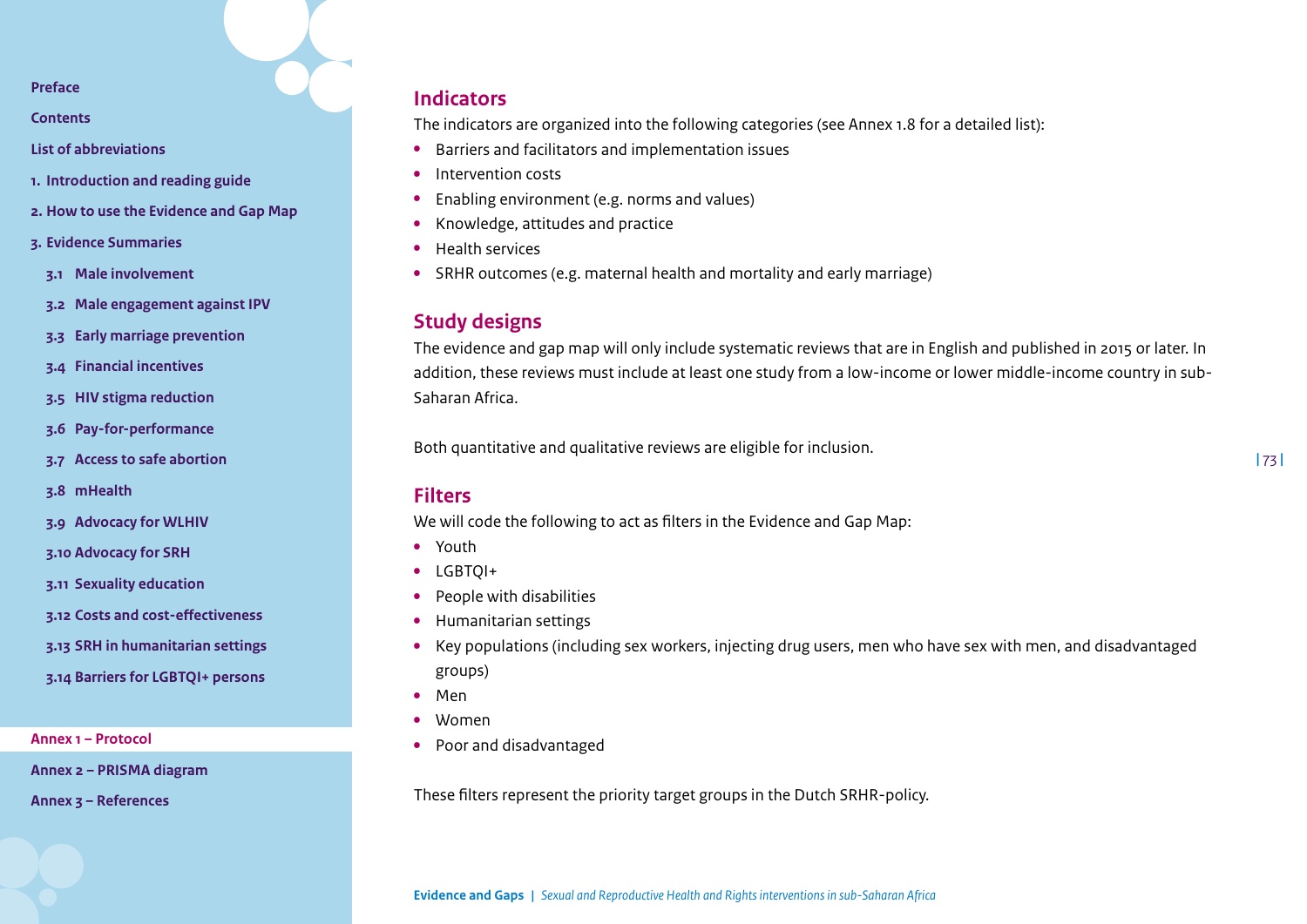**[Contents](#page-2-0)**

**[List of abbreviations](#page-3-0)**

- **1. [Introduction and reading guide](#page-4-0)**
- **2. [How to use the Evidence and Gap Map](#page-7-0)**
- **3. [Evidence Summaries](#page-10-0)**
- **3.1 [Male involvement](#page-11-0)**
- **3.2 [Male engagement against IPV](#page-15-0)**
- **3.3 [Early marriage prevention](#page-19-0)**
- **3.4 [Financial incentives](#page-23-0)**
- **3.5 [HIV stigma reduction](#page-30-0)**
- **3.6 [Pay-for-performance](#page-33-0)**
- **3.7 [Access to safe abortion](#page-38-0)**
- **3.8 [mHealth](#page-42-0)**
- **3.9 [Advocacy for WLHIV](#page-46-0)**
- **3.10 [Advocacy for SRH](#page-49-0)**
- **3.11 [Sexuality education](#page-53-0)**
- **3.12 [Costs and cost-effectiveness](#page-58-0)**
- **3.13 [SRH in humanitarian settings](#page-62-0)**
- **3.14 [Barriers for LGBTQI+ persons](#page-67-0)**

**[Annex 1 – Protocol](#page-71-0)**

**[Annex 2 – PRISMA diagram](#page-85-0)** 

**[Annex 3 – References](#page-86-0)**

## **1.2 Search**

The primary search will be conducted on PubMed, supplemented by the Cochrane Library. The search string for PubMed is shown in Annex 1.6. Supplementary searches for unpublished reviews on specific topics will be conducted in Google Scholar using the search string "[Topic]" AND "systematic review"; for example "sexuality education" AND "systematic review". We will also hand search selected journals and websites. Journals searched will be BMJ Sexual & Reproductive Health, Frontiers in Reproductive Health, International Perspectives on Sexual and Reproductive Health, Perspectives on Sexual and Reproductive Health, Reproductive Health, Sexual & Reproductive HealthCare, and Sexual and Reproductive Health Matters. Websites will include Guttmacher Institute, Marie Stopes International, PLAN, UNFPA, and WHO.

# **1.3 Screening and coding**

### **Development of screening and coding forms**

The screening and coding forms will be developed through a consultative piloting process involving IOB staff and other stakeholders within the Ministry of Foreign Affairs. The final forms resulting from this process are contained in Annexes 1.7 and 1.8 respectively. The coding form in Annex 1.8 is also the framework for the map, and is presented here with the definitions used.

#### **Process**

Screening is a two-stage process: title and abstract, followed by full text. Screening and coding of all studies will be done independently by two people.

Screening and coding will be conducted using the EPPI Reviewer software. The data file can be exported from EPPI Reviewer as a JSON file to import into EPPI Mapper to generate the interactive EGM. This is an html file that can be posted online.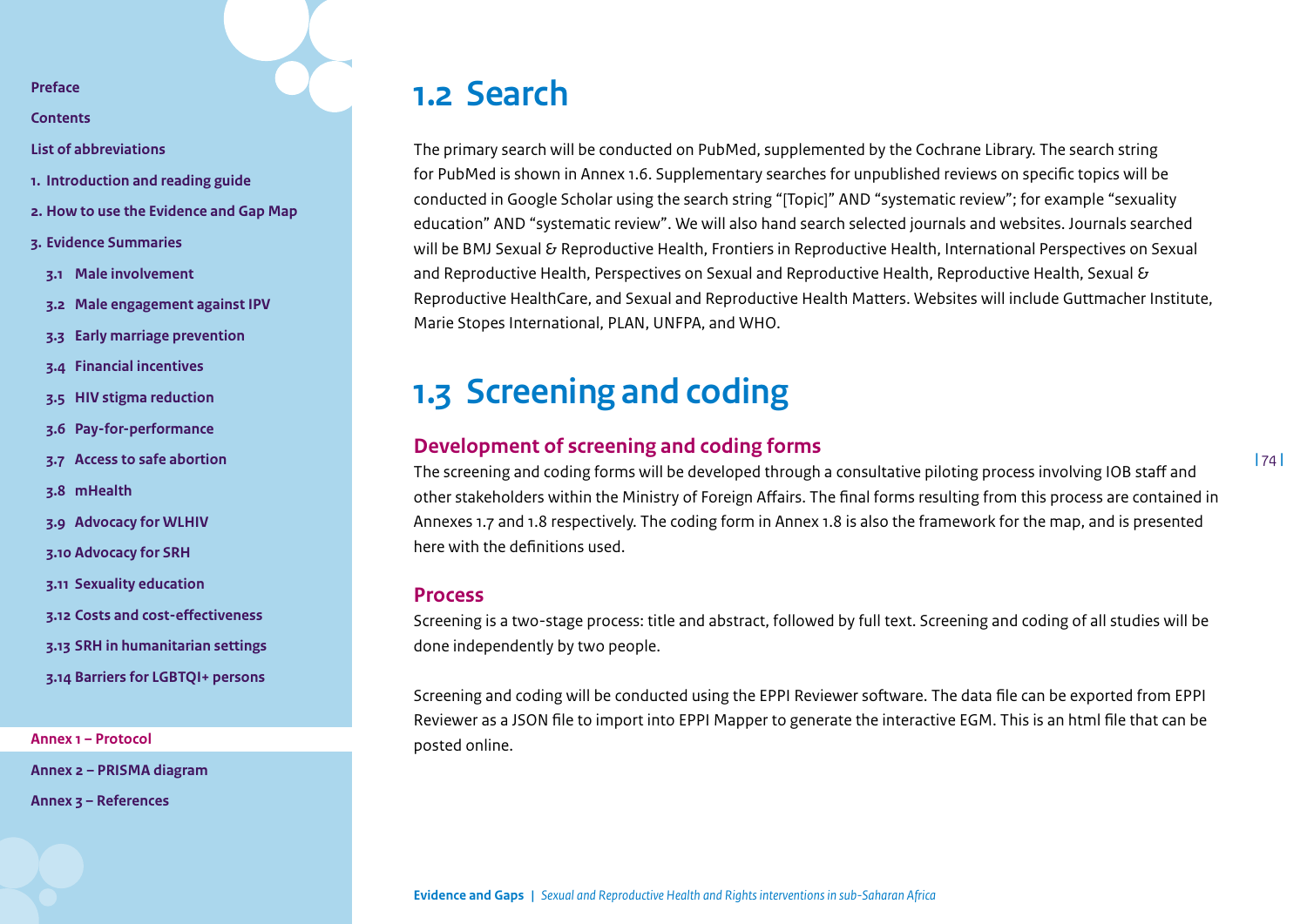**[Contents](#page-2-0)**

**[List of abbreviations](#page-3-0)**

- **1. [Introduction and reading guide](#page-4-0)**
- **2. [How to use the Evidence and Gap Map](#page-7-0)**
- **3. [Evidence Summaries](#page-10-0)**
- **3.1 [Male involvement](#page-11-0)**
- **3.2 [Male engagement against IPV](#page-15-0)**
- **3.3 [Early marriage prevention](#page-19-0)**
- **3.4 [Financial incentives](#page-23-0)**
- **3.5 [HIV stigma reduction](#page-30-0)**
- **3.6 [Pay-for-performance](#page-33-0)**
- **3.7 [Access to safe abortion](#page-38-0)**
- **3.8 [mHealth](#page-42-0)**
- **3.9 [Advocacy for WLHIV](#page-46-0)**
- **3.10 [Advocacy for SRH](#page-49-0)**
- **3.11 [Sexuality education](#page-53-0)**
- **3.12 [Costs and cost-effectiveness](#page-58-0)**
- **3.13 [SRH in humanitarian settings](#page-62-0)**
- **3.14 [Barriers for LGBTQI+ persons](#page-67-0)**

**[Annex 1 – Protocol](#page-71-0)**

**[Annex 2 – PRISMA diagram](#page-85-0)** 

**[Annex 3 – References](#page-86-0)**

# **1.4 Critical appraisal of included studies**

For critical appraisal we will use AMSTAR 2, which is the adaptation of AMSTAR for reviews including nonexperimental studies (see [https://www.bmj.com/content/358/bmj.j4008\)](https://www.bmj.com/content/358/bmj.j4008).

# **1.5 Analysis and presentation of results**

The results will be presented in two ways: an evidence and gap map, and evidence summaries of selected topics based on included reviews.

## **Evidence and gap map**

The online evidence and gap map will display the available studies as a matrix with interventions as row headings and outcomes as column headings. The studies may be filtered by various characteristics (e.g. target group) to only show studies for that filter.

The will be interactive, so the user can click on any cell, or row or column heading, to get a list of the studies it contains. They may then click on any study to access the record for that study and the full text if in the public domain (and abstract if not).

## **Evidence summaries**

The evidence summaries will be reviews of reviews. Using the map we will, in consultation with IOB staff, identify 14 topics for which there are relevant reviews in scope and produce a short narrative review (evidence summary) based on these reviews. The summaries will describe the issue or condition, the intervention(s), the included reviews and their findings in a narrative summary format. They will shed light on the reasons for (in)effectiveness of certain interventions, as well as the (in)effectiveness of specific interventions for certain sub-groups and to identify critical conditions for effectiveness of SRHR-interventions in developing countries.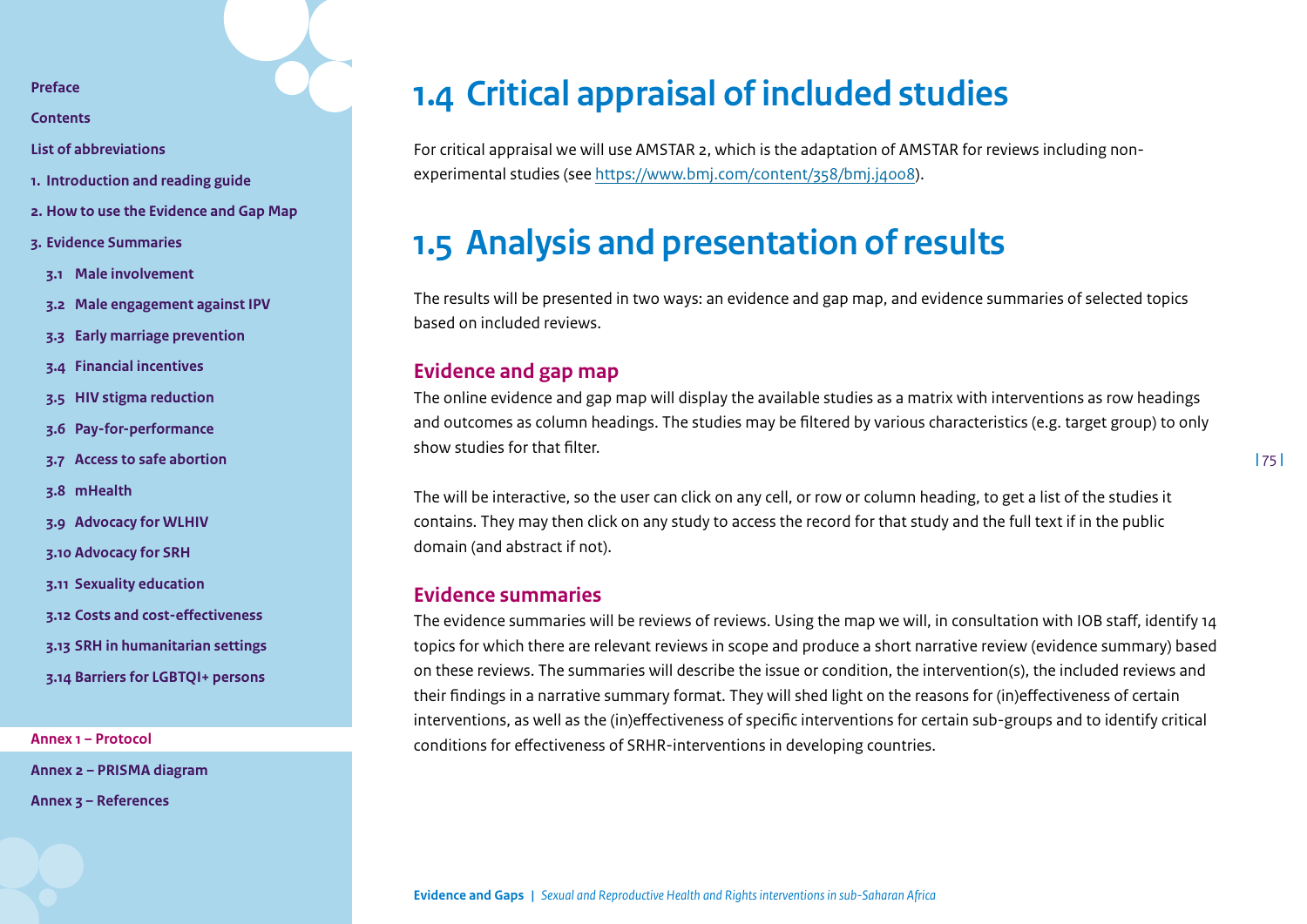**[Contents](#page-2-0)**

**[List of abbreviations](#page-3-0)**

- **1. [Introduction and reading guide](#page-4-0)**
- **2. [How to use the Evidence and Gap Map](#page-7-0)**
- **3. [Evidence Summaries](#page-10-0)**
- **3.1 [Male involvement](#page-11-0)**
- **3.2 [Male engagement against IPV](#page-15-0)**
- **3.3 [Early marriage prevention](#page-19-0)**
- **3.4 [Financial incentives](#page-23-0)**
- **3.5 [HIV stigma reduction](#page-30-0)**
- **3.6 [Pay-for-performance](#page-33-0)**
- **3.7 [Access to safe abortion](#page-38-0)**
- **3.8 [mHealth](#page-42-0)**
- **3.9 [Advocacy for WLHIV](#page-46-0)**
- **3.10 [Advocacy for SRH](#page-49-0)**
- **3.11 [Sexuality education](#page-53-0)**
- **3.12 [Costs and cost-effectiveness](#page-58-0)**
- **3.13 [SRH in humanitarian settings](#page-62-0)**
- **3.14 [Barriers for LGBTQI+ persons](#page-67-0)**

**[Annex 1 – Protocol](#page-71-0)**

**[Annex 2 – PRISMA diagram](#page-85-0)** 

**[Annex 3 – References](#page-86-0)**

## **Stakeholder engagement**

The key stakeholders are IOB staff who have been engaged in piloting and topic selection for the summaries. IOB staff have consulted more broadly within the ministry of Foreign Affairs and organized a stakeholder engagement meeting.

## **Planned use of the map and summaries**

The results from this study can help the Ministry of Foreign Affairs – in particular the department responsible for SRHR – in moving towards more evidence-based programming. It will also help to identify knowledge gaps that can inform and direct further research activities. Finally, IOB will use the results of the study for the broader SRHR evaluation.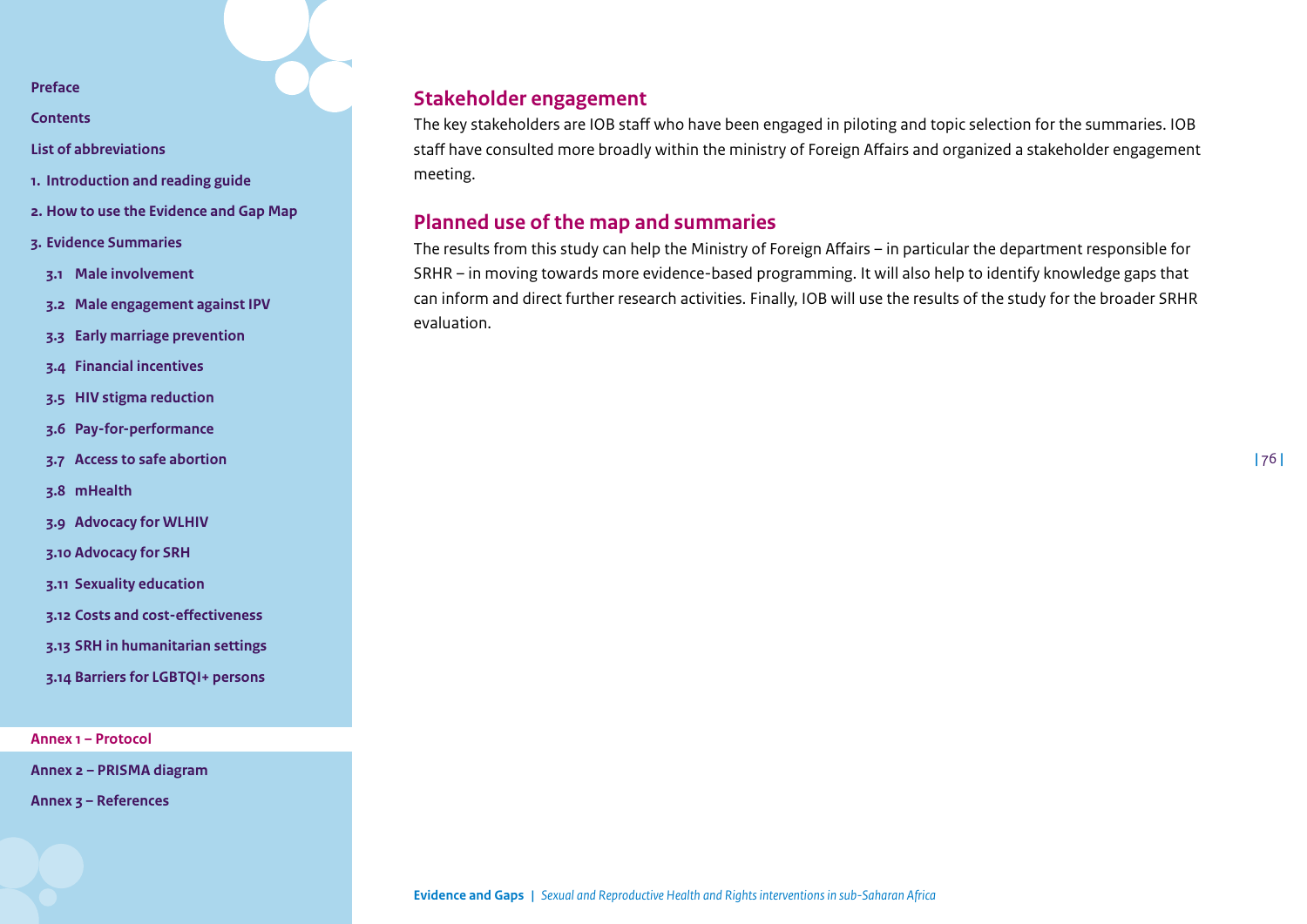**[Contents](#page-2-0)**

- **[List of abbreviations](#page-3-0)**
- **1. [Introduction and reading guide](#page-4-0)**
- **2. [How to use the Evidence and Gap Map](#page-7-0)**
- **3. [Evidence Summaries](#page-10-0)**
- **3.1 [Male involvement](#page-11-0)**
- **3.2 [Male engagement against IPV](#page-15-0)**
- **3.3 [Early marriage prevention](#page-19-0)**
- **3.4 [Financial incentives](#page-23-0)**
- **3.5 [HIV stigma reduction](#page-30-0)**
- **3.6 [Pay-for-performance](#page-33-0)**
- **3.7 [Access to safe abortion](#page-38-0)**
- **3.8 [mHealth](#page-42-0)**
- **3.9 [Advocacy for WLHIV](#page-46-0)**
- **3.10 [Advocacy for SRH](#page-49-0)**
- **3.11 [Sexuality education](#page-53-0)**
- **3.12 [Costs and cost-effectiveness](#page-58-0)**
- **3.13 [SRH in humanitarian settings](#page-62-0)**
- **3.14 [Barriers for LGBTQI+ persons](#page-67-0)**

**[Annex 1 – Protocol](#page-71-0)**

**[Annex 2 – PRISMA diagram](#page-85-0)** 

**[Annex 3 – References](#page-86-0)**

# **1.6 Search strings for PubMed**

((((((((((((((((((((((((((((((((((((((((((((((((((("reproductive health"[MeSH Terms] OR "reproductive health services"[MeSH Terms]) OR "sexual abstinence"[MeSH Terms]) OR "sexual behavior"[MeSH Terms]) OR "pregnancy in adolescence"[MeSH Terms]) OR "pregnant women"[MeSH Terms]) OR "ambulatory care facilities"[MeSH Terms]) OR "ambulatory care facilities"[MeSH Terms]) OR "abortion, legal"[MeSH Terms]) OR "abortion, criminal"[MeSH Terms]) OR "postnatal care"[MeSH Terms]) OR "prenatal diagnosis"[MeSH Terms]) OR "prenatal care"[MeSH Terms]) OR "women s health services"[MeSH Terms]) OR "women s health"[MeSH Terms]) OR "sexual behavior"[MeSH Terms]) OR "maternal behavior"[MeSH Terms]) OR "maternal mortality"[MeSH Terms]) OR "infant mortality"[MeSH Terms]) OR "child health services"[MeSH Terms]) OR "infant health"[MeSH Terms]) OR "maternal-child health centers"[MeSH Terms]) OR "child health"[MeSH Terms]) OR "child health services"[MeSH Terms]) OR "hiv"[MeSH Terms]) OR "anti-hiv agents"[MeSH Terms]) OR "anti-retroviral agents"[MeSH Terms]) OR "antiretroviral therapy, highly active"[MeSH Terms]) OR "sexually transmitted diseases"[MeSH Terms]) OR "sexually transmitted diseases"[MeSH Terms]) OR "marriage"[MeSH Terms]) OR "marriage"[MeSH Terms]) OR "circumcision, female"[MeSH Terms]) OR "violence"[MeSH Terms]) OR ((("interpersonal"[All Fields] OR "interpersonality"[All Fields]) OR "interpersonally"[All Fields]) AND "violence"[MeSH Terms])) OR "domestic violence"[MeSH Terms]) OR "spouse abuse"[MeSH Terms]) OR "breast feeding"[MeSH Terms]) OR "breast feeding"[MeSH Terms]) OR "contraceptive agents"[MeSH Terms]) OR "contraceptive agents"[MeSH Terms]) OR "ambulatory care facilities"[MeSH Terms]) OR "sex education"[MeSH Terms]) OR "family planning services"[MeSH Terms]) OR "sex education"[MeSH Terms]) OR "condoms"[MeSH Terms]) OR "unsafe sex"[MeSH Terms]) OR (("unsafe"[All Fields] OR "unsafely"[All Fields]) AND (((((((((((((("abort"[All Fields] OR "aborted"[All Fields]) OR "aborter"[All Fields]) OR "aborters"[All Fields]) OR "aborting"[All Fields]) OR "abortion s"[All Fields]) OR "abortion, induced"[MeSH Terms]) OR ("abortion"[All Fields] AND "induced"[All Fields])) OR "induced abortion"[All Fields]) OR "abortion"[All Fields]) OR "abortions"[All Fields]) OR "abortive"[All Fields]) OR "abortively"[All Fields]) OR "abortives"[All Fields]) OR "aborts"[All Fields]))) OR (((((((((((("emerge"[All Fields] OR "emerged"[All Fields]) OR "emergence"[All Fields]) OR "emergences"[All Fields]) OR "emergencies"[MeSH Terms]) OR "emergencies"[All Fields]) OR "emergency"[All Fields]) OR "emergent"[All Fields]) OR "emergently"[All Fields]) OR "emergents"[All Fields]) OR "emerges"[All Fields]) OR "emerging"[All Fields]) AND (((("obstetric"[All Fields] OR "obstetrically"[All Fields]) OR "obstetrics"[MeSH Terms]) OR "obstetrics"[All Fields]) OR "obstetrical"[All Fields]) AND "care"[All Fields])) OR ((((((((((((("sexual behavior"[MeSH Terms] OR ("sexual"[All Fields] AND "behavior"[All Fields])) OR "sexual behavior"[All Fields]) OR "sexual"[All Fields])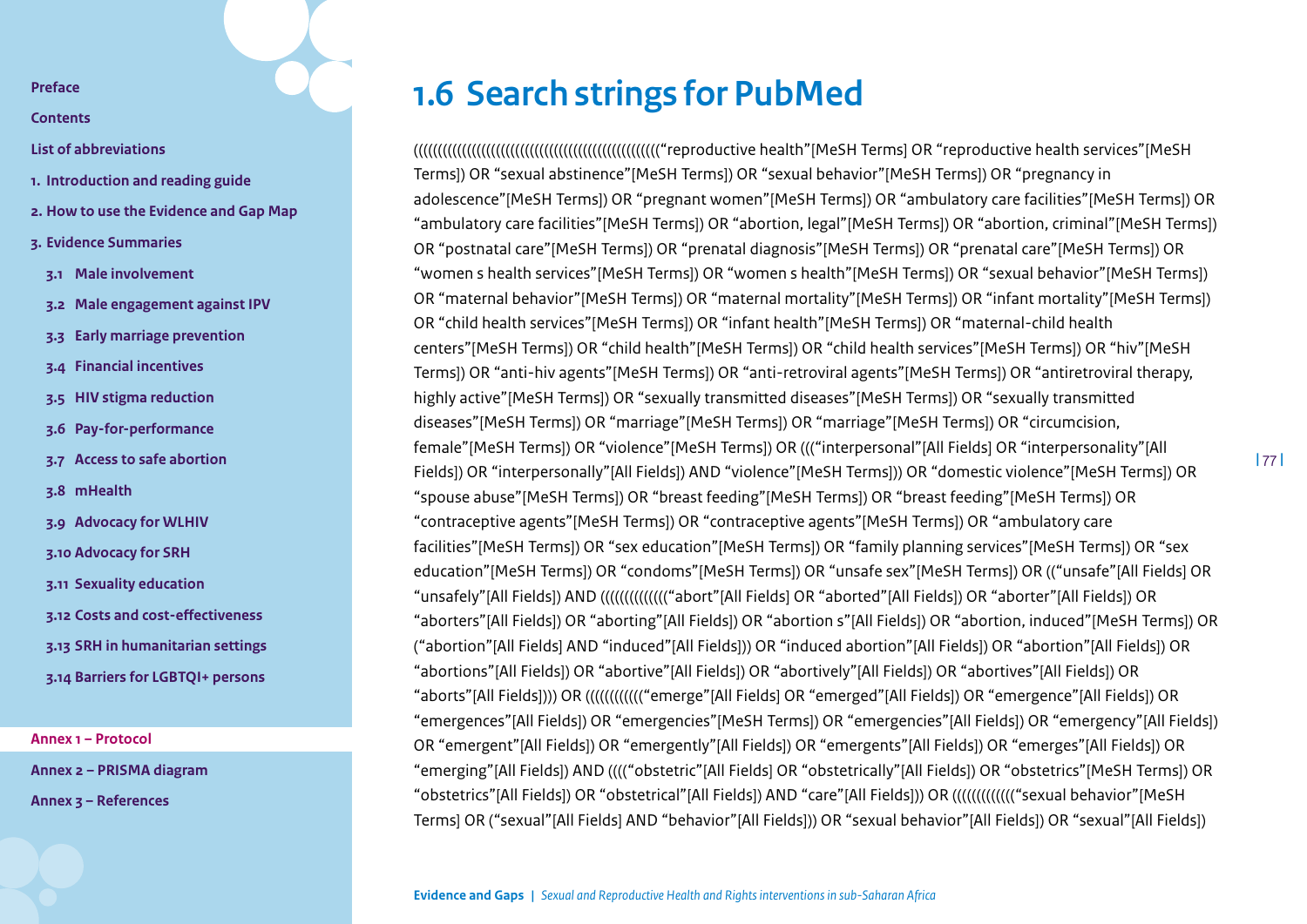**[Contents](#page-2-0)**

- **[List of abbreviations](#page-3-0)**
- **1. [Introduction and reading guide](#page-4-0)**
- **2. [How to use the Evidence and Gap Map](#page-7-0)**
- **3. [Evidence Summaries](#page-10-0)**
- **3.1 [Male involvement](#page-11-0)**
- **3.2 [Male engagement against IPV](#page-15-0)**
- **3.3 [Early marriage prevention](#page-19-0)**
- **3.4 [Financial incentives](#page-23-0)**
- **3.5 [HIV stigma reduction](#page-30-0)**
- **3.6 [Pay-for-performance](#page-33-0)**
- **3.7 [Access to safe abortion](#page-38-0)**
- **3.8 [mHealth](#page-42-0)**
- **3.9 [Advocacy for WLHIV](#page-46-0)**
- **3.10 [Advocacy for SRH](#page-49-0)**
- **3.11 [Sexuality education](#page-53-0)**
- **3.12 [Costs and cost-effectiveness](#page-58-0)**
- **3.13 [SRH in humanitarian settings](#page-62-0)**
- **3.14 [Barriers for LGBTQI+ persons](#page-67-0)**

**[Annex 1 – Protocol](#page-71-0)**

**[Annex 2 – PRISMA diagram](#page-85-0)** 

**[Annex 3 – References](#page-86-0)**

OR "sexually"[All Fields]) OR "sexualities"[All Fields]) OR "sexuality"[MeSH Terms]) OR "sexuality"[All Fields]) OR "sexualization"[All Fields]) OR "sexualize"[All Fields]) OR "sexualized"[All Fields]) OR "sexualizing"[All Fields]) OR "sexuals"[All Fields]) AND (("reproductive health"[MeSH Terms] OR ("reproductive"[All Fields] AND "health"[All Fields])) OR "reproductive health"[All Fields]))) AND (("meta-analysis"[Publication Type] OR "review"[Publication Type]) OR "systematic review"[Publication Type])) AND (((((((((((((((((((((((((((((((((((((("adolescent"[MeSH Terms] OR "adolescent"[MeSH Terms]) OR "young adult"[MeSH Terms]) OR "child"[MeSH Terms]) OR "adult"[MeSH Terms]) OR "adolescent"[MeSH Terms]) OR "women"[MeSH Terms]) OR "poverty"[MeSH Terms]) OR "disabled persons"[MeSH Terms]) OR "mentally disabled persons"[MeSH Terms]) OR "disabled children"[MeSH Terms]) OR "gender identity"[MeSH Terms]) OR "homosexuality"[MeSH Terms]) OR "homosexuality, female"[MeSH Terms]) OR "homosexuality, male"[MeSH Terms]) OR "sexual and gender minorities"[MeSH Terms]) OR "bisexuality"[MeSH Terms]) OR "transgender persons"[MeSH Terms]) OR "refugees"[MeSH Terms]) OR "transients and migrants"[MeSH Terms]) OR "transients and migrants"[MeSH Terms]) OR "sex workers"[MeSH Terms]) OR "drug users"[MeSH Terms]) OR "vulnerable populations"[MeSH Terms]) OR "lgbtq"[All Fields]) OR "lgbt"[All Fields]) OR "female"[MeSH Terms]) OR "adolescent"[MeSH Terms]) OR "relief work"[MeSH Terms]) OR "community health workers"[MeSH Terms]) OR "women s rights"[MeSH Terms]) OR "maternal health"[MeSH Terms]) OR "africa south of the sahara"[MeSH Terms]) OR (((("poverty"[MeSH Terms] OR "poverty"[All Fields]) OR ("low"[All Fields] AND "income"[All Fields])) OR "low income"[All Fields]) AND ((("countries"[All Fields] OR "country"[All Fields]) OR "country s"[All Fields]) OR "countrys"[All Fields]))) OR ((("middle"[All Fields] OR "middles"[All Fields]) AND (("income"[MeSH Terms] OR "income"[All Fields]) OR "incomes"[All Fields])) AND ((("countries"[All Fields] OR "country"[All Fields]) OR "country s"[All Fields]) OR "countrys"[All Fields]))) OR "lmic"[All Fields]) OR ("low"[All Fields] AND ("middle"[All Fields] OR "middles"[All Fields]) AND (("income"[MeSH Terms] OR "income"[All Fields]) OR "incomes"[All Fields]))) OR (((("altruism"[MeSH Terms] OR "altruism"[All Fields]) OR "humanitarianism"[All Fields]) OR "humanitarian"[All Fields]) OR "humanitarians"[All Fields])) AND (("meta-analysis"[Publication Type] OR "review"[Publication Type]) OR "systematic review"[Publication Type]))) AND (((((((((((((((((((((((((((((((((((((((((("legislation as topic"[MeSH Terms] OR "social values"[MeSH Terms]) OR "social distance"[MeSH Terms]) OR "human rights"[MeSH Terms]) OR "human rights abuses"[MeSH Terms]) OR "civil rights"[MeSH Terms]) OR "sex education"[MeSH Terms]) OR "education"[MeSH Terms]) OR "teaching"[MeSH Terms]) OR "community health workers"[MeSH Terms]) OR "community health centers"[MeSH Terms]) OR "community health services"[MeSH Terms]) OR "community health workers"[MeSH Terms]) OR "health education"[MeSH Terms]) OR "mass media"[MeSH Terms]) OR "health promotion"[MeSH Terms]) OR "community health planning"[MeSH Terms]) OR "health systems agencies"[MeSH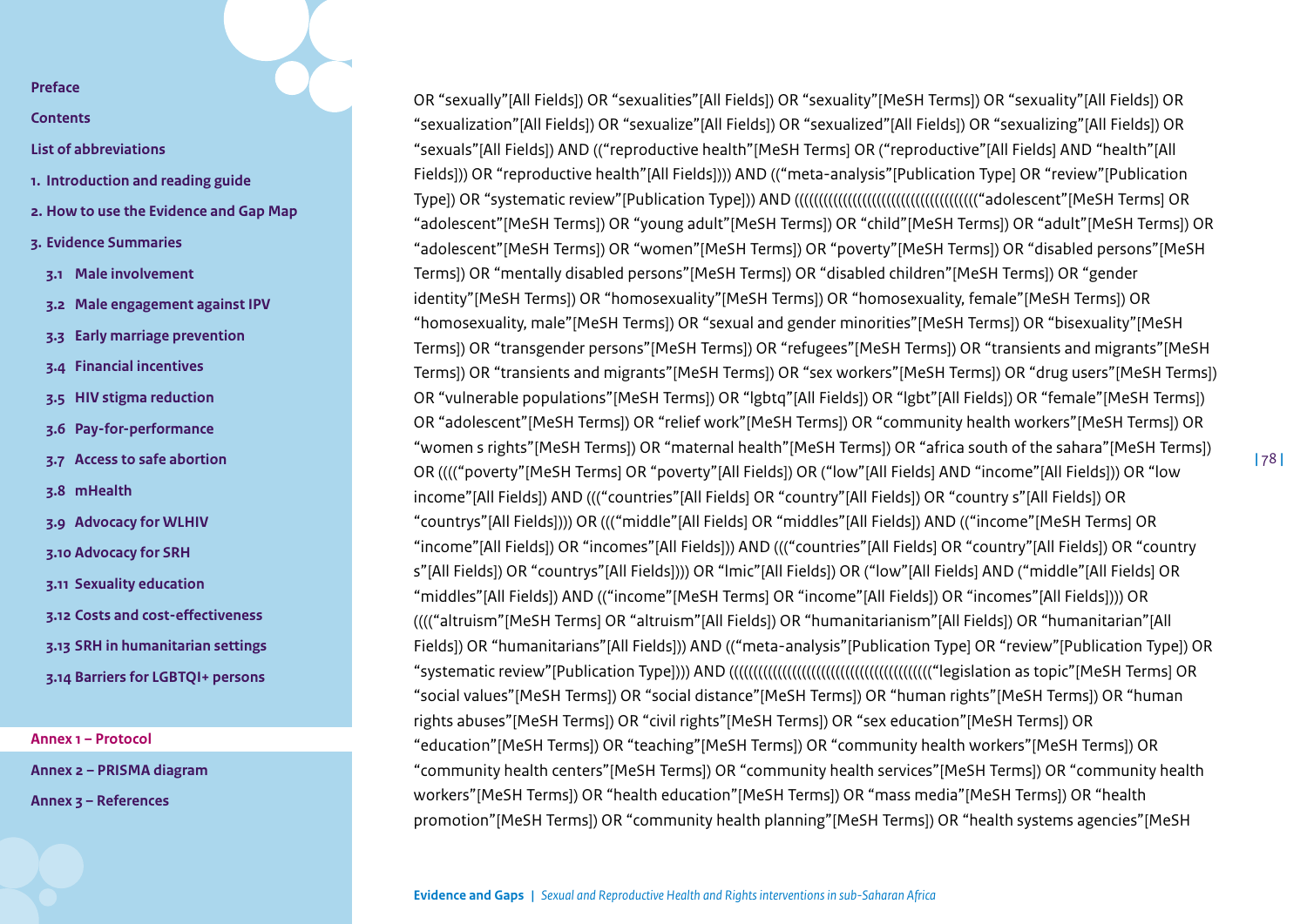**[Contents](#page-2-0)**

- **[List of abbreviations](#page-3-0)**
- **1. [Introduction and reading guide](#page-4-0)**
- **2. [How to use the Evidence and Gap Map](#page-7-0)**
- **3. [Evidence Summaries](#page-10-0)**
- **3.1 [Male involvement](#page-11-0)**
- **3.2 [Male engagement against IPV](#page-15-0)**
- **3.3 [Early marriage prevention](#page-19-0)**
- **3.4 [Financial incentives](#page-23-0)**
- **3.5 [HIV stigma reduction](#page-30-0)**
- **3.6 [Pay-for-performance](#page-33-0)**
- **3.7 [Access to safe abortion](#page-38-0)**
- **3.8 [mHealth](#page-42-0)**
- **3.9 [Advocacy for WLHIV](#page-46-0)**
- **3.10 [Advocacy for SRH](#page-49-0)**
- **3.11 [Sexuality education](#page-53-0)**
- **3.12 [Costs and cost-effectiveness](#page-58-0)**
- **3.13 [SRH in humanitarian settings](#page-62-0)**
- **3.14 [Barriers for LGBTQI+ persons](#page-67-0)**

**[Annex 1 – Protocol](#page-71-0)**

**[Annex 2 – PRISMA diagram](#page-85-0)** 

**[Annex 3 – References](#page-86-0)**

Terms]) OR "public-private sector partnerships"[MeSH Terms]) OR "private sector"[MeSH Terms]) OR "public-private sector partnerships"[MeSH Terms]) OR "community-based health insurance"[MeSH Terms]) OR "healthcare financing"[MeSH Terms]) OR "social responsibility"[MeSH Terms]) OR "motivation"[MeSH Terms]) OR ("cash"[All Fields] AND ((((((("transfer"[All Fields] OR "transferability"[All Fields]) OR "transferable"[All Fields]) OR "transfered"[All Fields]) OR "transfering"[All Fields]) OR "transferred"[All Fields]) OR "transferring"[All Fields]) OR "transfers"[All Fields]))) OR "telemedicine"[MeSH Terms]) OR "mobile applications"[MeSH Terms]) OR "medical informatics"[MeSH Terms]) OR (("telemedicine"[MeSH Terms] OR "telemedicine"[All Fields]) OR "mhealth"[All Fields])) OR "methods"[MeSH Terms]) OR (((((("intervention s"[All Fields] OR "interventions"[All Fields]) OR "interventive"[All Fields]) OR "methods"[MeSH Terms]) OR "methods"[All Fields]) OR "intervention"[All Fields]) OR "interventional"[All Fields])) OR ((((((((("effect"[All Fields] OR "effecting"[All Fields]) OR "effective"[All Fields]) OR "effectively"[All Fields]) OR "effectiveness"[All Fields]) OR "effectivenesses"[All Fields]) OR "effectives"[All Fields]) OR "effectivities"[All Fields]) OR "effectivity"[All Fields]) OR "effects"[All Fields])) OR (("barrier"[All Fields] OR "barrier s"[All Fields]) OR "barriers"[All Fields])) OR ((((((((("facilitate"[All Fields] OR "facilitated"[All Fields]) OR "facilitates"[All Fields]) OR "facilitating"[All Fields]) OR "facilitation"[All Fields]) OR "facilitations"[All Fields]) OR "facilitative"[All Fields]) OR "facilitator"[All Fields]) OR "facilitator s"[All Fields]) OR "facilitators"[All Fields])) OR (((((((("implementability"[All Fields] OR "implementable"[All Fields]) OR "implementation"[All Fields]) OR "implementation s"[All Fields]) OR "implementational"[All Fields]) OR "implementations"[All Fields]) OR "implementer"[All Fields]) OR "implementers"[All Fields]) OR "implemention"[All Fields])) OR "costs and cost analysis"[MeSH Terms]) OR "cost-benefit analysis"[MeSH Terms]) OR "cost-benefit analysis"[MeSH Terms]) OR "delivery of health care"[MeSH Terms]) OR "maternal health services"[MeSH Terms]) OR "reproductive health services"[MeSH Terms]) AND (("meta-analysis"[Publication Type] OR "review"[Publication Type]) OR "systematic review"[Publication Type]))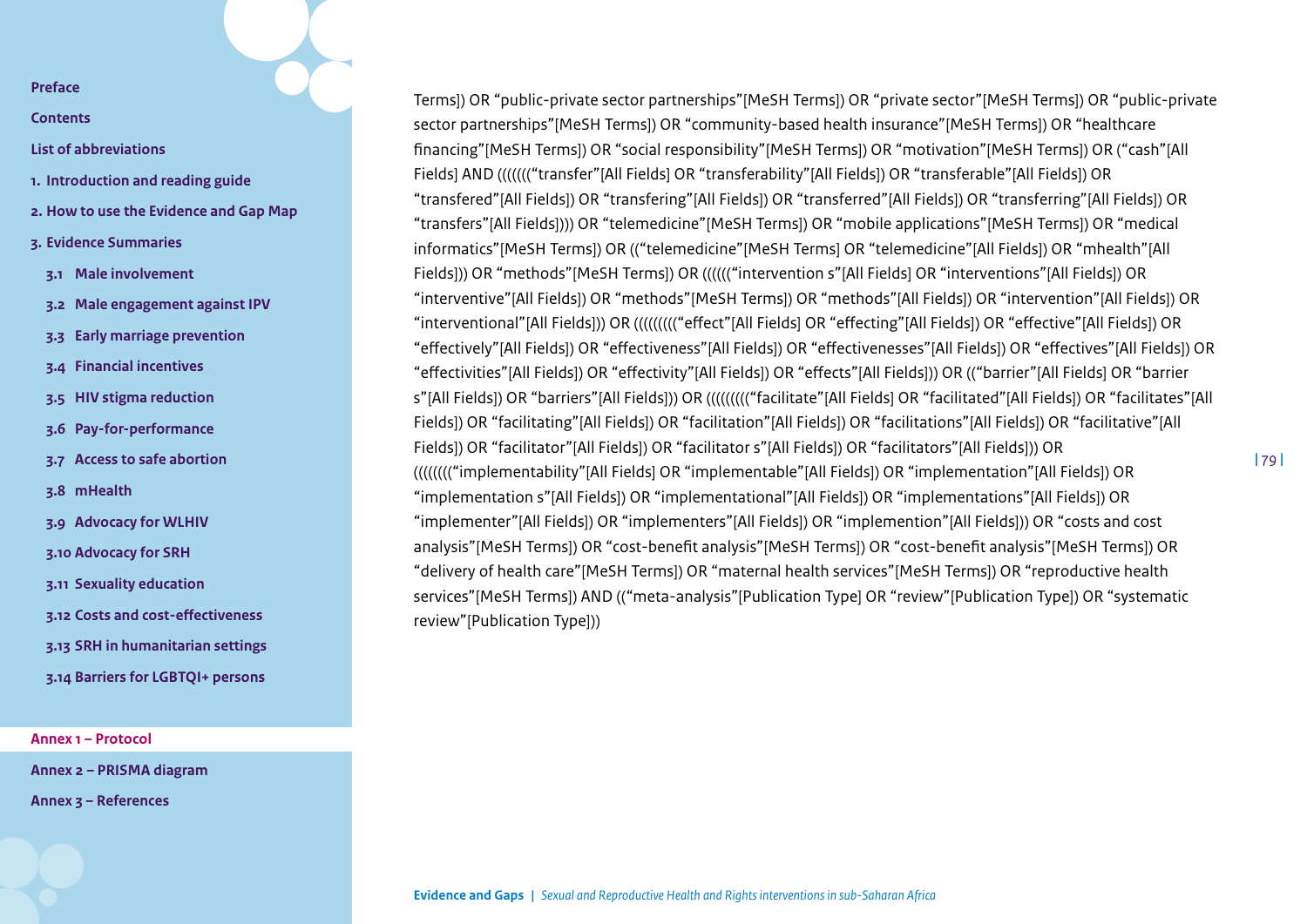**[Contents](#page-2-0)**

**[List of abbreviations](#page-3-0)**

- **1. [Introduction and reading guide](#page-4-0)**
- **2. [How to use the Evidence and Gap Map](#page-7-0)**
- **3. [Evidence Summaries](#page-10-0)**
- **3.1 [Male involvement](#page-11-0)**
- **3.2 [Male engagement against IPV](#page-15-0)**
- **3.3 [Early marriage prevention](#page-19-0)**
- **3.4 [Financial incentives](#page-23-0)**
- **3.5 [HIV stigma reduction](#page-30-0)**
- **3.6 [Pay-for-performance](#page-33-0)**
- **3.7 [Access to safe abortion](#page-38-0)**
- **3.8 [mHealth](#page-42-0)**
- **3.9 [Advocacy for WLHIV](#page-46-0)**
- **3.10 [Advocacy for SRH](#page-49-0)**
- **3.11 [Sexuality education](#page-53-0)**
- **3.12 [Costs and cost-effectiveness](#page-58-0)**
- **3.13 [SRH in humanitarian settings](#page-62-0)**
- **3.14 [Barriers for LGBTQI+ persons](#page-67-0)**

**[Annex 1 – Protocol](#page-71-0)**

**[Annex 2 – PRISMA diagram](#page-85-0)** 

**[Annex 3 – References](#page-86-0)**

# **1.7 Screening tool**

|                             | Lead author                                                                                                                                                                                                            |                                    |
|-----------------------------|------------------------------------------------------------------------------------------------------------------------------------------------------------------------------------------------------------------------|------------------------------------|
|                             | Year                                                                                                                                                                                                                   |                                    |
| 1.                          | Is the study in English?                                                                                                                                                                                               | No>>Exclude (stop)<br>Yes>>2       |
| $\mathcal{P}_{\mathcal{P}}$ | Is the study published in 2015 or later?                                                                                                                                                                               | No>>Exclude (stop)<br>$Yes \geq 7$ |
| 3.                          | Is the study a systematic review? (To be systematic the study needs a comprehensive search strategy<br>with an explicit inclusion and exclusion criteria, systematically screen, code, analyze and report<br>studies). | No>>Exclude (stop)<br>Yes>4        |
| 4.                          | Is it a review of an intervention or interventions to improve sexual and reproductive health and rights?<br>(The review may be of effectiveness, barriers and facilitators or costs)                                   | No>>Exclude (stop)<br>$Yes \ge 5$  |
| 5.                          | Does the review include at least one study from a low- or lower-middle-income country in sub Saharan<br>Africa?*                                                                                                       | No>>Exclude<br>Yes>>Include        |
|                             | Overall (Include if Yes to all the above)                                                                                                                                                                              |                                    |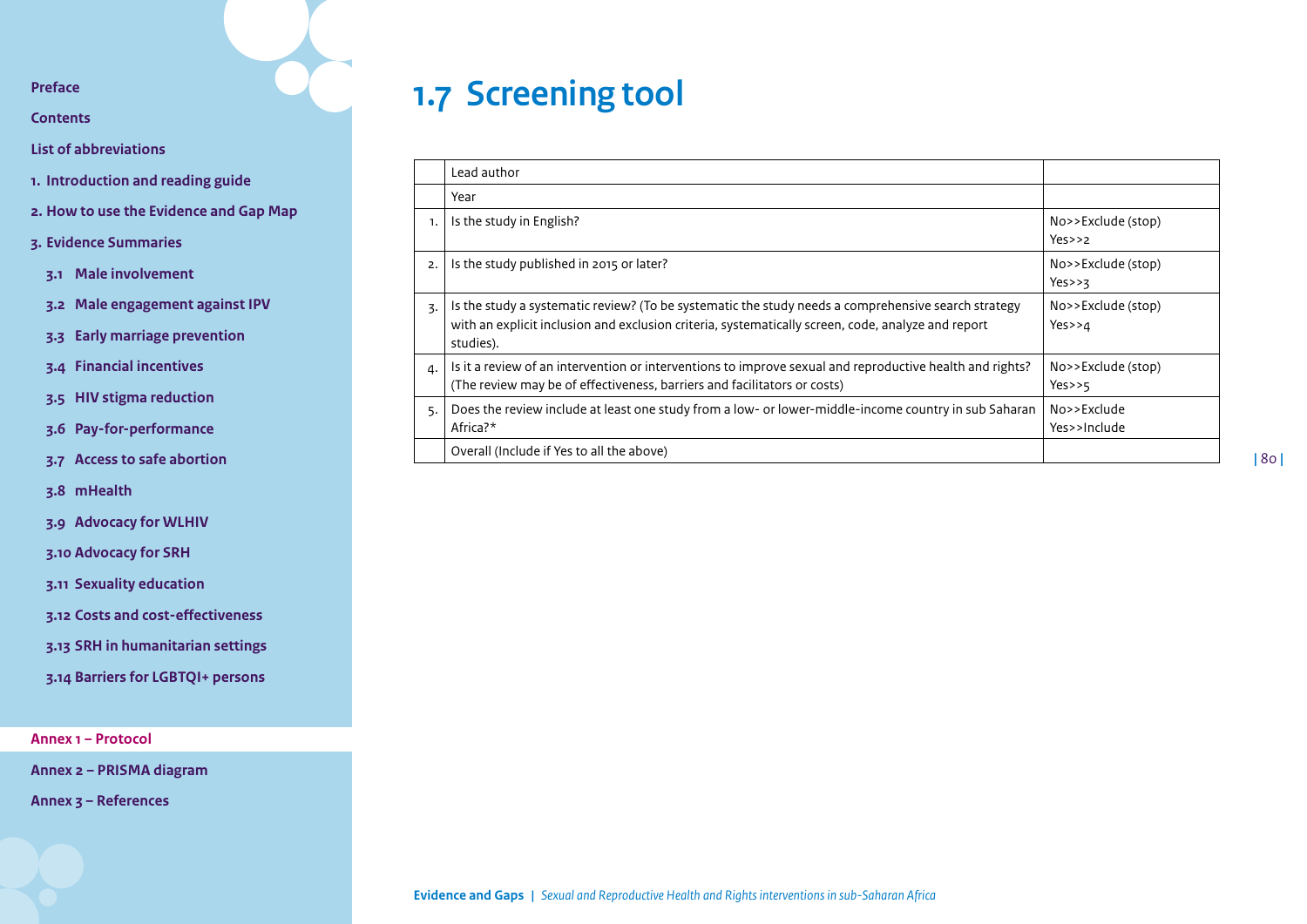**[Contents](#page-2-0)**

**[List of abbreviations](#page-3-0)**

**1. [Introduction and reading guide](#page-4-0)**

- **2. [How to use the Evidence and Gap Map](#page-7-0)**
- **3. [Evidence Summaries](#page-10-0)**

**3.1 [Male involvement](#page-11-0)**

**3.2 [Male engagement against IPV](#page-15-0)**

- **3.3 [Early marriage prevention](#page-19-0)**
- **3.4 [Financial incentives](#page-23-0)**
- **3.5 [HIV stigma reduction](#page-30-0)**
- **3.6 [Pay-for-performance](#page-33-0)**
- **3.7 [Access to safe abortion](#page-38-0)**
- **3.8 [mHealth](#page-42-0)**
- **3.9 [Advocacy for WLHIV](#page-46-0)**
- **3.10 [Advocacy for SRH](#page-49-0)**
- **3.11 [Sexuality education](#page-53-0)**
- **3.12 [Costs and cost-effectiveness](#page-58-0)**
- **3.13 [SRH in humanitarian settings](#page-62-0)**
- **3.14 [Barriers for LGBTQI+ persons](#page-67-0)**

**[Annex 1 – Protocol](#page-71-0)**

**[Annex 2 – PRISMA diagram](#page-85-0)** 

**[Annex 3 – References](#page-86-0)**

# **1.8 SRHR Coding Framework**

#### **Publication**

Lead author Year of publication

| <b>Interventions</b>                 |                                                                   | <b>Definitions</b>                                                                                                                                                                                                                                                                                                                                                                                  |  |
|--------------------------------------|-------------------------------------------------------------------|-----------------------------------------------------------------------------------------------------------------------------------------------------------------------------------------------------------------------------------------------------------------------------------------------------------------------------------------------------------------------------------------------------|--|
| <b>Enabling environment for SRHR</b> | <b>Global initiatives</b>                                         | Support given to SRHR-related global institutions<br>and partnerships, international advocacy and<br>agreements, and conventions.                                                                                                                                                                                                                                                                   |  |
|                                      | Rights, advocacy and legislation                                  | Rights-based and advocacy activities undertaken to<br>influence either public opinion, government action<br>or legislation.                                                                                                                                                                                                                                                                         |  |
|                                      | Youth engagement in decision-making                               | Engagement of youth in decision-making in a way<br>which is voluntary, transparent, respectful, safe and<br>rights-based.                                                                                                                                                                                                                                                                           |  |
|                                      | Youth-focused environment for SRHR services and<br>interventions  | Designing and implementing interventions and<br>services focused on SRHR needs of youth and<br>adolescents.                                                                                                                                                                                                                                                                                         |  |
|                                      | Improving access to information Comprehensive sexuality education | Comprehensive sexuality education provides<br>age-appropriate information, in school or out of<br>school, includes scientifically accurate information<br>about human development, anatomy and<br>reproductive health, as well as information about<br>contraception, childbirth and sexually transmitted<br>infections (STIs). Source: https://www.unfpa.org/<br>comprehensive-sexuality-education |  |
|                                      | Community-based information campaigns                             | Community-based approaches to disseminating<br>information including community meetings,<br>working with community leaders, theatre, town<br>criers, and home visitation                                                                                                                                                                                                                            |  |
|                                      | Media campaigns                                                   | Information campaigns in traditional media<br>including posters and flyers as well as social media                                                                                                                                                                                                                                                                                                  |  |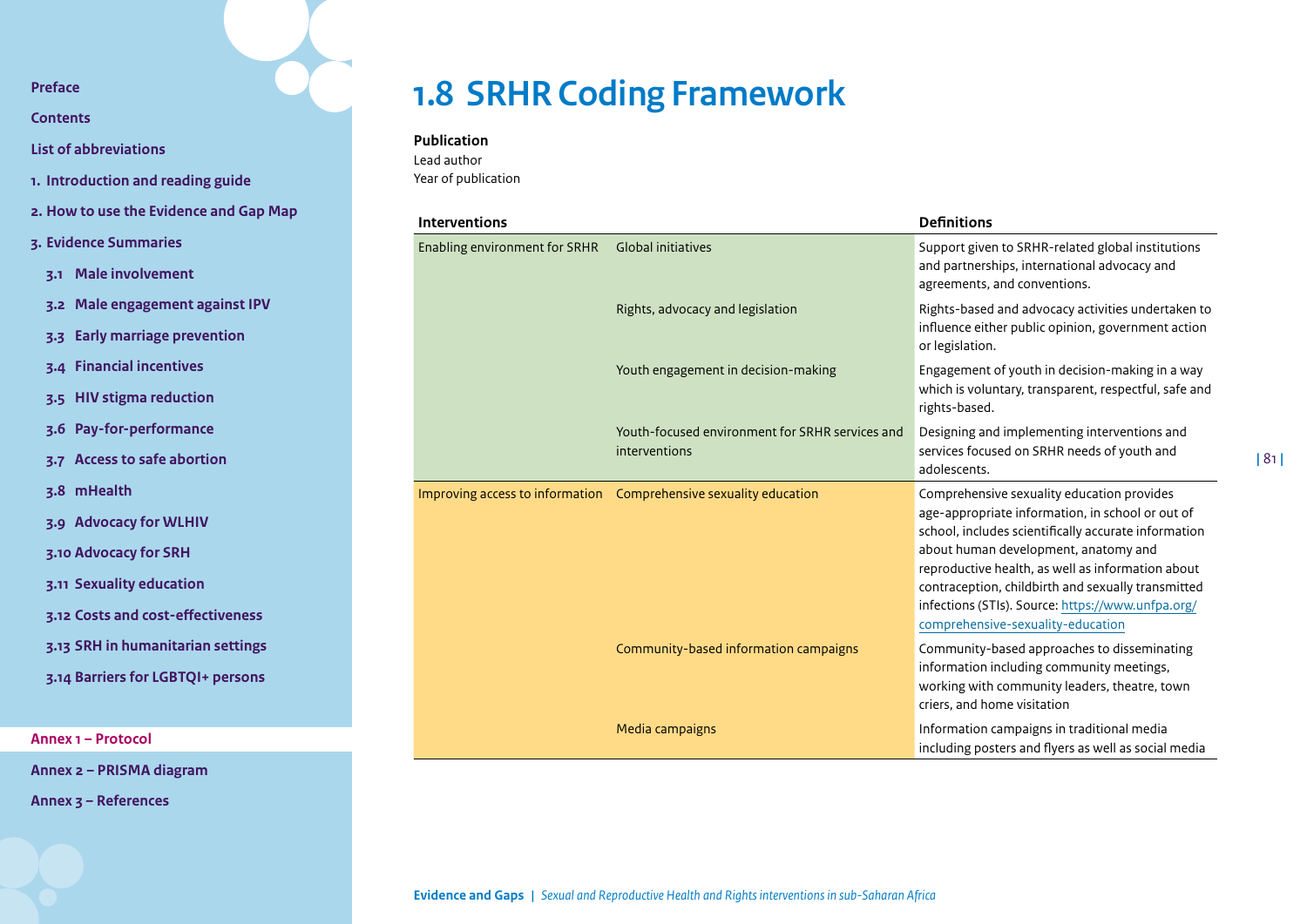|                                                      | Interventions                 |                                                | <b>Definitions</b>                                                                                   |
|------------------------------------------------------|-------------------------------|------------------------------------------------|------------------------------------------------------------------------------------------------------|
| <b>Preface</b>                                       | Health systems strengthening  | Management and planning                        | Interventions that aim to improve management                                                         |
| <b>Contents</b>                                      |                               |                                                | and planning practices for SRHR services                                                             |
| <b>List of abbreviations</b>                         |                               | Financing                                      | Different financing strategies to improve SRHR<br>services                                           |
| 1. Introduction and reading guide                    |                               | Private sector involvement                     | Involvement of private sector entities both non-<br>profit and for-profit in SRHR interventions      |
| 2. How to use the Evidence and Gap Map               |                               | Training for health administrators and workers | Training of health service providers and                                                             |
| 3. Evidence Summaries                                |                               |                                                | administrators from the formal and informal health                                                   |
| 3.1 Male involvement                                 |                               |                                                | sector. Example health care workers: community<br>workers, traditional healers, pharmacists; Example |
| 3.2 Male engagement against IPV                      |                               |                                                | health care administrators: managers, CEOs, board<br>members                                         |
| <b>Early marriage prevention</b><br>3.3 <sub>1</sub> |                               | Accountability and community engagement        | Establishing processes to improve transparency                                                       |
| 3.4 Financial incentives                             |                               |                                                | and accountability for SRHR services in consultation<br>with the community                           |
| <b>HIV stigma reduction</b>                          | Health services availability, | Clinics and community health workers           | Facilities and services provided at the community                                                    |
| Pay-for-performance                                  | access and quality            |                                                | level including the involvement of community<br>health workers (CHWs)                                |
| <b>Access to safe abortion</b>                       |                               | Sexual and reproductive health products        | Provision of SRHR-related products such as<br>contraceptives and condoms                             |
| 3.8 mHealth                                          |                               | SRH supply chain and logistics                 | Interventions aimed at improving supply chain and                                                    |
| 3.9 Advocacy for WLHIV                               |                               |                                                | logistics for SRHR health products                                                                   |
| 3.10 Advocacy for SRH                                |                               | Safe abortion                                  | Delivery of safe abortion services (includes<br>equipment/infrastructure for safe abortion)          |
| 3.11 Sexuality education                             |                               | Reproductive, Maternal, Newborn, Child, and    | Provision of comprehensive care to meet the                                                          |
| 3.12 Costs and cost-effectiveness                    |                               | Adolescent Health (RMNCAH)                     | reproductive health needs of women and the<br>health needs of children                               |
| 3.13 SRH in humanitarian settings                    |                               | STI/HIV testing and treatment (inc. ART)       | Testing and treatment programmes for HIV and                                                         |
| 3.14 Barriers for LGBTQI+ persons                    |                               |                                                | other STIs                                                                                           |
|                                                      |                               | mHealth and technology-based interventions     | Use of technology to facilitate delivery and increase<br>reach of SRHR interventions                 |

**|** 82 **|**

**[Annex 1 – Protocol](#page-71-0)**

**[Annex 2 – PRISMA diagram](#page-85-0)** 

**[Annex 3 – References](#page-86-0)**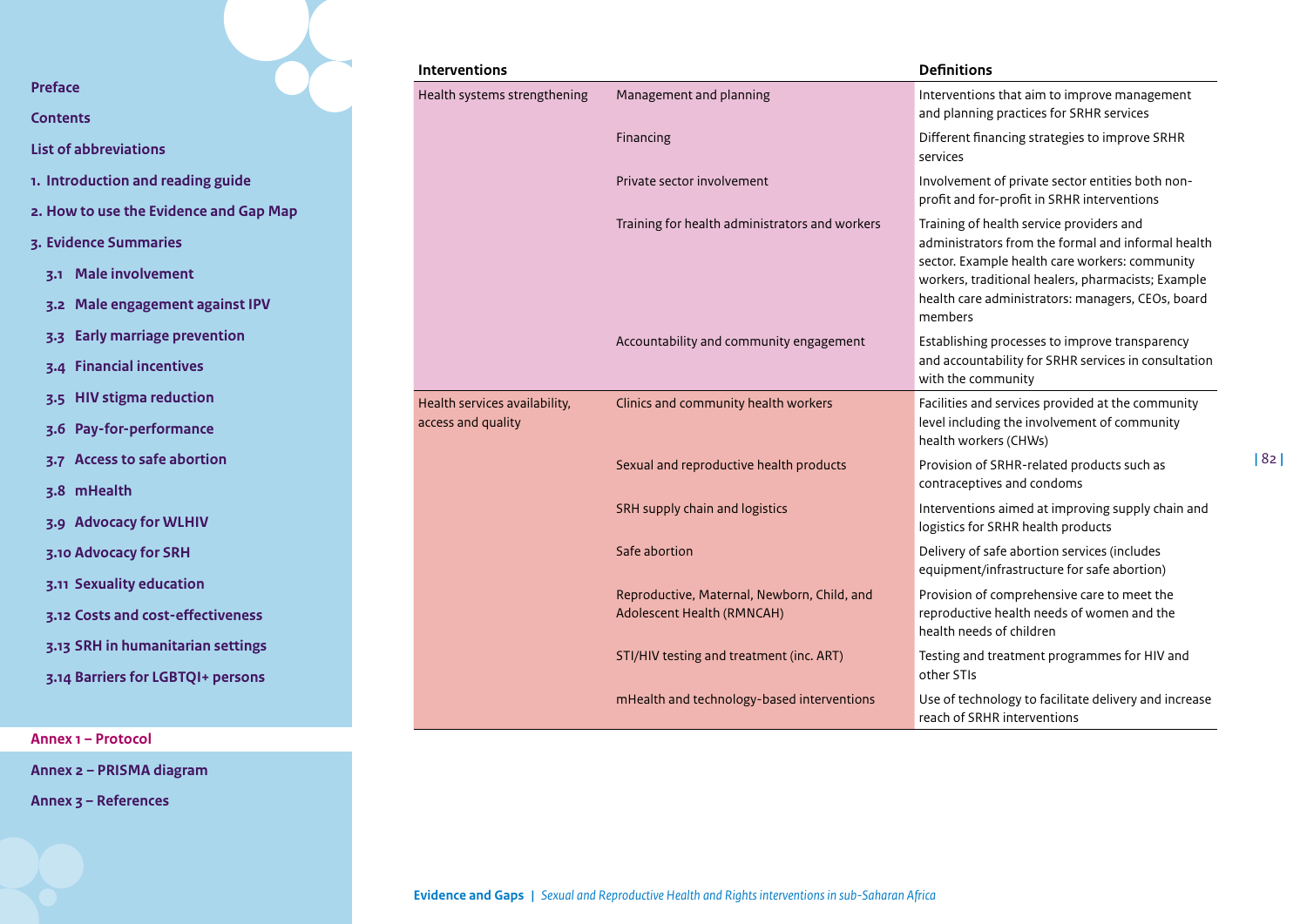**[Contents](#page-2-0)**

**[List of abbreviations](#page-3-0)**

- **1. [Introduction and reading guide](#page-4-0)**
- **2. [How to use the Evidence and Gap Map](#page-7-0)**
- **3. [Evidence Summaries](#page-10-0)**
	- **3.1 [Male involvement](#page-11-0)**
- **3.2 [Male engagement against IPV](#page-15-0)**
- **3.3 [Early marriage prevention](#page-19-0)**
- **3.4 [Financial incentives](#page-23-0)**
- **3.5 [HIV stigma reduction](#page-30-0)**
- **3.6 [Pay-for-performance](#page-33-0)**
- **3.7 [Access to safe abortion](#page-38-0)**

**3.8 [mHealth](#page-42-0)**

- **3.9 [Advocacy for WLHIV](#page-46-0)**
- **3.10 [Advocacy for SRH](#page-49-0)**
- **3.11 [Sexuality education](#page-53-0)**
- **3.12 [Costs and cost-effectiveness](#page-58-0)**
- **3.13 [SRH in humanitarian settings](#page-62-0)**
- **3.14 [Barriers for LGBTQI+ persons](#page-67-0)**

**[Annex 1 – Protocol](#page-71-0)**

**[Annex 2 – PRISMA diagram](#page-85-0)** 

**[Annex 3 – References](#page-86-0)**

| <b>Interventions</b>         |                                              | <b>Definitions</b>                                                                                                                                                                          |
|------------------------------|----------------------------------------------|---------------------------------------------------------------------------------------------------------------------------------------------------------------------------------------------|
| Socio-economic interventions | Cash transfers and other economic incentives | Interventions that provide economic incentives<br>both financial and in-kind to improve SRHR<br>outcomes                                                                                    |
|                              | Life skills and livelihoods                  | Any support to livelihoods delivered with the<br>intention of affecting reproductive choices, and<br>life skills training which can help support informed<br>choices and better livelihoods |
|                              | Education and literacy interventions         | Support to education and literacy delivered with<br>the intention of affecting reproductive choices                                                                                         |

| <b>Indicators</b>                            | <b>Definitions</b>                                                                                                                                                                                                                                 |  |
|----------------------------------------------|----------------------------------------------------------------------------------------------------------------------------------------------------------------------------------------------------------------------------------------------------|--|
| Barriers and facilitators and implementation | SRHR systematic reviews or individual studies<br>within intervention-focused systematic reviews<br>that provide information on either barriers or<br>facilitators to accessing SRHR services or on<br>implementation aspects of SRHR interventions |  |
| Intervention cost                            | SRHR systematic reviews or individual studies<br>within intervention-focused systematic reviews<br>that provide information on costs, cost-<br>effectiveness or cost-benefit estimates.                                                            |  |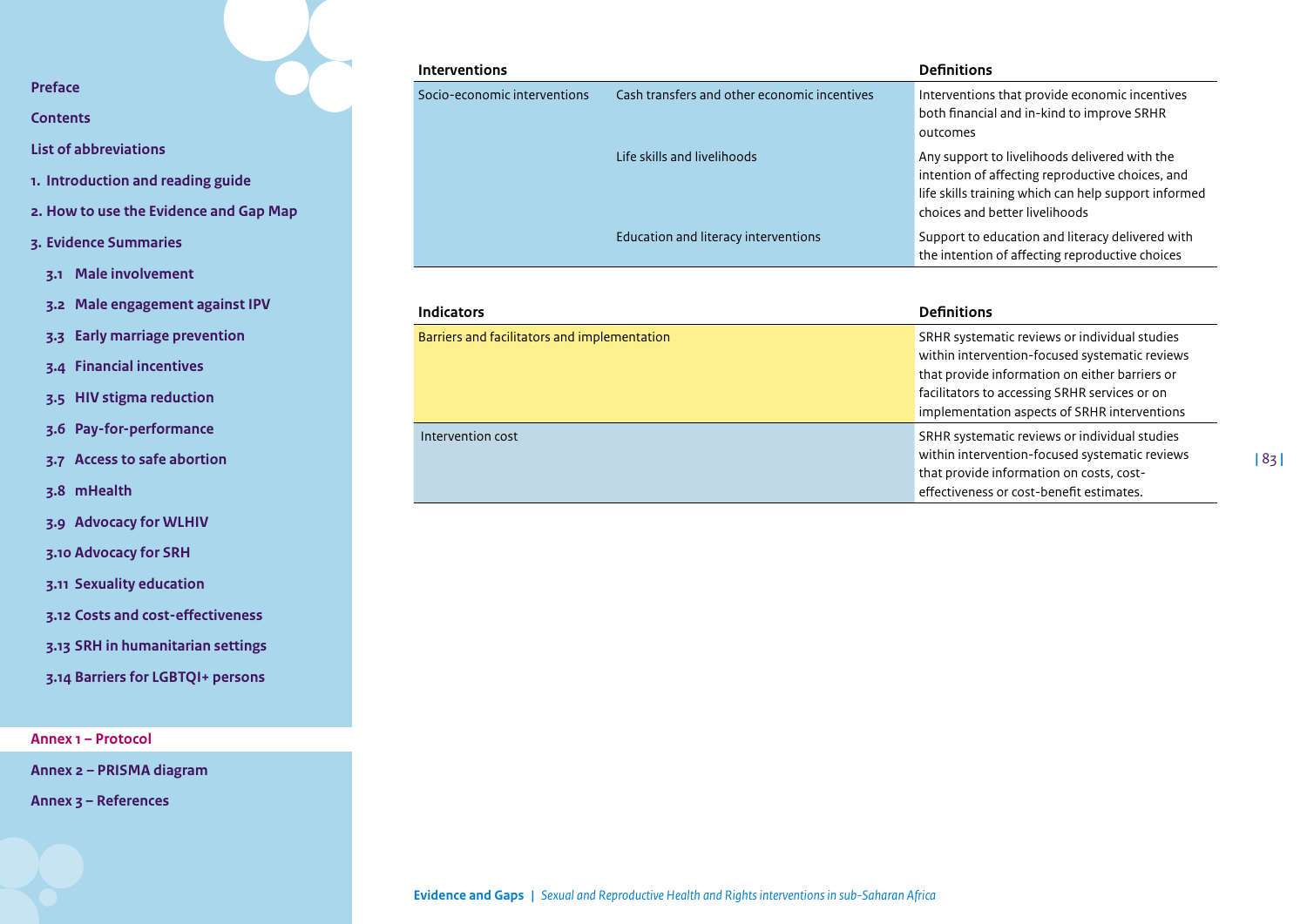**[Contents](#page-2-0)**

**[List of abbreviations](#page-3-0)**

- **1. [Introduction and reading guide](#page-4-0)**
- **2. [How to use the Evidence and Gap Map](#page-7-0)**
- **3. [Evidence Summaries](#page-10-0)**
	- **3.1 [Male involvement](#page-11-0)**
- **3.2 [Male engagement against IPV](#page-15-0)**
- **3.3 [Early marriage prevention](#page-19-0)**
- **3.4 [Financial incentives](#page-23-0)**
- **3.5 [HIV stigma reduction](#page-30-0)**
- **3.6 [Pay-for-performance](#page-33-0)**
- **3.7 [Access to safe abortion](#page-38-0)**
- **3.8 [mHealth](#page-42-0)**
- **3.9 [Advocacy for WLHIV](#page-46-0)**
- **3.10 [Advocacy for SRH](#page-49-0)**
- **3.11 [Sexuality education](#page-53-0)**
- **3.12 [Costs and cost-effectiveness](#page-58-0)**
- **3.13 [SRH in humanitarian settings](#page-62-0)**
- **3.14 [Barriers for LGBTQI+ persons](#page-67-0)**

**[Annex 1 – Protocol](#page-71-0)**

**[Annex 2 – PRISMA diagram](#page-85-0)** 

**[Annex 3 – References](#page-86-0)**

| <b>Effectiveness</b>                 |                                                                        | <b>Definitions</b>                                                                                  |
|--------------------------------------|------------------------------------------------------------------------|-----------------------------------------------------------------------------------------------------|
| <b>Enabling environment</b>          | International agreement and guidelines                                 | This list includes all the effectiveness outcomes                                                   |
|                                      | Legislative framework                                                  | that will be coded from SRHR systematic reviews                                                     |
|                                      | Norms, values and stigma                                               | and individual studies within reviews. These<br>outcomes are indicators of effectiveness, i.e., how |
|                                      | Patient's dignity and rights                                           | well an intervention works (or not) in improving                                                    |
|                                      | Women's agency and empowerment                                         | SRHR outcomes.                                                                                      |
| Knowledge, attitudes and<br>practice | SRHR knowledge and attitudes                                           |                                                                                                     |
|                                      | Safe sex and sexual behaviour                                          |                                                                                                     |
| <b>Health services</b>               | Availability, accessibility and use of health services<br>and products |                                                                                                     |
|                                      | Quality of health services and products                                |                                                                                                     |
|                                      | Safe, proper use of contraceptives                                     |                                                                                                     |
|                                      | <b>HIV treatment cascade</b>                                           |                                                                                                     |
|                                      | Safe delivery and safe abortion                                        |                                                                                                     |
| <b>SRHR outcomes</b>                 | Adolescent pregnancy and births                                        |                                                                                                     |
|                                      | Fertility and infertility                                              |                                                                                                     |
|                                      | <b>Breastfeeding</b>                                                   |                                                                                                     |
|                                      | Gender-based violence                                                  |                                                                                                     |
|                                      | Early marriage                                                         |                                                                                                     |
|                                      | Under-five morbidity and mortality                                     |                                                                                                     |
|                                      | Maternal health and mortality                                          |                                                                                                     |
|                                      | HIV/AIDS/STIs                                                          |                                                                                                     |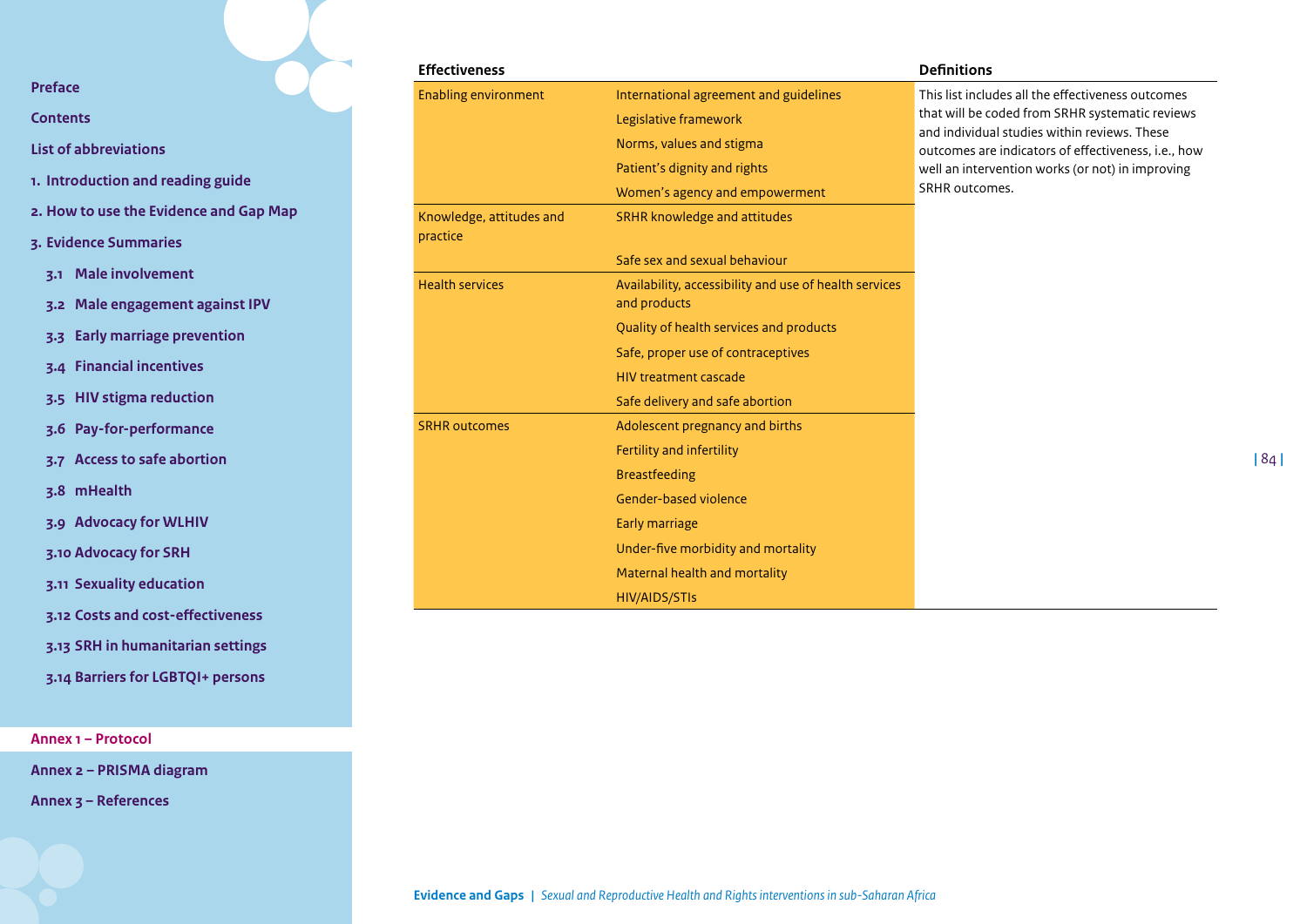**[Contents](#page-2-0)**

**[List of abbreviations](#page-3-0)**

**1. [Introduction and reading guide](#page-4-0)**

**2. [How to use the Evidence and Gap Map](#page-7-0)**

- **3. [Evidence Summaries](#page-10-0)**
	- **3.1 [Male involvement](#page-11-0)**
	- **3.2 [Male engagement against IPV](#page-15-0)**
	- **3.3 [Early marriage prevention](#page-19-0)**
	- **3.4 [Financial incentives](#page-23-0)**
	- **3.5 [HIV stigma reduction](#page-30-0)**
	- **3.6 [Pay-for-performance](#page-33-0)**

**3.7 [Access to safe abortion](#page-38-0)**

**3.8 [mHealth](#page-42-0)**

**3.9 [Advocacy for WLHIV](#page-46-0)**

**3.10 [Advocacy for SRH](#page-49-0)**

**3.11 [Sexuality education](#page-53-0)**

**3.12 [Costs and cost-effectiveness](#page-58-0)**

**3.13 [SRH in humanitarian settings](#page-62-0)**

**3.14 [Barriers for LGBTQI+ persons](#page-67-0)**

**[Annex 1 – Protocol](#page-71-0)**

**[Annex 2 – PRISMA diagram](#page-85-0)** 

**[Annex 3 – References](#page-86-0)**

| <b>FILTERS</b>                                                                                                              | <b>Example</b>                                                                                                                                                                                               | <b>Link</b>                                                                           |
|-----------------------------------------------------------------------------------------------------------------------------|--------------------------------------------------------------------------------------------------------------------------------------------------------------------------------------------------------------|---------------------------------------------------------------------------------------|
| Youth                                                                                                                       | L'Engle et al. (2016) "Mobile phone interventions<br>for adolescent sexual and reproductive health: A<br>systematic review"                                                                                  | https://pediatrics.aappublications.org/<br>content/138/3/e20160884.long               |
| LGBTQI+                                                                                                                     | Klein et al. (2018) "Providing quality family<br>planning services to LGBTQIA individuals: A<br>systematic review"                                                                                           | https://www.sciencedirect.com/science/article/<br>abs/pii/Soo10782418300015           |
| People with disabilities                                                                                                    | Horner-Johnson et al. (2019) "Contraceptive<br>knowledge and use among women with<br>intellectual, physical, or sensory disabilities: A<br>systematic review"                                                | https://www.sciencedirect.com/science/article/<br>abs/pii/S1936657418302103           |
| Humanitarian settings                                                                                                       | Singh et al. (2018) "Evaluating the effectiveness<br>of sexual and reproductive health services during<br>humanitarian crises: A systematic review"                                                          | https://journals.plos.org/plosone/<br>article?id=10.1371/journal.pone.0199300         |
| Key populations (including sex<br>workers, injecting drug users,<br>men who have sex with men,<br>and disadvantaged groups) | Rinaldi et al. (2018) "Cost effectiveness of HIV and<br>sexual reproductive health interventions targeting<br>sex workers: A systematic review"                                                              | https://resource-allocation.biomedcentral.com/<br>track/pdf/10.1186/s12962-018-0165-0 |
| Men                                                                                                                         | Altshuler et al. (2016) "Male partners' involvement<br>in abortion care: A mixed-methods systematic<br>review"                                                                                               | https://onlinelibrary.wiley.com/doi/abs/10.1363/<br>psrh.12000                        |
| Women                                                                                                                       | Ivanova et al. (2018) "A Systematic Review of<br>Sexual and Reproductive Health Knowledge,<br>Experiences and Access to Services among<br>Refugee, Migrant and Displaced Girls and Young<br>Women in Africa" | https://www.mdpi.com/1660-4601/15/8/1583/htm                                          |
| Poor                                                                                                                        | Systematic Review: The use of vouchers for<br>reproductive health services in developing<br>countries: systematic review                                                                                     | https://onlinelibrary.wiley.com/doi/full/10.1111/<br>j.1365-3156.2010.02667.x         |

**|** 85 **|**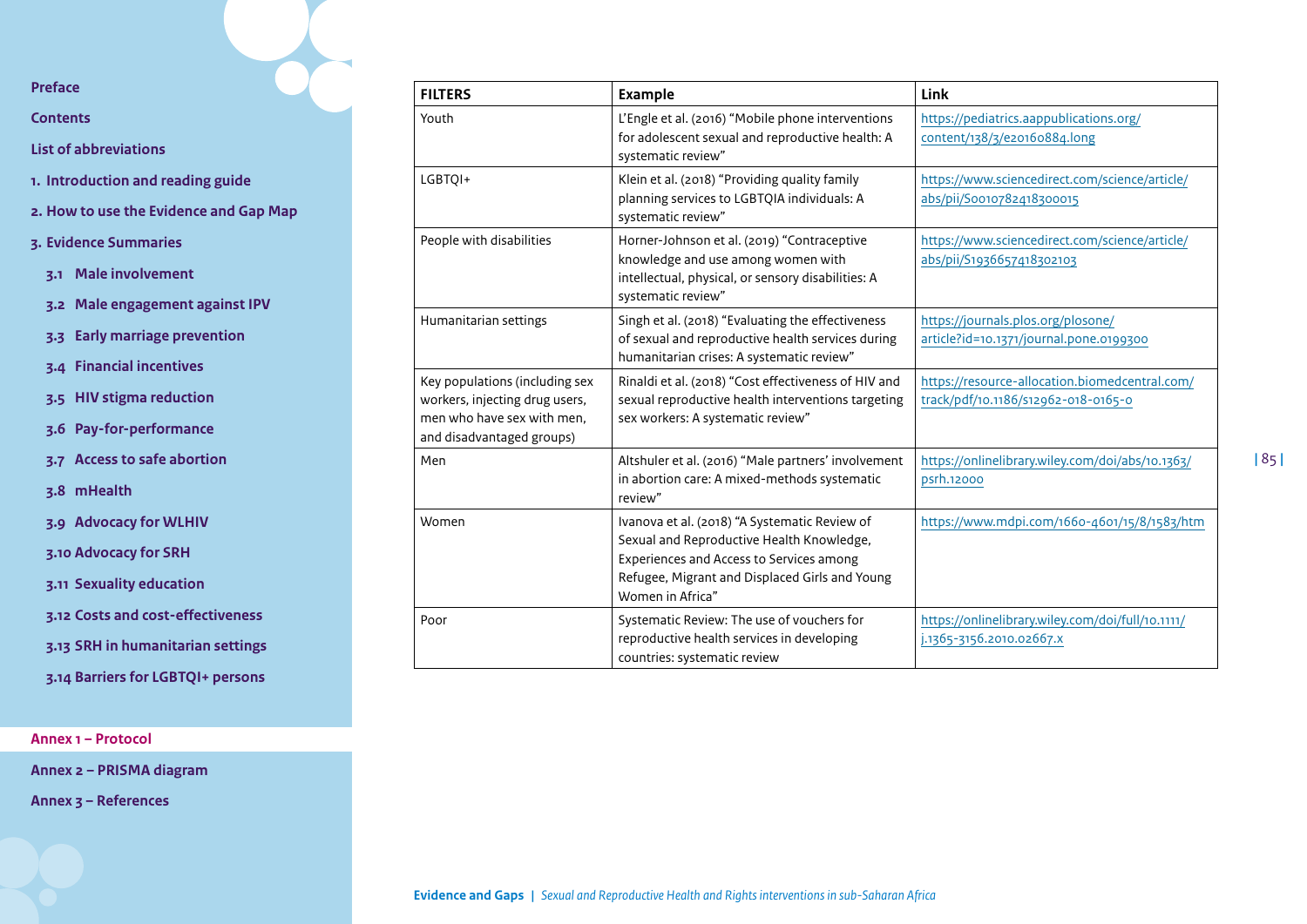**[Contents](#page-2-0)**

**[List of abbreviations](#page-3-0)**

- **1. [Introduction and reading guide](#page-4-0)**
- **2. [How to use the Evidence and Gap Map](#page-7-0)**
- **3. [Evidence Summaries](#page-10-0)**
- **3.1 [Male involvement](#page-11-0)**
- **3.2 [Male engagement against IPV](#page-15-0)**
- **3.3 [Early marriage prevention](#page-19-0)**
- **3.4 [Financial incentives](#page-23-0)**
- **3.5 [HIV stigma reduction](#page-30-0)**
- **3.6 [Pay-for-performance](#page-33-0)**
- **3.7 [Access to safe abortion](#page-38-0)**
- **3.8 [mHealth](#page-42-0)**
- **3.9 [Advocacy for WLHIV](#page-46-0)**
- **3.10 [Advocacy for SRH](#page-49-0)**
- **3.11 [Sexuality education](#page-53-0)**
- **3.12 [Costs and cost-effectiveness](#page-58-0)**
- **3.13 [SRH in humanitarian settings](#page-62-0)**
- **3.14 [Barriers for LGBTQI+ persons](#page-67-0)**

**[Annex 1 – Protocol](#page-71-0)**

**[Annex 2 – PRISMA diagram](#page-85-0)** 

**[Annex 3 – References](#page-86-0)**

# <span id="page-85-0"></span>**Annex 2 – PRISMA diagram1**

## **Mega Map of Systematic Reviews and Meta-Analyses on Sexual Reproductive Health and Rights (SRHR) Interventions in sub-Saharan Africa (2015-2020).**

(Search was for reviews published up to July 2020)



<sup>1</sup> From: Moher D, Liberati A, Tetzlaff J, Altman DG, The PRISMA Group (2009). Preferred Reporting Items for Systematic Reviews and Meta-Analyses: The PRISMA Statement. PLoS Med 6(6): e1000097. doi:10.1371/journal.pmed1000097. For more information, visit www.prismastatement.org.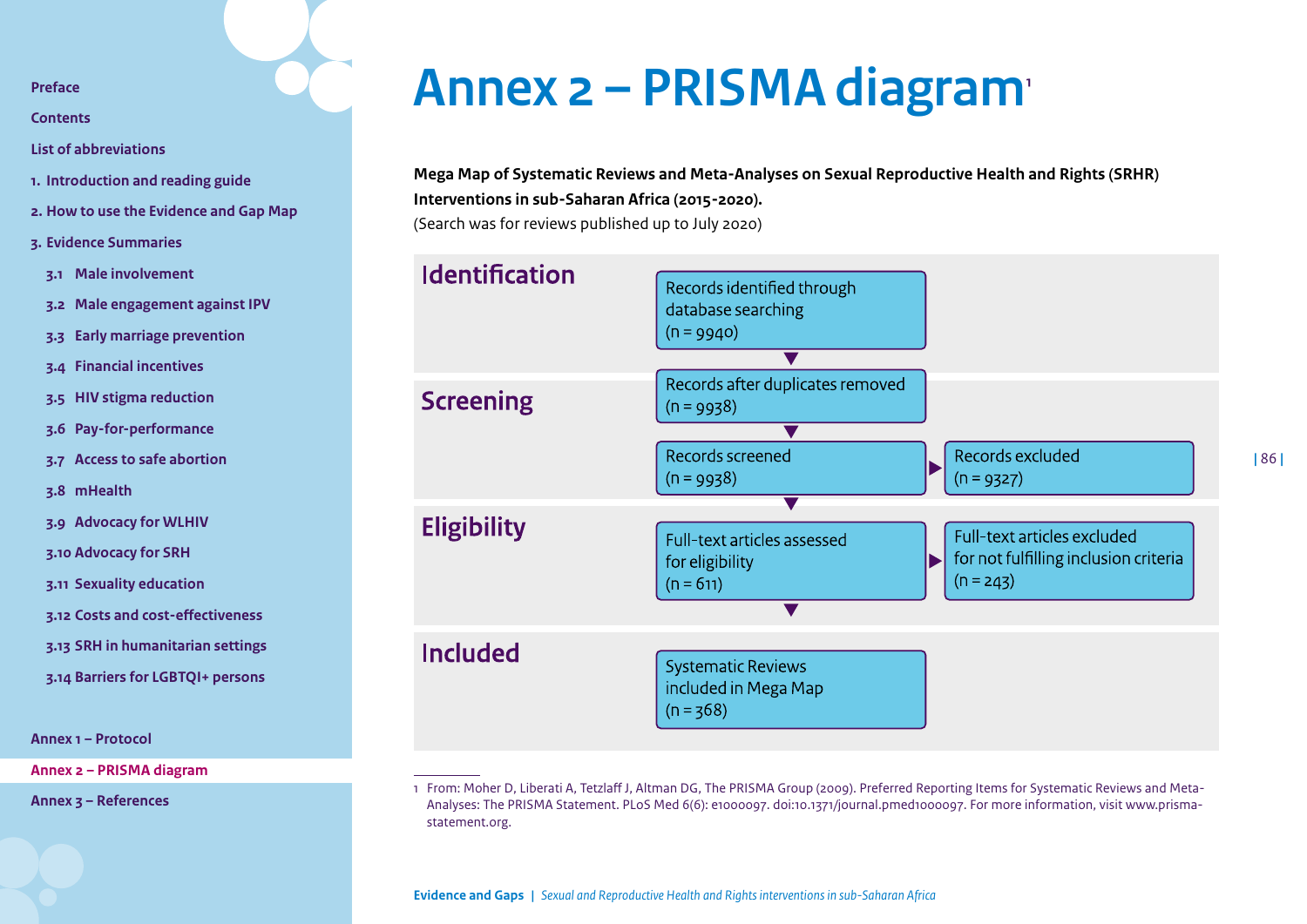**[Contents](#page-2-0)**

**[List of abbreviations](#page-3-0)**

- **1. [Introduction and reading guide](#page-4-0)**
- **2. [How to use the Evidence and Gap Map](#page-7-0)**
- **3. [Evidence Summaries](#page-10-0)**
- **3.1 [Male involvement](#page-11-0)**
- **3.2 [Male engagement against IPV](#page-15-0)**
- **3.3 [Early marriage prevention](#page-19-0)**
- **3.4 [Financial incentives](#page-23-0)**
- **3.5 [HIV stigma reduction](#page-30-0)**
- **3.6 [Pay-for-performance](#page-33-0)**
- **3.7 [Access to safe abortion](#page-38-0)**
- **3.8 [mHealth](#page-42-0)**
- **3.9 [Advocacy for WLHIV](#page-46-0)**
- **3.10 [Advocacy for SRH](#page-49-0)**
- **3.11 [Sexuality education](#page-53-0)**
- **3.12 [Costs and cost-effectiveness](#page-58-0)**
- **3.13 [SRH in humanitarian settings](#page-62-0)**
- **3.14 [Barriers for LGBTQI+ persons](#page-67-0)**

**[Annex 1 – Protocol](#page-71-0)**

**[Annex 2 – PRISMA diagram](#page-85-0)** 

**[Annex 3 – References](#page-86-0)**

# <span id="page-86-0"></span>**Annex 3 – References**

Aguiar C, and Jennings L. "Impact of Male Partner Antenatal Accompaniment on Perinatal Health Outcomes in Developing Countries: A Systematic Literature Review." *Matern Child Health J* 19, no. 9 (2015): 2012–19. <https://doi.org/10.1007/s10995-015-1713-2>.

Ames H M, Glenton C, Lewin S, Tamrat T, Akama E, and Leon N. "Clients' Perceptions and Experiences of Targeted Digital Communication Accessible via Mobile Devices for Reproductive, Maternal, Newborn, Child, and Adolescent Health: A Qualitative Evidence Synthesis." *Cochrane Database Syst Rev* 10, no. 10 (2019): Cd013447.<https://doi.org/10.1002/14651858.Cd013447>.

Ayhan C H. B, Bilgin H, Uluman O T, Sukut O, Yilmaz S, and Buzlu S. "A Systematic Review of the Discrimination Against Sexual and Gender Minority in Health Care Settings." *Int J Health Serv* 50, no. 1 (2020): 44–61. [https://doi.org/10.1177/0020731419885093.](https://doi.org/10.1177/0020731419885093)

Bacchus L J, Colombini M, Contreras Urbina, M, Howarth E, Gardner F, Annan J, et al. "Exploring Opportunities for Coordinated Responses to Intimate Partner Violence and Child Maltreatment in Low and Middle Income Countries: A Scoping Review." *Psychol Health Med* 22, no. sup1 (2017): 135–65. [https://doi.org/10.1080/13548506.2016.1274410.](https://doi.org/10.1080/13548506.2016.1274410)

Barnard S, Kim C, Park M H, and Ngo T D. "Doctors or Mid-Level Providers for Abortion." *Cochrane Database Syst Rev*, no. 7 (2015): Cd011242. <https://doi.org/10.1002/14651858.CD011242.pub2>.

**|** 87 **|**

Blacklock C, MacPepple E, Kunutsor S, and Witter S. "Paying for Performance to Improve the Delivery and Uptake of Family Planning in Low and Middle Income Countries: A Systematic Review." *Stud Fam Plann* 47, no. 4 (2016): 309–24. [https://doi.org/10.1111/sifp.12001.](https://doi.org/10.1111/sifp.12001)

Bourey C, Williams W, Bernstein E E, and Stephenson R. "Systematic Review of Structural Interventions for Intimate Partner Violence in Lowand Middle-Income Countries: Organizing Evidence for Prevention." *BMC Public Health* 15 (2015): 1165. [https://doi.org/10.1186/s12889-015-](https://doi.org/10.1186/s12889-015-2460-4) [2460-4](https://doi.org/10.1186/s12889-015-2460-4).

Brooks H, Llewellyn C D, Nadarzynski T, Pelloso F C, De Souza Guilherme, F, Pollard A, and Jones C J. "Sexual Orientation Disclosure in Health Care: A Systematic Review." *Br J Gen Pract* 68, no. 668 (2018): e187–96. <https://doi.org/10.3399/bjgp18X694841>.

Casey E, Carlson J, Two Bulls, S, and Yager A. "Gender Transformative Approaches to Engaging Men in Gender-Based Violence Prevention: A Review and Conceptual Model." *Trauma Violence Abuse* 19, no. 2 (2018): 231–46. [https://doi.org/10.1177/1524838016650191.](https://doi.org/10.1177/1524838016650191)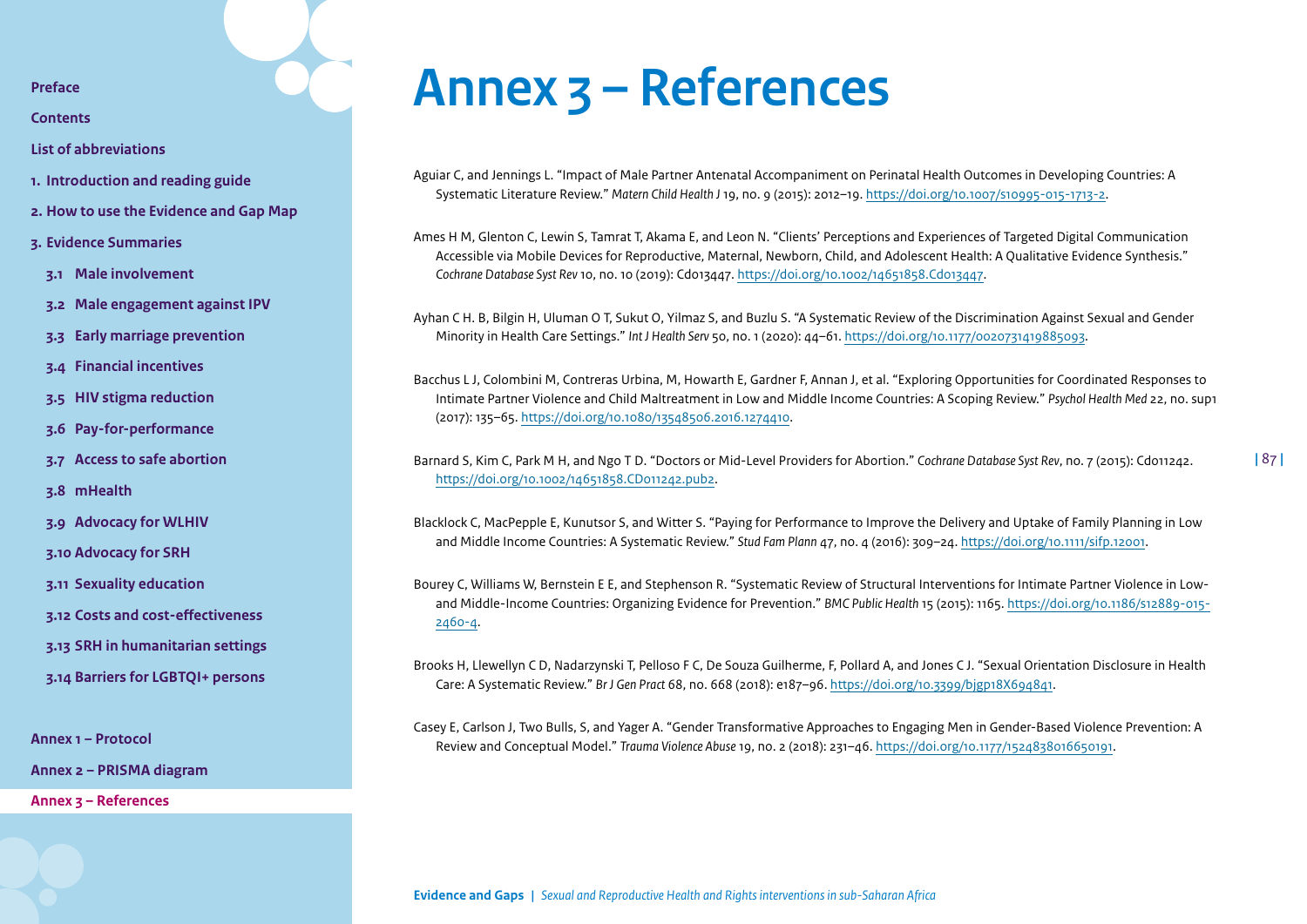**[Contents](#page-2-0)**

**[List of abbreviations](#page-3-0)**

- **1. [Introduction and reading guide](#page-4-0)**
- **2. [How to use the Evidence and Gap Map](#page-7-0)**
- **3. [Evidence Summaries](#page-10-0)**
- **3.1 [Male involvement](#page-11-0)**
- **3.2 [Male engagement against IPV](#page-15-0)**
- **3.3 [Early marriage prevention](#page-19-0)**
- **3.4 [Financial incentives](#page-23-0)**
- **3.5 [HIV stigma reduction](#page-30-0)**
- **3.6 [Pay-for-performance](#page-33-0)**
- **3.7 [Access to safe abortion](#page-38-0)**
- **3.8 [mHealth](#page-42-0)**
- **3.9 [Advocacy for WLHIV](#page-46-0)**
- **3.10 [Advocacy for SRH](#page-49-0)**
- **3.11 [Sexuality education](#page-53-0)**
- **3.12 [Costs and cost-effectiveness](#page-58-0)**
- **3.13 [SRH in humanitarian settings](#page-62-0)**
- **3.14 [Barriers for LGBTQI+ persons](#page-67-0)**

**[Annex 1 – Protocol](#page-71-0)**

**[Annex 2 – PRISMA diagram](#page-85-0)** 

**[Annex 3 – References](#page-86-0)**

Choko A T, Candfield S, Maheswaran H, Lepine A, Corbett E L, and Fielding K. "The Effect of Demand-Side Financial Incentives for Increasing Linkage into HIV Treatment and Voluntary Medical Male Circumcision: A Systematic Review and Meta-Analysis of Randomised Controlled Trials in Low- and Middle-Income Countries." *PLoS One* 13, no. 11 (2018): e0207263. <https://doi.org/10.1371/journal.pone.0207263>.

Cooper J E, Benmarhnia T, Koski A, and King N B. "Cash Transfer Programs Have Differential Effects on Health: A Review of the Literature from Low and Middle-Income Countries." *Soc Sci Med* 247 (2020): 112806. [https://doi.org/10.1016/j.socscimed.2020.112806.](https://doi.org/10.1016/j.socscimed.2020.112806)

Cruz R C. S, Moura L B. A, Soares Neto, and J J. "Conditional Cash Transfers and the Creation of Equal Opportunities of Health for Children in Low and Middle-Income Countries: A Literature Review." *Int J Equity Health* 16, no. 1 (2017): 161. [https://doi.org/10.1186/s12939-017-0647-2.](https://doi.org/10.1186/s12939-017-0647-2)

Das A, Gopalan S S, and Chandramohan D. "Effect of Pay for Performance to Improve Quality of Maternal and Child Care in Low- and Middle-Income Countries: A Systematic Review." *BMC Public Health* 16 (2016): 321. <https://doi.org/10.1186/s12889-016-2982-4>.

Denford S, Abraham C, Campbell R, and Busse H. "A Comprehensive Review of Reviews of School-Based Interventions to Improve Sexual-Health." *Health Psychol Rev* 11, no. 1 (2017): 33–52. [https://doi.org/10.1080/17437199.2016.1240625.](https://doi.org/10.1080/17437199.2016.1240625)

Feyissa G T, Lockwood C, and Munn Z. "The Effectiveness of Home-Based HIV Counseling and Testing on Reducing Stigma and Risky Sexual Behavior among Adults and Adolescents: A Systematic Review and Meta-Analyses." *JBI Database System Rev Implement Rep* 13, no. 6 (2015): 318–72. [https://doi.org/10.11124/jbisrir-2015-2235.](https://doi.org/10.11124/jbisrir-2015-2235)

Gabarron E, and Wynn R. "Use of Social Media for Sexual Health Promotion: A Scoping Review." *Glob Health Action* 9 (2016): 32193. [https://doi.](https://doi.org/10.3402/gha.v9.32193) [org/10.3402/gha.v9.32193.](https://doi.org/10.3402/gha.v9.32193)

George A S, and Branchini C. "Principles and Processes behind Promoting Awareness of Rights for Quality Maternal Care Services: A Synthesis of Stakeholder Experiences and Implementation Factors." *BMC Pregnancy Childbirth* 17, no. 1 (2017): 264. [https://doi.org/10.1186/s12884-017-](https://doi.org/10.1186/s12884-017-1446-x) [1446-x.](https://doi.org/10.1186/s12884-017-1446-x)

George A S, Branchini C, and Portela A. "Do Interventions That Promote Awareness of Rights Increase Use of Maternity Care Services? A Systematic Review." *PLoS One* 10, no. 10 (2015): e0138116. <https://doi.org/10.1371/journal.pone.0138116>.

Haberland N A. "The Case for Addressing Gender and Power in Sexuality and HIV Education: A Comprehensive Review of Evaluation Studies." *Int Perspect Sex Reprod Health* 41, no. 1 (2015): 31–42. [https://doi.org/10.1363/4103115.](https://doi.org/10.1363/4103115)

Haberland N A, McCarthy K J, and Brady M. "A Systematic Review of Adolescent Girl Program Implementation in Low- and Middle-Income Countries: Evidence Gaps and Insights." *J Adolesc Health* 63, no. 1 (2018): 18–31. [https://doi.org/10.1016/j.jadohealth.2017.11.294.](https://doi.org/10.1016/j.jadohealth.2017.11.294)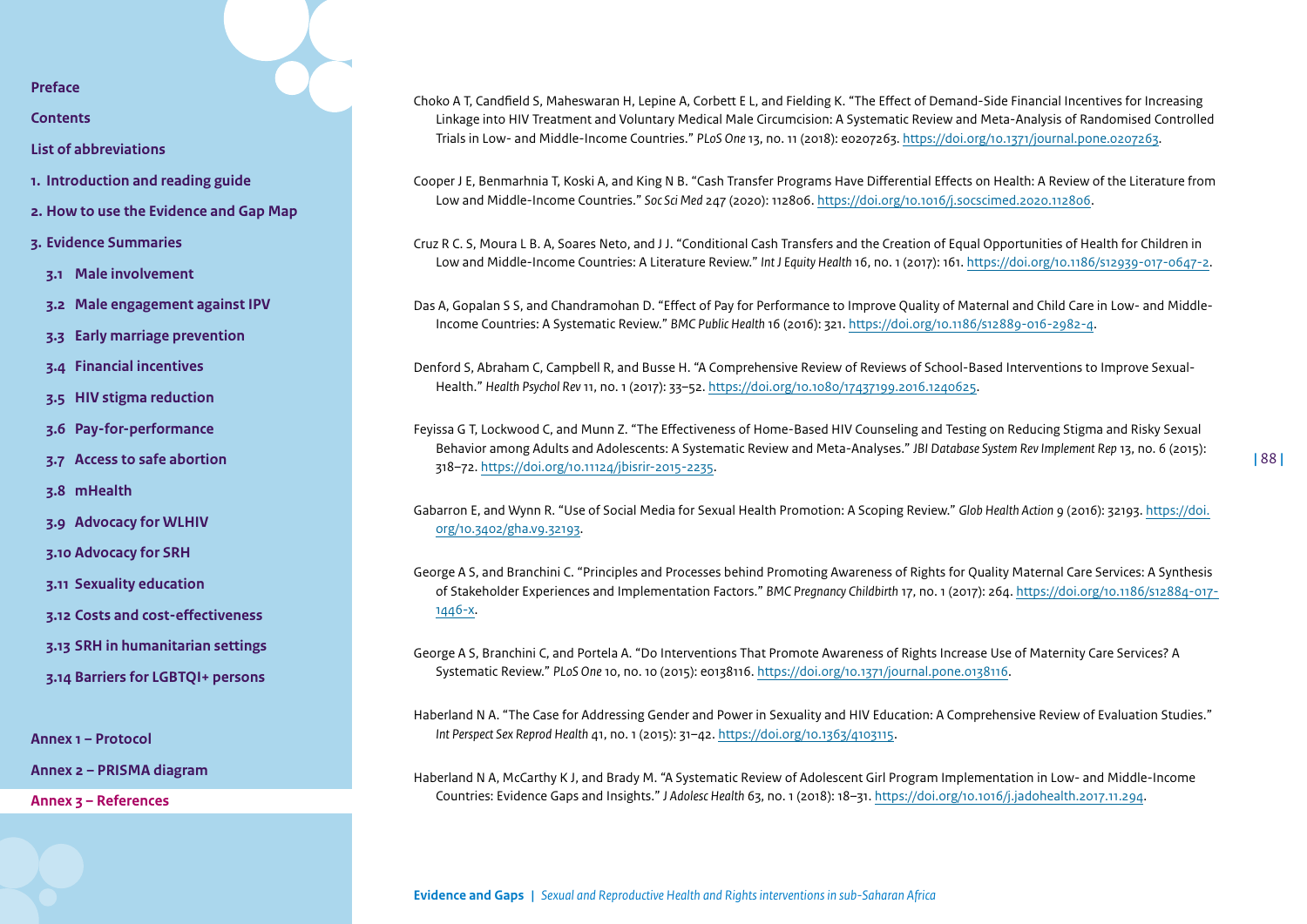**[Contents](#page-2-0)**

**[List of abbreviations](#page-3-0)**

- **1. [Introduction and reading guide](#page-4-0)**
- **2. [How to use the Evidence and Gap Map](#page-7-0)**
- **3. [Evidence Summaries](#page-10-0)**
- **3.1 [Male involvement](#page-11-0)**
- **3.2 [Male engagement against IPV](#page-15-0)**
- **3.3 [Early marriage prevention](#page-19-0)**
- **3.4 [Financial incentives](#page-23-0)**
- **3.5 [HIV stigma reduction](#page-30-0)**
- **3.6 [Pay-for-performance](#page-33-0)**
- **3.7 [Access to safe abortion](#page-38-0)**
- **3.8 [mHealth](#page-42-0)**
- **3.9 [Advocacy for WLHIV](#page-46-0)**
- **3.10 [Advocacy for SRH](#page-49-0)**
- **3.11 [Sexuality education](#page-53-0)**
- **3.12 [Costs and cost-effectiveness](#page-58-0)**
- **3.13 [SRH in humanitarian settings](#page-62-0)**
- **3.14 [Barriers for LGBTQI+ persons](#page-67-0)**

**[Annex 1 – Protocol](#page-71-0)**

**[Annex 2 – PRISMA diagram](#page-85-0)** 

**[Annex 3 – References](#page-86-0)**

Hunter B M, and Murray S F. "Demand-Side Financing for Maternal and Newborn Health: What Do We Know about Factors That Affect Implementation of Cash Transfers and Voucher Programmes?" *BMC Pregnancy Childbirth* 17, no. 1 (2017): 262. [https://doi.org/10.1186/](https://doi.org/10.1186/s12884-017-1445-y) [s12884-017-1445-y](https://doi.org/10.1186/s12884-017-1445-y).

Hurst T E, Semrau K, Patna M, Gawande A, and Hirschhorn L R. "Demand-Side Interventions for Maternal Care: Evidence of More Use, Not Better Outcomes." *BMC Pregnancy Childbirth* 15 (2015): 297. [https://doi.org/10.1186/s12884-015-0727-5.](https://doi.org/10.1186/s12884-015-0727-5)

Jennings L, George A S, Jacobs T, Blanchet K, and Singh N S. "A Forgotten Group during Humanitarian Crises: A Systematic Review of Sexual and Reproductive Health Interventions for Young People Including Adolescents in Humanitarian Settings." *Confl Health* 13 (2019): 57. [https://doi.org/10.1186/s13031-019-0240-y.](https://doi.org/10.1186/s13031-019-0240-y)

Kalamar A M, Lee-Rife S, and Hindin M J. "Interventions to Prevent Child Marriage Among Young People in Low- and Middle-Income Countries: A Systematic Review of the Published and Gray Literature." *J Adolesc Health* 59, no. 3 Suppl (2016): S16-21. [https://doi.](https://doi.org/10.1016/j.jadohealth.2016.06.015) [org/10.1016/j.jadohealth.2016.06.015.](https://doi.org/10.1016/j.jadohealth.2016.06.015)

Lassi Z S, Musavi N B, Maliqi B, Mansoor N, de Francisco, A, Toure K, and Bhutta Z A. "Systematic Review on Human Resources for Health Interventions to Improve Maternal Health Outcomes: Evidence from Low- and Middle-Income Countries." *Hum Resour Health* 14 (2016): 10. [https://doi.org/10.1186/s12960-016-0106-y.](https://doi.org/10.1186/s12960-016-0106-y)

L'Engle K L, Mangone E R, Parcesepe A M, Agarwal S, and Ippoliti N B. "Mobile Phone Interventions for Adolescent Sexual and Reproductive Health: A Systematic Review." *Pediatrics* 138, no. 3 (2016). [https://doi.org/10.1542/peds.2016-0884.](https://doi.org/10.1542/peds.2016-0884)

Lopez L M, Bernholc A, Chen M, and Tolley E E. "School-Based Interventions for Improving Contraceptive Use in Adolescents." *Cochrane Database Syst Rev*, no. 6 (2016): Cd012249. [https://doi.org/10.1002/14651858.CD012249/information.](https://doi.org/10.1002/14651858.CD012249/information)

Mak W W. S, Mo P K. H, Ma G Y. K, and Lam M Y. Y. "Meta-Analysis and Systematic Review of Studies on the Effectiveness of HIV Stigma Reduction Programs." *Soc Sci Med* 188 (2017): 30–40. [https://doi.org/10.1016/j.socscimed.2017.06.045.](https://doi.org/10.1016/j.socscimed.2017.06.045)

Martin Hilber, A, Blake C, Bohle L F, Bandali S, Agbon E, and Hulton L. "Strengthening Accountability for Improved Maternal and Newborn Health: A Mapping of Studies in Sub-Saharan Africa." *Int J Gynaecol Obstet* 135, no. 3 (2016): 345–57. [https://doi.org/10.1016/j.](https://doi.org/10.1016/j.ijgo.2016.09.008) [ijgo.2016.09.008.](https://doi.org/10.1016/j.ijgo.2016.09.008)

Mason-Jones A J, Sinclair D, Mathews C, Kagee A, Hillman A, and Lombard C. "School-Based Interventions for Preventing HIV, Sexually Transmitted Infections, and Pregnancy in Adolescents." *Cochrane Database Syst Rev* 11, no. 11 (2016): Cd006417. [https://doi.](https://doi.org/10.1002/14651858.CD006417.pub3) [org/10.1002/14651858.CD006417.pub3](https://doi.org/10.1002/14651858.CD006417.pub3).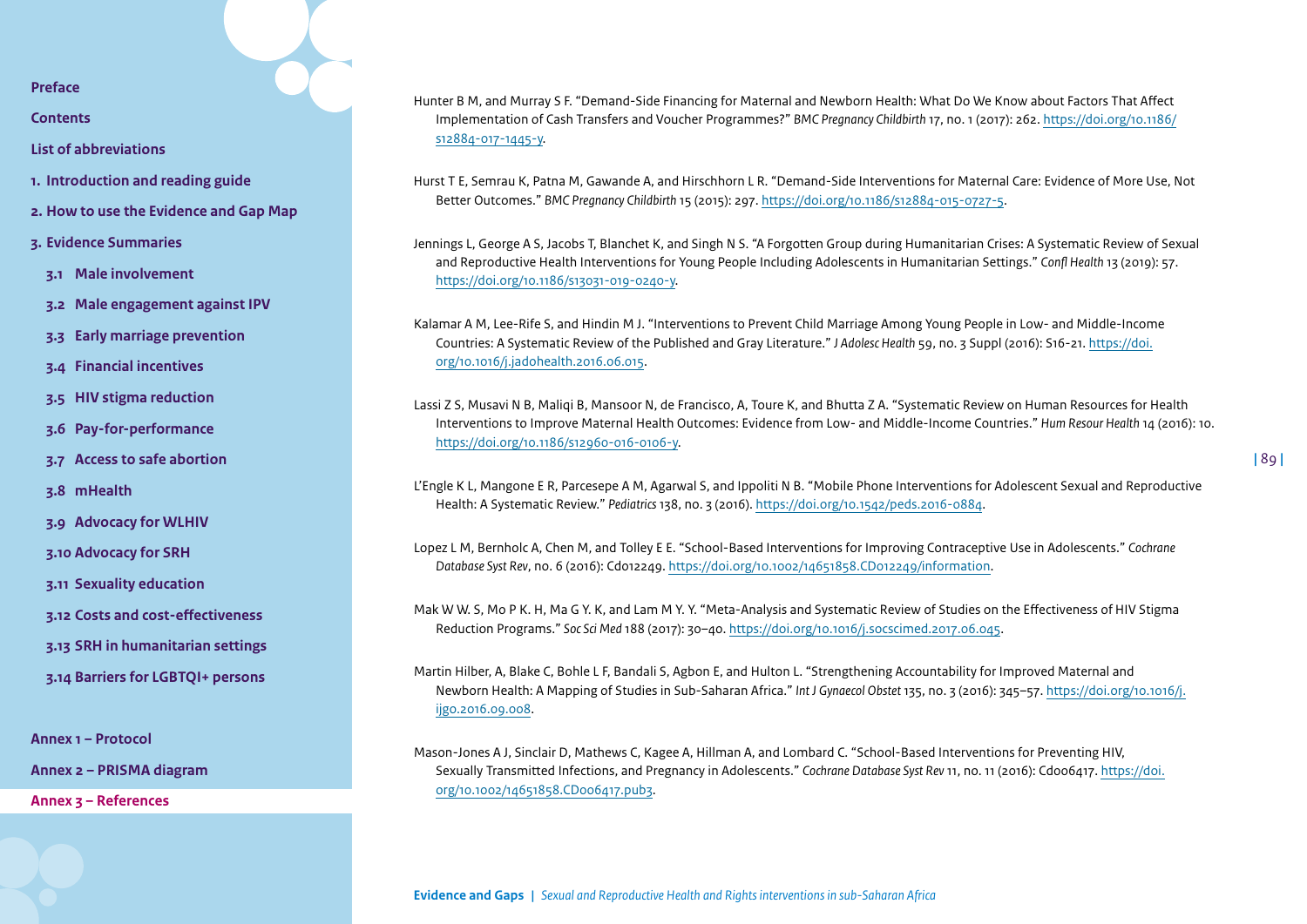**[Contents](#page-2-0)**

- **[List of abbreviations](#page-3-0)**
- **1. [Introduction and reading guide](#page-4-0)**
- **2. [How to use the Evidence and Gap Map](#page-7-0)**
- **3. [Evidence Summaries](#page-10-0)**
- **3.1 [Male involvement](#page-11-0)**
- **3.2 [Male engagement against IPV](#page-15-0)**
- **3.3 [Early marriage prevention](#page-19-0)**
- **3.4 [Financial incentives](#page-23-0)**
- **3.5 [HIV stigma reduction](#page-30-0)**
- **3.6 [Pay-for-performance](#page-33-0)**
- **3.7 [Access to safe abortion](#page-38-0)**
- **3.8 [mHealth](#page-42-0)**
- **3.9 [Advocacy for WLHIV](#page-46-0)**
- **3.10 [Advocacy for SRH](#page-49-0)**
- **3.11 [Sexuality education](#page-53-0)**
- **3.12 [Costs and cost-effectiveness](#page-58-0)**
- **3.13 [SRH in humanitarian settings](#page-62-0)**
- **3.14 [Barriers for LGBTQI+ persons](#page-67-0)**

**[Annex 1 – Protocol](#page-71-0)**

**[Annex 2 – PRISMA diagram](#page-85-0)** 

**[Annex 3 – References](#page-86-0)**

Muller A, and Hughes T L. "Making the Invisible Visible: A Systematic Review of Sexual Minority Women's Health in Southern Africa." *BMC Public Health* 16 (2016): 307. <https://doi.org/10.1186/s12889-016-2980-6>.

Muthumbi J, Svanemyr J, Scolaro E, Temmerman M, and Say L. "Female Genital Mutilation: A Literature Review of the Current Status of Legislation and Policies in 27 African Countries and Yemen." *Afr J Reprod Health* 19, no. 3 (2015): 32–40. [https://www.ajol.info/index.php/](https://www.ajol.info/index.php/ajrh/article/view/124907) [ajrh/article/view/124907](https://www.ajol.info/index.php/ajrh/article/view/124907)

Noble E, Ward L, French S, and Falb K. "State of the Evidence: A Systematic Review of Approaches to Reduce Gender-Based Violence and Support the Empowerment of Adolescent Girls in Humanitarian Settings." *Trauma Violence Abuse* 20, no. 3 (2019): 428–34. [https://doi.](https://doi.org/10.1177/1524838017699601) [org/10.1177/1524838017699601](https://doi.org/10.1177/1524838017699601).

Nugent R, Barnabas R V, Golovaty I, Osetinsky B, Roberts D A, Bisson C, Courtney L, Patel P, Yonga G, and Watkins D. "Costs and Cost-Effectiveness of HIV/Noncommunicable Disease Integration in Africa: From Theory to Practice." Aids 32 Suppl 1, no. Suppl 1 (2018): S83-s92. [https://doi.org/10.1097/qad.0000000000001884.](https://doi.org/10.1097/qad.0000000000001884)

Patel S. "Structural, Institutional and Organizational Factors Associated with Successful Pay for Performance Programmes in Improving Quality of Maternal and Child Health Care in Low and Middle Income Countries: A Systematic Literature Review." *J Glob Health* 8, no. 2 (2018): 021001.<https://doi.org/10.7189/jogh.08.021001>.

Rivas C, Vigurs C, Cameron J, and Yeo L. "A Realist Review of Which Advocacy Interventions Work for Which Abused Women under What Circumstances." *Cochrane Database Syst Rev* 6, no. 6 (2019): Cd013135. <https://doi.org/10.1002/14651858.CD013135.pub2>.

Robbers G M. L, and Morgan A. "Programme Potential for the Prevention of and Response to Sexual Violence among Female Refugees: A Literature Review." *Reprod Health Matters* 25, no. 51 (2017): 69–89.<https://doi.org/10.1080/09688080.2017.1401893>.

Roberts D A, Tan N, Limaye N, Irungu E, and Barnabas R V. "Cost of Differentiated HIV Antiretroviral Therapy Delivery Strategies in Sub-Saharan Africa: A Systematic Review." *J Acquir Immune Defic Syndr* 82 Suppl 3, no. Suppl 3 (2019): S339-s347. [https://doi.org/10.1097/](https://doi.org/10.1097/qai.0000000000002195) [qai.0000000000002195](https://doi.org/10.1097/qai.0000000000002195).

Robinson J L, Narasimhan M, Amin A, Morse S, Beres L K, Yeh P T, and Kennedy C E. "Interventions to Address Unequal Gender and Power Relations and Improve Self-Efficacy and Empowerment for Sexual and Reproductive Health Decision-Making for Women Living with HIV: A Systematic Review." *PLoS One* 12, no. 8 (2017): e0180699. <https://doi.org/10.1371/journal.pone.0180699>.

Schwab-Reese L M, and Renner L M. "Screening, Management, and Treatment of Intimate Partner Violence among Women in Low-Resource Settings." *Womens Health (Lond)* 14 (2018): 1745506518766709. [https://doi.org/10.1177/1745506518766709.](https://doi.org/10.1177/1745506518766709)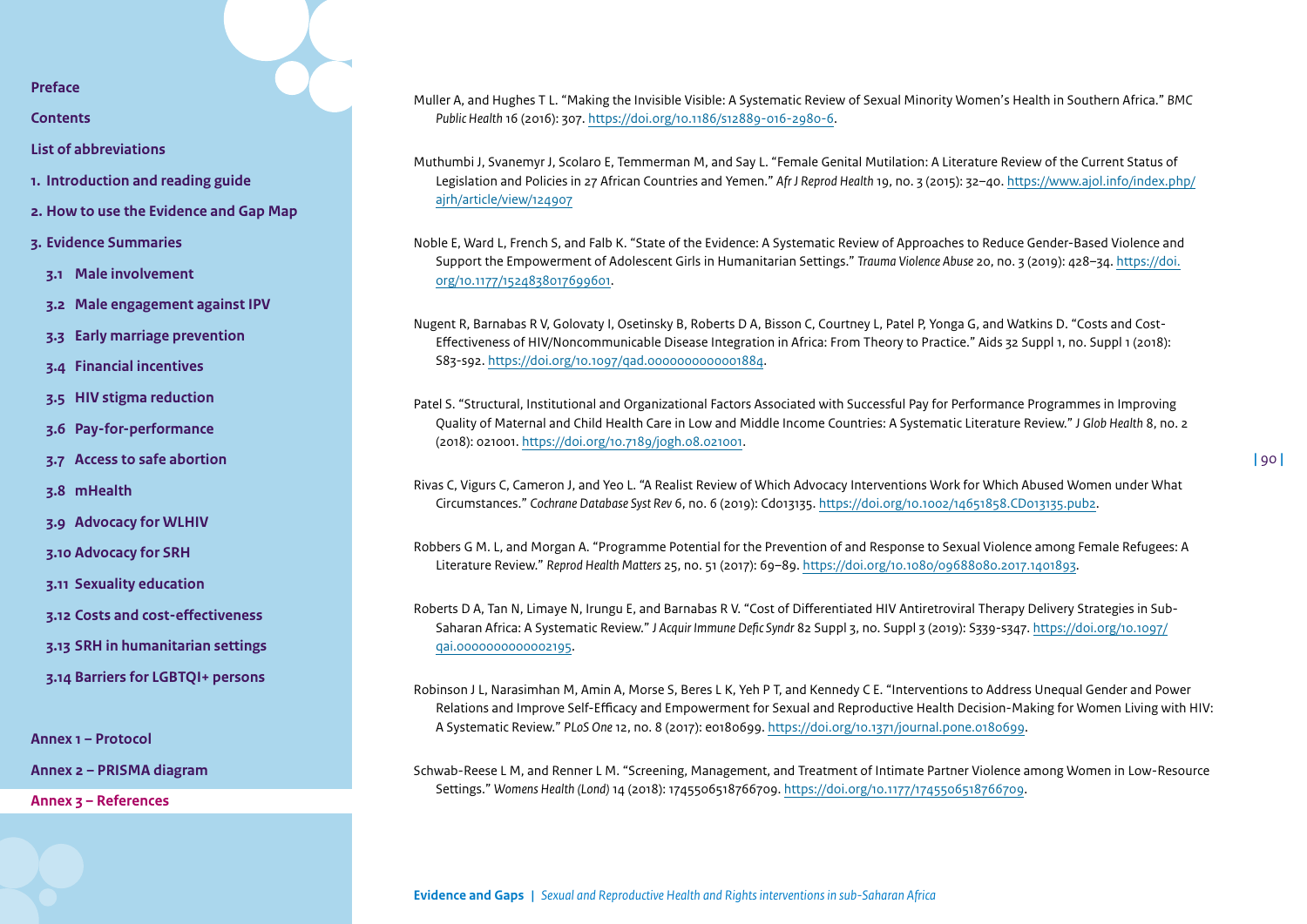**[Contents](#page-2-0)**

- **[List of abbreviations](#page-3-0)**
- **1. [Introduction and reading guide](#page-4-0)**
- **2. [How to use the Evidence and Gap Map](#page-7-0)**
- **3. [Evidence Summaries](#page-10-0)**
- **3.1 [Male involvement](#page-11-0)**
- **3.2 [Male engagement against IPV](#page-15-0)**
- **3.3 [Early marriage prevention](#page-19-0)**
- **3.4 [Financial incentives](#page-23-0)**
- **3.5 [HIV stigma reduction](#page-30-0)**
- **3.6 [Pay-for-performance](#page-33-0)**
- **3.7 [Access to safe abortion](#page-38-0)**
- **3.8 [mHealth](#page-42-0)**
- **3.9 [Advocacy for WLHIV](#page-46-0)**
- **3.10 [Advocacy for SRH](#page-49-0)**
- **3.11 [Sexuality education](#page-53-0)**
- **3.12 [Costs and cost-effectiveness](#page-58-0)**
- **3.13 [SRH in humanitarian settings](#page-62-0)**
- **3.14 [Barriers for LGBTQI+ persons](#page-67-0)**

**[Annex 1 – Protocol](#page-71-0)**

**[Annex 2 – PRISMA diagram](#page-85-0)** 

**[Annex 3 – References](#page-86-0)**

Sani A S, Abraham C, Denford S, and Ball S. "School-Based Sexual Health Education Interventions to Prevent STI/HIV in Sub-Saharan Africa: A Systematic Review and Meta-Analysis." *BMC Public Health* 16, no. 1 (2016): 1069. <https://doi.org/10.1186/s12889-016-3715-4>.

Semahegn A, Torpey K, Manu A, Assefa N, Tesfaye G, and Ankomah A. "Are Interventions Focused on Gender-Norms Effective in Preventing Domestic Violence against Women in Low and Lower-Middle Income Countries? A Systematic Review and Meta-Analysis." *Reprod Health* 16, no. 1 (2019): 93. <https://doi.org/10.1186/s12978-019-0726-5>.

Shackleton N, Jamal F, Viner R M, Dickson K, Patton G, and Bonell C. "School-Based Interventions Going Beyond Health Education to Promote Adolescent Health: Systematic Review of Reviews." *J Adolesc Health* 58, no. 4 (2016): 382–96. [https://doi.org/10.1016/j.](https://doi.org/10.1016/j.jadohealth.2015.12.017) [jadohealth.2015.12.017](https://doi.org/10.1016/j.jadohealth.2015.12.017).

Singh N S, Smith J, Aryasinghe S, Khosla R, Say L, and Blanchet K. "Evaluating the Effectiveness of Sexual and Reproductive Health Services during Humanitarian Crises: A Systematic Review." *PLoS One* 13, no. 7 (2018): e0199300. <https://doi.org/10.1371/journal.pone.0199300>.

Suthar A B, Nagata J M, Nsanzimana S, Bärnighausen T, Negussie E K, and Doherty M C. "Performance-Based Financing for Improving HIV/ AIDS Service Delivery: A Systematic Review." *BMC Health Serv Res* 17, no. 1 (2017): 6. <https://doi.org/10.1186/s12913-016-1962-9>.

Swann M. "Economic Strengthening for HIV Testing and Linkage to Care: A Review of the Evidence." *AIDS Care* 30, no. sup3 (2018): 85–98. [https://doi.org/10.1080/09540121.2018.1476665.](https://doi.org/10.1080/09540121.2018.1476665)

Takah N F, Atem J A, Aminde L N, Malisheni M, and Murewenhema G. "Male Partner Involvement in Increasing the Uptake of Infant Antiretroviral Prophylaxis/Treatment in Sub Saharan Africa: A Systematic Review and Meta-Analysis." *BMC Public Health* 18, no. 1 (2018): 249. <https://doi.org/10.1186/s12889-018-5171-9>.

Takah N F, Malisheni M, and Aminde L. "Male Partner Involvement in the Utilization of Hospital Delivery Services by Pregnant Women Living with HIV in Sub Saharan Africa: A Systematic Review and Meta-Analysis." *Matern Child Health J* 23, no. 6 (2019): 711–21. [https://doi.](https://doi.org/10.1007/s10995-018-2676-x) [org/10.1007/s10995-018-2676-x](https://doi.org/10.1007/s10995-018-2676-x).

Thapa S, Hannes K, Cargo M, Buve A, Peters S, Dauphin S, and Mathei C. "Stigma Reduction in Relation to HIV Test Uptake in Low- and Middle-Income Countries: A Realist Review." *BMC Public Health* 18, no. 1 (2018): 1277. <https://doi.org/10.1186/s12889-018-6156-4>.

Tokhi M, Comrie-Thomson L, Davis J, Portela A, Chersich M, and Luchters S. "Involving Men to Improve Maternal and Newborn Health: A Systematic Review of the Effectiveness of Interventions." *PLoS One* 13, no. 1 (2018): e0191620. [https://doi.org/10.1371/journal.pone.0191620.](https://doi.org/10.1371/journal.pone.0191620)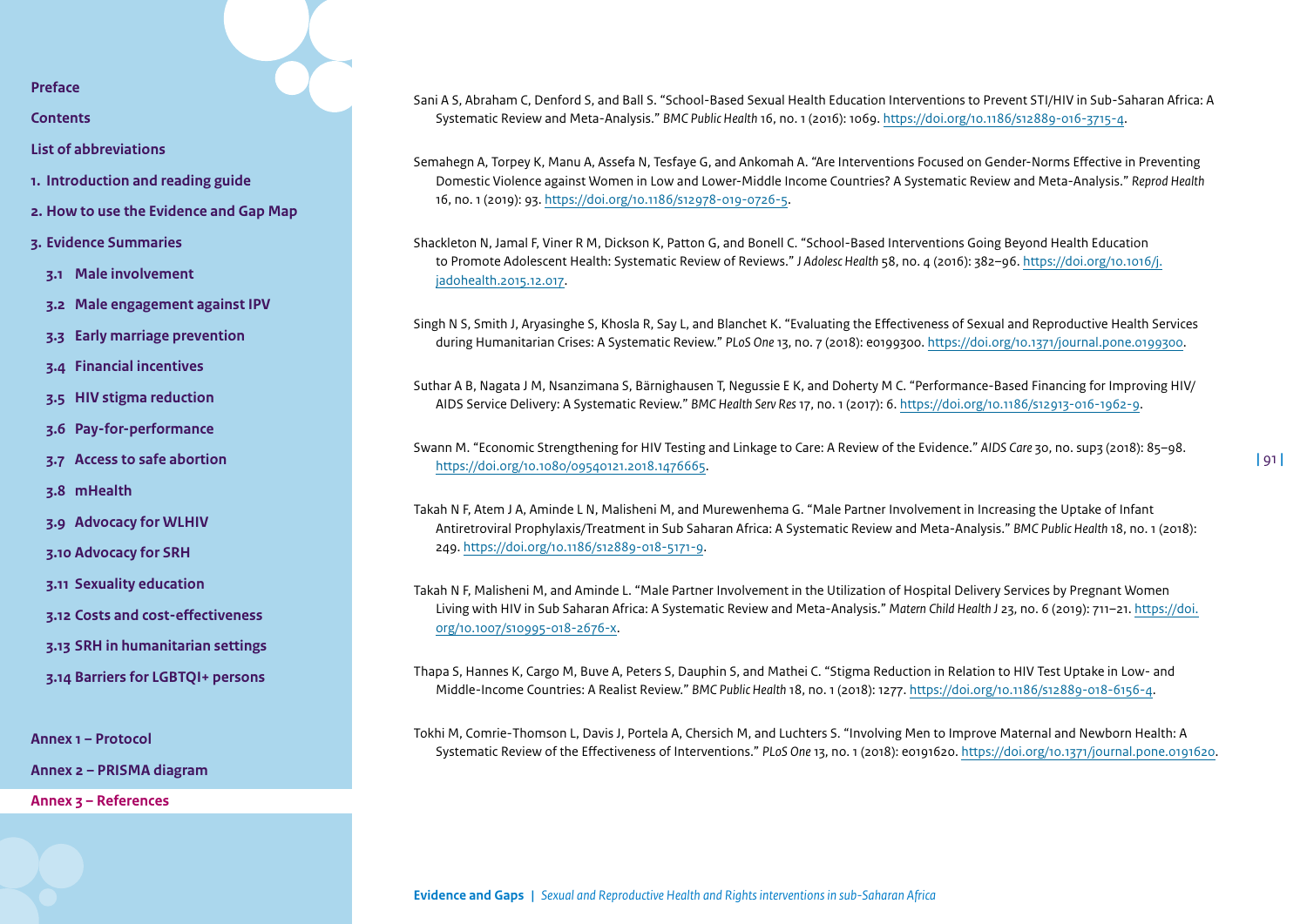**[Contents](#page-2-0)**

**[List of abbreviations](#page-3-0)**

- **1. [Introduction and reading guide](#page-4-0)**
- **2. [How to use the Evidence and Gap Map](#page-7-0)**
- **3. [Evidence Summaries](#page-10-0)**
- **3.1 [Male involvement](#page-11-0)**
- **3.2 [Male engagement against IPV](#page-15-0)**
- **3.3 [Early marriage prevention](#page-19-0)**
- **3.4 [Financial incentives](#page-23-0)**
- **3.5 [HIV stigma reduction](#page-30-0)**
- **3.6 [Pay-for-performance](#page-33-0)**
- **3.7 [Access to safe abortion](#page-38-0)**
- **3.8 [mHealth](#page-42-0)**
- **3.9 [Advocacy for WLHIV](#page-46-0)**
- **3.10 [Advocacy for SRH](#page-49-0)**
- **3.11 [Sexuality education](#page-53-0)**
- **3.12 [Costs and cost-effectiveness](#page-58-0)**
- **3.13 [SRH in humanitarian settings](#page-62-0)**
- **3.14 [Barriers for LGBTQI+ persons](#page-67-0)**

**[Annex 1 – Protocol](#page-71-0)**

**[Annex 2 – PRISMA diagram](#page-85-0)** 

**[Annex 3 – References](#page-86-0)**

Triulzi I, Palla I, Ciccacci F, Orlando S, Palombi L, and Turchetti G. "The Effectiveness of Interventions to Involve Men Living with HIV Positive Pregnant Women in Low-Income Countries: A Systematic Review of the Literature." *BMC Health Serv Res* 19, no. 1 (2019): 943. [https://doi.](https://doi.org/10.1186/s12913-019-4689-6) [org/10.1186/s12913-019-4689-6.](https://doi.org/10.1186/s12913-019-4689-6)

Wadham E, Green C, Debattista J, Somerset S, and Sav A. "New Digital Media Interventions for Sexual Health Promotion among Young People: A Systematic Review." *Sex Health* 16, no. 2 (2019): 101–23. [https://doi.org/10.1071/sh18127.](https://doi.org/10.1071/sh18127)

Warren E, Post N, Hossain M, Blanchet K, and Roberts B. "Systematic Review of the Evidence on the Effectiveness of Sexual and Reproductive Health Interventions in Humanitarian Crises." *BMJ Open* 5, no. 12 (2015): e008226. [https://doi.org/10.1136/bmjopen-2015-008226.](https://doi.org/10.1136/bmjopen-2015-008226)

Widman L, Nesi J, Kamke K, Choukas-Bradley S, and Stewart J L. "Technology-Based Interventions to Reduce Sexually Transmitted Infections and Unintended Pregnancy Among Youth." *J Adolesc Health* 62, no. 6 (2018): 651–60. <https://doi.org/10.1016/j.jadohealth.2018.02.007>.

Yount K M, Krause K H, and Miedema S S. "Preventing Gender-Based Violence Victimization in Adolescent Girls in Lower-Income Countries: Systematic Review of Reviews." *Soc Sci Med* 192 (2017): 1–13. <https://doi.org/10.1016/j.socscimed.2017.08.038>.

Zakiyah N, van Asselt, A D, Roijmans F, and Postma M J. "Economic Evaluation of Family Planning Interventions in Low and Middle Income Countries; A Systematic Review." *PLoS One* 11, no. 12 (2016): e0168447.<https://doi.org/10.1371/journal.pone.0168447>.

Zeng W, Li G, Ahn H, Nguyen H T. H, Shepard D S, and Nair D. "Cost-Effectiveness of Health Systems Strengthening Interventions in Improving Maternal and Child Health in Low- and Middle-Income Countries: A Systematic Review." *Health Policy Plan* 33, no. 2 (2018): 283–97. [https://](https://doi.org/10.1093/heapol/czx172) [doi.org/10.1093/heapol/czx172](https://doi.org/10.1093/heapol/czx172).